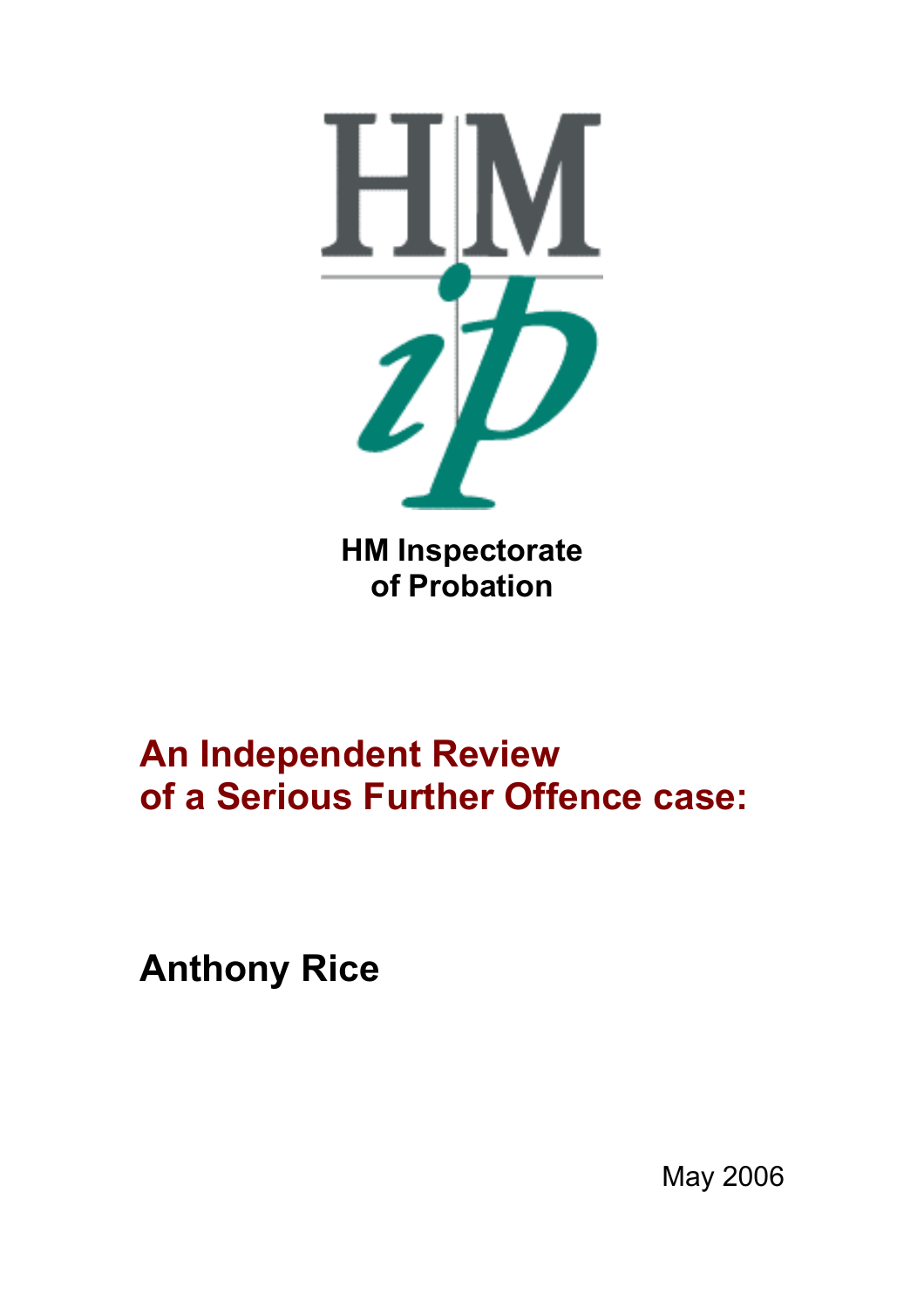## **Foreword**

In October 2005 Anthony Rice was convicted of the murder of Naomi Bryant on 17<sup>th</sup> August 2005, at a time when he was being supervised on a Life Licence by Hampshire Probation Area. A number of other agencies had been working jointly with the Probation Service on this case through the Hampshire MAPPA (Multi-agency Public Protection Arrangements).

It is very much to the credit of the Hampshire MAPPA authorities that they took the initiative to approach this Inspectorate direct to request an independent review of this case. Furthermore they readily accepted that our report would, as ever, be published so that it could lead to lessons being learned by all the relevant responsible authorities involved.

Accordingly we set out in Chapter 1 our Principal Findings and our Key Recommendations. Then the main body of the report leads to the Analysis and Practice Recommendations in Chapter 10, and the Conclusion in Chapter 11, which includes an additional Final Recommendation.

A key theme that becomes apparent throughout this report is that although managing offenders from start to end of their sentence is in many ways a science it is not an exact science. With this genuinely very difficult case people at all stages in processing the case took their responsibilities seriously, and conscientiously made decisions and acted accordingly. However, we have found a number of deficiencies, in the form of mistakes, misjudgements and miscommunications at various stages throughout the whole process of this case that amount to what we call a cumulative failure, leading to lessons for the design and implementation of offender management more widely. In particular, the human rights aspect is posing increasing levels of challenge to those charged with delivering effective public protection.

As ever, we put all these in the wider context of the continuing changes for, and rising expectations on, the National Probation Service and other responsible authorities. When dealing with such a difficult case as this one, managing *Risk of Harm* effectively is extremely hard to get right, as we have found here.

Having previously moved on from its original remit "To advise, assist and befriend" offenders, the Probation Service's new purpose is to "Punish, Help, Change and Control" offenders within a new broader National Offender Management Service. This consolidates the other changes in recent years, such as the confirmation of a clear role to work with others in helping to protect the public through the effective management of *Risk of Harm* – the "Control" purpose. The Parole Board's decisions are also under increasing public scrutiny, and accordingly our Final Recommendation suggests a major appraisal of current policy and practice in relation to the release of prisoners from indeterminate sentences.

Everyone owes it to victims and the public generally to ensure that from the hideous murder of Naomi Bryant, and the loss to her family and friends, that these lessons are learned about how to manage offenders more effectively from the start to the end of their (sometimes very long) sentences.

Andrew Bridges HM Chief Inspector of Probation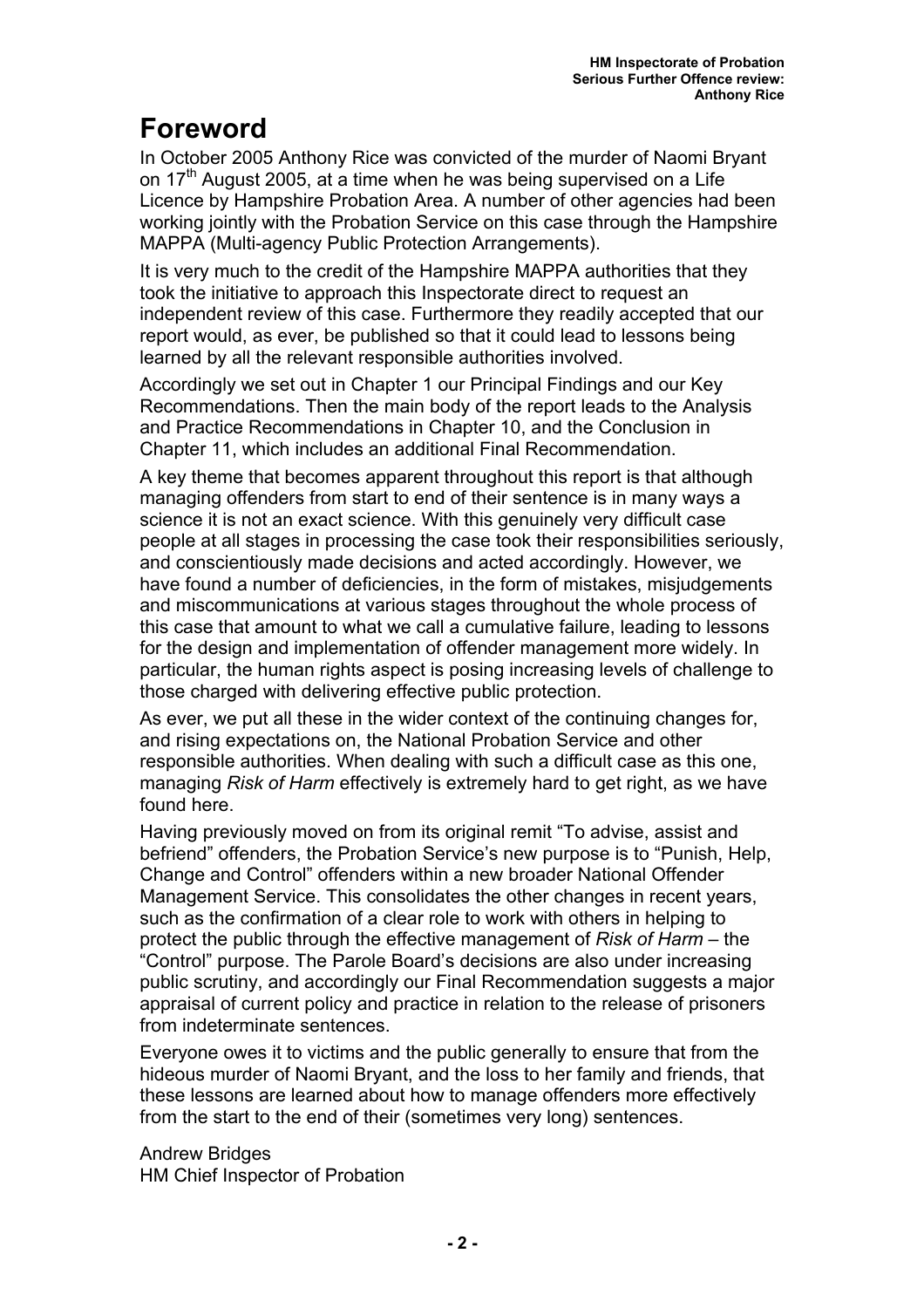## **Contents**

| 1.                              |                        |    |
|---------------------------------|------------------------|----|
| 2.                              |                        |    |
| 3.                              |                        |    |
| 4.                              |                        |    |
| 5.                              |                        |    |
| 5.1<br>5.2<br>5.3<br>5.4        |                        |    |
| 6.                              |                        |    |
| 6.1<br>6.2<br>6.3<br>6.4<br>6.5 |                        |    |
| 6.6<br>6.7<br>6.8<br>6.9        |                        |    |
| 6.10<br>6.11                    |                        |    |
| 7.                              |                        |    |
| 8.                              |                        |    |
| 8.1<br>8.2<br>8.3               |                        |    |
| 9.                              |                        |    |
| 9.1<br>9.2<br>9.3               | February - April 2005. | 44 |
| 10.                             |                        |    |
| 10.1<br>10.2<br>10.3            |                        |    |
| 11.                             |                        |    |
|                                 |                        |    |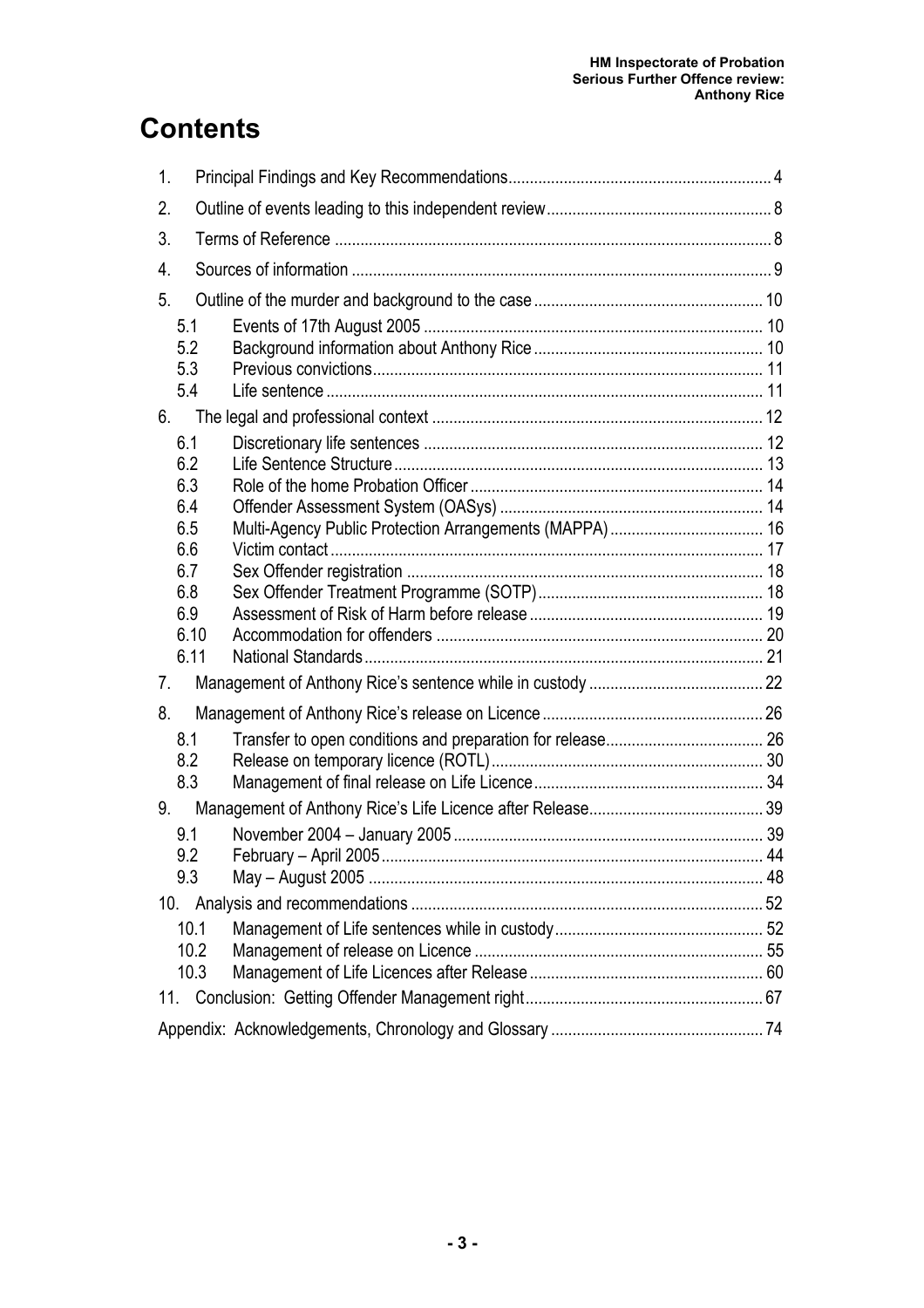## **1. Principal Findings and Key Recommendations**

#### **Principal Finding 1: A cumulative failure**

- 1.1.1 As we have said in previous reports, when an offender is being supervised in the community it is simply not possible to eliminate risk altogether. It is also impossible to eliminate risk from Parole Board decisions. But, as we have also said, the public is entitled to expect the authorities to do their job properly, i.e. to take all reasonable action to keep risk to a minimum.
- 1.1.2 Although managing offenders from start to end of their sentence is in many ways a science it is not an exact science. When dealing with a genuinely very difficult case such as this one, offender management is extremely hard to get right, and it can of course be easy for us to exercise the judgement of hindsight when looking at a case that has gone badly wrong. Accordingly we have been careful with our Findings and Recommendations. Nevertheless we find evidence to conclude that on balance Anthony Rice should not have been released on Life Licence in the first place, and once he had been released he could and should have been better managed.
- 1.1.3 This Principal Finding arises from our analysis of a complex picture where a sequence of deficiencies in the form of mistakes, misjudgements and miscommunications at all three phases of the whole process of this case had a compounding effect so that they came to amount to what we call a *cumulative failure*.
- 1.1.4 The issue that emerges from taking an overview of the whole process is that of *lead responsibility* for the case. We found it was often not clear who was 'in charge of the case' and that there were (often inevitably) transfers of key responsibilities from one person to another. We call these *diffusion* of and *discontinuities* in, *lead responsibility for the case*, and we consider that these were key contributing factors to the cumulative failure. In that sense the cumulative failure relates partly to some of the individuals and partly to the system in which they worked.
- 1.1.5 In our view it would have been a significant benefit in this case to have had someone designated to exercise *lead responsibility* for managing the case throughout the custodial period, through release and into the community. We also recognise that logistically this is very difficult to achieve, especially with people serving Life and other indeterminate sentences. Furthermore it would be essential that this role would have to be carried out to a very high standard.

#### **Key Recommendation 1:**

 *The National Offender Management Service should, within the future arrangements for managing all sentenced offenders, give special consideration as to how to provide effective start-to-end offender management for each indeterminately sentenced prisoner.*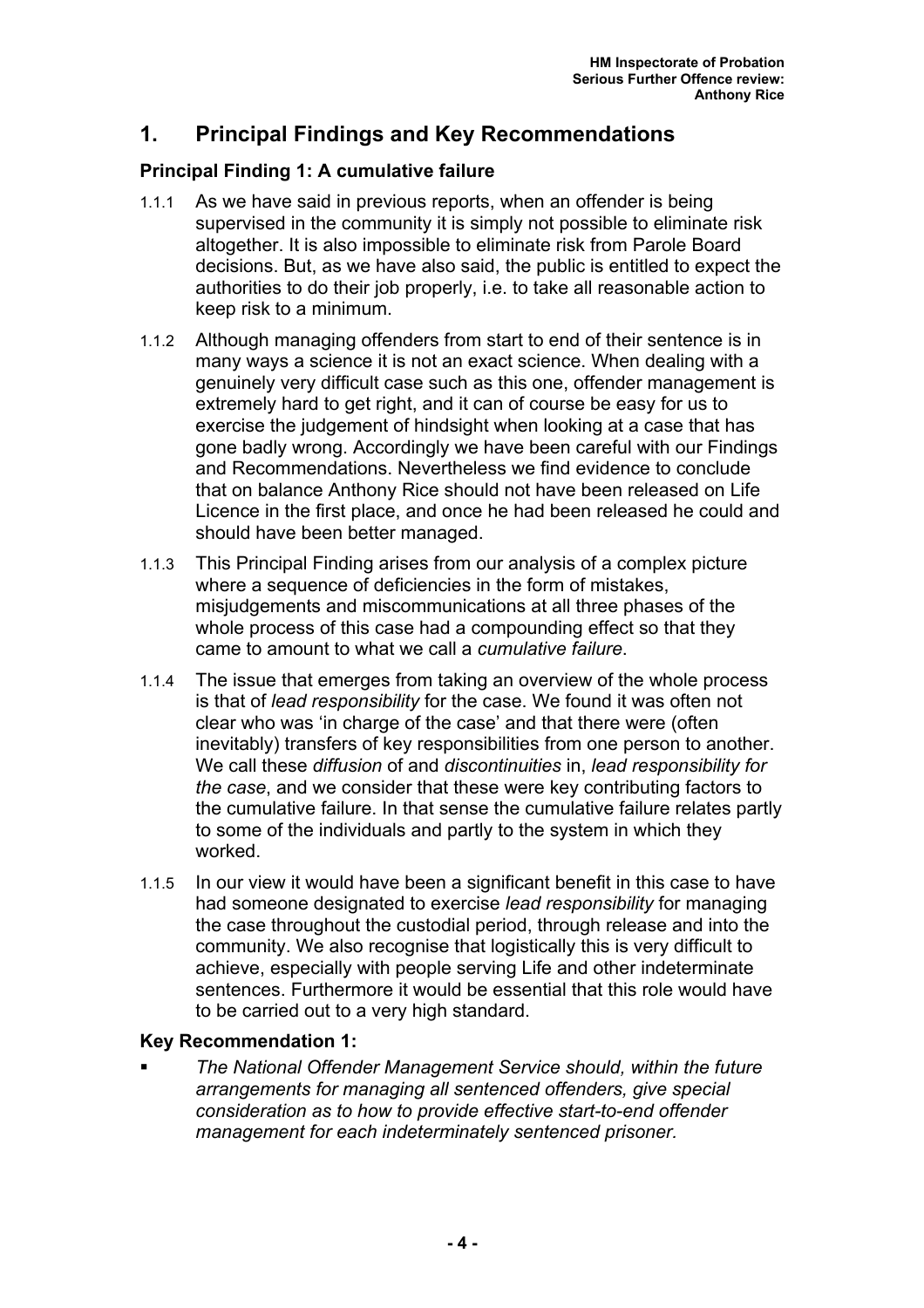#### **Principal Finding 2: Management of the sentence while in custody**

- 1.2.1 There was an enormous investment into the assessment and treatment of this very difficult case throughout his time in prison, and any decisions made were necessarily finely balanced ones. But it was a major mistake to fail to bring forward the file from Anthony Rice's previous prison sentence, which would have shown that he was a former offender against girls as well as against adult women.
- 1.2.2 This was in turn a contributing factor in the assessment made in 2001 that Anthony Rice was ready to move straight from a Category B prison to Category D (open prison) conditions – in our opinion a misjudgement based on insufficient evidence in favour of doing so.
- 1.2.3 In this and in other key decision points in the process it is possible that an independent assessment, by someone not involved in working closely with the prisoner delivering treatment, might have weighed the available evidence differently.

#### **Key Recommendation 2:**

 $\overline{a}$ 

■ At the key decision-making points<sup>1</sup> in a prisoner's sentence there *should be a separate assessment of the prisoner that is independent of the treatment and which takes into account all available evidence.* 

#### **Principal Finding 3: Management of release on Licence**

- 1.3.1 Based on the reports received about the progress that he had made during his sentence and his proposed resettlement plan, the Parole Board made a final decision in 2004 that Anthony Rice, who was five years past his 'tariff date', was safe to release. We consider that in doing so they gave insufficient weight to the underlying nature of his *Risk of Harm* to others, and we think this happened for a combination of reasons:
	- They did not have full knowledge of his past offending behaviour, in particular that he had been an offender against children.
	- They received cautiously encouraging but ultimately over-optimistic reports of Anthony Rice's progress under treatment
	- Their own earlier decision in 2001 to transfer him to open prison conditions in our view set in motion a momentum towards release. As we see it that Parole Board decision created in this case a set of expectations that release had now become a matter of 'when' not 'if'. (We believe it has a similar effect in other 'Lifer' cases.)
	- It was also from 2001 that in our view the people managing this case started to allow its public protection considerations to be undermined by its human rights considerations, as these required increasing attention from all involved, especially as the prisoner was legally represented.
- 1.3.2 A crucial dimension to our finding is that the 2001 decision was in a sense the key decision that made the eventual release decision more

 $<sup>1</sup>$  The key decision-making points are the decision to move to open prison conditions and the decision</sup> to release on temporary licence (ROTL), as well as the decision about final release on Licence.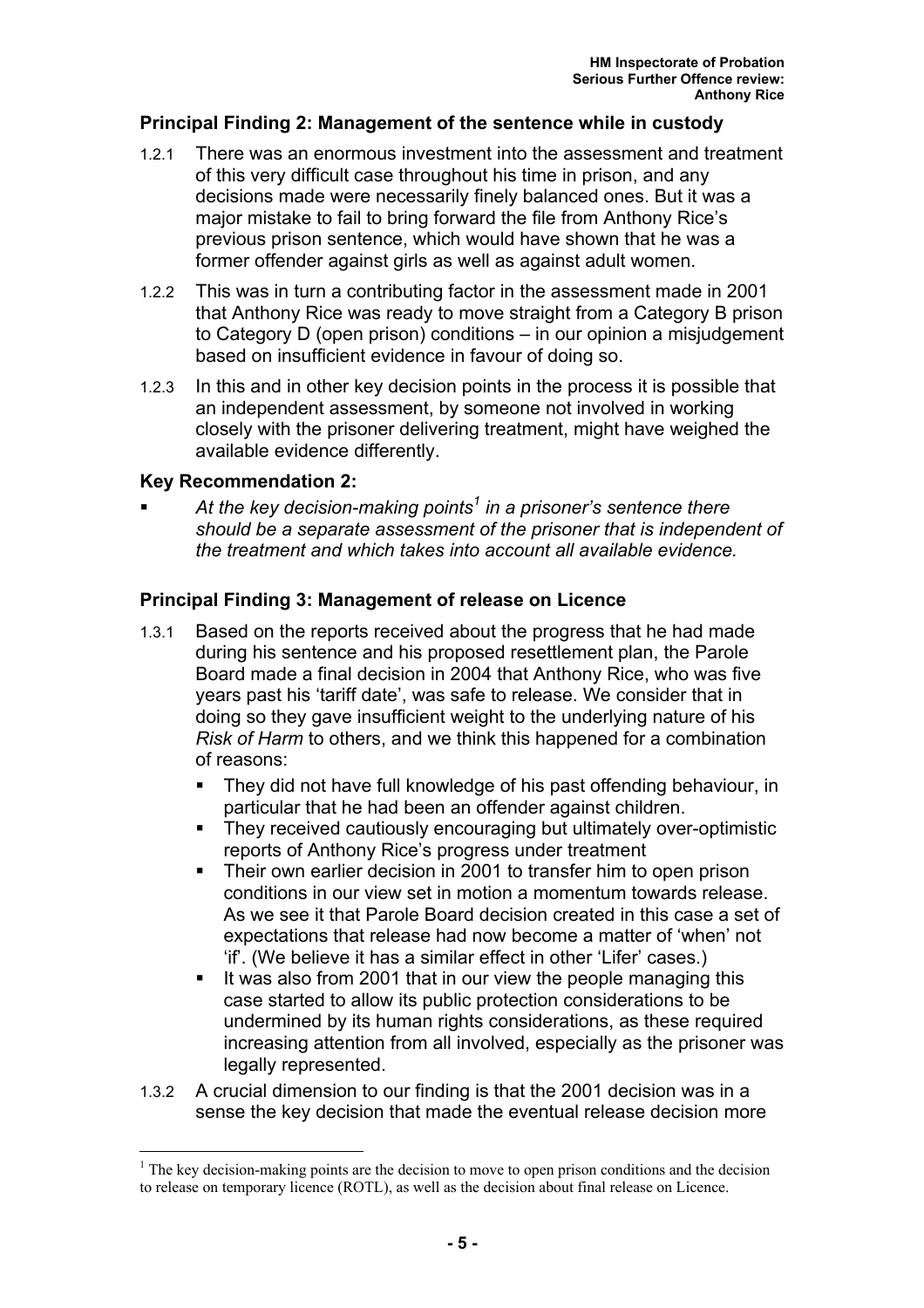likely, because the momentum towards release started from that point. Accordingly in this report we treat the entire period of open prison conditions as being part of the 'release decision' phase rather than the 'period in custody' phase of the case.

- 1.3.3 Hence we find a problematic ambiguity in the role of the open prison conditions phase for a life-sentenced prisoner that we believe needs to be addressed. In theory the idea is that a spell in open prison conditions provides an opportunity for the prisoner to be tested both on what he has learned from his treatment and on how he consequently behaves – leading to a final decision about his release. We understand and certainly support this principle. But we consider that in practice the expectation by the prisoner is often significantly different from this: *You are now in the last phase before release, and unless you blow it completely you will be out before long.*
- 1.3.4 We certainly support the positive use of open prison conditions as part of a phased programme leading to release, and we also think that it is right that the decision to make this move should be a Parole Board decision. But we believe that consequent expectations about open conditions need clarifying with all involved, including confirming that there will be a clear priority focus on giving proper weight to the nature of the *Risk of Harm* to others still posed by the prisoner. We appreciate that this would be difficult to establish, raising questions for example about how best to handle prisoners whose release plans get 'stalled' while in open prison conditions.
- 1.3.5 This whole process is additionally complicated by the human rights considerations in each case which have grown in importance following a series of Court judgements. Prisoners are now legally represented at Parole Board hearings, often by counsel, who also have recourse to judicial review. It is a challenging task for people who are charged with managing offenders effectively to ensure that public protection considerations are not undermined by the human rights considerations.

#### **Key Recommendation 3:**

 *In recognition of the significance of the move to open prison conditions, the way in which indeterminately sentenced prisoners are managed during their period there should be reviewed in order to ensure that expectations by all involved are clearly giving priority to public protection.* 

#### **Principal Finding 4: Management of Life Licence after release**

1.4.1 We have identified a number of mistakes, misjudgements and miscommunications that we attribute to a series of assumptions made by the different agencies involved, and exacerbated by the issues around the changes of supervising Probation Officer at and after release. The MAPPA (Multi-agency Public Protection Arrangements) panel handling the case allowed its attention to the public protection considerations of this case to be undermined by its human rights considerations.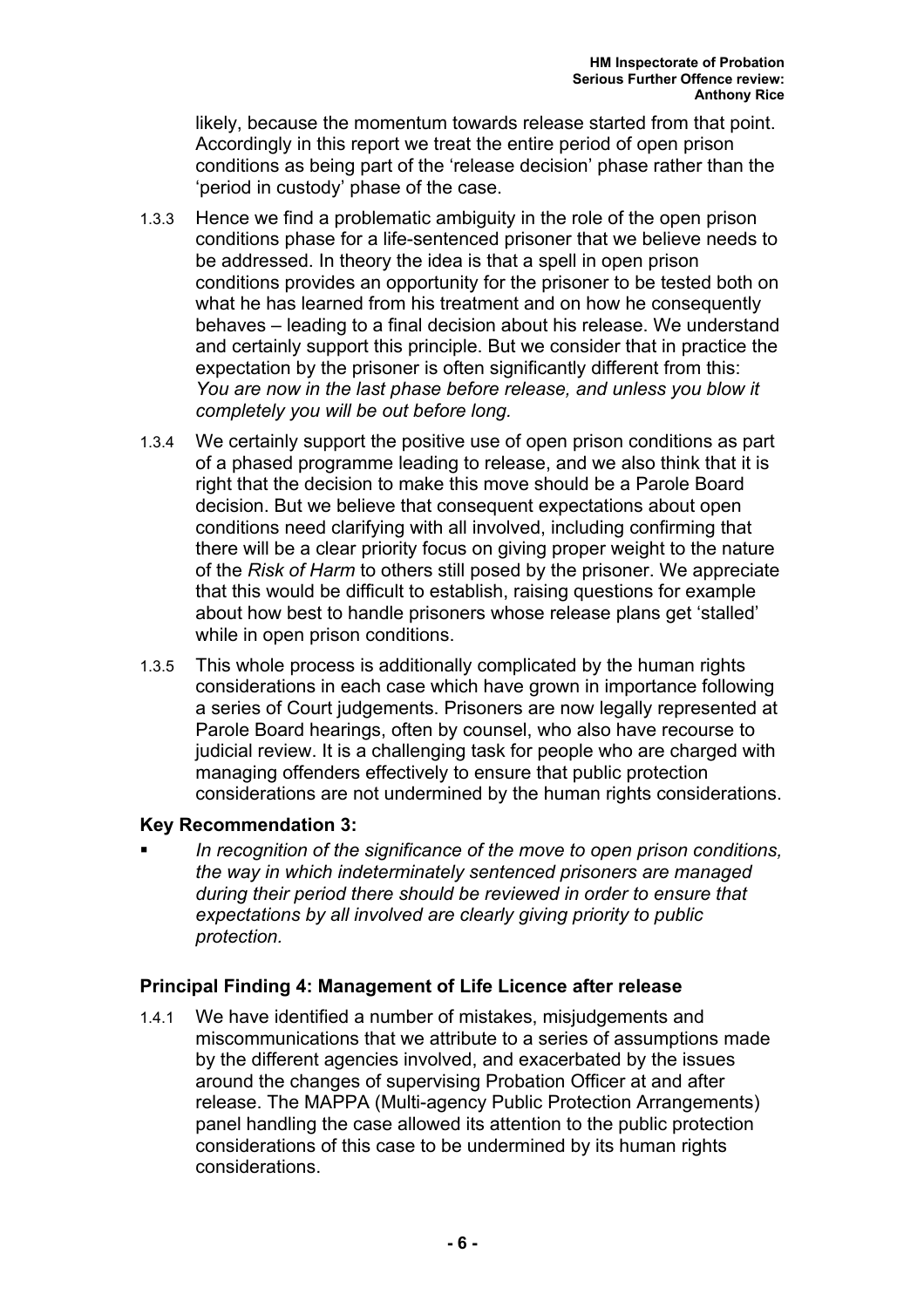#### **Key Recommendation 4:**

 *When managing a High Risk of Harm offender in the community, although proper attention should be given to the human rights issues, the relevant authorities involved should maintain in practice a top priority focus on the public protection requirements of the case. This means making good use of the very good guidance and training materials available for MAPPA, including in particular the advice to pursue an 'investigative' approach at all times.* 

#### **A note on the structure of this report:**

In Chapters 2 - 6 we outline the purpose and context of this independent review, including the terms of reference, the background and the legal and professional context.

Chapters 7, 8 & 9 cover the three phases of Rice's sentence in turn: management while in custody, management of the release decision including the whole period in open prison conditions, and management of the Licence after release.

Chapter 10 analyses the themes emerging from each of those three phases, offering also our practice Recommendations, while our Conclusion addresses emerging long-term implications for Offender Management as we see them.

#### **A note on language:**

In the rapidly changing world of the Probation Service and related organisations, many terms have been undergoing at least one change of name. We summarise here some of the Probation-related terminology we use; there is a much fuller Glossary at the end.

| When we say:                    | We are referring to:                                                                                                                      |  |
|---------------------------------|-------------------------------------------------------------------------------------------------------------------------------------------|--|
| home Probation Officer          | the Probation Officer working in the offender's<br>home area during the custodial phase                                                   |  |
| seconded Probation Officer      | the Probation Officer working in the prison<br>establishment (i.e. seconded to work with<br><b>HM Prison Service)</b>                     |  |
| supervising Probation Officer   | the Probation Officer exercising lead<br>responsibility for managing this specific<br>offender's post-release Licence in this case        |  |
| Offender manager                | The officer exercising lead responsibility for<br>managing a specific case as this role is currently<br>expected to evolve in the future. |  |
| <b>Senior Probation Officer</b> | A first-line manager, in many instances one who<br>manages a team of Probation Officers.                                                  |  |

For transparency we have often used 'plain English' instead of the official term: e.g. sometimes 'Lifer' for life-sentenced prisoner, or 'hostel' in preference to 'Approved Premises'. However, it is important to note that the status of Langley House Trust hostels such as Elderfield is different from that of the Approved Premises, 'approved' by the Home Secretary.

For the sake of simplicity, we have referred throughout to 'Parole Board meetings' and 'MAPPA meetings' even when referring to specific panels of those bodies that assemble for the purpose of considering or managing specific cases.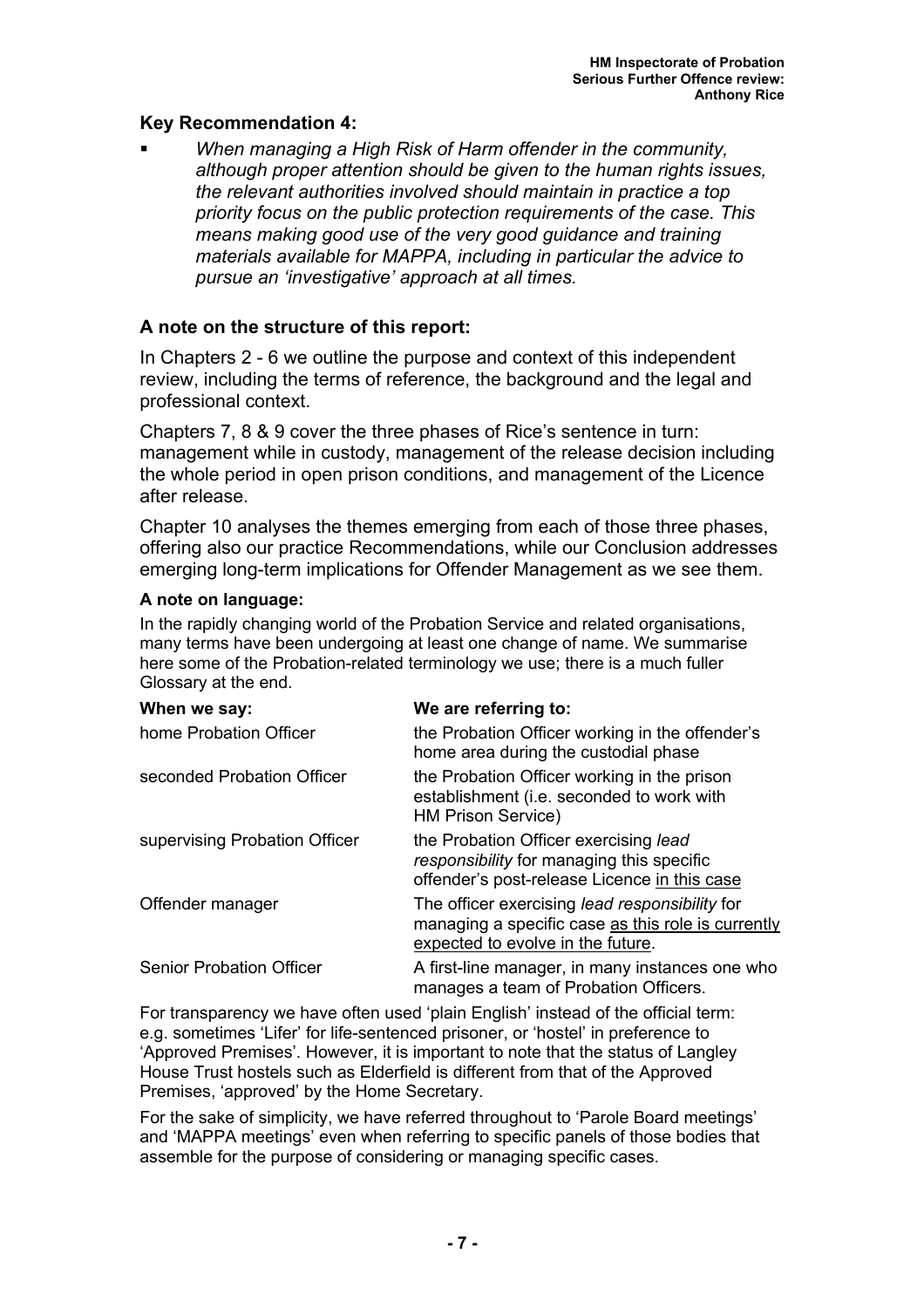## **2. Outline of events leading to this independent review**

- 2.1 On the  $17<sup>th</sup>$  August 2005, a 40 year old woman, Naomi Bryant was sadistically murdered at her home address in Winchester, Hampshire. Anthony Rice was arrested on 19<sup>th</sup> August 2005 and the following day was charged with the murder.
- 2.2 Anthony Rice had been released from prison on  $12<sup>th</sup>$  November 2004. He was serving a Life Sentence, which he had received in 1989 for an attempted rape. He was subject to life licence supervision, and was being jointly managed by Hampshire Police and Hampshire Probation Area under the Multi Agency Public Protection Arrangements (MAPPA). He was living at Elderfield, Otterbourne, Winchester. This is a Residential Training and Rehabilitation Centre run by a registered charity, the Langley House Trust.
- 2.3 On 28<sup>th</sup> October 2005, Anthony Rice was convicted of the murder and of a further offence of wounding, a serious physical assault on a lone woman. The latter had been committed on 24<sup>th</sup> April 2005 but was initially undetected. He was sentenced on both counts to life imprisonment with a 25 year tariff. He had already been recalled to prison under the terms of his Life licence.

## **3. Terms of Reference**

- 3.1 Following Anthony Rice's conviction, HMI Probation undertook to provide an independent review of the case. Hampshire Probation Area, Hampshire Police and Langley House Trust had already completed internal reviews, and it is to their credit that they requested an external overview of the management of the case, in the full knowledge that this would be a publicly available document. All staff and managers interviewed co-operated fully and openly with the enquiries.
- 3.2 The terms of reference were agreed on  $11<sup>th</sup>$  December and were as follows:
	- To enquire into the arrangements made for the supervision of Anthony Rice between the period  $12<sup>th</sup>$  November 2004 and 17<sup>th</sup> August 2005
	- To advise on the suitability of arrangements made in preparing Anthony Rice for release from prison on life licence
	- To assess the effectiveness of the MAPPA procedures as applied in this case, including communication between the Supervising Officer, members of the MAPPA risk management meeting and staff at Elderfield hostel, Langley House Trust.
	- To set our any wider issues to be learned from the management of this case.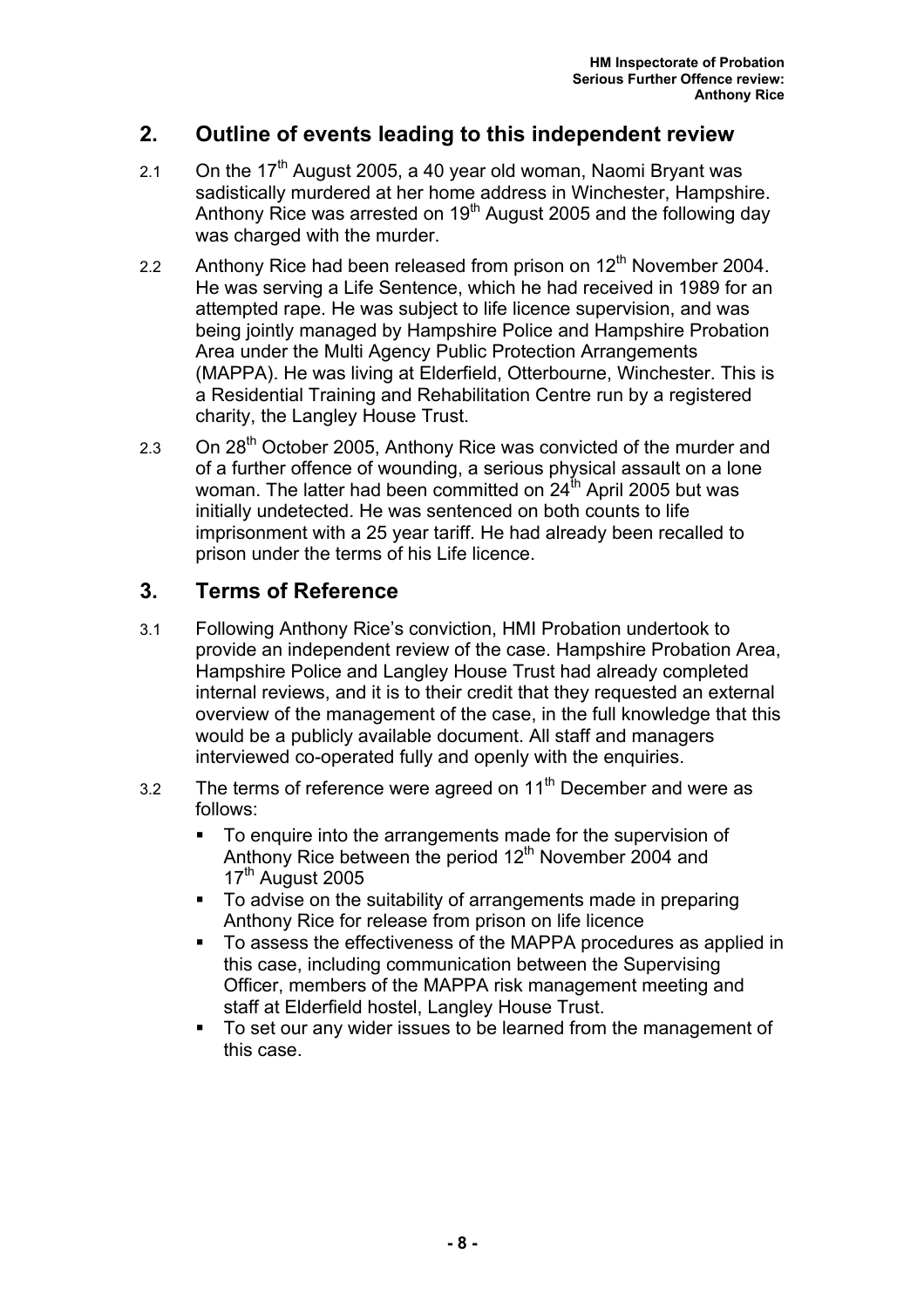## **4. Sources of information**

- 4.1 Interviews were undertaken with staff and managers from Hampshire Probation Area, Hampshire Police, Elderfield hostel, London Probation Area and HM Prison Leyhill. Mr Rice's solicitor was provided with an opportunity to comment, for which he sought permission from his client.
- 4.2 We examined the following records:
	- Hampshire Probation Area case files
	- **Hampshire Police intelligence reports**
	- **Elderfield case files and contact logs**
	- **London Probation Area case files**
	- Records from MAPPA meetings held in Hampshire and elsewhere
	- **Prison case files dating back to the early 1980s**
	- The Parole dossier
	- Papers held by the Home Office's Lifer Review and Recall Section
	- Hampshire and Isle of Wight Multi Agency Public Protection Arrangements Protocol (fourth edition, 2003)
	- MAPPA policy and guidance for probation staff in Hampshire Probation Area
	- **Information about Elderfield Training and Rehabilitation Centre and** Langley House Trust.
- 4.3 We had access to the internal reviews conducted by Hampshire Probation Area, Hampshire Police and Langley House Trust, and interviewed the authors of these documents. Similarly we have also seen and discussed with the author the internal report commissioned by the Prison Service, focusing on the psychological assessment and treatment of Anthony Rice during the Life sentence he received in 1989.
- 4.4 We consulted the Public Protection Unit of the National Probation Directorate (NPD PPU) and the Lifer Review and Recall Section (LRRS) about general issues. We also sought advice on specific matters from HMI Constabulary and HMI Prisons.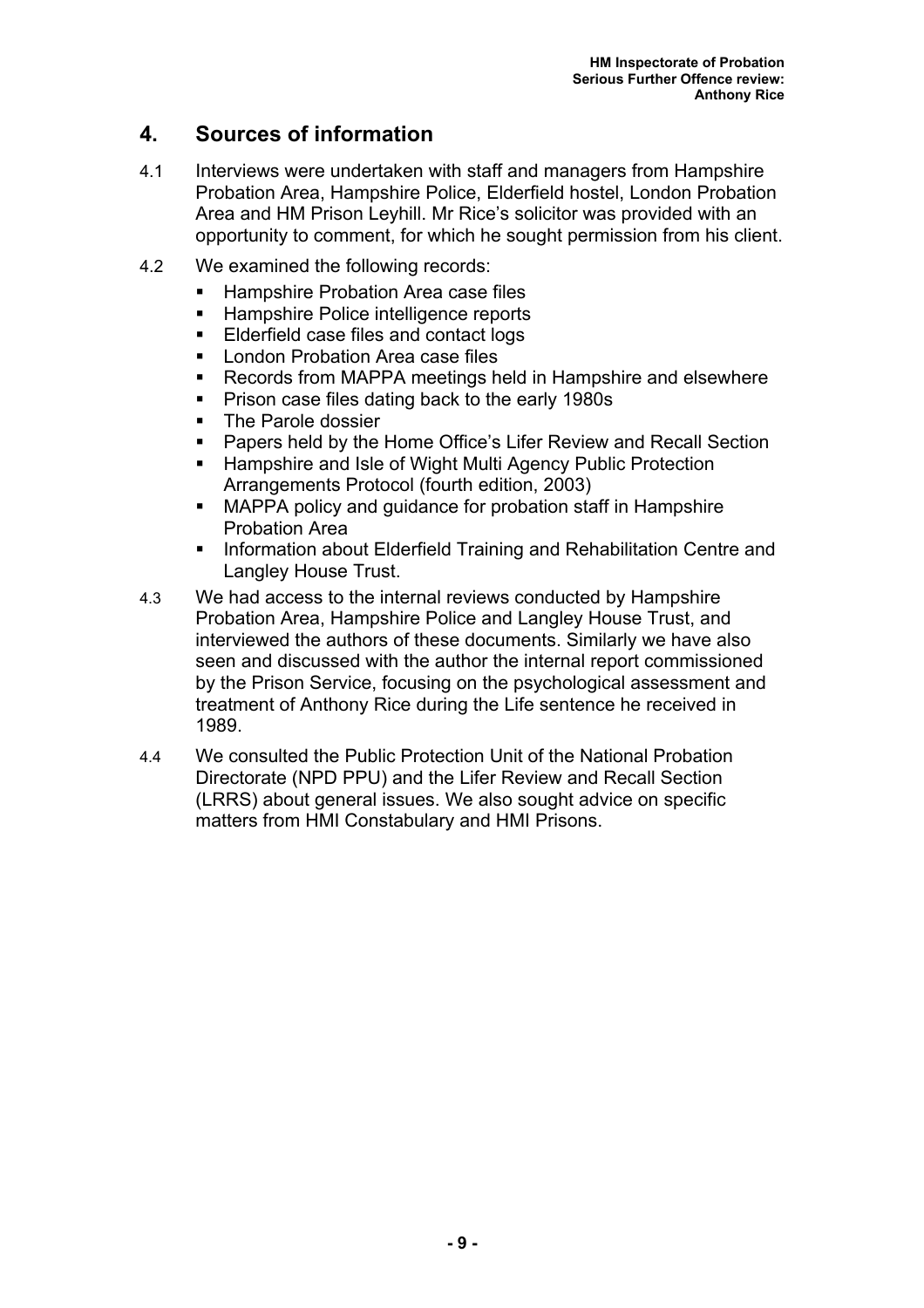## **5. Outline of the murder and background to the case**

#### *5.1 Events of 17th August 2005*

- 5.1.1 On Wednesday 17<sup>th</sup> August Anthony Rice was sitting on a bench in Winchester when he saw Naomi Bryant, someone it appears he had previously met just the once in a local public house the previous Saturday. They went together to a nearby public house, but Anthony Rice left to keep an appointment with his Probation Officer at 14.30. He later returned and he and Ms Bryant continued spending the day together, visiting public houses in Winchester. At 18.50, Anthony Rice withdrew £20 from a cash machine at a Tesco store and they walked back to Ms Bryant's house.
- 5.1.2 Ms Bryant's body was found at 22.30 by her 14 year old daughter, Hannah, and her former partner, Hannah's father. She had been strangled manually with a pair of tights and repeatedly stabbed.
- 5.1.3 Anthony Rice had left the scene. It was later established that he had returned to Elderfield, changed his clothes and caught a bus to Southampton before hitch hiking to London where he was arrested on 19<sup>th</sup> August.
- 5.1.4 In interview, Anthony Rice admitted the offence, though giving varying accounts of the events of the afternoon. But he did state that he had decided to kill Ms Bryant when they had met earlier in the day. He described a deep set anger inside himself that needed to be satisfied. During the day he had a battle inside his head about whether or not to commit the offence. He stated that there was no sexual motive to the assault, and he denied committing a sexual offence on the victim. Nevertheless there is evidence that he was seeking to gratify his own very strong desires by committing this premeditated sadistic murder.
- 5.1.5 In a subsequent police interview, Anthony Rice disclosed that on  $24<sup>th</sup>$  April 2005 he had followed a lone 58 year old woman in Southampton and hit her hard on the back of a head with a brick. This incident followed an altercation with a prostitute.
- 5.1.6 The full history of Anthony Rice's development is beyond the scope of this review. Some contextual information is important, however, and we have sourced this from reports in Anthony Rice's case files dating back to 1989.

#### *5.2 Background information about Anthony Rice*

5.2.1 Anthony Rice was born on 23<sup>rd</sup> January 1957. Reports prepared at the time of his court appearance in 1989 state that he was the middle of five children, and that his father was a heavy drinker and violent within the home, subjecting him to extreme and humiliating punishments. His mother left the family home when he was about 12 years old. Anthony Rice stayed with his father, from whose attitudes he says that he developed contempt for women and a desire to hurt and control them. From the age of 13 he used drugs.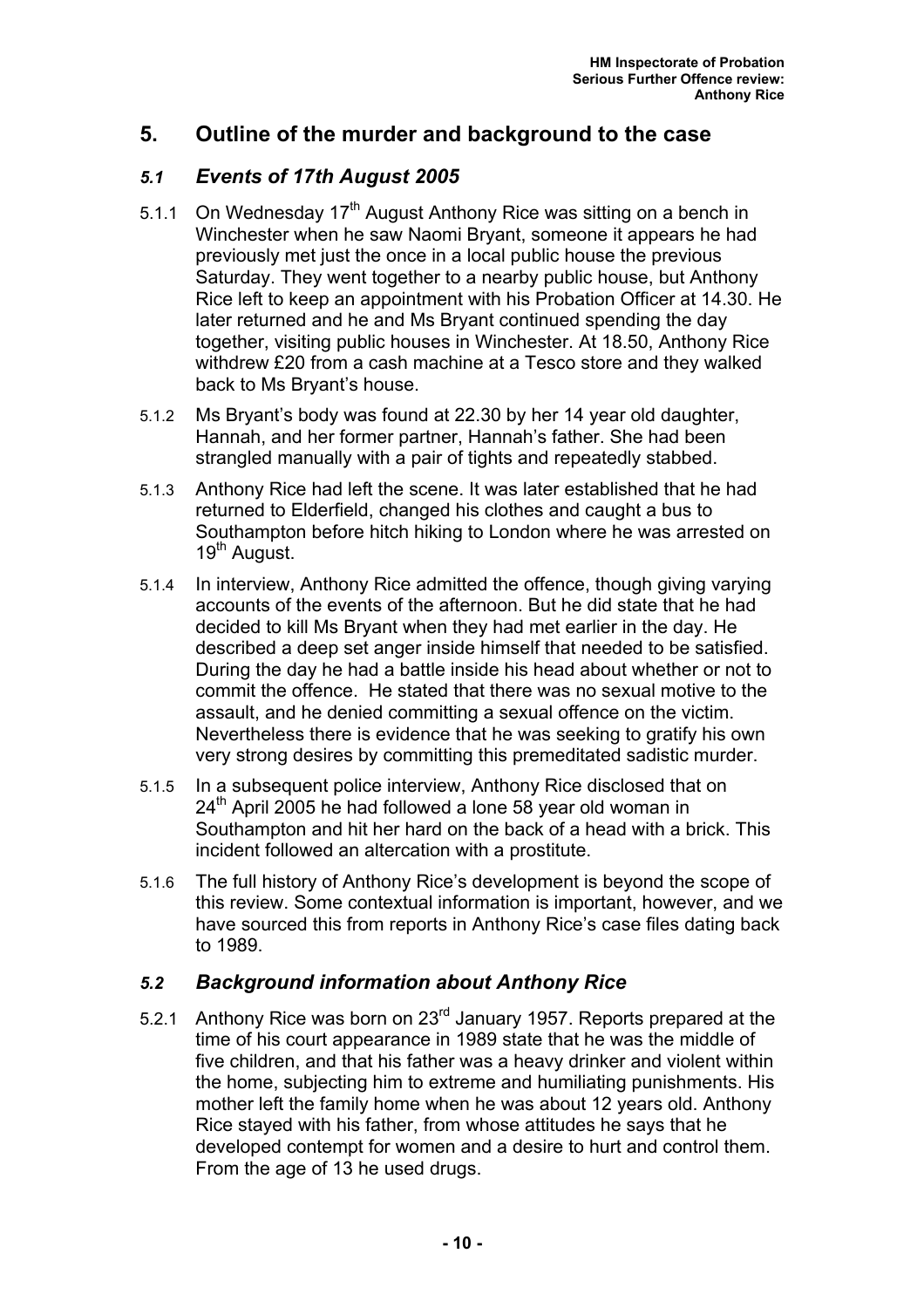5.2.2 From a later report we learn that shortly after his mother's departure Anthony Rice assaulted a woman over the head with a piece of wood. This did not lead to a charge, but there followed a series of violent and sexual assaults on women and, as we learned, girls too.

#### *5.3 Previous convictions*

- 5.3.1 Anthony Rice had made eight previous court appearances for a total of 22 offences from the period 1972 to 1989.
	- on 28/8/72 he was convicted at the Dundee Children's hearing of six offences which included slapping the faces of female passers-by and indecent assaults in four instances.
	- On1/8/75 he was convicted of four indecent assaults at the Aberdeen Sheriff Court. He received a Probation Order for two years. This offence involved a serious sexual assault on a five year old girl
	- On 30/6/76 for further offences of indecent assault he was sentenced to Borstal Training
	- In 1979 he was convicted of a Lodging offence and was admonished
	- On 16/12/82 he was convicted of a rape and four other assaults at the Edinburgh High Court and received seven years imprisonment. The main offence involved seizing the victim by the throat and raping her at knife-point. All the other four also reportedly involved the use of a knife, and two were against girls (14 and 12).
	- On 6/6/87 he was convicted of threats to kill at Guildford Crown Court and received a two year prison sentence. He had been released on parole from his previous sentence and went to his sister's house. When he found that he was unable to stay there as she had friends staying, he found out where they lived and made threats to kill them.

#### *5.4 Life sentence*

- 5.4.1 On 5/6/89 Anthony Rice was convicted of an attempted rape, indecent assault and assault causing actual bodily harm (ABH) at the Central Criminal Court. This offence involved an assault on a woman in the street at midnight. He dragged her into a garden, threatened to kill her if she struggled and indecently assaulted her over a period of 90 minutes. This offence occurred thirteen days after his release from prison, and after he had been drinking. Reports from this period state that he admitted that he had been planning the rape during his five years in prison.
- 5.4.2 Anthony Rice was sentenced to Life Imprisonment. A tariff was set that he should serve a minimum of ten years in custody.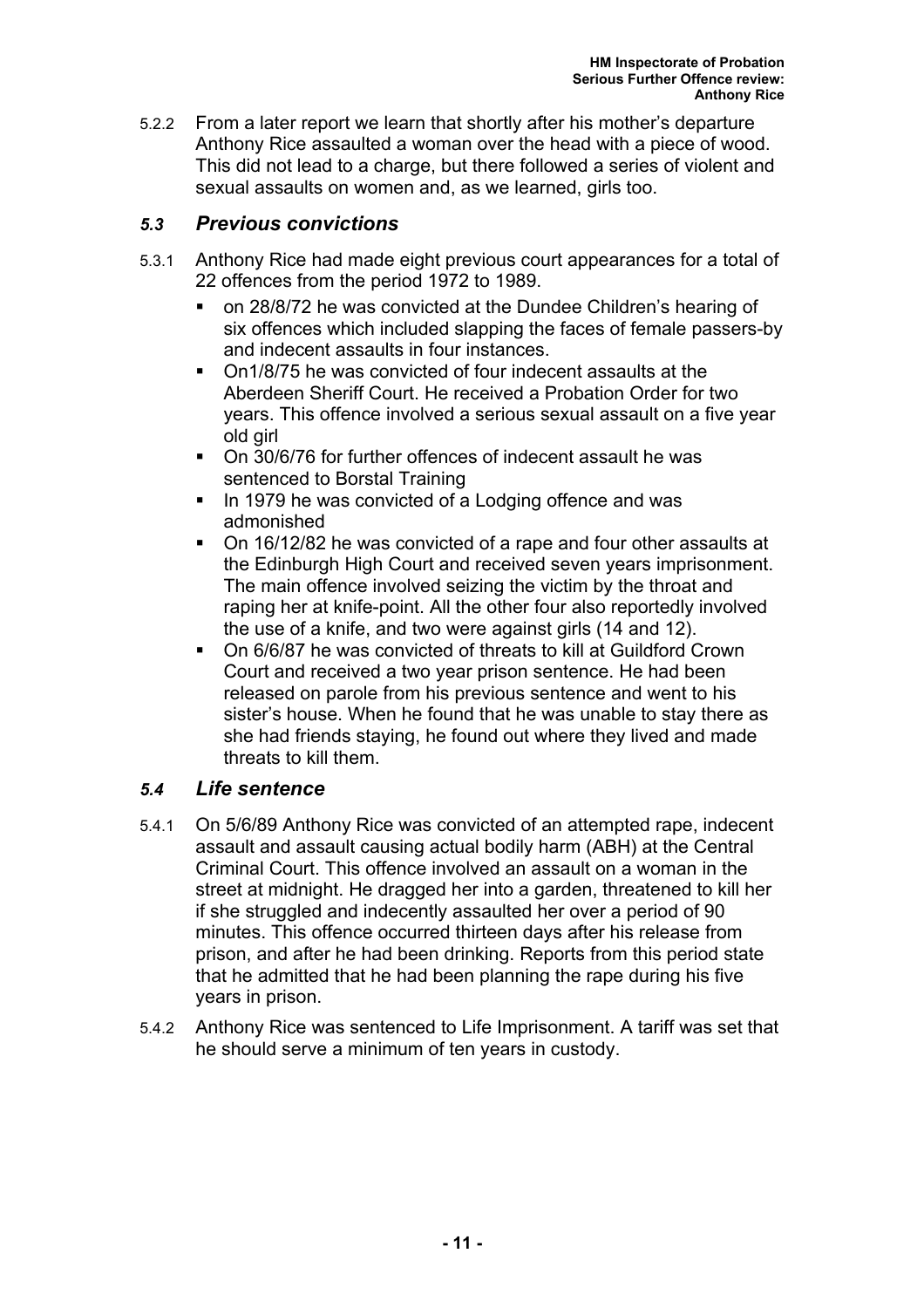## **6. The legal and professional context**

#### *6.1 Discretionary life sentences*

- 6.1.1 The sentence Anthony Rice received was a *discretionary life sentence*<sup>2</sup> – an indeterminate sentence with a tariff set by the Home Secretary on the recommendation of the sentencing judge to meet the requirements of retribution and deterrence. After the expiry of a tariff date, release is dependent solely on public protection considerations.
- 6.1.2 In 1991, following the case of Thynne, Wilson and Gunnell v United Kingdom (1990) Parliament turned the system of releasing discretionary life sentence prisoners into a more judicial procedure. Under Section 34 of the Criminal Justice Act 1991 the final decision on the release of such prisoners moved from the Home Secretary to the Parole Board. This change in responsibility continued when this Section 34 provision was repealed in 1997 and replaced with Section 28 of the Crime (Sentences) Act 1997.
- 6.1.3 Under this provision Section 28(5) provides that if the Parole Board directs the release of a prisoner who has served the tariff part of his sentence, it shall be the duty of the Secretary of State to release him on licence. Section 28(6) provides that the Parole Board shall not direct the release of a prisoner who has been referred to it by the Secretary of State unless it is "satisfied that it is no longer necessary for the protection of the public that the prisoner should be confined". Directions under this Act specify that "The test to be applied by the Parole Board in satisfying itself that it is no longer necessary for the protection of the public that the prisoner should be confined, is whether the lifer's level of risk to the life and limb of others is considered to be more than minimal".
- 6.1.4 Three members of the Parole Board (a judicial chair, psychiatrist and one other member) sit as a Discretionary Lifer Panel to review the case of discretionary life-sentenced prisoners. The first review is held three years before the expiry of the tariff date, and further reviews are held every two years thereafter. The prisoner has the right to attend the oral hearing and is usually legally represented. This Parole Board panel considers reports prepared by the home Probation Officer and prison staff including the Lifer manager, personal officer, seconded probation officer, psychologist, education officer and medical officer. The release decision is made by the Parole Board and enacted by the Lifer Review and Recall Section on behalf of the Secretary of State. However, this panel also has the responsibility earlier in the lifer's sentence of making the recommendation to the Home Secretary concerning the prisoner's move to Category D (open prison) conditions.

 $\overline{a}$ 

<sup>2</sup> As distinct from a *mandatory life sentence*, where the law prescribes that the sentence for a particular offence, principally murder, must be life imprisonment. A *discretionary life sentence* is for offences where the Court has a choice about imposing this rather than a determinate (fixed-length) sentence.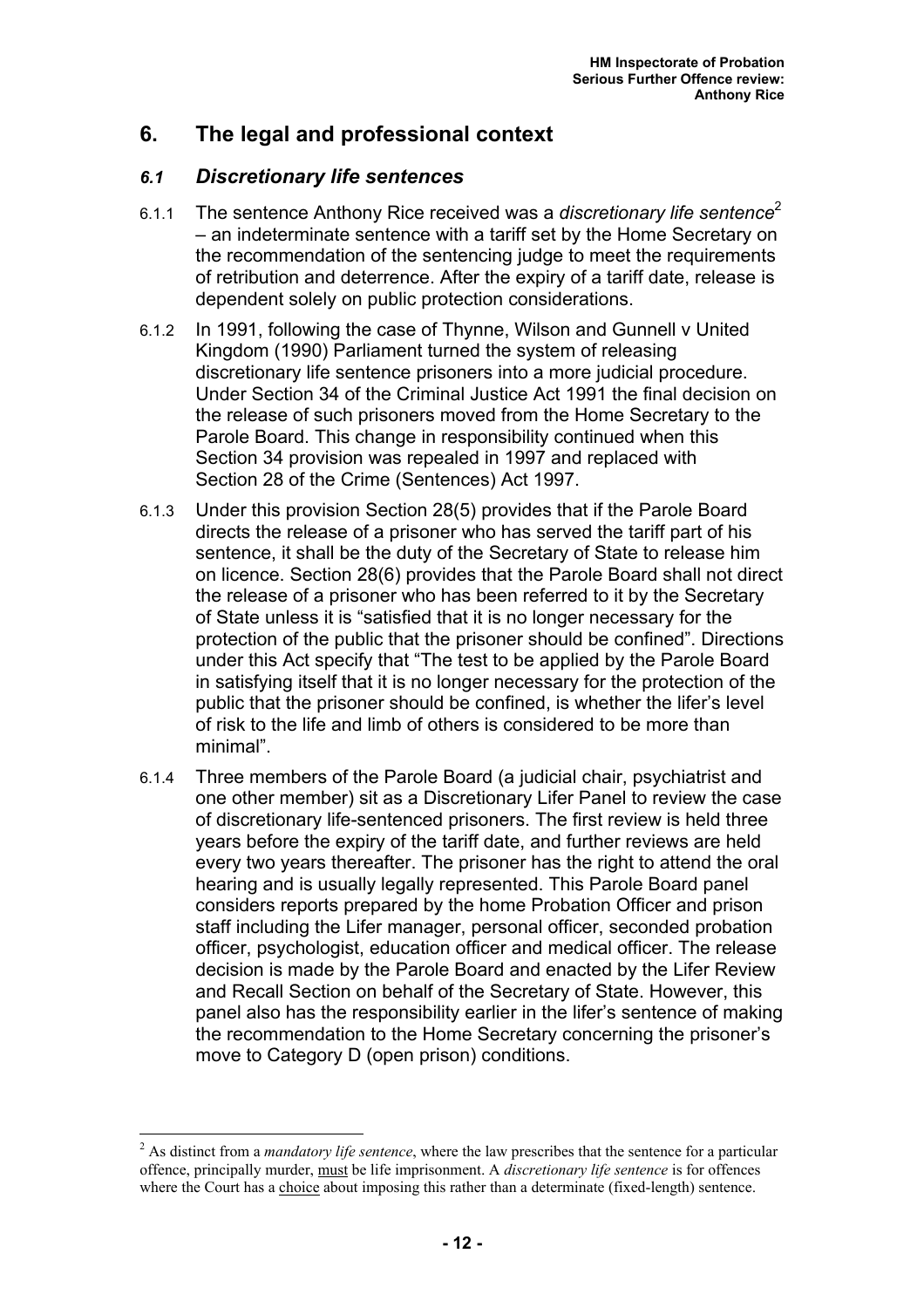- 6.1.5 All life-sentenced prisoners are released under the supervision of the Probation Service, and are subject to life licence. Section 31(1) of the 1997 Act provides that the licence remains in force for the duration of the prisoner's natural life (or until recalled to prison) but the supervision element may be suspended in due course. The licensee may be recalled to prison at any time if it is considered necessary to protect the public.
- 6.1.6 Following release, the Lifer Review and Recall Section monitors progress through regular reports prepared by the Probation Service. This is a caseworking section of NOMS (National Offender Management Service) which, on behalf of the Home Secretary, receives and carries out Parole Board decisions.
- 6.1.7 The number of life-sentenced prisoners released each year has increased during the current decade, at least in part as a reflection of the long-term increase in the lifer population over the last forty years. But the changes outlined above, plus the further major change in 2002 when the decision-making for mandatory life sentences also moved from the Home Secretary to the Parole Board, mean that constant monitoring is required.
- 6.1.8 When numbers are low and also when it is hard to compare like with like, it is difficult to be sure when a change is just a short-term fluctuation or the beginning of a long-term trend. Nevertheless there is evidence indicating an apparent increase since 2003 in the proportion of cases being reconvicted; $3$  the proportion being recalled to prison on recommendation of the Probation Service for other reasons is also increasing.

#### *6.2 Life Sentence Structure*

 $\overline{a}$ 

- 6.2.1 A typical male life-sentenced prisoner sentenced in 1989 would go through the following stages:
	- First Stage establishment, where he would undertake assessments and complete a sentence plan, setting out what offending behaviour concerns will be addressed in custody
	- Second Stage Category B/ Category C prison, where much of the work identified in the sentence plan would be undertaken
	- **Third Stage Category D Open/ Semi-open/ Resettlement prison.** where he would undergo testing in conditions as near as possible to those in the community. The move to open conditions can only take place on the recommendation of the Parole Board and with the approval of the Secretary of State.

 $3$  Figures from the Lifer Review and Recall Section show that in 2002/3, the last year during which most Lifers were reviewed under the 'old' arrangements, 233 were released of which 9 (3.9%) were reconvicted by the end of 2004/5. In 2003/4, the first year under the 'new' arrangements, 330 were released, of which 19 (5.8%) were reconvicted by the end of 2004/5, a comparable if relatively short period of time. In each case, just under half the reconvictions were for more serious offences (4 of 9; 8 of 19). The 2002/3 does not look like an unusually low figure compared with earlier years, and current indications are that the figures for 2004/5 will be in a similar range to 2003/4. So although one should always be cautious, there does appear to be an increase in reconvictions since 2003.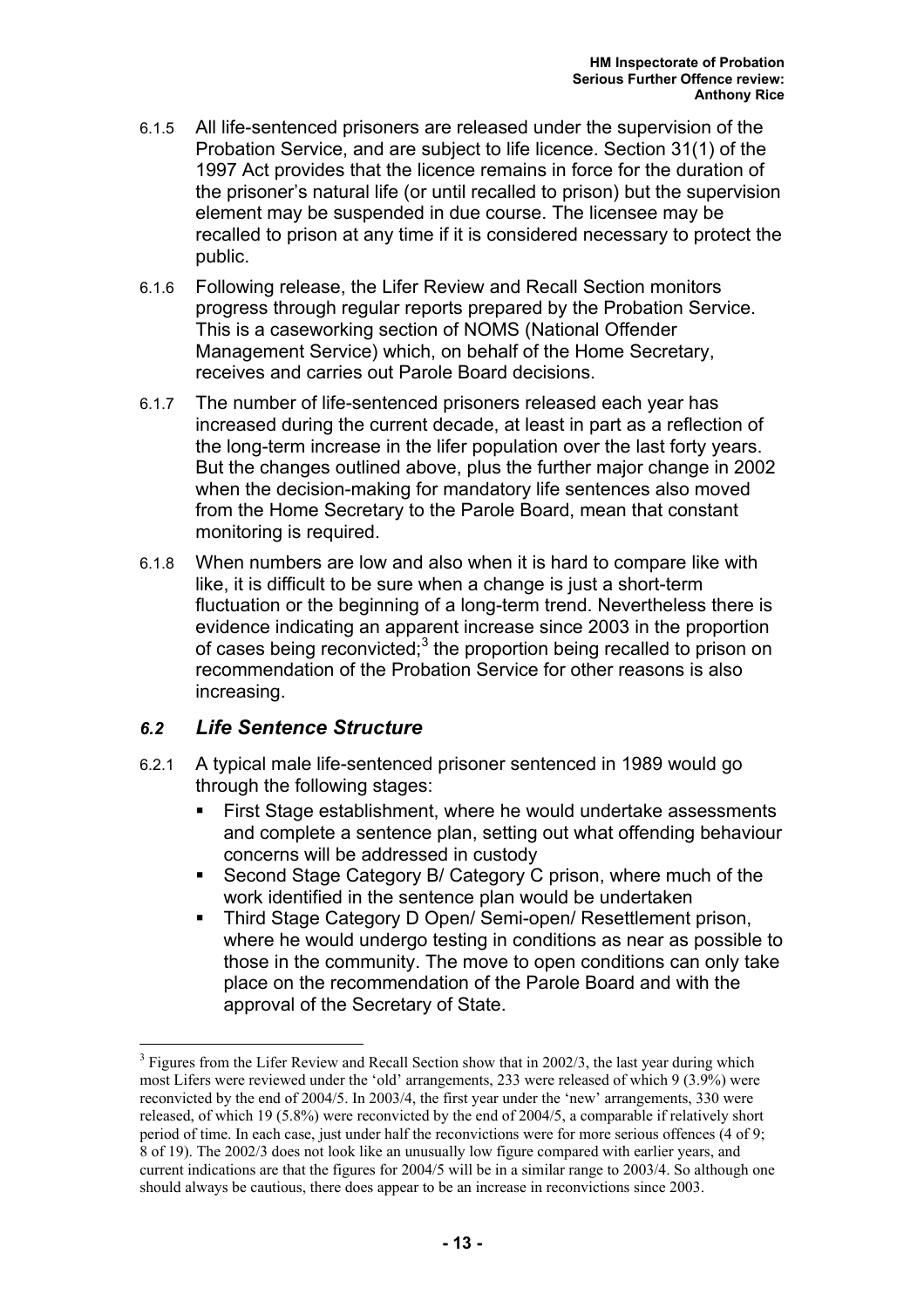6.2.2 Anthony Rice was initially assessed as a Security Category A prisoner (highest level of security) and was sent to HMP Wakefield. In due course, when his security category was reduced, he moved to HMP Grendon, and finally to open conditions at HMP Leyhill.

#### *6.3 Role of the home Probation Officer*

- 6.3.1 In 1989 reports prepared for a court hearing were known as Social Inquiry Reports. In the case of serious charges which might result in a life sentence, the details of the offence were not usually fully discussed in the report. In this situation, as in Anthony Rice's case, a Post Sentence History Report was prepared. The purpose of this was to provide some background information about the prisoner to the receiving institution. There was and is a strong expectation that from this point on the home Probation Officer will provide an ongoing contact point in the home area for both the prison and the prisoner.
- 6.3.2 Although it is good probation practice to build and develop a relationship with the prisoner, the reality is that direct contact is often minimal in the early years. At times of competing demands on resources, few Probation Areas have prioritised ongoing work with long-term prisoners, particularly at the point in the sentence when it is too early to establish release plans. However, in our view it is clearly good practice that this contact is established early enough for this work to be undertaken thoroughly.
- 6.3.3 For example, when the Parole Board starts to review the case, the home Probation Officer will have a specific contribution to make in assessing the offender's resettlement plans. This may involve helping him or her to consider appropriate options for release, taking into account the protection of victims or other potential victims. In the case of an offender who poses a high *Risk of Harm*, this work may need to start some considerable time before release.
- 6.3.4 Although all life-sentenced prisoners have committed serious offences, not all will continue to present a high *Risk of Harm* (RoH) to others. It is important that a thorough assessment of both the level and the nature of the prisoner's *RoH* is undertaken.

#### *6.4 Offender Assessment System (OASys)*

- 6.4.1 The Offender Assessment System was developed jointly by the Prison and Probation Services and introduced into the National Probation Service from 2001. It is a comprehensive system designed to:
	- Assess how likely an offender is to be reconvicted<sup>4</sup>
	- Identify criminogenic factors associated with offending, such as attitudes and behaviour, and social and economic factors
	- Assess the *Risk of Harm* to others and of self-harm

 $\overline{a}$ 4 For this purpose it is usually supported by an *OGRS score*. The Offender Group Reconviction Scale is an assessment tool now used by Probation staff that uses a statistical formula derived from large sample groups, and using *static factors* (ones that cannot change), to provide a predicted likelihood of reconviction to be produced, expressed as a percentage. OGRS is useful for mainstream offending, but not for unusual offending patterns such as that for Anthony Rice – hence the recourse to other tools.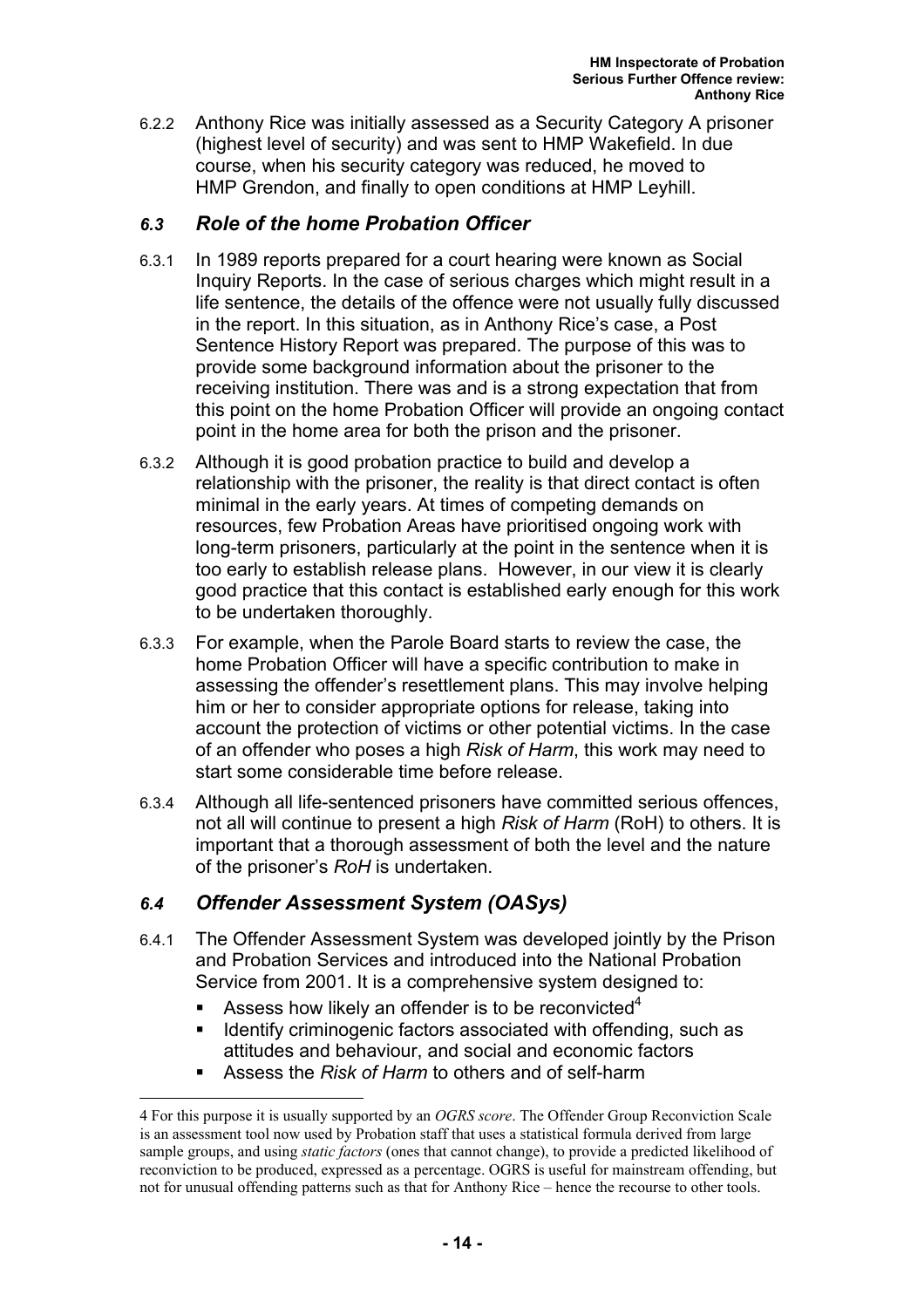- **EXECT:** Link assessments with supervision and sentence plans
- Indicate the need for further specialist assessments
- Measure how an offender changes during the sentence or period of supervision.
- 6.4.2 OASys was introduced into the 42 Probation Areas of England and Wales in a staged way, initially as a paper based system. It was intended that all areas would be using the electronic version by April 2004. OASys is also used by the Prison Service. The idea is that when IT systems are eventually connected, it will be possible to transmit the assessments electronically between the prison and the probation area, and between different areas. At present this facility is not fully available nationwide, and, where it is, functionality problems are being reported.
- 6.4.3 The *Risk of Harm* part of the assessment classifies an offender according to one of four levels:
	- Low no significant, current indicators of *Risk of Harm*
	- Medium the offender has the potential to cause harm but is unlikely to do so unless there is a change in circumstances
	- High the potential event could happen at any time and the impact would be serious
	- Very High there is an imminent risk of serious harm. The potential event is more likely than not to happen imminently and the impact would be serious.
- 6.4.4 "Determining imminence of harm is primarily a professional judgement that is strongly influenced by an understanding of the triggers for offending, evidence of previous serious harm and accurate information about an offender's current circumstances"<sup>5</sup>.
- 6.4.5 Standards applicable until March 2005 required a full OASys (*Risk of Harm* assessment, likelihood of reoffending assessment and initial supervision plan) to be completed within fifteen working days of sentence or release from custody. For an offender such as this who presented a high or very high *Risk of Harm*, a plan for managing the *RoH* should be prepared within five working days.
- 6.4.6 The assessment and supervision plan should be reviewed at least every sixteen weeks or after a significant incident or change of circumstances, including transfer to a new area.
- 6.4.7 Supervision plans should state how the *Risk of Harm* and the likelihood of reoffending will be reduced or managed, through both *restrictive* and *constructive interventions*, and objectives should be focused on achieving outcomes. The introduction of OASys was supported by national training and guidance.
- 6.4.8 Hampshire Probation Area had incorporated the requirement to complete OASys in the local MAPPA policy and procedures, but had not produced any additional guidance to staff specifically about OASys.

 $\overline{a}$ 

<sup>5</sup> Probation Circular 19/2004b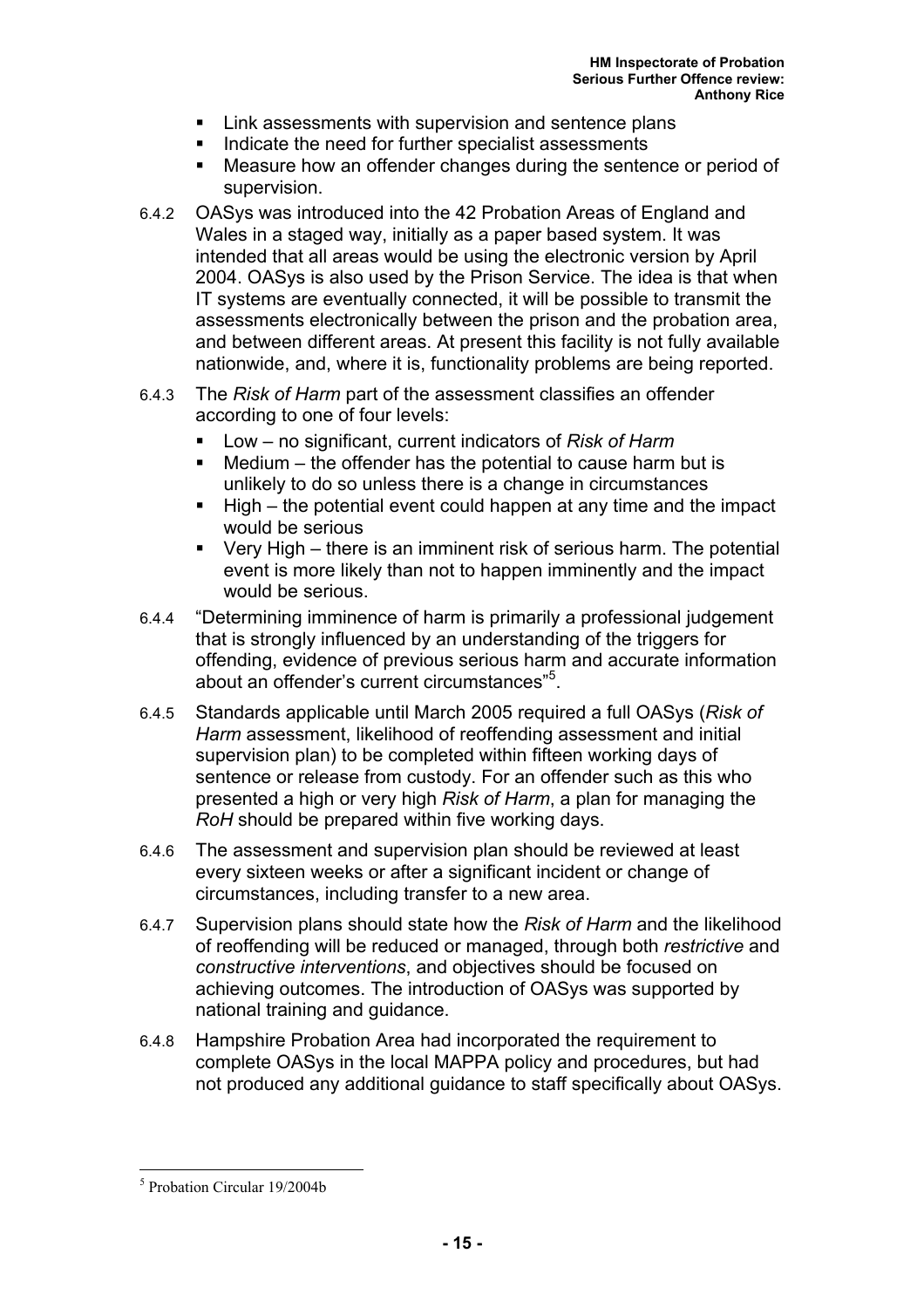6.4.9 Risk Matrix 2000 is an evidence-based *actuarial* risk assessment tool for assessing violent and sex offenders. It has been approved by the Association of Chief Police Officers for use by the Police Service in England and Wales. The requirement to complete the tool can be triggered by OASys, but it can also be completed as a stand-alone assessment. It is also incorporated into other assessments, such as psychological assessments completed within prisons.

### *6.5 Multi-Agency Public Protection Arrangements (MAPPA)*

- 6.5.1 Alongside the development of OASys, the Criminal Justice and Court Services Act (2000) imposed duties on the Police and Probation Services in each of the 42 areas to establish the MAPPA. This provides the statutory framework for inter-agency co-operation in assessing and managing violent and sex offenders in England and Wales. The Criminal Justice Act (2003) included the Prison Service as part of the Responsible Authority for each area, and placed a duty to co-operate on a number of agencies, including health, housing, social services, education, Youth Offending Teams, Jobcentre Plus and electronic monitoring providers.
- 6.5.2 The MAPPA framework comprises four core functions:
	- The identification of MAPPA offenders;
	- The sharing of relevant information among those agencies involved in the assessment of that risk;
	- **The assessment of the risk of serious harm; and**
	- **The management of that risk.**
- 6.5.3 Offenders falling within the remit of MAPPA comprise the following:
	- Category 1: Registered sex offenders
	- Category 2: Violent and other sexual offenders
	- Category 3: Other offenders who are considered to pose a risk of serious harm to the public.
- 6.5.4 In OASys terms all of the Probation cases referred come within the High or Very High *Risk of Harm* categories. However, the MAPPA framework identifies three levels within which the *RoH* posed by each of these individual High or Very High *RoH* offenders can be managed:
	- Level 1 ordinary risk management, where the offender can be managed by one agency
	- Level 2 where the active involvement of more than one agency is required to manage the risk. Local police and probation managers generally convene meetings held at this level.
	- Level 3 the Multi-Agency Public Protection Panel. This is responsible for the management of the 'critical few' who are assessed as being a high or very high risk of causing serious harm and can only be managed by a plan which requires close co-operation between agencies at a senior level. In Hampshire this panel is chaired by a Probation Service senior manager.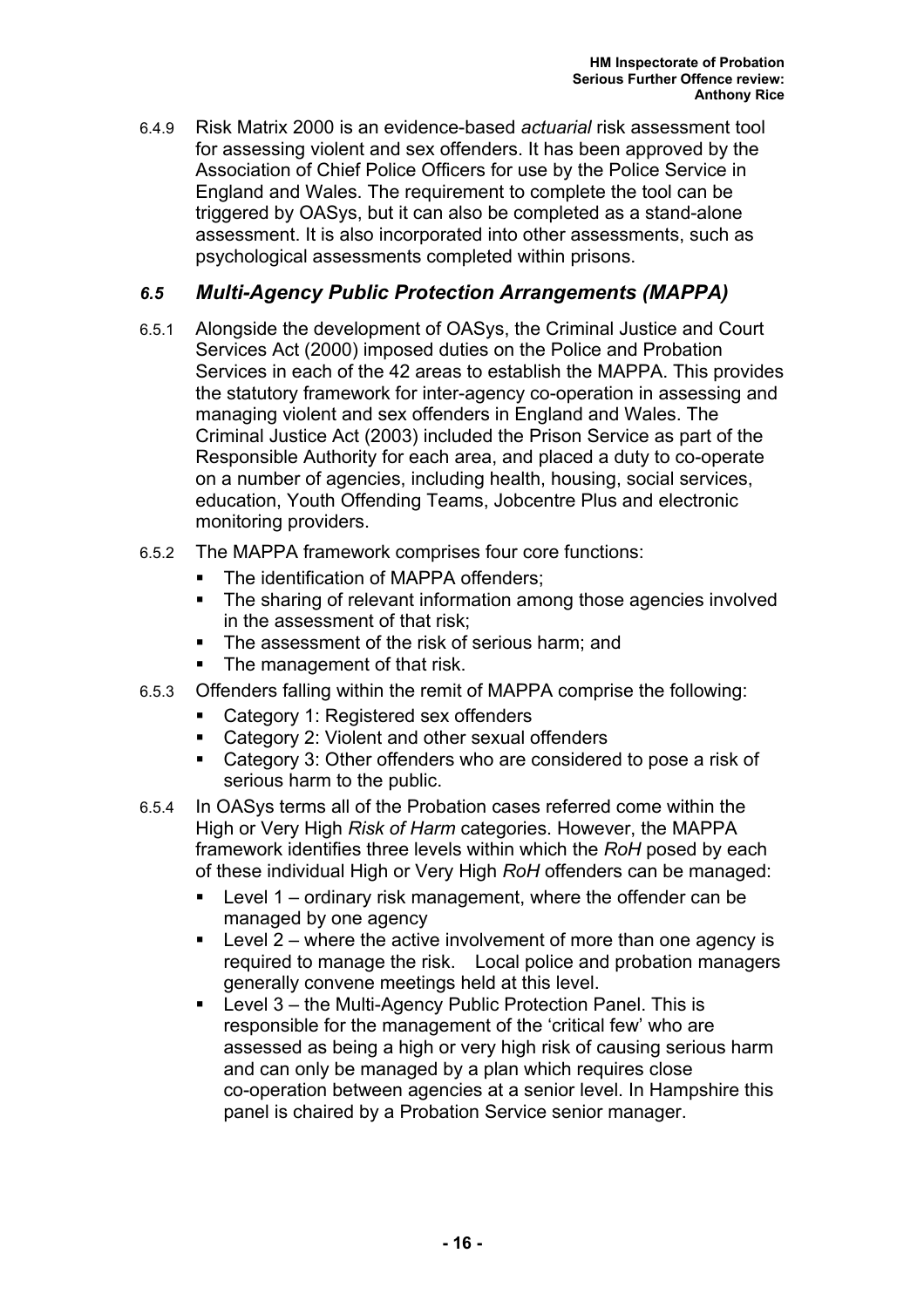- 6.5.5 Rigorous risk assessment and robust risk management are at the heart of good public protection arrangements. However, as Professor Hazel Kemshall has pointed out, "The desirable outcome of MAPPA is effective risk management. However this should not be understood as 'zero risk' as this position can never be achieved"<sup>6</sup>. Decision making will never be infallible, but must be defensible; that is, it should be possible to show that:
	- All reasonable steps have been taken
	- Reliable assessment methods have been used
	- **Information has been collected and thoroughly evaluated**
	- **Decisions are recorded (and subsequently carried out)**
	- **Policies and procedures have been followed; and**
	- Practitioners and their managers adopt an investigative approach and are proactive.
- 6.5.6 The Hampshire MAPPA protocol and policy and guidance for staff stress the importance of using OASys and Risk Matrix 2000 to identify the level of risk and to determine the appropriate level of MAPPA management.
- 6.5.7 Probation Circular 54/2004 highlights the critical contribution an offender can make to changing their offending behaviour and for taking responsibility not to re-offend. However the circular comments "what we do not foresee is offenders or their representatives becoming formal members of the MAPPA, attending MAPPPs etc; but we do envisage a healthy move to get offenders to contribute more to the risk assessment and management processes." Offenders must be aware that they are being managed through the MAPPA and what that means for them as individuals.
- 6.5.8 However, Hampshire policy states that offenders should be invited to the MAPPA meetings unless this:
	- Would interfere with a criminal investigation or prosecution
	- Be likely to seriously affect the individual's mental health
	- Seriously compromise the interests of a third party
	- **Interfere with, rather than assist, a thorough risk assessment or risk** management plan<sup>7</sup>.
- 6.5.9 Our observation is that we understand that in a number of cases there is good evidence to suggest that this approach has reaped a number of benefits in many cases where attending a MAPPA meeting has helped them resettle effectively. However, as we shall see, in our opinion in this case the practice contributed to the deficiencies we describe later.

#### *6.6 Victim contact*

 $\overline{a}$ 

6.6.1 Although the primary focus of the MAPPA is the risk and behaviour of the offender, it is vital that the assessment and management plans properly reflect the concerns of the victim.

<sup>6</sup> 2003 – quoted in Probation Circular 54/2004

<sup>&</sup>lt;sup>7</sup> MAPPA Policy & Guidance for Probation Staff in Hampshire Probation Area (Updated 29/8/03)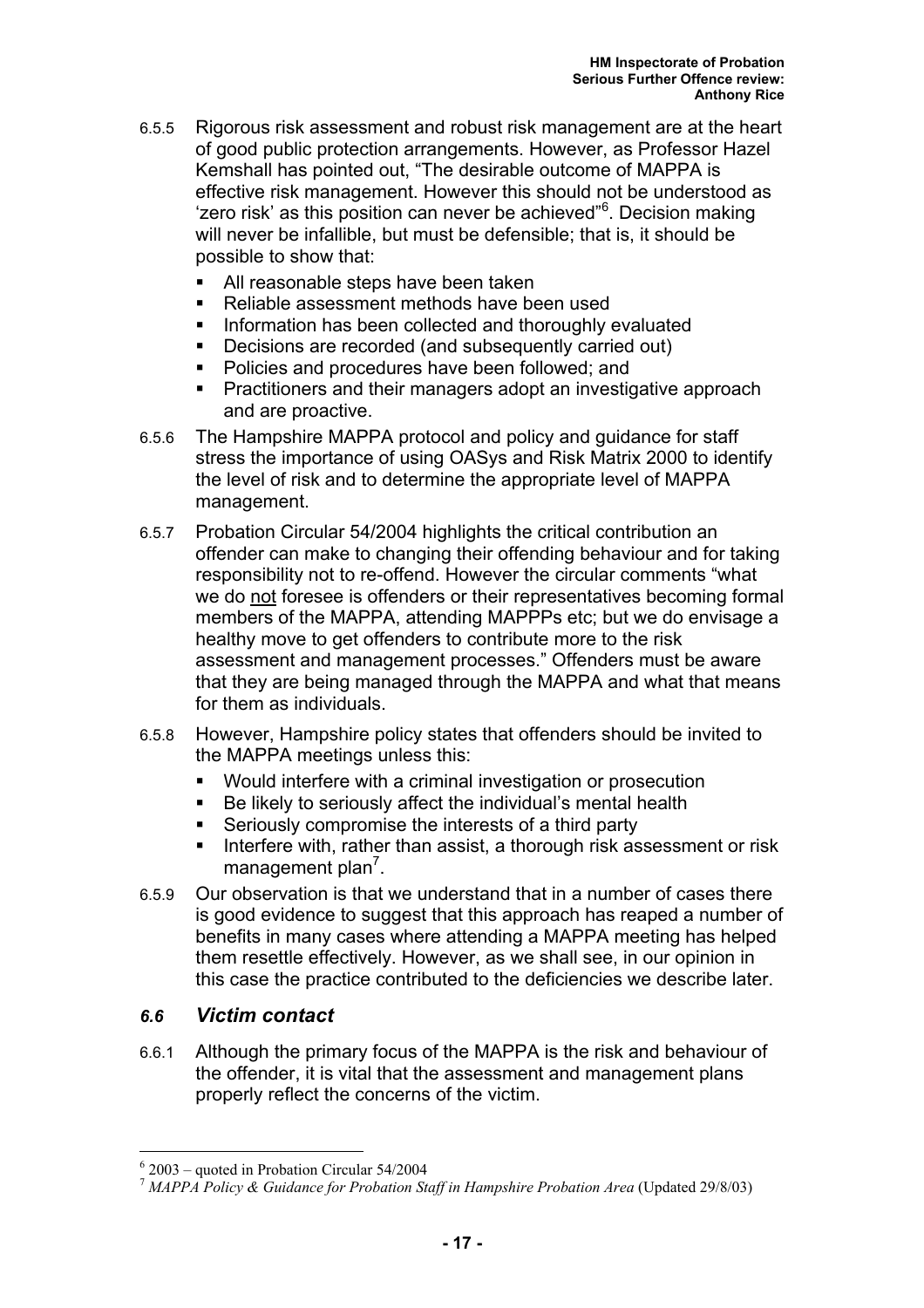- 6.6.2 Section 69 of the Criminal Justice and Court Services Act (2000) imposed a statutory duty on Probation Areas to consult and notify the victims of sexual or other violent offences about the release arrangements for the offender where he or she is sentenced to one year or more in prison. Victims should be contacted within two months of the sentence being passed and offered:
	- Face to face contact with the Probation Service
	- The opportunity to be kept informed about developments throughout the offender's sentence, if they wish; and
	- An opportunity to contribute to the eventual release plans, to have their views taken into account by the Parole Board or other decision-maker, and to receive information about licence conditions which are directly relevant to them or members or their family
- 6.6.3 In practice, it can be difficult for victims to be traced where the offender was sentenced some time before the Act was introduced. It is relatively common to find that the victim (or victim's family) of a prisoner sentenced more than seven years previously cannot be traced.

#### *6.7 Sex Offender registration*

- 6.7.1 The Sex Offender Act 1997 defines sex offenders as those offenders convicted or cautioned since September 1997 for certain sexual offences, or who at that point were serving a sentence for a like offence. Registration requirements were updated by the Sexual Offences Act 2003.
- 6.7.2 All registered sex offenders automatically enter the MAPPA criteria under Category 1. The MAPPA must then decide on the appropriate level of management.

#### *6.8 Sex Offender Treatment Programme (SOTP)*

- 6.8.1 This overall Programme runs in both prisons and in the community, and can involve up to three distinct programmes: Core, Extended and Relapse Prevention.
- 6.8.2 The Core programme runs for an average of 180 hours. It is described as a *cognitive-behavioural* approach to treatment, in that it focuses on the offender developing a better understanding of his offending (identifying *dynamic risk* factors). Tackling deviant arousal, distorted thinking patterns, lack of empathy, denial and minimisation, and patterns of offending are also treatment targets. The primary purposes of the programme are to increase the offenders' motivation to avoid reoffending and to develop the self-management skills necessary to achieve this.
- 6.8.3 If a prisoner is assessed as having extra treatment needs he would undertake a second stage of treatment on the Extended SOTP. The goals of this programme are to identify and challenge patterns of dysfunctional thinking, improve the management of emotions, improve relationships and intimacy skills, address deviant fantasy and sexual arousal and to understand the links of these to sexual offending.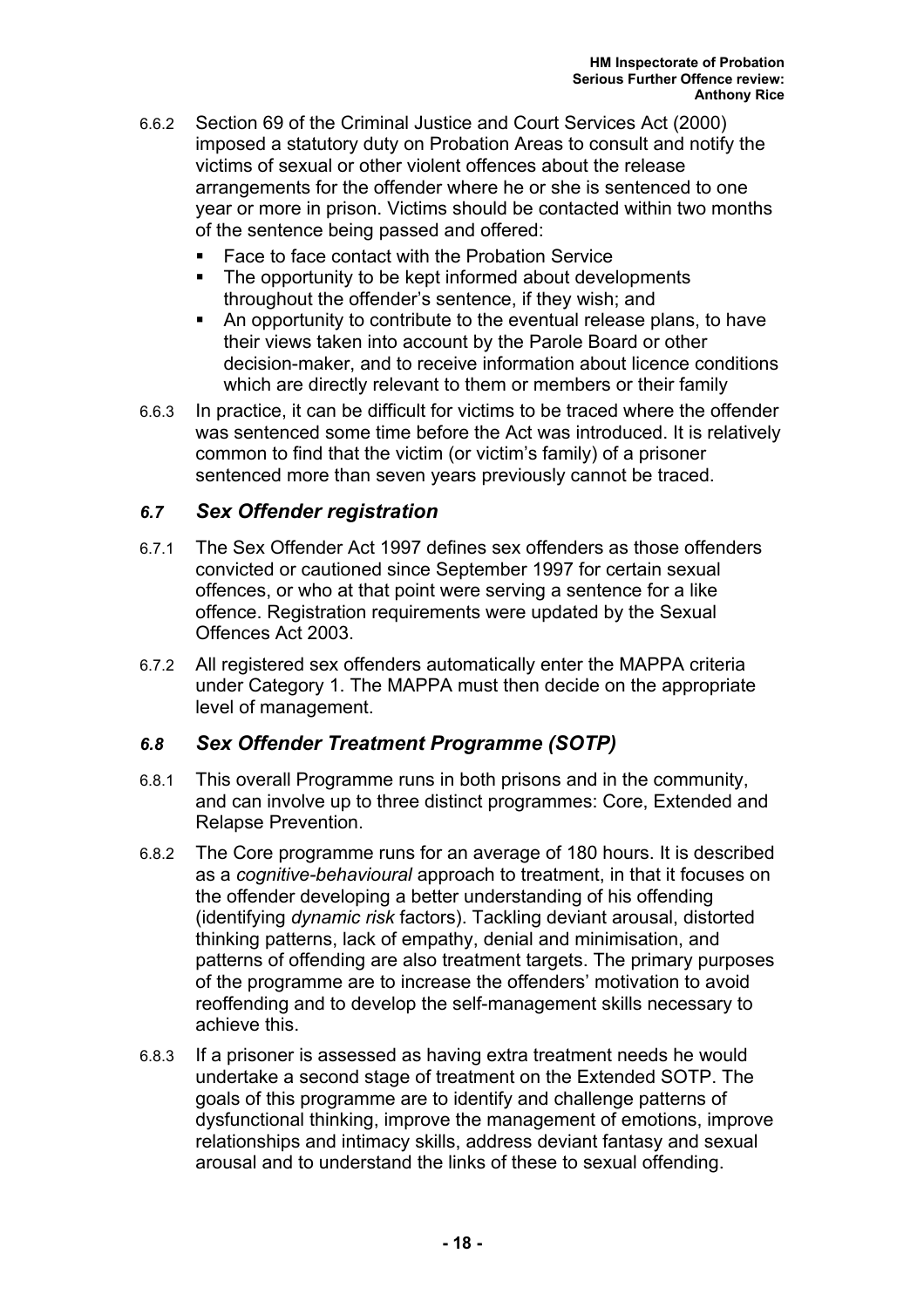- 6.8.4 For sex offenders who have completed the SOTP in custody but who have a long gap before their eventual release, a Relapse Prevention Booster programme can be completed.
- 6.8.5 Following release, and dependent on a Structured Assessment of Risk and Need (SARN) the offender might complete either a Relapse Prevention programme in the community or a further full SOTP.

#### *6.9 Assessment of Risk of Harm before release*

- 6.9.1 During the transitional period between former assessment systems and the full implementation of OASys during 2001 - 2005, many Probation Areas were unable to undertake a complete new assessment on all serving prisoners. Most prioritised new cases, those nearing their release date, and those who, on the basis of existing information appeared to present a high *Risk of Harm* to others.
- 6.9.2 For a life-sentenced prisoner who had reached open conditions it would be reasonable to expect that a full assessment would be completed to inform decisions about resettlement plans and release on temporary licence. This assessment should then form the basis of a MAPPA meeting convened in the home probation area. The prison would have a significant contribution to make to the meeting. Options for the future would be evaluated on the basis of the risk assessment, and a robust risk management plan agreed between the relevant agencies.
- 6.9.3 Case transfer: It is not unusual for an offender to move to a new area on their release from prison. Sometimes the move might be required in order to protect the original victim. In other cases this happens because the offender is referred to a particular hostel in another area. But as we noted both in our review of Hanson and White, and in our thematic report on the subject of 'moved cases' in 2004, this point of discontinuity presents an obstacle to the effective management of the case.
- 6.9.4 In September 2004 Probation Circular 52/2004 was issued, requiring probation areas formally to accept the supervision of an offender who has moved into their locality. Previously a system of negotiation and temporary 'oversight' had sometimes been used, especially when it was not clear for how long the offender's relocation was going to last. The Circular also makes it clear that for an offender being managed through MAPPA levels 2 or 3, any request for permission to change address must be considered through the MAPPA procedures, with a decision informed by a multi-agency risk assessment.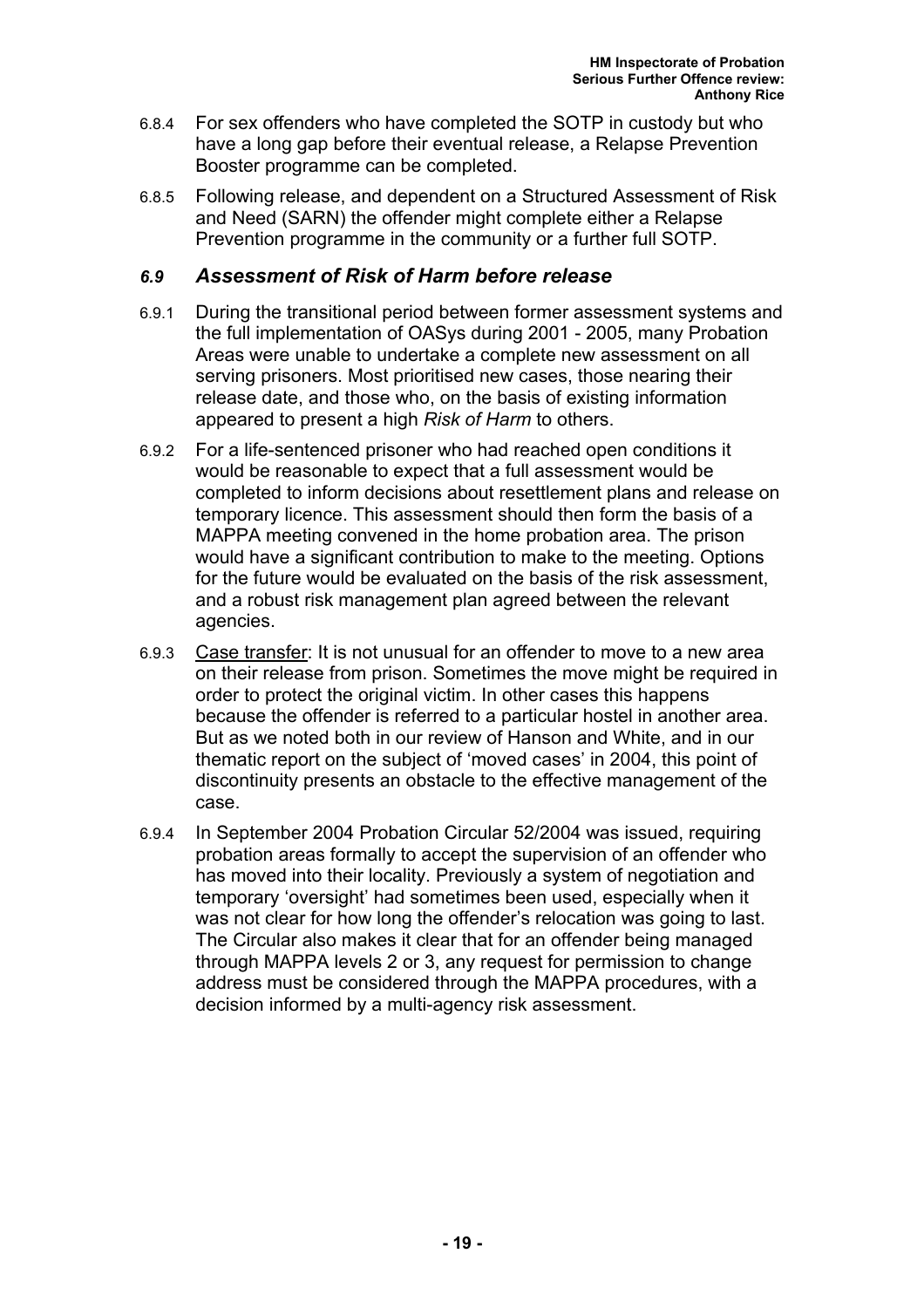- 6.9.5 The high *RoH* paradox: Whether or not an offender is making a change of area, the final point to note here is a current paradox with high *RoH* cases. The question is often asked: if a prisoner is high RoH, why is he being released from custody at all? – Surely, if he is high RoH he should be kept inside if the state has the power to continue to do so? The effect of this logic, if strictly applied, would be that no one released early from prison would ever be subject to Level 2 or 3 MAPPA management because they would only be able to have secured release by demonstrating that they didn't need it.
- 6.9.6 However, this logic also prevents the Parole Board from having the option of concluding that a prisoner could be safe to release from prison provided that he were subject to Level 3 quantity and quality of restrictive interventions. While we are not arguing that as being the appropriate assessment for Anthony Rice, we do argue that the current controversy concerning levels of *RoH* for early-released prisoners needs to be resolved. In our view it may be helpful to emphasise that these 'levels' are not describing 'inherent qualities of the offender', but instead are describing the level of *restrictive intervention* required in order to keep to a minimum the offender's *Risk of Harm* to others.

#### *6.10 Accommodation for offenders*

- 6.10.1 High *RoH* offenders are often more appropriately resettled in their 'home' area where they are well known to the police, probation and other key agencies and where this knowledge contributes to effective management of their *RoH* to others. Under Supporting People arrangements, Local Authorities have a responsibility to consider their accommodation needs. However there are some who, for valid reasons, cannot return to their original area (for example, risk to the victim, or media interest). In many cases they may be referred to an Approved Premises – a hostel run and managed by the Probation Service – with a view to this providing a guaranteed place on release, and a supportive environment for a transitional period. Approved Premises are experienced in dealing with offenders who pose a High *Risk of Harm*, but demand for places can be high.
- 6.10.2 Other accommodation for offenders is also provided by the Langley House Trust (LHT), a charity and registered social landlord. LHT manages 17 residential establishments across England. Each belongs to one of six different projects: Fresh Start, Resettlement, Drug Rehabilitation Centres, Registered Care Homes, Residential Training Centres and a direct access hostel. Currently LHT manages a total of 270 beds, 228 of which are supported by 24-hour cover, and 42 have partial cover, although this provision of cover is not always the equivalent of that provided by Probation Service Approved Premises.
- 6.10.3 However, LHT's provision does include a small number of beds, located in three different projects, which are available for offenders requiring a level of 'Enhanced Supervision' for the protection of the public. In these establishments additional security measures are in place, similar to those in an Approved Premises. These may include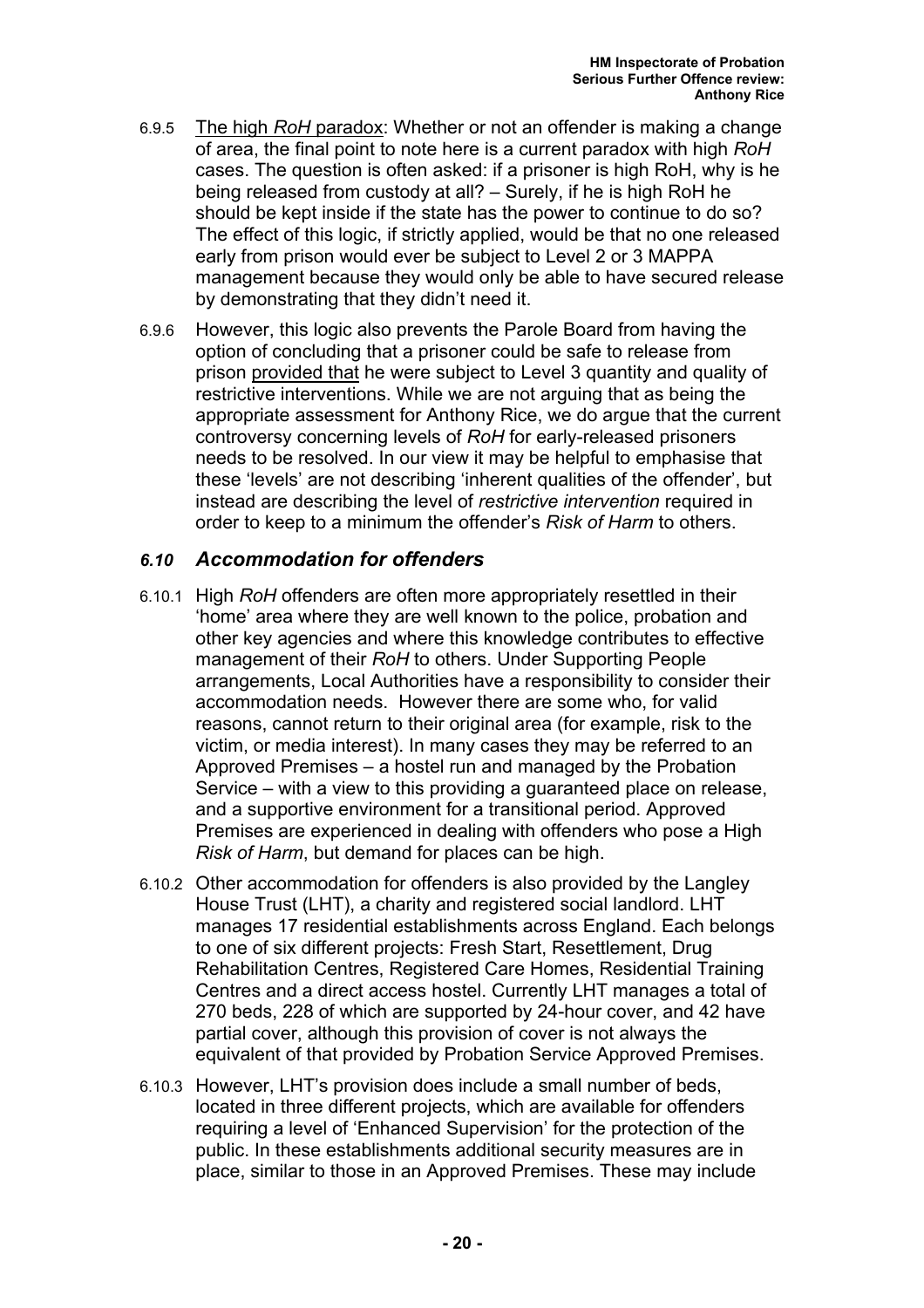alarmed doors and windows, movement alarms, CCTV and staff selfsecurity systems. Elderfield is not one of these projects.

#### *6.11 National Standards*

- 6.11.1 At the time of Anthony Rice's release the *National Standards on Required Levels of Contact, Achieving Compliance and Ensuring Enforcement (2002*) were in place. It was a requirement of the standards that supervising officers act in accordance with the Lifer Manual<sup>8</sup> when dealing with life sentence cases. Contact levels should reflect the assessment of the level of risk to the public, but the probation area should, as a minimum, ensure that:
	- The first appointment is arranged for the day of release or, if not practical, on the next working day;
	- Arrangements are made for further weekly contact during the first four weeks following release, including a home visit within ten days
	- Contact is at least fortnightly for the second and third months following release and at least monthly thereafter. (In practice contact is likely to remain weekly for three months and fortnightly for the remainder of the first year)
- 6.11.2 A new Standard from March 2005 provides more explicitly for differential levels of contact depending on the assessed level of risk.

 $\overline{a}$ 

<sup>8</sup> *PSO 4700 Lifer Manual* issued in 1999 and updated periodically in 2000, 2001, 2002 and 2004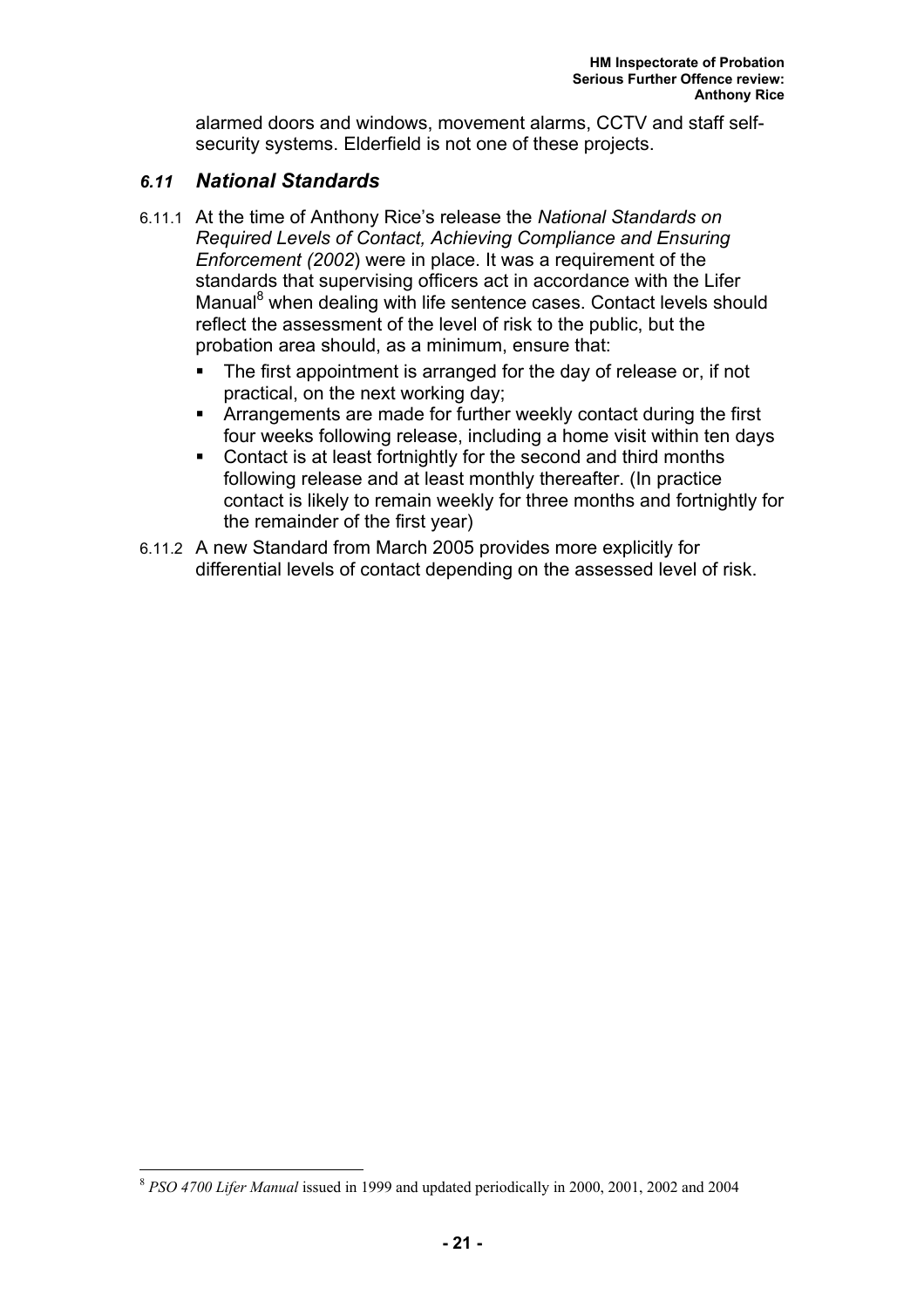### **7. Management of Anthony Rice's sentence while in custody**

- 7.1 Anthony Rice started his prison sentence in HMP Wakefield. There he completed a Sex Offender Core Programme as well as other courses, focusing on social skills, anger management and attitudes towards women.
- 7.2 In August 1994 he was reclassified from the highest security category, Category A, to Category B, and was then able to apply to transfer to HM Prison Grendon. This is a specialist prison where therapeutic work is undertaken with men with personality disorders, all of whom are serious offenders serving long sentences. The group therapy sessions are challenging; HM Inspectorate of Prisons stated in its recent inspection at Grendon, "it is not unusual for prisoners to demand to be transferred back to less threatening, ordinary prisons. There is no hiding place in the group, and often for the first time prisoners will be made to confront the true hideousness of their crimes."
- 7.3 In order to determine the appropriate treatment route for a sexual or violent offender, it has now become common practice to assess the offender's psychopathic $^9$  traits by administering a PCL-R<sup>10</sup> assessment. A score of over 30, indicating personality traits associated with psychopathy, may lead to a decision to exclude the individual from certain programmes. A score of over 25 would suggest that careful consideration be given to the individual's suitability for a particular programme. Our understanding is that PCL-R may not have been available during the early part of Anthony Rice's sentence, but during his period at Grendon it would have been a pre-requisite for attendance on the Core Sex Offender Treatment Programme (SOTP).
- 7.4 We have not been able to find a complete PCL-R assessment for Anthony Rice in the record, but we have found a written record that indicates that the assessment was completed and that Anthony Rice scored 22. Hence we have some evidence of some psychopathic traits, but we have neither the detail of what they were, nor whether this was used to determine the appropriate treatment route for him. The score indicates some psychopathic traits, but it falls short of the levels represented by the 'significant' scores of either 25 or 30.
- 7.5 This is noteworthy because there is evidence (albeit disputed) that individuals with a significant level of psychopathic traits are unsuitable for certain treatments, and Anthony Rice was quite close to that level – though of course just below.

 $\overline{a}$ 

<sup>9 &#</sup>x27;Psychopathic disorder' is defined within the Mental Health Act 1983 as "a persistent disorder or disability of mind (whether or not including significant impairment of intelligence) which results in abnormally aggressive or seriously irresponsible conduct". This is a legal rather than a medical definition, which encompasses a range of personality disorders, including psychopathy. (Probation Circular 40/2005)

<sup>&</sup>lt;sup>10</sup> PCL-R (Psychopathy Checklist Revised) is a 20-item scale of assessment and is a tool designed to measure the presence or level of psychopathic traits.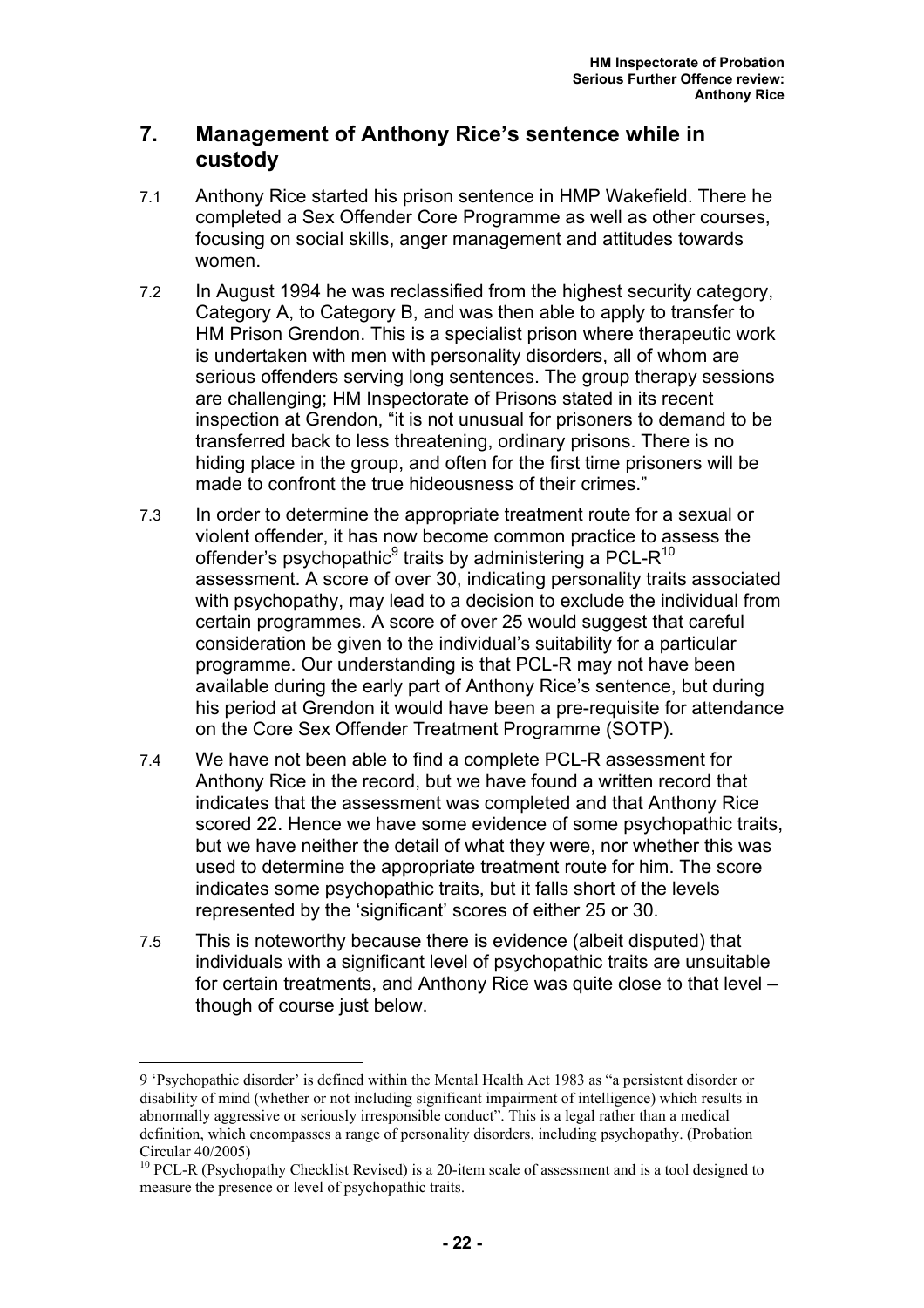- 7.6 Research by Seto and Barbaree (1999) found that for individuals with high PCL-R scores, good behaviour in treatment was actually associated with greater recidivism rather than with lower recidivism. This replicated earlier findings by Rice, Harris and Cormier (1992). Two possible hypotheses were posited: either these individuals were adept at exhibiting behaviour that would contribute to positive ratings by therapists, or treatment provided them with the opportunity to "learn manipulative or other interpersonal skills that serve to increase their risk for serious recidivism." (Barbaree, H. 2005). Subsequent research has challenged these findings, but during the 1990s and beyond such research has served to support concerns about offenders with psychopathic traits undertaking *cognitive-behavioural* programmes.
- 7.7 Be that as it may, in any event Anthony Rice remained at Grendon for seven years, undertaking an intensive programme of therapy, including a Sex Offender Treatment Programme (SOTP), psychodrama and the Reasoning and Rehabilitation *cognitive-behavioural* skills programme. He was assessed as suitable for such treatments, and, given the very finely balanced nature of the issues, we find that this assessment was reasonable.
- 7.8 However, we note with concern that no part of the record of Anthony Rice's first Life sentence identified him as a man with any earlier convictions for a sexual offence against a child. Yet his previous convictions include offences of indecent assault in 1972, 1975 and 1976. The age of the victims was not identified on the print out of his record. Whilst this was common police recording practice at that time, a recent PNC (Police National Computer) check revealed that this information was in fact readily available on the system.
- 7.9 Furthermore, when we examined the prison record for this review we found records from his previous sentence (that is, previous to his first Life sentence) that identified him clearly as an offender against a child. We believe that these old records have only just caught up with the current prison record, so our concern is that it appears that during his first Life prison sentence these records were not brought forward. Insufficient questions were asked and insufficient evidence was sought about Anthony Rice's previous pattern of offending.
- 7.10 This omission has a number of implications. It would appear that Anthony Rice concealed this fact during his years of therapy and as a result the assessments were incomplete. The age range of his victims may have been a significant factor in assessing the potential risk he posed. This would have been very likely to affect the options for his release plan, and it is certainly possible that Elderfield (the hostel he went to on release) might have been regarded as unsuitable. Accordingly the failure within the Prison Service to identify him as a previous offender against children is a significant deficiency in the custodial phase of his sentence.
- 7.11 Thus Anthony Rice continued to be assessed as an offender solely against adult women. In June 1996 the Parole Board decided that the risk he posed to women had not yet reduced sufficiently for him to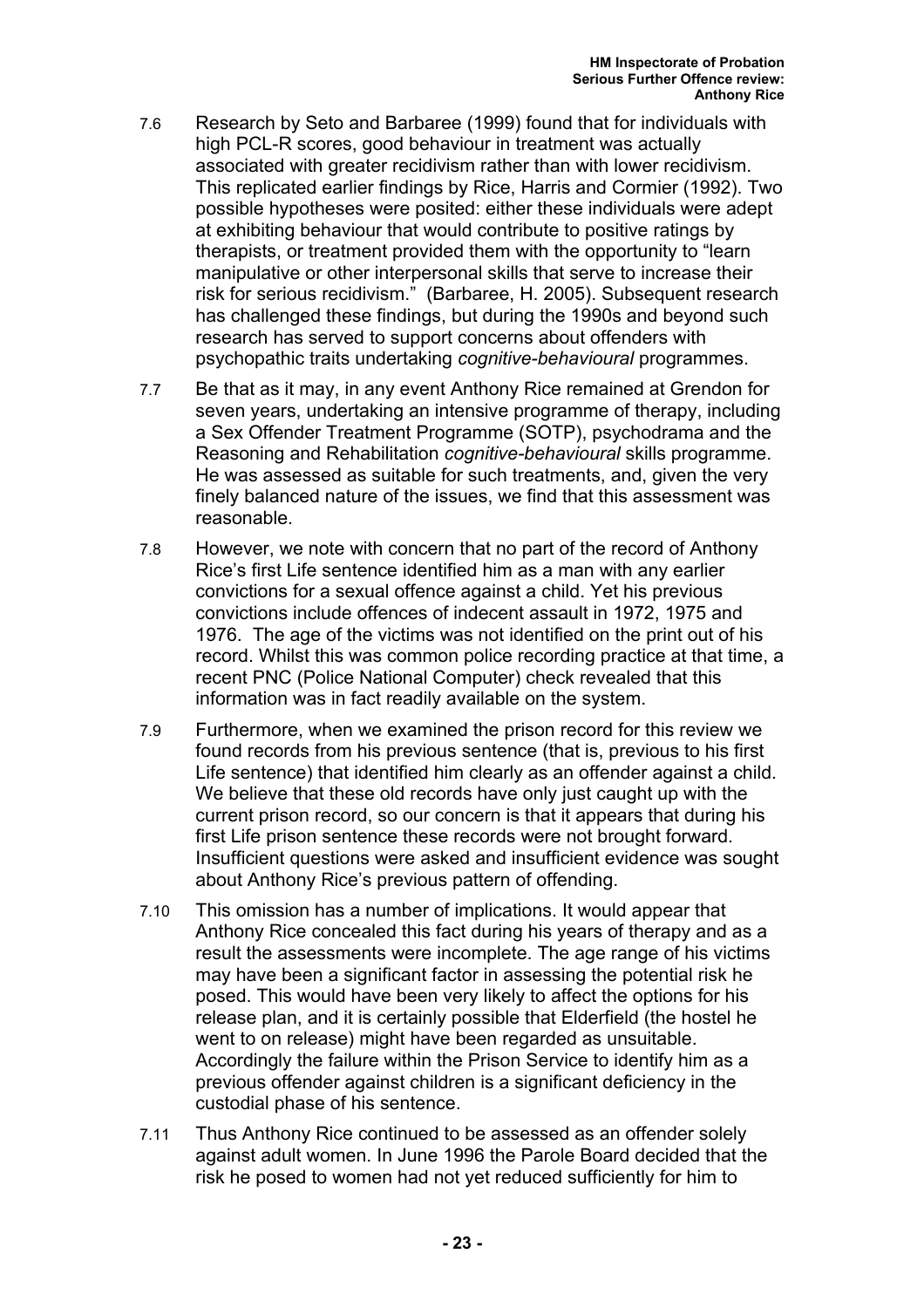move to open conditions. They subsequently concluded again two years later that although he was making progress, further work was necessary.

- 7.12 Anthony Rice had a third review in 2001. In January of that year, a psychologist prepared a detailed report based on a structured risk assessment format known as SRA-2000. The *static factors* (those based on historical information, which, by definition cannot change) indicated a very high likelihood of reoffending (72% likelihood of sexual reconviction within 20 years).
- 7.13 However, in relation to the *dynamic factors* (those which may be amenable to change), Anthony Rice had made significant progress. He had shown evidence of taking responsibility for his behaviour, of increasing his level of victim empathy and of altering his distorted attitudes towards women. As a result his overall risk level was assessed as *High*, rather than *Very High*.
- 7.14 The psychologist's report and most of the other reports at that time (January 2001) recommended that Anthony Rice be moved from HM Prison Grendon to a Category C prison where he would be able to continue work on his sexual offending through the Extended Programme. This would help to reinforce some aspects of his work on the Core Programme. Indeed it is on record that Anthony Rice himself wanted this. Specifically, there was a plan to address his offence-related fantasy, and to measure his progress objectively using a *PPG assessment* – *Penile Plethysmography* is a test used to measure physical sexual arousal in response to a range of images. It can be used to measure deviant sexual preferences.
- 7.15 However, by the time of the Parole Board hearing on  $6<sup>th</sup>$  September 2001, some eight months after the psychologist's report, Anthony Rice had undertaken some additional sessions in Grendon. This had focused on developing his cognitive and behavioural strategies to control deviant fantasies. The panel received a report stating that this work had addressed Rice's outstanding treatment needs, and that a PPG was no longer necessary. Furthermore we have been advised that it would not have been available within this country at that time in any case. The panel recorded that it heard in person from the Governor at Grendon who supported the new assessment. Accordingly the panel accepted the assessment that the *PPG* and the Extended Sex Offender Treatment Programme were no longer necessary.
- 7.16 In our opinion the inability (for whatever reason) to administer a PPG meant that there was no objective evidence of the progress Anthony Rice had made through his years of treatment. Such a test could have assessed whether there was still any arousal to violence, and may also have picked up any deviant interest in children. Instead, in the absence of the PPG, the decisions to move Anthony Rice to open conditions and to dispense with the need for the Extended SOTP were made on the basis of a relatively short period of additional work. We strongly recommend that, if the PPG can be made available and has proved to be a reliable indicator of deviant sexual preferences, no sex offender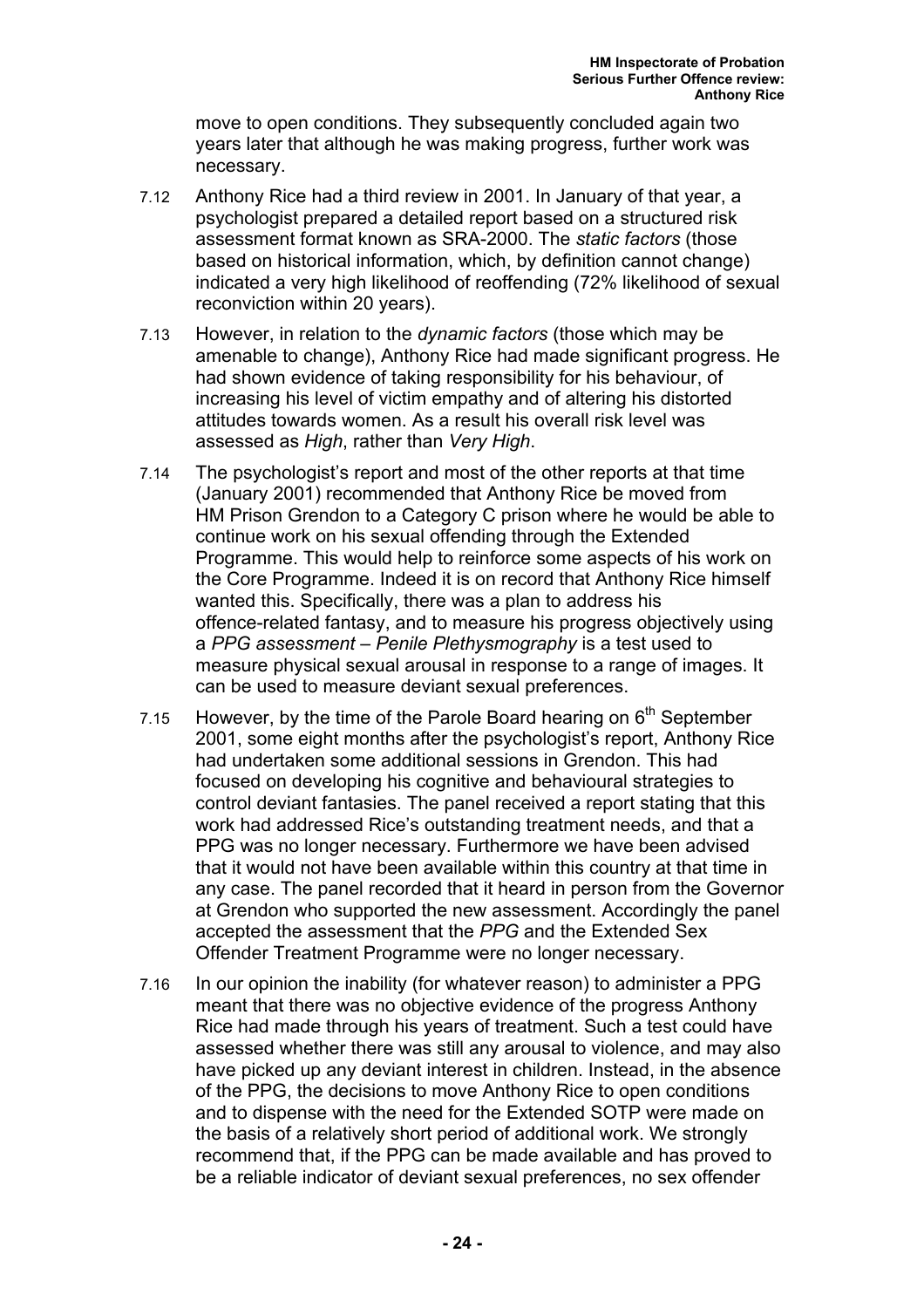on an indeterminate sentence should be moved to open prison conditions without undergoing this testing. An alternative option is to pursue a programme of testing with an offender using a polygraph.<sup>11</sup>

- 7.17 Accordingly, the Parole Board panel recommended Anthony Rice's transfer to open conditions, where he would undertake other SOTP work, develop his educational and employment skills, and prepare and test a release plan. Anthony Rice requested that his next review be deferred from the usual two years to three years to allow him the time to complete the work identified.
- 7.18 This move to open prison conditions is a much more significant development than may be evident at first sight. It constitutes the first tangible step by an indeterminately sentenced prisoner towards his or her eventual release. As such this step is quite properly controlled by a highly managed decision-making process: the Parole Board has to recommend the move, and the Secretary of State has to accept that recommendation, before the move can take place.
- 7.19 Yet, as we will see, one effect of this procedure is, paradoxically, that it appears to lead to a growing expectation by both prisoner and staff that the final decision to release is now largely a matter of time. This in turn has its own effect on how the management of the release arrangements unfolds, as perhaps can be illustrated in this case.

 $\overline{a}$ 

 $11$  A device often called a 'lie detector'. Polygraph testing is a method of testing if a subject is lying, by tracing physiological changes during questioning. It can be used successfully in certain cases as an integral element within a properly managed treatment and testing programme with sex offenders.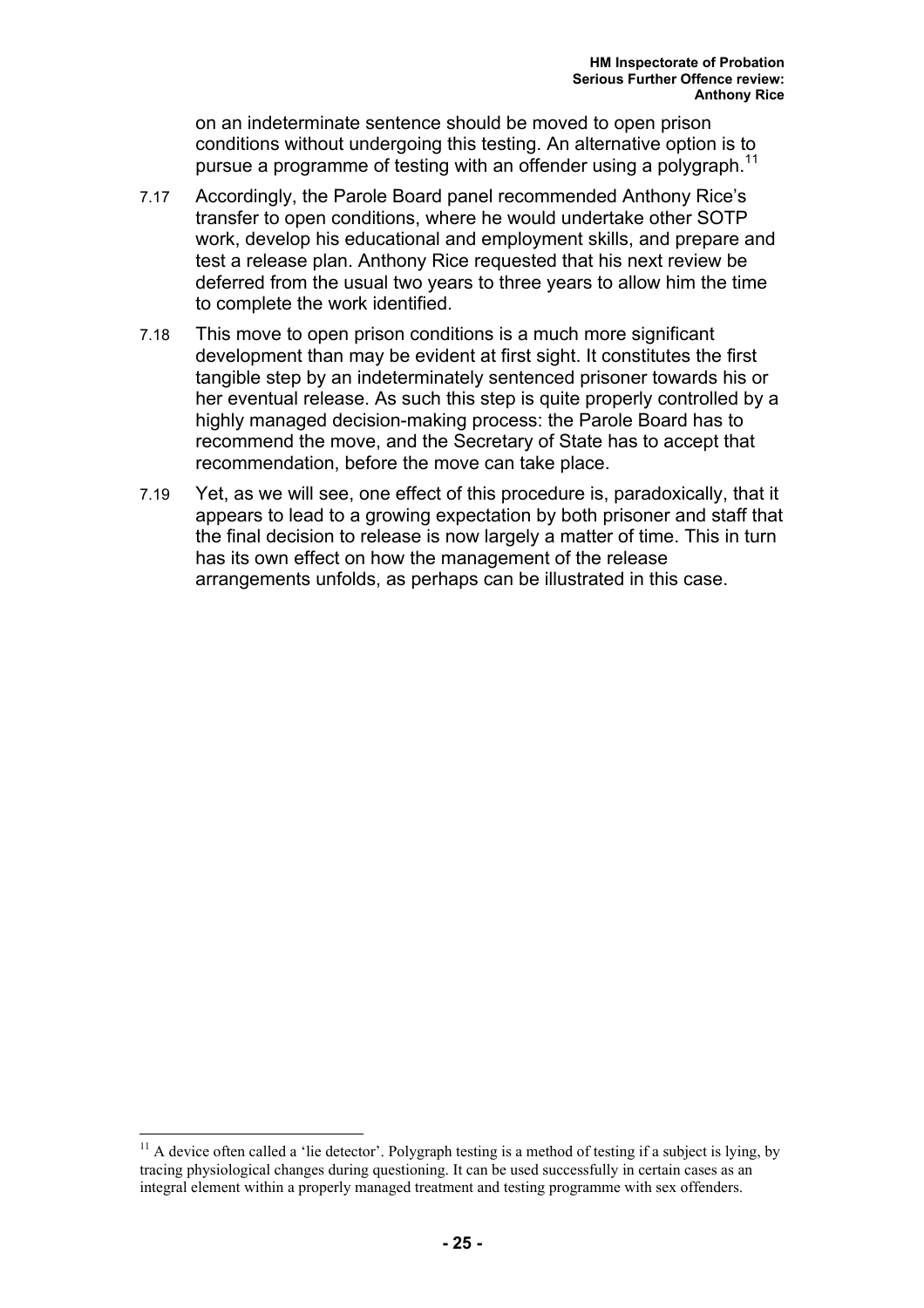## **8. Management of Anthony Rice's release on Licence**

#### *8.1 Transfer to open conditions and preparation for release*

- 8.1.1 Anthony Rice moved to HMP Leyhill, an open prison, in March 2002. His sentence planning targets were identified as completion of the SOTP Booster programme*,* and progression to facility licence and then resettlement licence. An assessment for ETS (Enhanced Thinking Skills) – a further *cognitive-behavioural* skills programme - showed that this particular programme was not required.
- 8.1.2 Anthony Rice had spent seven years at Grendon longer than the average stay at the prison – partly as a result of the relatively slow progress he had made in his early years there. His eventual move to Leyhill thus took him from a Category B prison direct to a Category D prison, missing out the transitional step. In a Category C prison he would have been encouraged to focus on vocational training and to start planning his resettlement into the community. Staff at Leyhill observed that he found it difficult to adapt from the intensive therapeutic environment of Grendon, and commented that this was not an uncommon situation for those moving there directly from there or from other Category B prisons.
- 8.1.3 The difficulty some life-sentenced prisoners have in adapting to open conditions has previously been noted by HMI Prisons. The growing consensus is that open conditions should serve as a test of the progress made to date and not as an opportunity for more treatment. Accordingly the move to open conditions should represent a decision that treatment as such has largely been completed. In this sense the decision to move to open conditions carries with it two implications: The first is the idea that 'treatment' as such has been completed; the second is that the prisoner is approaching the final stages prior to release – we return to this theme further below.
- 8.1.4 A few weeks after his reception at Leyhill, some concerns were expressed about Anthony Rice's overly familiar behaviour towards a female member of staff. He was temporarily moved back to a closed prison (Bristol) whilst this matter was fully explored. His explanation was that he was attempting to practise communication and social skills, as he had been encouraged to in Grendon. Following discussion with Grendon and by a multi-disciplinary team in Leyhill, his explanation was accepted and he returned to Leyhill some ten weeks later. It is difficult for us to form a fair judgement on this decision based on anything but hindsight, but the fact is that this was a piece of behaviour that suggested that he was not yet ready to manage his behaviour with care and responsibility in the outside world. But he was allowed to continue on his path towards release with no more than a ten-week delay. Hence Rice's adverse behaviour did not lead to a reconsideration of the entire (implicit) release decision, but merely to this short delay in its implementation.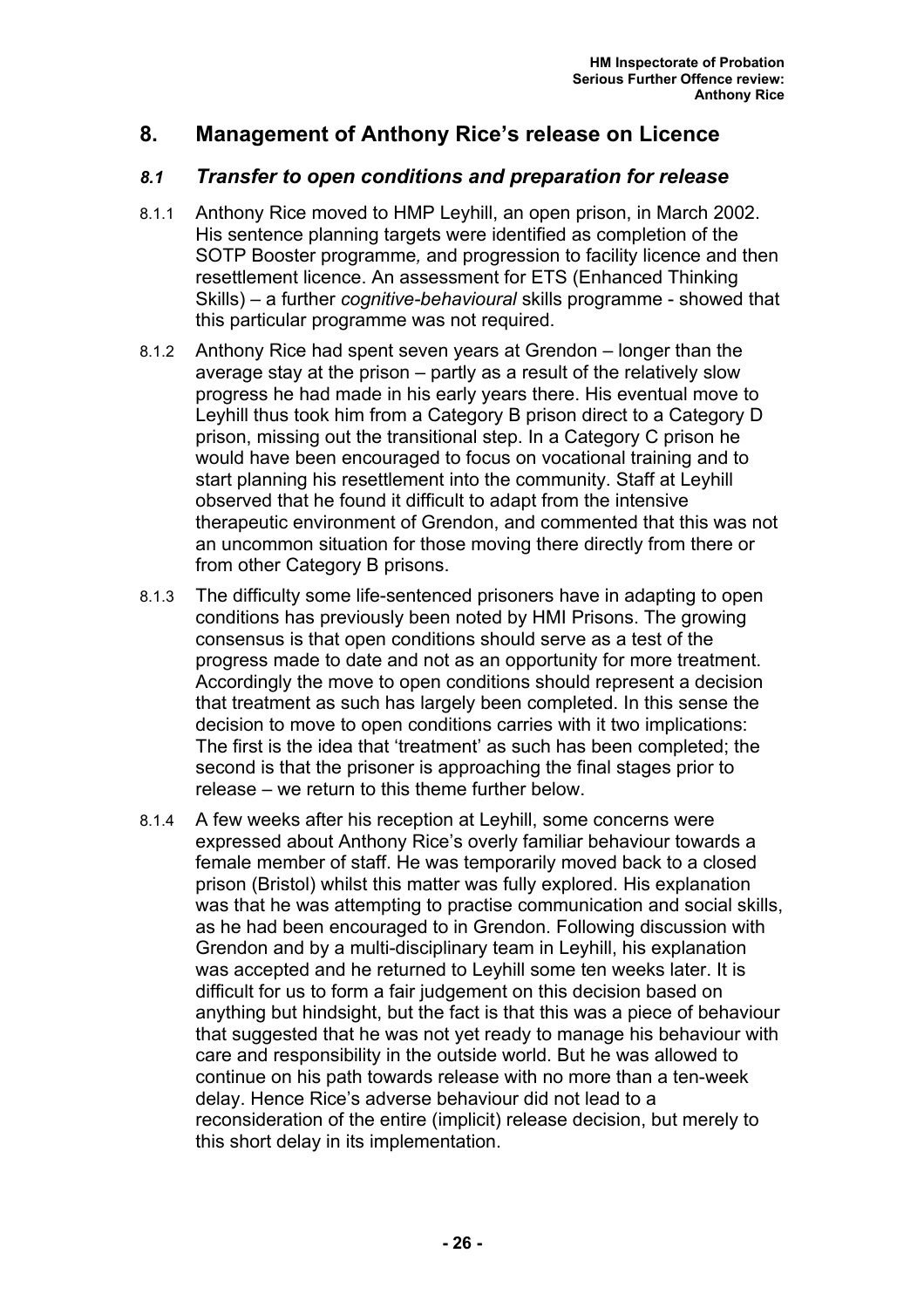- 8.1.5 Whilst at Leyhill, Anthony Rice completed the SOTP Relapse Prevention Booster programme. He received positive reports and was able to show a good range of cognitive and behavioural strategies for dealing with deviant thoughts. However, the psychologist preparing the report in December 2002 commented that he would need to "continually apply his coping strategies to deal with his deviant fantasies" and recommended that this area of work should be revisited regularly by his supervising officer or through referral to a community forensic psychologist if available. He also noted that Anthony Rice himself identified that forming a relationship would be "a risky time for him".
- 8.1.6 By the time Anthony Rice had arrived at Leyhill, he had already exceeded his tariff date by over three years. Staff at the prison were well aware that there was a lot of work for him to do before his fourth review by the parole panel, when the decision of whether or not to release him would be made. For this period to progress satisfactorily, the links with the home Probation Area were critical in order to address both resettlement needs and offending related factors. 'The Treatment and Management of Sexual Offenders in Custody and the Community', which was jointly published by the Prison Service and the NPS in October 2002 notes the importance of good communication with the home Probation Officer about the prisoner's progress, in order that post-release treatment and support meet identified areas of risk and need. It recommends that home Probation Officers should attend the post-programme review.
- 8.1.7 Accordingly, on Anthony Rice's return to Leyhill from HMP Bristol In July 2002, a seconded Probation Officer contacted the Probation Officer in his home Area, which was London. However, in common with many other Probation Areas, London Probation Area had given a lower priority to resettlement work at a time of staff shortages and budget constraints. Prisoners serving long sentences were not allocated to named case managers until shortly before their release, and prison visits were, in the main, not permitted at that time.
- 8.1.8 Hence this was virtually the first involvement the home Area had had with Anthony Rice since October 2001 when Rice had been informed that the officer then holding his case had left the area and the Senior Probation Officer (SPO) would be his point of contact pending a major reorganisation of work within London Probation Area. Previously it appears that the Probation Service had been in contact with Anthony Rice since 1983. It is clear from notes of meetings at Grendon that an officer from London had visited him, but subsequent probation staff did not have any knowledge of the contact from this period of time and the records have not been retrieved.
- 8.1.9 At this stage of open prison conditions there was an expectation that a release plan should be formulated with the prisoner. This would normally be done by the home Probation Officer in liaison with the seconded Probation Officer. However, because of the situation in London outlined above, with the case being held by the Senior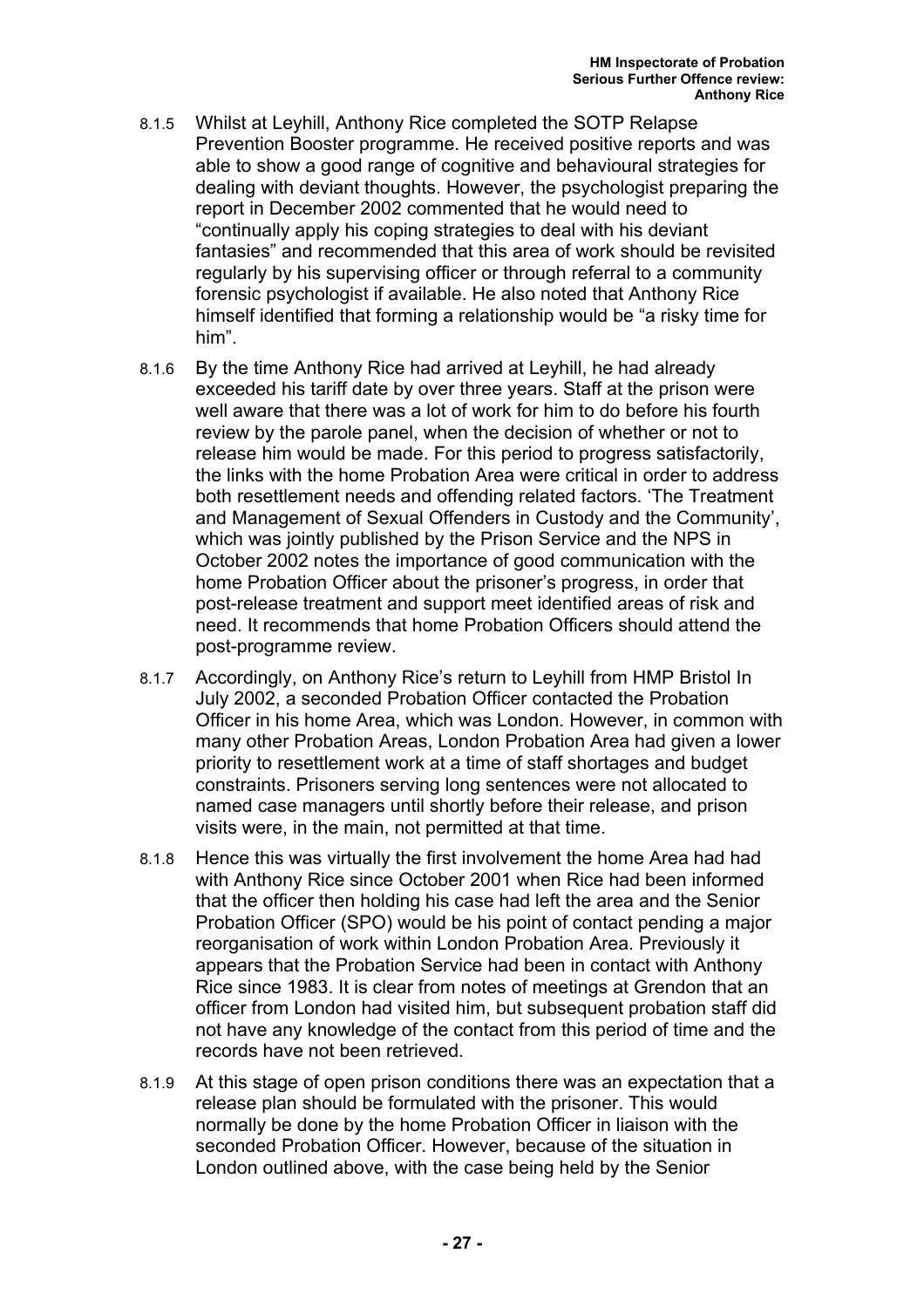Probation Officer in an interim capacity, on this occasion it was the seconded Probation Officer who started this discussion with Anthony Rice. In turn Rice in September suggested to his London officer the possibility of release to a Langley House Trust (LHT) project located in the north of England.

- 8.1.10 Resettlement options should at this stage have been considered using OASys as the basis for a structured risk assessment. This would have identified previous patterns of behaviour, trigger factors and warning signs, and highlighted the protective factors which could help to reduce or contain the risk. This would have ensured that appropriate accommodation was considered as a part of the whole risk management plan. However, no OASys was prepared at this stage – this was well before the final decision in London to implement fully the roll-out of OASys in April 2005.
- 8.1.11 A referral was made to the LHT project in January 2003. It is not clear why this hostel was identified as an option, except that Anthony Rice said that he had friends in that area. Staff at Leyhill and in London were aware that it was a hostel that would accept offenders who were assessed as presenting a high Risk of Harm to the public. It was felt that the staffing levels at that hostel could provide the support Anthony Rice would need after spending many years in custodial institutions.
- 8.1.12 The possibility of him returning to the London area does not seem to have been explored as a serious option, although his former local authority would have had a responsibility to consider rehousing him. As a general rule the home area option would rightly be considered first unless this option were precluded by the location of the victim of the previous offence.
- 8.1.13 Anthony Rice was sentenced before Victim's Charter work was introduced, and attempts by London Probation Area to trace the victim of the original offence through the CPS documents failed. The victim could therefore not be identified and located. In the event, in any case Probation staff decided that it was preferable to pursue the option of Rice being released to a different area.
- 8.1.14 In June 2003, staff from the LHT project visited Anthony Rice to assess his suitability for a place there. The notes of the assessment interview undertaken by the hostel are limited, leading to a fairly superficial assessment. His attitude towards women was not discussed, but the assessor "did not see any particular reason for concern" and recommended him for a place at the hostel, subject to the approval of the local MAPPA there, where his case was discussed at meetings held in June and July 2003. Further information was provided by the SPO in London. At this stage, OASys had still not yet been fully implemented in the London Probation Area, so it is not surprising to find that no OASys had been completed.
- 8.1.15 After a period of some uncertainty, the prison was informed in December 2003 that Anthony Rice could not be accepted at the LHT project due to Police objections made through the local MAPPA. A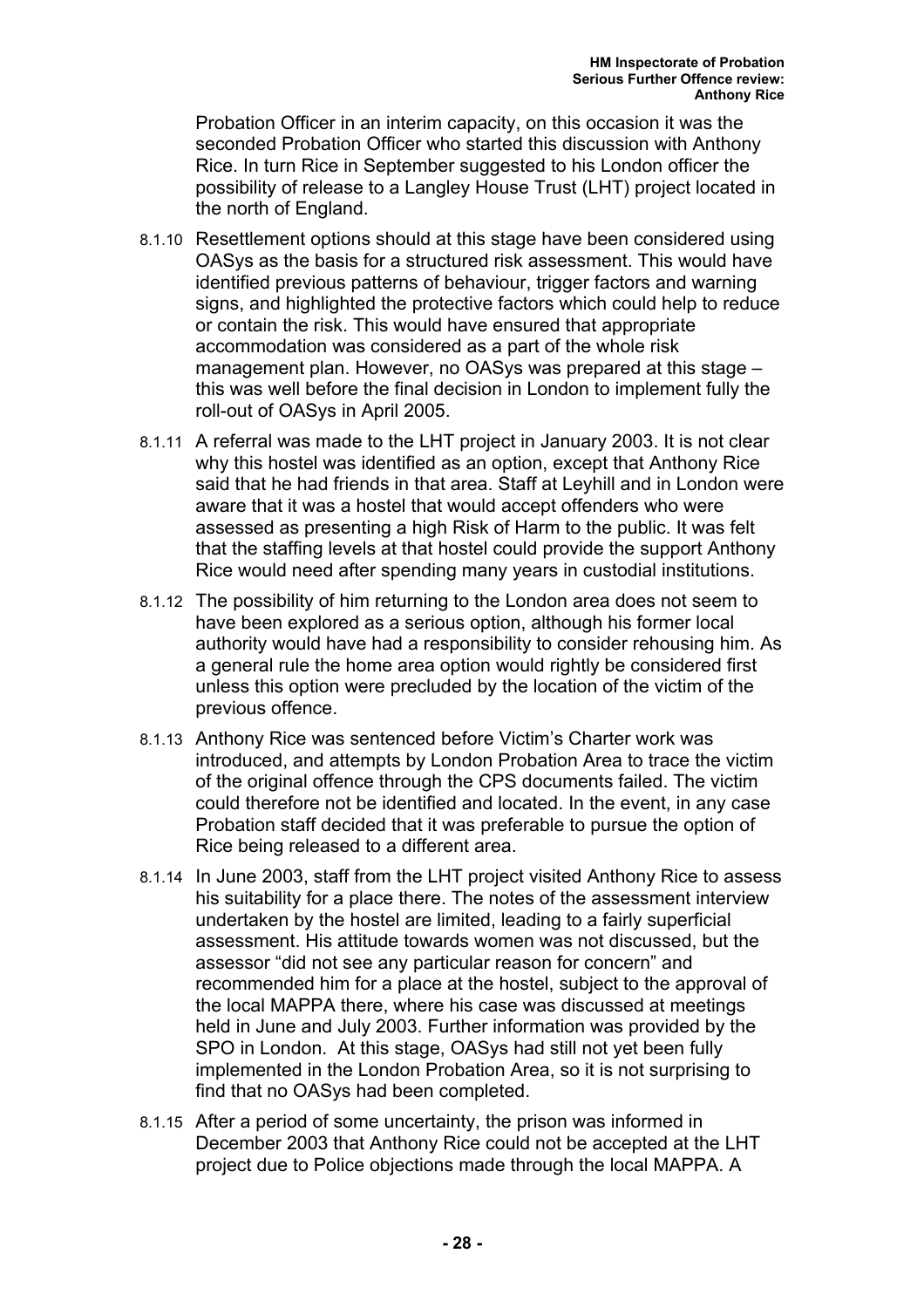multi-disciplinary team in the prison met to consider the alternatives, and two probation managed Approved Premises (hostels) were identified. However, before these were pursued, Probation in both London and Leyhill learned that Anthony Rice's referral had been passed on to other LHT projects and he was now being considered by Elderfield in Otterbourne, Hampshire. The Elderfield manager visited him on  $7<sup>th</sup>$  January 2004.

- 8.1.16 The original referral of Anthony Rice to Langley House Trust had not been informed by an OASys assessment, hence the information transmitted to Elderfield at this later stage was therefore also limited.
- 8.1.17 Elderfield is different from the other LHT project, being described as "a Training and Rehabilitation Centre (which) aims to enable and equip former offenders to address their physical, emotional and spiritual needs within a caring environment". The hostel is set in large grounds in the quiet Hampshire village of Otterbourne. The grounds are used to provide training in horticulture, and residents are expected to take a part in maintaining and cultivating the site. Members of the local community offer help on a voluntary basis, teaching other practical and craft skills. Some residents have been there for many years following their release from prison.
- 8.1.18 In 1998, local residents had expressed concern about rumours that proposed changes to Elderfield would alter the type of resident there. They received assurances from the then Chief Executive that there was "no intention to change the resident group at all". In 2002, a further letter reiterated that there were "no plans whatsoever to change the style of Elderfield" and that "to say that residents are leaving to make room for new and more ex-offenders is simply not true".
- 8.1.19 Langley House Trust still insists today that this is true, on the grounds that the range of offenders they take has not changed over the years, but what they have done is to provide much more active assessment and staffing now than they have in the past. Although this may indeed be the case, it is clear to us that a serious offender like Anthony Rice was being considered and accommodated while the security arrangements there were limited. Staff do not check the residents at night and there is no perimeter CCTV, door or window alarms. Residents have their own keys and can access the property freely at any time.
- 8.1.20 When prison and probation staff became aware that Anthony Rice's referral had been re-directed from the other LHT project to Elderfield, it seems clear that they assumed that the two hostels offered similar facilities. No-one, it appears, asked about Elderfield's regime, or whether it met the needs of a high *RoH* offender. In turn it would appear that Elderfield, for their part, made an assumption that the relevant Probation staff were aware of what their hostel could, and could not, provide. The Elderfield manager visited Leyhill and then asked London Probation to refer the case to Elderfield 'subject to MAPPA consent'.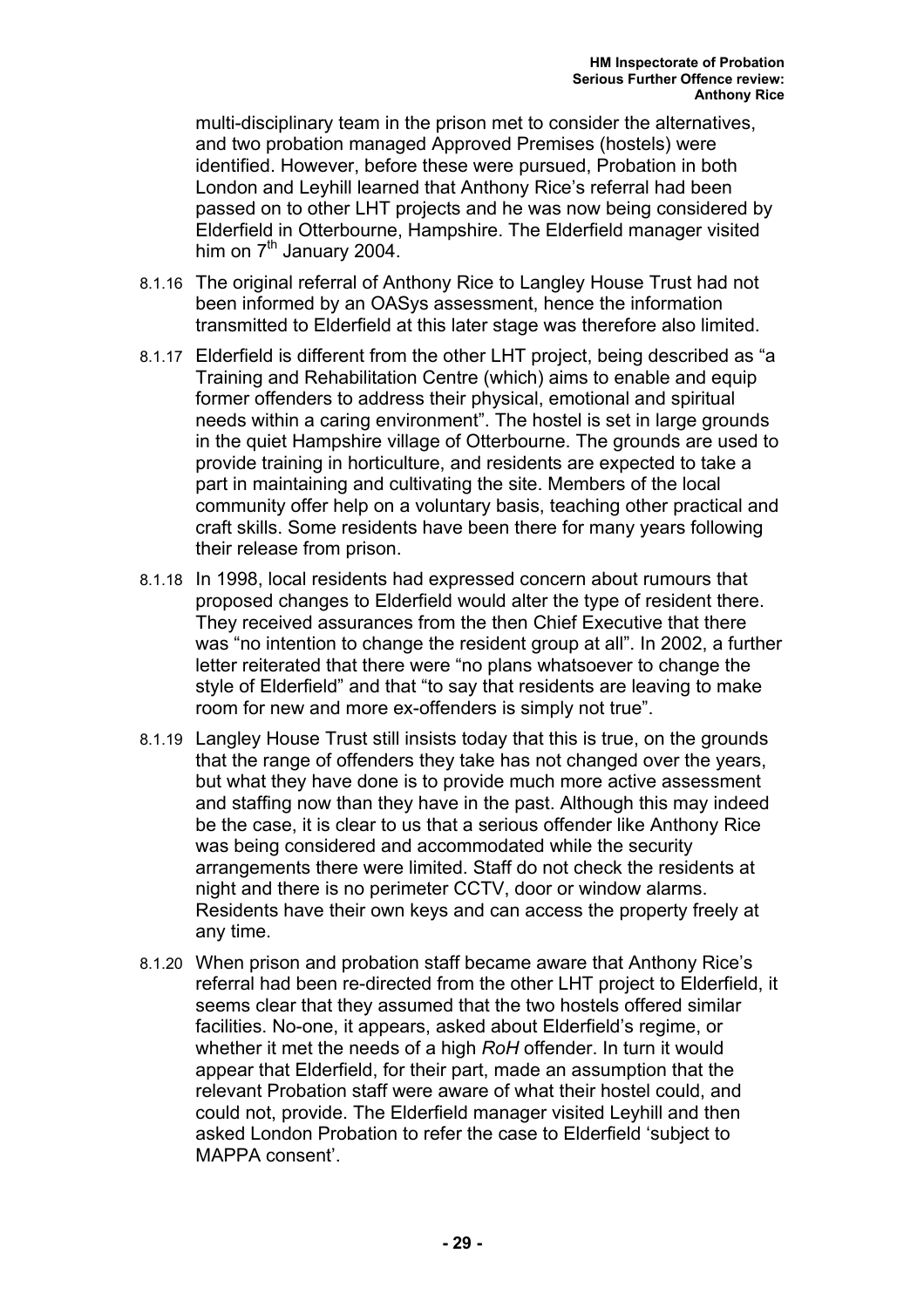- 8.1.21 London Probation Area promptly made contact with Hampshire Probation Area to inform the local SPO in Winchester of the situation. Release to Elderfield would mean that the case would be transferred to Hampshire Probation Area.
- 8.1.22 Had London Probation Area been actively involved in managing Anthony Rice as a current case, it is likely that a London MAPPA meeting might have been held at an earlier stage, and various resettlement options considered. However, since this had not yet happened in London, Hampshire managers took the pragmatic view that as Elderfield had already agreed in principle to accept Anthony Rice for release on temporary (resettlement) licence, the MAPPA meeting could be convened in Hampshire. This decision was in line with the Hampshire MAPPA protocol, demonstrated that they were taking responsibility for managing the case, and was in that sense a reasonable decision.
- 8.1.23 Various case papers were faxed from London to Hampshire. These included details of the index offence and post-sentence summary, the latest SOTP (Sex Offender Treatment Programme) report and the summary prepared for the Parole Board.
- 8.1.24 Underlying all the developments we describe above is the additional theme that respondents acknowledge in interview: At this stage in the sentence of a life-sentenced prisoner in open prison conditions there is a strong implicit assumption that he can expect to be released shortly unless a strong reason arises not to do so. The staff of various authorities rightly work conscientiously to create options for release plans for a prisoner, as they did in this case. But as also in this case the implicit growing assumption is that it is now a case of *when* the man is going to be released, not *if*. Accordingly it is not entirely surprising if the relevant authorities may have felt under pressure to find and provide a solution for the Parole Board rather than ask for a postponement in order to assess new accommodation options.

#### *8.2 Release on temporary licence (ROTL)*

- 8.2.1 Before he would be considered for resettlement leave, Anthony Rice was expected to progress towards release on 'facility licence', which would allow him to work outside the prison. This, and temporary release on resettlement licence, is commonly known as ROTL (Release on Temporary Licence). Anthony Rice applied for facility licence in September 2002, but this could not be granted until the home Probation area had confirmed that all attempts had been made to contact the victim of the original offence. After some delay, his application was in due course approved in January 2003, and he was then able to work outside the prison five days a week in a local laundry. The conditions of his release on facility licence were:
	- no unsupervised one-to-one contact with women
	- not to consume alcohol
	- to inform probation/ prison staff on forming any relationships.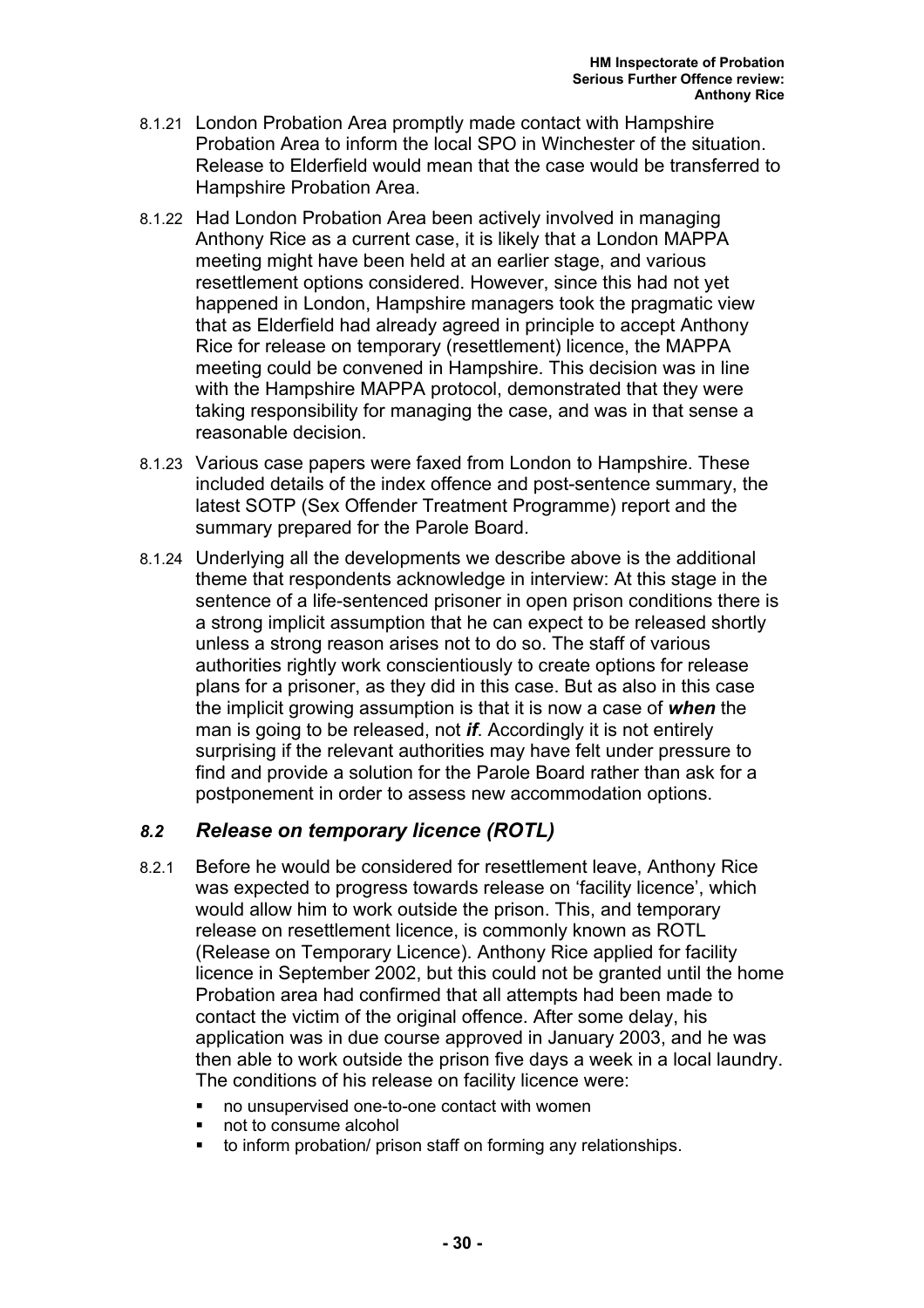- 8.2.2 Anthony Rice was allowed to travel by himself to and from the laundry and to interact with the female staff group. No incidents were reported, and he received a positive report from his employer.
- 8.2.3 Accordingly Anthony Rice reached the final stage of preparation prior to his eventual full release from prison. Arrangements were made for him to be released on 'resettlement' ROTL. On 27<sup>th</sup> February, the Hampshire police were notified by the local Senior Probation Officer of Anthony Rice's referral to Elderfield, and were informed that resettlement ROTL was being planned. A MAPPA meeting was arranged to coincide with his first resettlement ROTL period so that Anthony Rice could also attend.
- 8.2.4 Hampshire's prompt and pragmatic response helped to facilitate Anthony Rice's resettlement ROTL. This was a well intentioned initiative on their part, since they were taking into account the earlier delays in Rice's process towards release. However, this also meant that the focus of the MAPPA meeting was on how well or otherwise Anthony Rice was adapting to Elderfield, rather than on a more objective assessment of whether or not Elderfield actually offered the best resettlement option for this particular offender. Similarly, while inviting Anthony Rice to the meeting had the benefit of allowing the relevant workers an opportunity to meet him, it also diverted some time and attention away from the task of sharing information and assessing the risks he posed.
- 8.2.5 Before his eventual release on Life Licence, Anthony Rice had six periods of resettlement ROTL. The dates when these took place were:
	- $15^{th} 19^{th}$  March 2004
	- $\bullet$  26<sup>th</sup> to 30<sup>th</sup> April 2004
	- $9^{th} 14^{th}$  June 2004
	- $\bullet$  21<sup>st</sup> to 27<sup>th</sup> July 2004
	- $\blacksquare$  1<sup>st</sup> to 7<sup>th</sup> September 2004
	- $13<sup>th</sup>$  to 19<sup>th</sup> October 2004
- 8.2.6 On each occasion the licence conditions included:
	- No unsupervised one to one contact with women
	- Not to consume alcohol or enter premises licensed for its consumption
	- To inform probation/ prison staff on forming any relationships
	- To travel directly to and from the hostel and abide by the hostel rules
	- To report to [named Probation Officer / or duty manager at Elderfield] on [date/time]

During the first and second resettlement ROTLs there was an additional condition of attendance at the planned MAPPA meetings.

From the second ROTL onward, further conditions were added:

- **To reside at Elderfield**
- Not to leave the village of Otterbourne.
- 8.2.7 Anthony Rice made no secret of the fact that he found the conditions excessively restrictive. He voiced this concern when he attended the MAPPA meetings held on  $18<sup>th</sup>$  March and  $29<sup>th</sup>$  April. Nevertheless, it was reported that he had settled in well at the hostel. The meetings noted, however, that there was not much emotion in the way he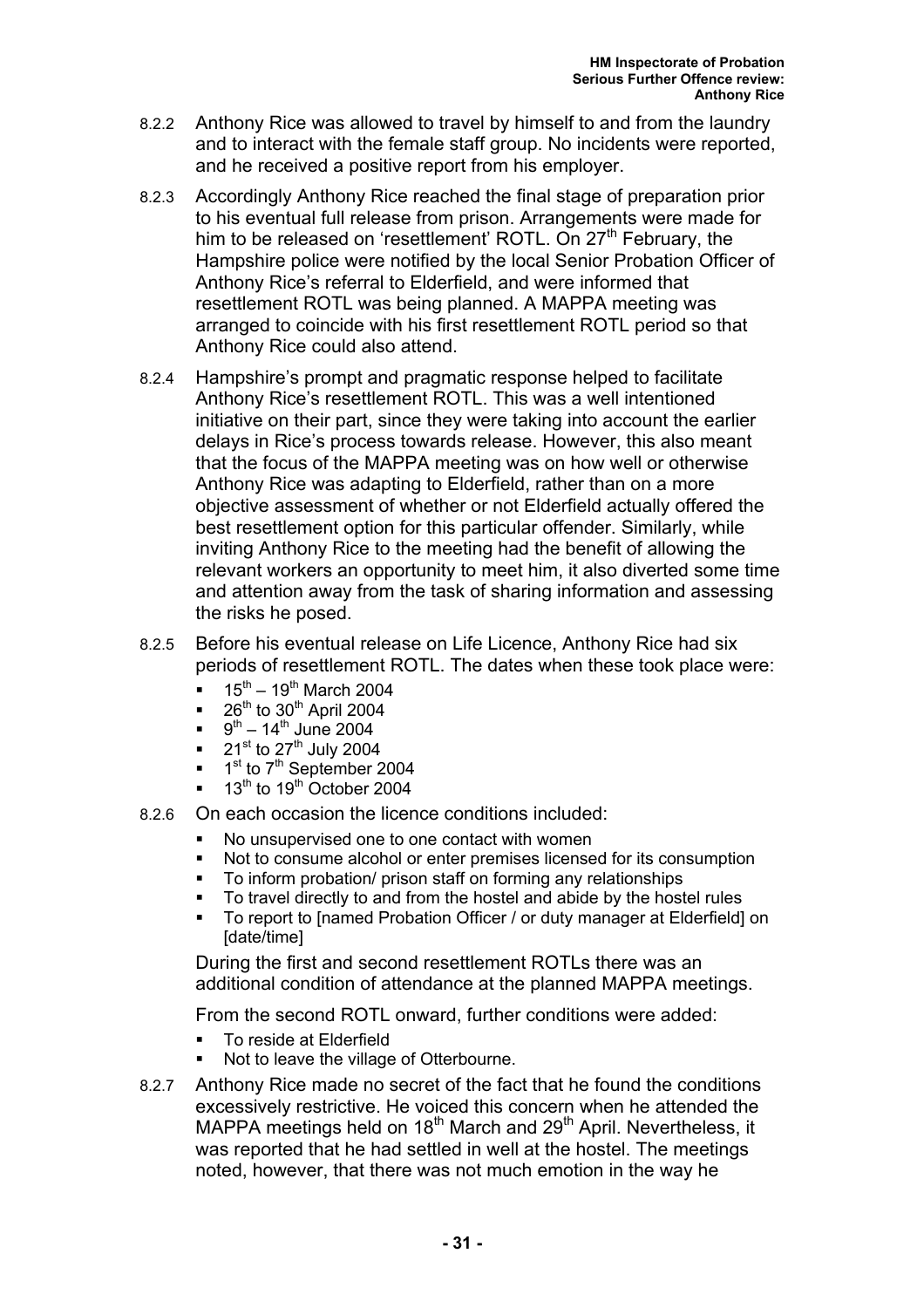presented, and that he was, as yet, relatively untested in this new environment. The need for the proposed licence conditions was endorsed, and it was agreed that he would continue to be managed at MAPPA Level 3. In view of the fact that he had reoffended within two weeks of his last release from prison, the police planned to undertake surveillance. This was a responsible decision in our view, and not disproportionate in view of his record.

- 8.2.8 However, in May the former home Probation Officer (in London) and the seconded Probation Officer (in Leyhill) shared their concerns about the severity of the conditions proposed. The latter wrote to Hampshire Probation Area in May, requesting that staff from Leyhill attend the next MAPPA meeting to contribute information about the work that Rice had done on the SOTP booster and to discuss the appropriate level of restrictions during his periods of resettlement leave. The officer took the view that Rice was already travelling alone to work in the community, and that requiring him to stay within the hostel would be counter-productive to the resettlement process. Hampshire replied that they would not be reconvening the MAPPA meeting to change this at that stage as they believed that he needed to be managed at Level 3 and that the proposed conditions were necessary. Again we consider this a responsible decision at this stage, and not disproportionate.
- 8.2.9 The Hampshire probation record notes that in June a police officer had telephoned to express some concerns about the suitability of Elderfield as a placement, in view of its proximity to a school. This seems to have been regarded as a misunderstanding by an officer new to the case and to the MAPPA. There is no evidence that Anthony Rice's conviction for an offence against a child was known to the police at this time, and so this was not brought to the attention of the MAPPA.
- 8.2.10 The relevant meeting was held on  $29<sup>th</sup>$  July. We found no minutes of that meeting, so it is not clear who attended. This was the point when they decided, appropriately in our view, that Anthony Rice's licence conditions should not be relaxed and that he should continue to be managed at Level 3. No other MAPPA meetings were held until after Anthony Rice's release from prison in November.
- 8.2.11 To this point three MAPPA meetings had been held but the minutes are brief and it is not clear what information was shared beyond the basic referral details. The hostel manager was unable to attend the first meeting, although he submitted a letter stating that the ROTL had got off to a good start and that he believed the MAPPA should support the placement. None of the attendees at the meeting had previously met Anthony Rice. No separate OASys had been prepared (one was being done in London), and the assessment interviews undertaken by Elderfield had been limited in scope. At that point London Probation Area still held responsibility for contact with Anthony Rice but were not invited to the meetings.
- 8.2.12 Furthermore it appears that Prison staff had also not been invited. The meeting therefore missed an opportunity to gain valuable information from those who had worked intensively with him and were well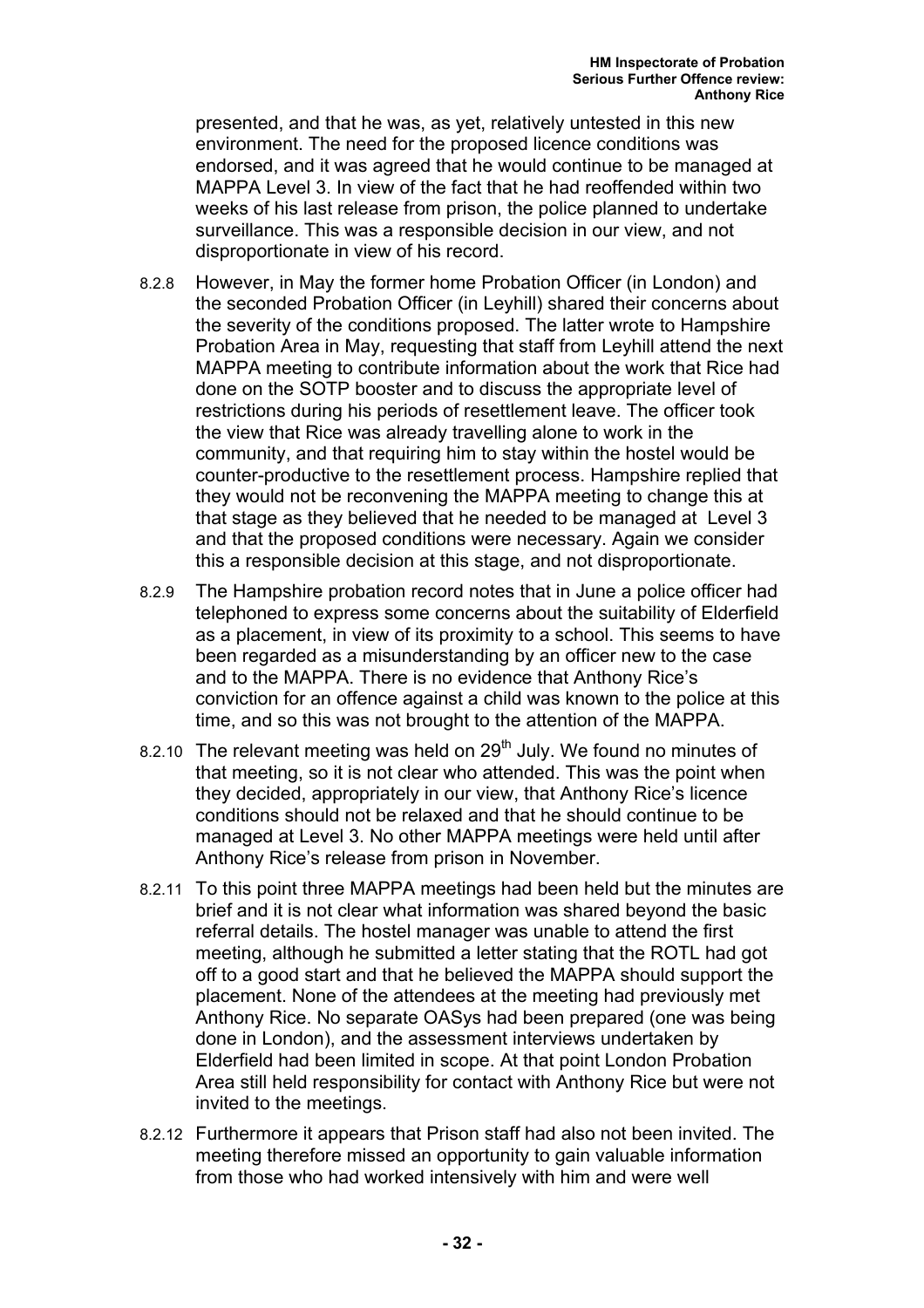informed about his progress on the Sex Offender Treatment Programme. We have commented in a previous thematic inspection report on the transfer of cases that the point of a transfer between Probation Areas, especially when also at the point of release from custody, is a time when it is especially difficult to maintain effective management of *Risk of Harm*.

- 8.2.13 A well managed MAPPP should, at this point, have taken an interrogative approach to assessing the level of *Risk of Harm* that Anthony Rice continued to pose. Their assessment needed to bear in mind both *static* and *dynamic* factors, and identify any significant gaps in the information available. A more thorough approach may have helped to highlight the missing prison reports and the lack of knowledge about the age of the victims of the early indecent assaults.
- 8.2.14 Although we are very conscious that it is easy to be wise after the event, nevertheless we find it striking that both the focus and the implicit purpose (in practice) of the MAPPA meeting were not quite right. If Anthony Rice's first ROTL had been delayed until after a MAPPA meeting had been held, the relevant people who knew the case well could have attended the meeting, and a well-informed full assessment of *Risk of Harm* could have been made. This should have been the primary purpose of the meeting, whereas in practice its primary purpose came to be for workers to meet Anthony Rice.
- 8.2.15 Furthermore, a more detailed assessment at this stage should have led the meeting to consider how the risks could most effectively be managed, and then plan accordingly. Asking these questions would have led to greater clarity in identifying appropriate licence conditions and how they would be monitored and enforced. Regrettably, the focus of their attention at this stage came to be on the proportionality of the conditions, instead of on their effectiveness in managing *Risk of Harm*. This pattern was to continue, as we discuss again later.
- 8.2.16 The ROTL conditions were eventually amended for the Life Licence, which we also discuss later. However, it is worth noting at this stage that the hostel log for 2<sup>nd</sup> and 3<sup>rd</sup> September states that Anthony Rice "went out for a drink" with other residents. Yet his conditions precluded the consumption of alcohol and entering a public house. Although there is no evidence of specifically where he went, and no problem was noted with his behaviour, this demonstrates a less than vigilant approach to the monitoring of the licence condition.
- 8.2.17 This would have given the wrong message to Anthony Rice in two ways. First, the 'no alcohol' condition was there as a standard ROTL condition, and for that reason alone he should therefore not have been permitted alcohol. So this failure to act had the effect of signalling to him that his licence conditions generally were not going to be monitored vigilantly. Had Leyhill been informed that Rice had entered a public house, it is likely that the prison would have taken serious view of the breach of the condition of ROTL. As it was, the principle of licence conditions being important had been undermined at an early stage. Secondly, and even more seriously, alcohol should in any case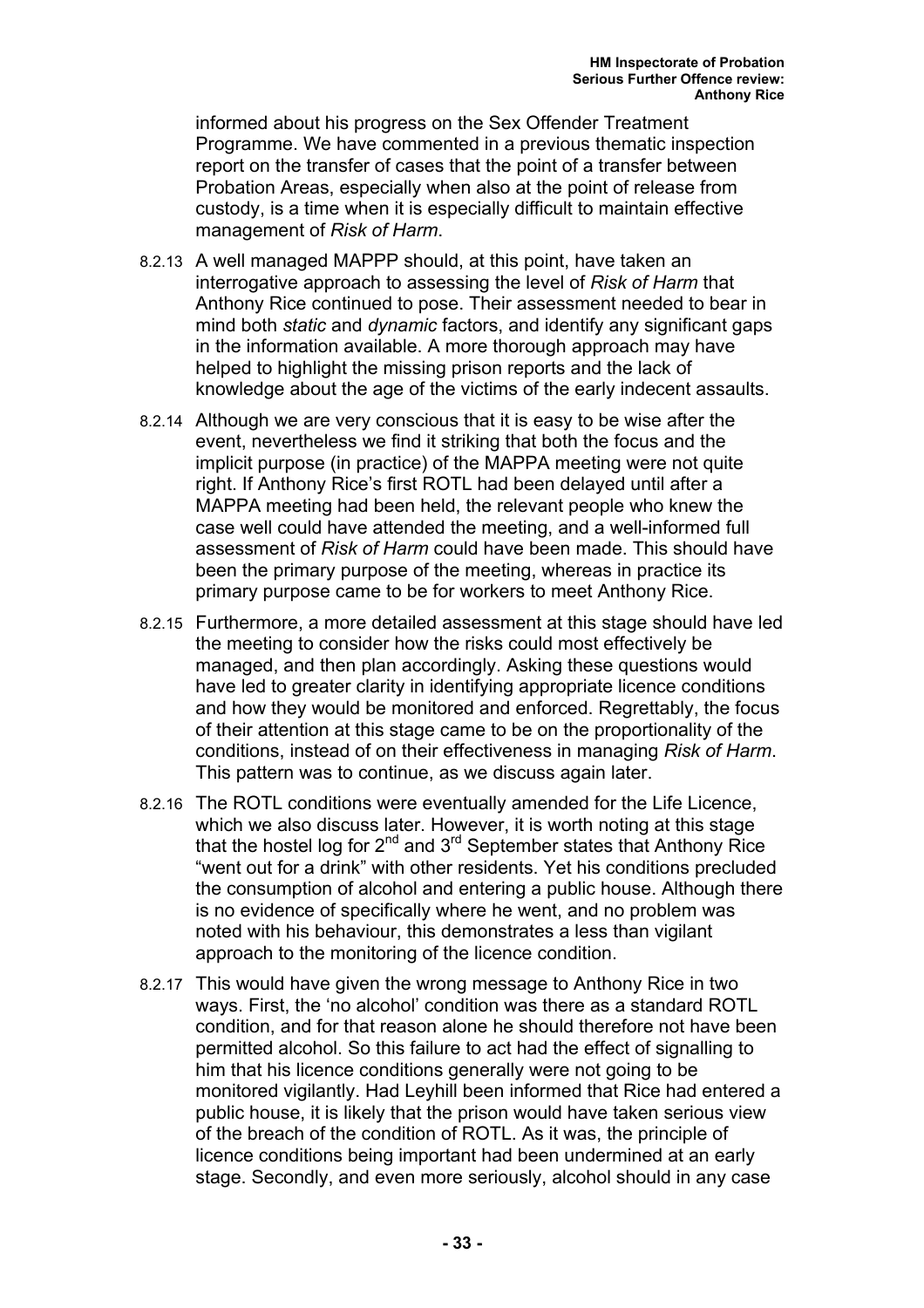have been identified as a risk factor from his previous offence. This made it all the more important that clear boundaries were placed around his alcohol consumption.

- 8.2.18 Case transfer: Following the meeting on  $29<sup>th</sup>$  July, Hampshire Probation Area agreed to accept responsibility for the supervision of the Life Licence, and London Probation Area was requested to forward the file. They did so on  $8<sup>th</sup>$  September, together with a well-completed OASys, which referenced previous reports, and identified the factors behind Rice's offending behaviour (*'criminogenic'* factors) and the circumstances likely to increase his *Risk of Harm* to others. Anthony Rice was classified as presenting a high *Risk of Harm* to the public.
- 8.2.19 This was an appropriate assessment, and it exemplifies the paradox which recurs from time to time of a person being released from an indeterminate sentence into the community with a high *ROH* assessment. Meanwhile it is worth noting here that despite the limited nature of the service being provided to its life-sentenced prisoners London Probation Area had done a sufficient job with Anthony Rice. Formally, it would have been better for them to hold a MAPPA meeting in London before transfer, but it is difficult to see how this would have added value in practice to the release plan arrangements. What was needed was a rigorously managed process organised in the prospective area of release.
- 8.2.20 Accordingly, the case file was sent from London to Hampshire. In a most unfortunate development the prison part of the file, containing some of the ongoing assessments, was archived on arrival in Hampshire. This administrative mistake became one more compounding factor in this case.
- 8.2.21 The supervising Probation Officer in Hampshire was unaware of these missing contents until this file was retrieved from the archives as a result of a search instigated by our undertaking this review. These reports draw attention to Anthony Rice's potential risk to female staff as well as to members of the public. Even without these reports this was a factor that we believe might have been raised but it does not appear to have been considered in his supervision. Furthermore it appears that neither the Probation Officer nor Elderfield staff took an investigative approach and questioned the gaps in the information provided.

#### *8.3 Management of final release on Life Licence*

- 8.3.1 The oral hearing of the Parole Board panel took place on  $17<sup>th</sup>$  August 2004. This was a meeting attended by Anthony Rice, his counsel making legal representations on his behalf, the London home Probation Officer who had prepared the required documents, and the manager from Elderfield.
- 8.3.2 On the face of it, the decision to release Anthony Rice was supported by evidence of his progress provided in reports. He had completed all the offending behaviour programmes that had been identified and appeared to have developed a good understanding of his behaviour and the risks he posed. He had undertaken unescorted resettlement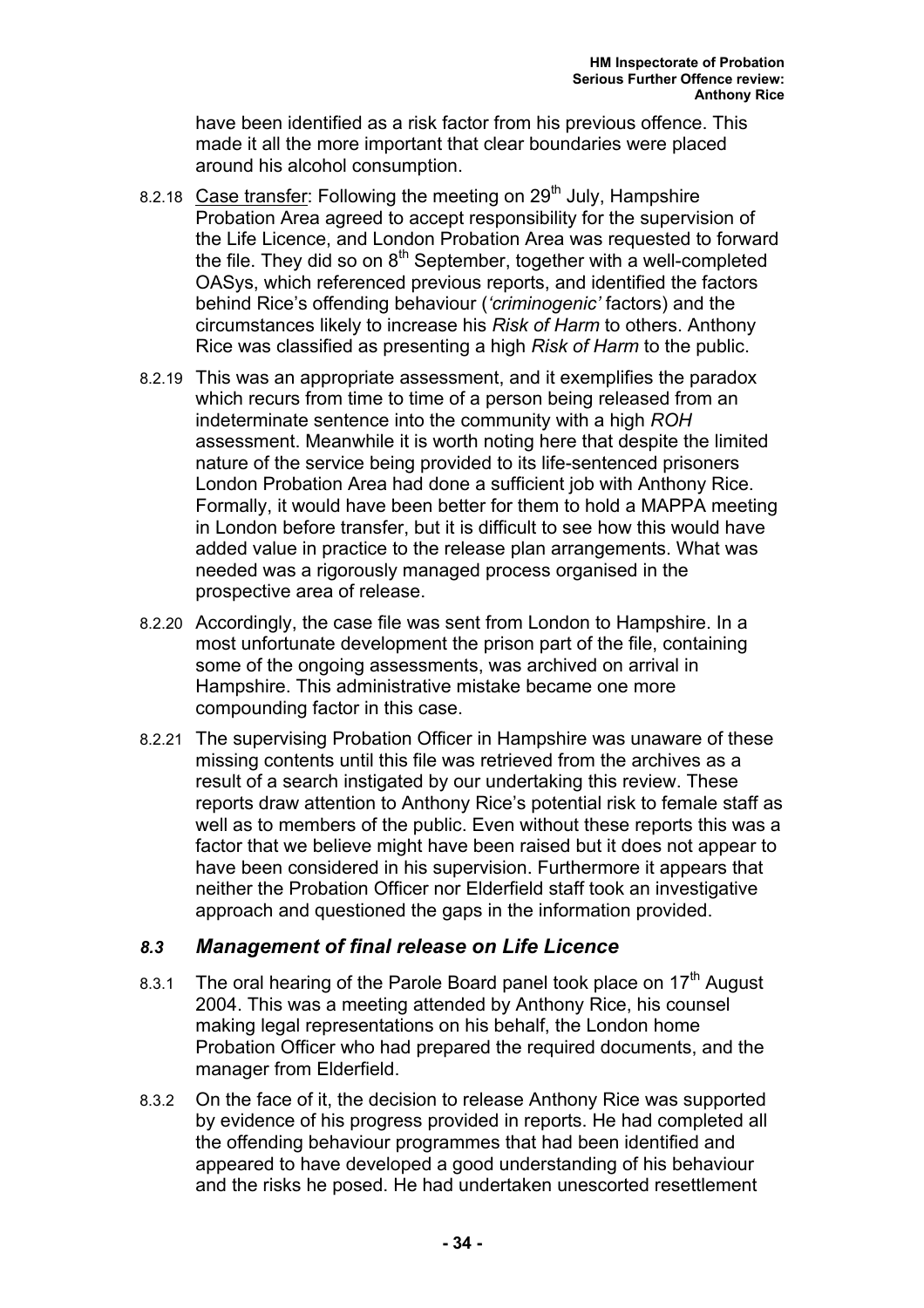leaves and no problems had been reported. His prison record was good and he had received positive reports from his work placement. Furthermore his tariff of ten years had expired and he had served in excess of fifteen years. The panel identified the need for a high level of support, but believed that this support and monitoring would be available through the hostel.

- 8.3.3 No transcript of the panel hearing is available, but the probation case record notes that the panel questioned Anthony Rice about how he would manage to comply with the numerous conditions. The London Probation Officer was not in a position to answer operational questions about how Hampshire would monitor the proposed conditions and no-one from Hampshire Probation Area had been able to attend the hearing. The Parole Board's decision was deferred for up to 28 days for "confirmation of the identity of (your) Home Probation Officer and a short report confirming that contact has been made and detailing any further suggested licence conditions".
- 8.3.4 There followed a further period of delay before Anthony Rice was eventually released on 12<sup>th</sup> November. During this period there was some communication between the Parole Board and the Lifer Review and Recall Section of the Home Office about the legitimacy and the wording of the proposed conditions. Some minor amendments were made, but although the Lifer Review and Recall Section remained unhappy with the conditions, they were required by law (section 31(3) of the Crime Sentences Act, 1997) to act in accordance with the recommendations of the Parole Board. To continue to delay Anthony Rice's release could have been challenged as unlawful.
- 8.3.5 Anthony Rice's Life Licence, as eventually agreed, included six standard conditions as required under the Crime (Sentences) Act 1997
	- 1. He shall place himself under the supervision of whichever probation officer is nominated for this purpose from time to time
	- 2. He shall on release report to the probation officer so nominated, and shall keep in touch with that officer in accordance with that officer's instructions
	- 3. He shall, if his probation officer so requires, receive visits from that officer where the licence holder is living
	- 4. He shall initially reside at [Elderfield address] and must not leave to live elsewhere without obtaining the prior approval of his probation officer; thereafter he must reside as directed by his probation officer
	- 5. He shall work only where approved by his probation officer and shall inform his probation officer at once if he loses his job
	- 6. He shall not travel outside Great Britain without the prior permission of his probation officer

and additionally he had these conditions:

- 7. He shall comply with a curfew in Elderfield House from 8.00pm to 8.00 am each night
- 8. He shall not leave the boundaries of the village of Otterbourne as defined in a map to be provided by his Probation Officer, except when accompanied by a member of staff, such a condition shall be reviewed within 3 months of release
- 9. He shall not seek to contact or approach lone females, (excluding professionals involved in his case) without the prior approval of his probation officer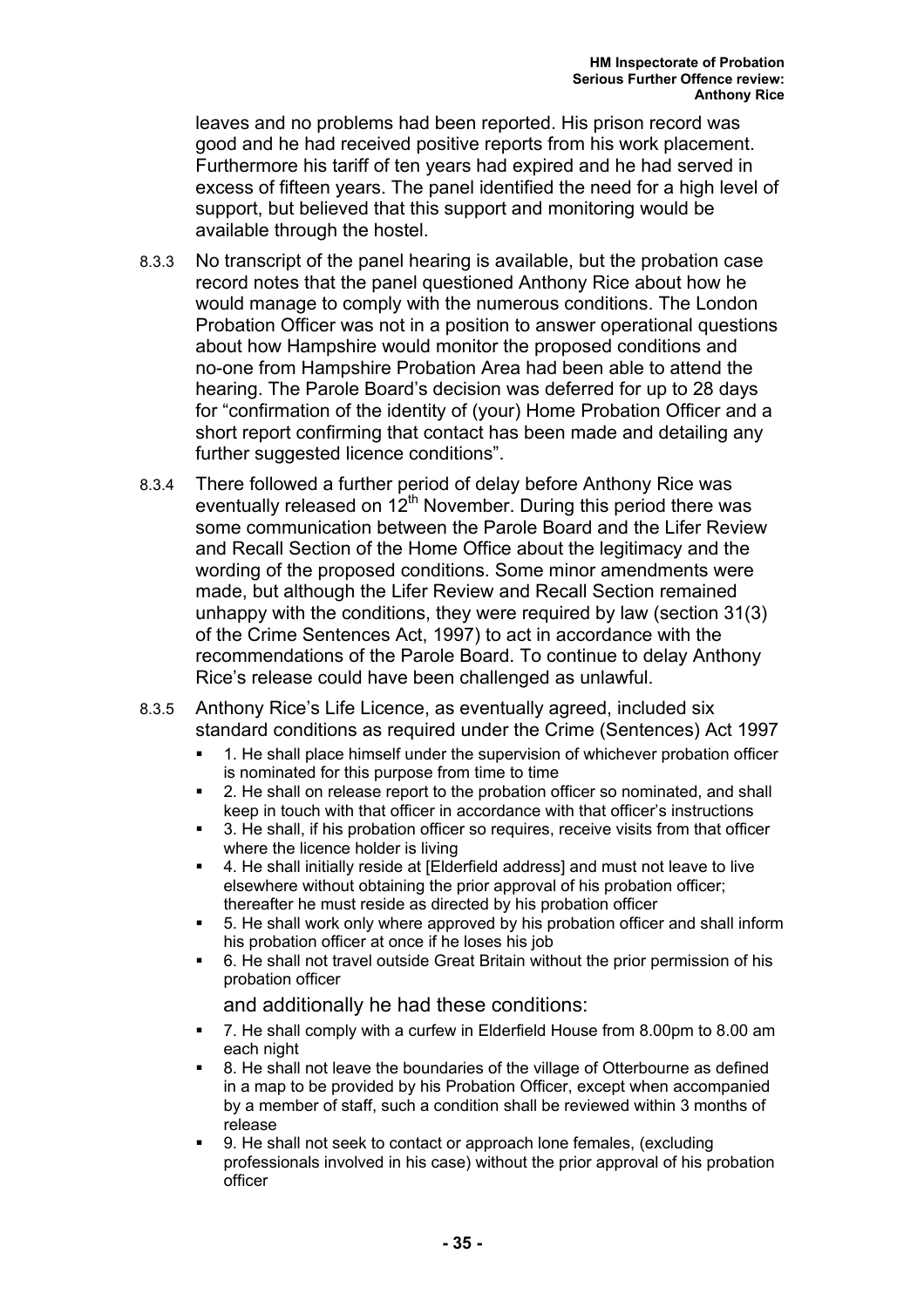- 10. He shall not engage in substance misuse
- 11. He shall inform his probation officer upon forming any relationship
- 12. He shall comply with whatever requirements are made of him by his probation officer with regard to addressing his drug and sexual offending behaviour problems
- 8.3.6 The Lifer Review and Recall Section expressed some concern about conditions (8) and the original wording of (9). Following discussions between the section and the Parole Board, the latter, prohibiting contact with females, was amended to the wording as stated above.
- 8.3.7 Boundary conditions are frequently specified in licences, but usually these are intended to exclude the offender from an area where they may encounter the victim, or present a risk to other potential victims. Condition (8) was unusual in that it sought to contain Anthony Rice within a specified area.
- 8.3.8 The specific purpose of this condition, with this specific wording, remains unclear to us. We can infer a general desire to impose a restriction of liberty for this problematic offender, which we can understand, but there is no evidence of systematically thinking through either what this would achieve or how it would be enforced. Either Anthony Rice was 'safe' to go unescorted outside the hostel premises or he was not, or there was an area that he should be excluded from – but this particular boundary definition was not logical.
- 8.3.9 As we shall see below, this in turn made it more difficult for the authorities in Hampshire to be clear what purpose they were serving in trying to enforce this condition, or be clear what arguments might exist to oppose any application by them to vary the condition. And the Hampshire authorities needed to devise a plan both to enforce this condition and communicate this clearly to Anthony Rice so that he understood unequivocally where he stood on this point.
- 8.3.10 We note that there is no evidence of the Hampshire authorities considering the option of electronic monitoring as a means of enforcing the curfew. This would not have been a straightforward option to arrange, for various reasons, but we are disappointed to note that the option was not even explored.
- 8.3.11 Meanwhile the Lifer Review and Recall Section remained concerned that the conditions were problematic, and might be excessively restrictive in terms of the Human Rights Act. However, the advice offered to the Parole Board highlighted the fact that the Act allows for interference with the rights of an individual where this is necessary for public safety and the protection of the rights of others.<sup>12</sup> The panel was satisfied that Anthony Rice would abide by the conditions and specified that condition (8) would be subject to review within three months of his release.

 $\overline{a}$ <sup>12</sup> Interference with the right to respect for private and family life (Article 8 of the European Convention of Human Rights) and freedom of assembly and association (Article 11) are not absolute and can be justified if the conditions can be shown to be both necessary and proportionate in order to protect the rights of others.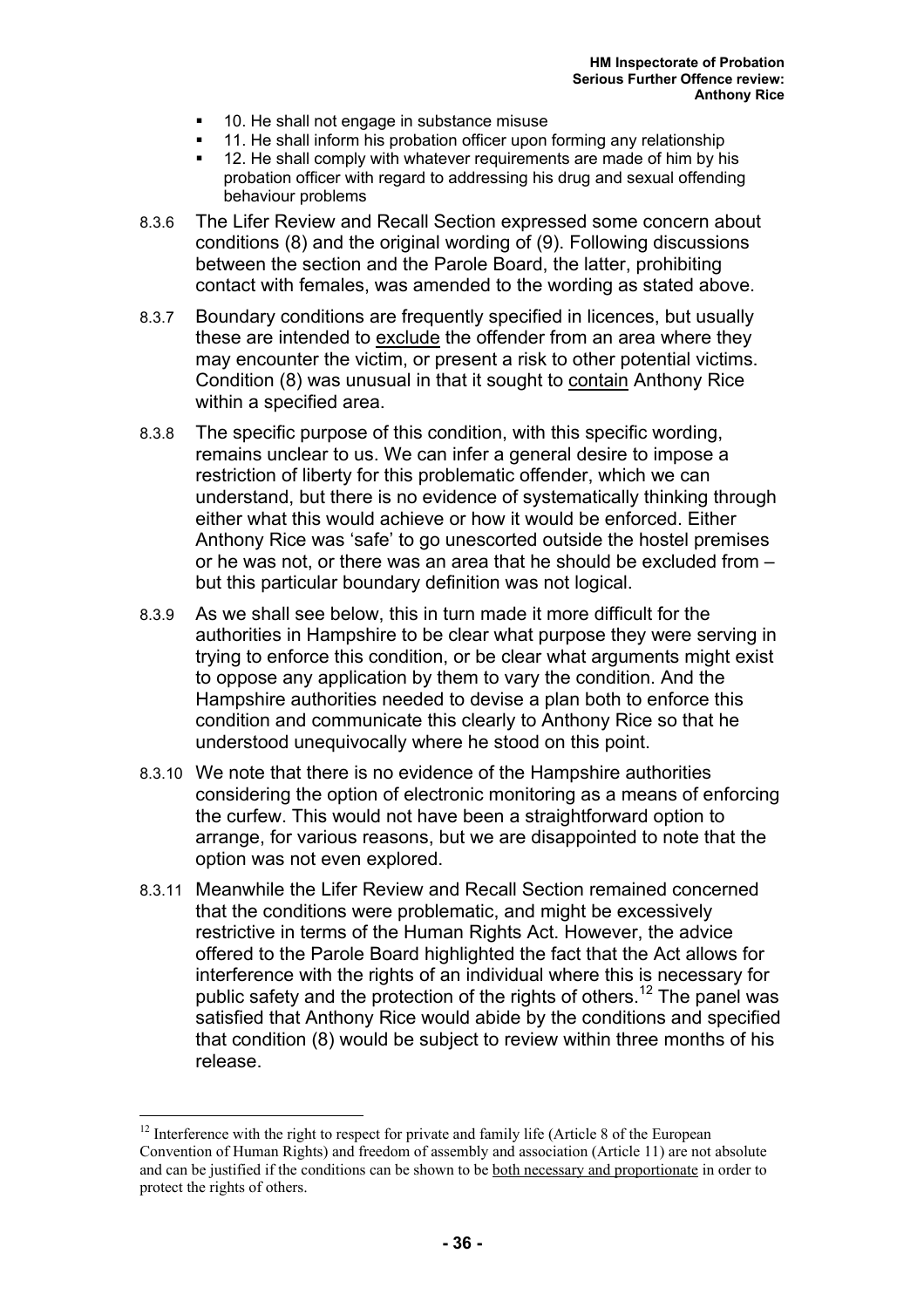- 8.3.12 It is not within the scope of this review to evaluate the legal arguments surrounding the licence conditions. However, we find it regrettable that attention to effectiveness and enforceability was undermined by the attention devoted to issues of lawfulness and proportionality. From a practical point of view it is difficult to envisage how some of the conditions could be monitored and enforced. It is not hard to imagine how the lack of clarity regarding 'forming relationships' or 'approaching lone females' could have been manipulated by Anthony Rice. Without overwhelming evidence of breach it would have been difficult to substantiate action which may have resulted in return to prison.
- 8.3.13 There are similar concerns about the condition of 'not to engage in substance misuse', which was different from the clearer wording on the ROTL licences 'not to consume alcohol or enter premises licensed for its consumption'. We believe that the intention was to widen the condition from alcohol to include other drugs, but the effect was to make the prohibition less clear.
- 8.3.14 The boundary condition, which we have already mentioned, was supported by a map of the Otterbourne area, defining the two main roads through the village. We have been advised that the intention was to confine Anthony Rice to these two roads and that this was explained to him. However, we have found no contemporary evidence of this intention, so if he had been found in other, more secluded parts of the village, it would have been difficult to challenge his behaviour by arguing that he had breached this condition.
- 8.3.15 Furthermore, as we have already stated, the purpose of this condition was not clear. During his ROTL Anthony Rice had been travelling to and from Leyhill unaccompanied. Even if he had been a more compliant offender, it would have been hard for him to understand the underlying consistency in the conditions to which he was subject. He was as likely to pose a risk to lone women within the prescribed zone as to those he might encounter anywhere else.
- 8.3.16 Condition (7) imposed a curfew at the hostel. This is a commonly used condition and would be a normal requirement for those residing in an Approved Premises (Probation Hostel), where it would be monitored every night by checking that the offender was physically in the premises at curfew time. Security systems in Approved Premises would also alert staff to anyone attempting to leave the building during the night. In contrast to these arrangements it is clear that Elderfield did not have similar security systems and that it was not part of their normal procedures physically to check the presence of a resident at his curfew time. In our opinion the various authorities assumed that since Elderfield were prepared to take this dangerous offender they must have had suitable security arrangements, while Elderfield assumed that since the authorities were prepared to send him there their security arrangements must have been suitable.
- 8.3.17 In any event, throughout his period at Elderfield, Anthony Rice continued to challenge the licence conditions 7, 8 and 9. They were vulnerable to his challenge partly because they were unusually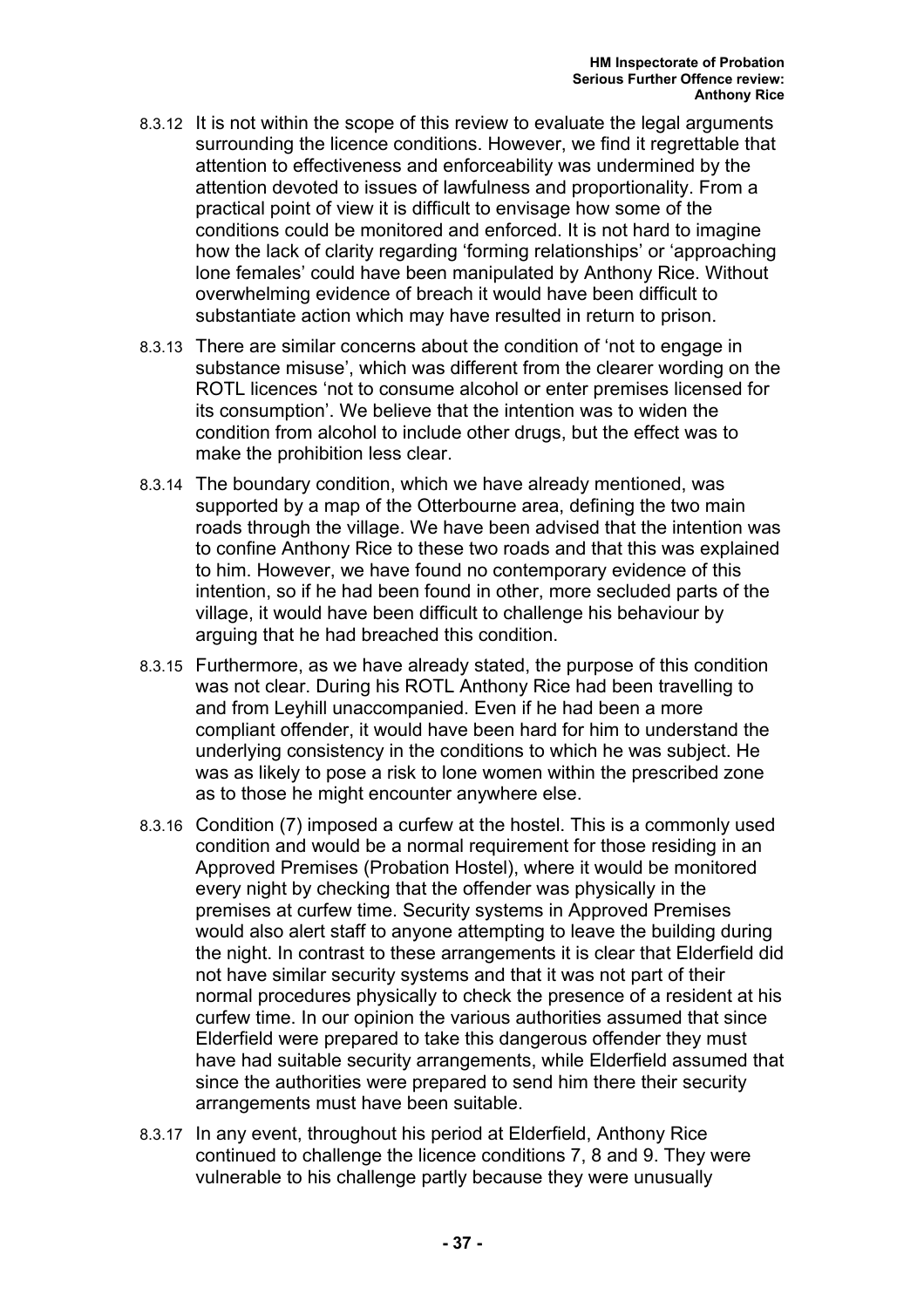intrusive and partly because their rationale was unclear. The effect of all this was to draw attention away from using licence conditions as an aid to effective management of Rice's *Risk of Harm* by taking up time in debating their purpose and proportionality.

8.3.18 It is worth noting that Probation Circular 42/2003 "Parole, Licence and Recall Arrangements" and Probation Circular 16/2005 "Criminal Justice Act 2003 – Early Release and Recall" (which replaced 42/2003) both offer clear guidance on the wording of additional licence conditions. Both circulars are applicable only to determinate sentence prisoners. The Lifer Manual has hitherto provided no comparable guidance, although we are advised that such guidance is currently being prepared.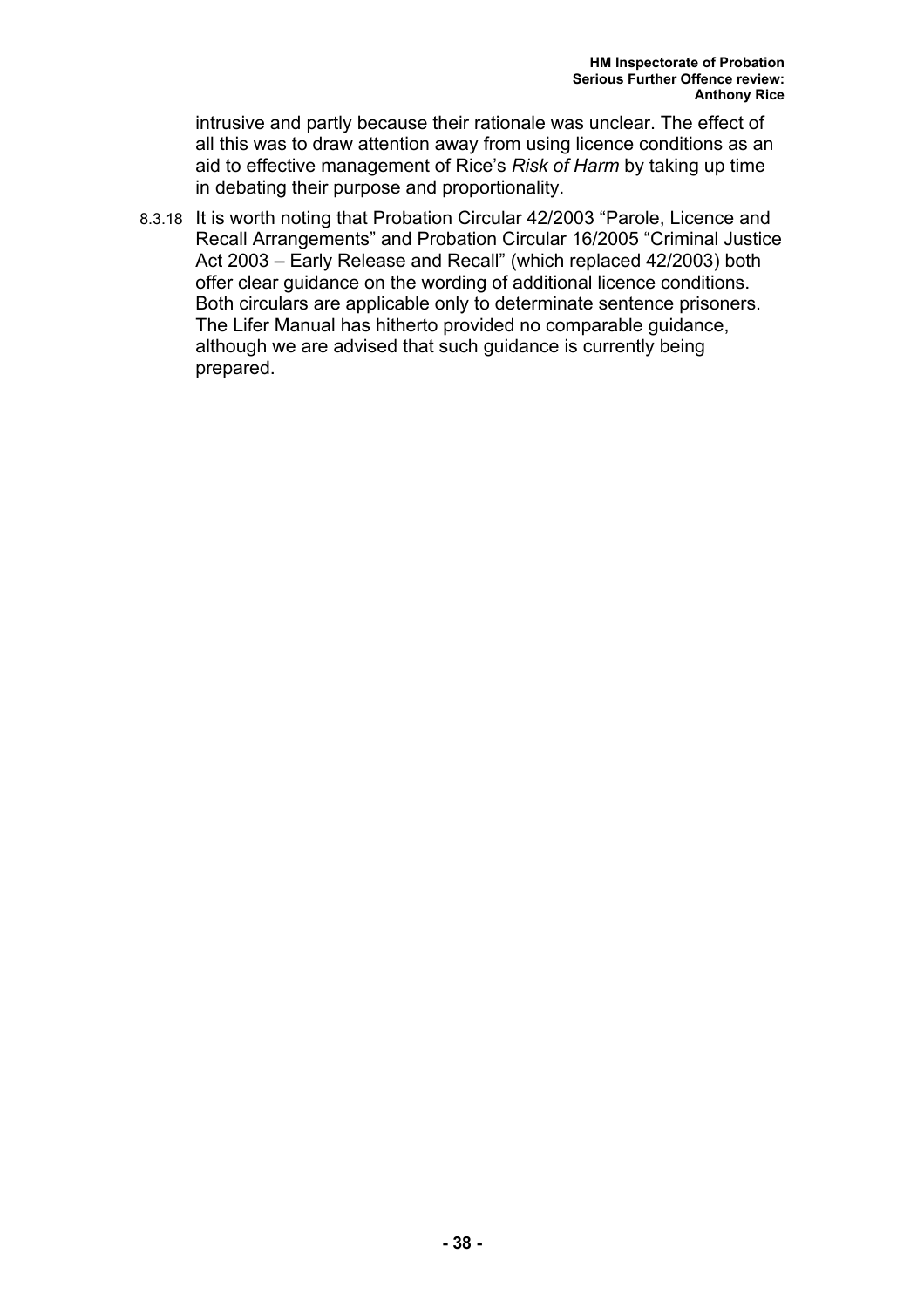## **9. Management of Anthony Rice's Life Licence after Release**

### *9.1 November 2004 – January 2005*

- 9.1.1 Anthony Rice was released from Leyhill prison on  $12<sup>th</sup>$  November 2004 and reported to Elderfield, where he was seen by hostel staff and later by his supervising Probation Officer.
- 9.1.2 We have already commented on the problems created by the wording of the licence conditions. In this context it is not surprising that Anthony Rice started to test the enforceability of the conditions from the day of his release, when he arrived smelling of alcohol, and discussed with his supervising Probation Officer the meaning of conditions 8, 9 and 10.
- 9.1.3 When hostel staff challenged him about his drinking, he replied (we learn) that it was acceptable for him to drink in moderation. Whilst there is no evidence that his use of alcohol caused any problems during his period at Elderfield, the wording of the condition in the Life Licence left workers in some uncertainty as it now appeared true that a moderate drink in a public house no longer constituted a breach of licence. The lack of clarity in the changed condition enabled Anthony Rice to make an early gain on his own terms.
- 9.1.4 On 23<sup>rd</sup> November a MAPPA meeting was held. The OASys completed by London had arrived in Hampshire since the previous meeting and was in the Probation file. This assessment could have made a valuable contribution to the MAPPA meeting's understanding of Anthony Rice, but we can find no evidence that the MAPPA received or made use of it. In particular this assessment usefully highlighted the fact that the previous offence happened when, according to earlier reports, Anthony Rice had been released from prison to a hostel where he felt unsupported and was unhappy that he was not immediately allowed to find work. Furthermore, the link between drugs and his early offending, and between alcohol and his last offence was pertinently noted in this OASys assessment. It was a misjudgement in the MAPPA meeting not to ensure that they had accessed the fullest information, and either received or made the fullest possible assessment of *RoH*.
- 9.1.5 The OASys assessor also expressed some concern about his understanding of the reasons behind the stringent conditions. In relation to his attitudes to women and to his offending the comment is made: "it is difficult to fully assess whether he has learnt what to say or whether his insights are genuine.....He says that he no longer has inappropriate fantasies but this is not possible to assess".
- 9.1.6 This assessment also rightly notes that "being released into the community on life licence will be a time when his behaviour and the way he is feeling about himself will need to be closely monitored. If he fails to talk about his feelings and acknowledge any difficulties he might be experiencing then this should cause concern….Any relationships he forms with women will need to be monitored."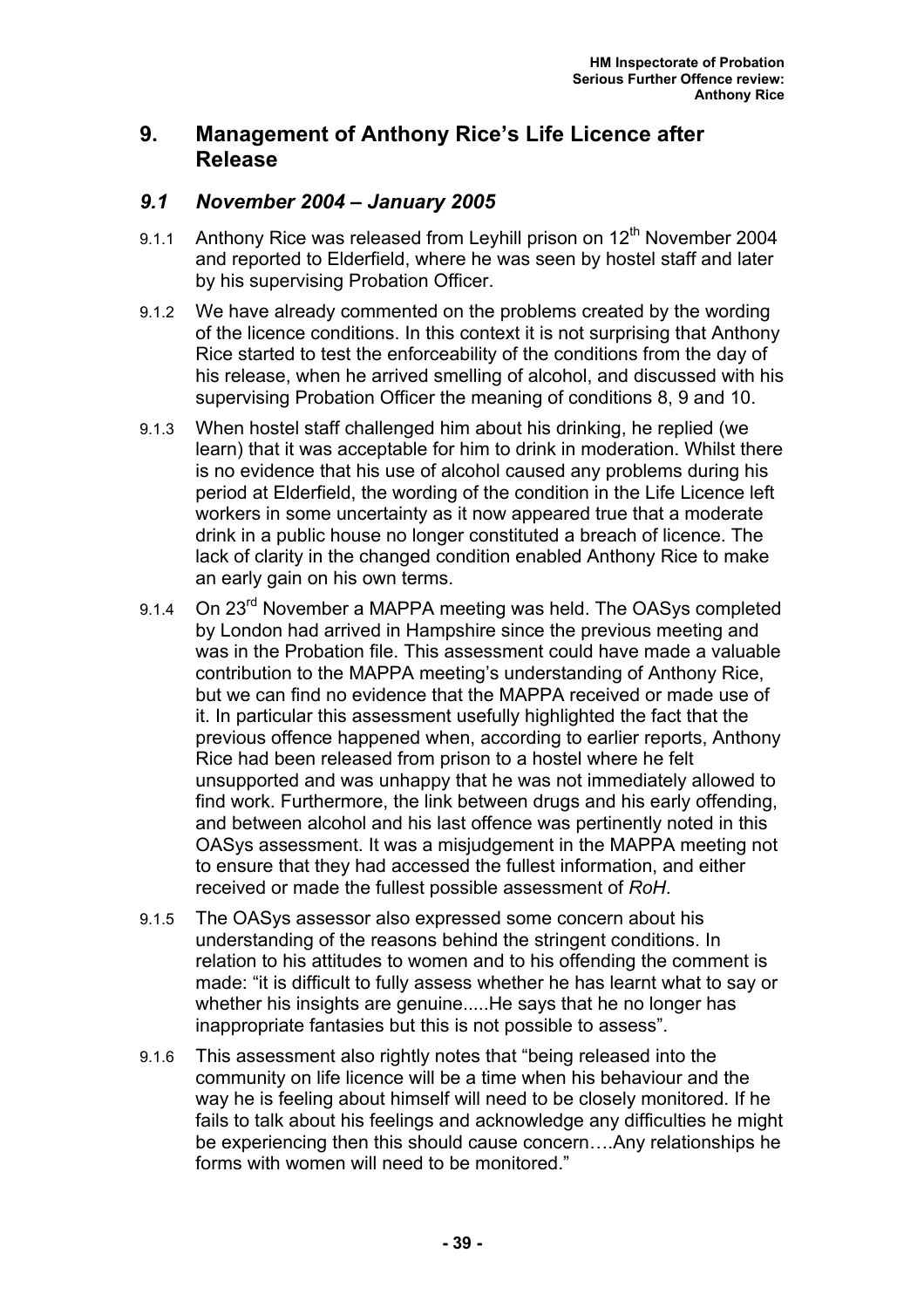- 9.1.7 Assessment is a dynamic process, and the OASys should have been updated on Anthony Rice's arrival in Hampshire, to reflect the changes in his circumstances, as required by PC 52/2004. The London assessment had been completed electronically but the Hampshire Area was at this time still using the handwritten version. We found a number of deficiencies at this point in the process, some of which arose from this factor.
- 9.1.8 Instead of completely re-doing the assessment and *Risk of Harm* analysis, (which would have meant re-inputting it) the supervising Probation Officer simply updated the supervision plan. But although this new supervision plan was completed promptly its content was limited: the objectives identified were simply for Anthony Rice to comply with the conditions of his licence - this did not provide a clear enough framework for work with him.
- 9.1.9 The plan should have focused much more clearly on the factors related to this man's offending behaviour and the work to be done to achieve progress. There was a clear need to deploy *constructive interventions* like a Relapse Prevention programme to help him learn to become less likely to reoffend, and a need to manage *restrictive interventions* to keep to a minimum his opportunity to harm others, but these were not covered in the plan. In short, we looked for structured sentence planning with a focus on outcomes, and we did not find it.<sup>13</sup> In that sense the content of the plan was deficient.
- 9.1.10 Following that, the plan was reviewed quarterly. Although this frequency met the requirements of National Standards for normal cases it did not follow the MAPPA guidance for this type of case, which states that the plan should be updated and amended following MAPPA meetings. In addition the content remained insufficient.
- 9.1.11 Like the earlier meetings, the minutes of the MAPPP held in November are brief, and provide little evidence of a detailed and structured risk assessment. A more rigorous approach would have considered the warning signs to note. This would have provided the hostel with a better guide on what behaviour to look out for and to report to the meetings $14$ .
- 9.1.12 The police had completed a Risk Matrix 2000 assessment, which classified Anthony Rice as presenting a high risk of violent or sexual offending. However, the assessment had only taken into account his sexual offending and not his violent offending. The same assessment completed in the prison in 2001 confirms that the inclusion of violence would have raised him from high to very high risk.
- 9.1.13 Hence we find two further deficiencies at this point. First, we found no evidence that this assessment was shared with the MAPPA meeting as required by the protocol. Second, the quality of the assessment itself

<sup>&</sup>lt;sup>13</sup> We are aware that there was an intention to refer him to the Relapse Prevention Programme, but our point is that this was not recorded in the plan, and thus not part of the accountable planning process.  $14$  In the case of Anthony Rice, 'warning signs' would be more about him going quiet and becoming

less visible, rather than the observable erratic behaviour that indicates raised risk with other offenders.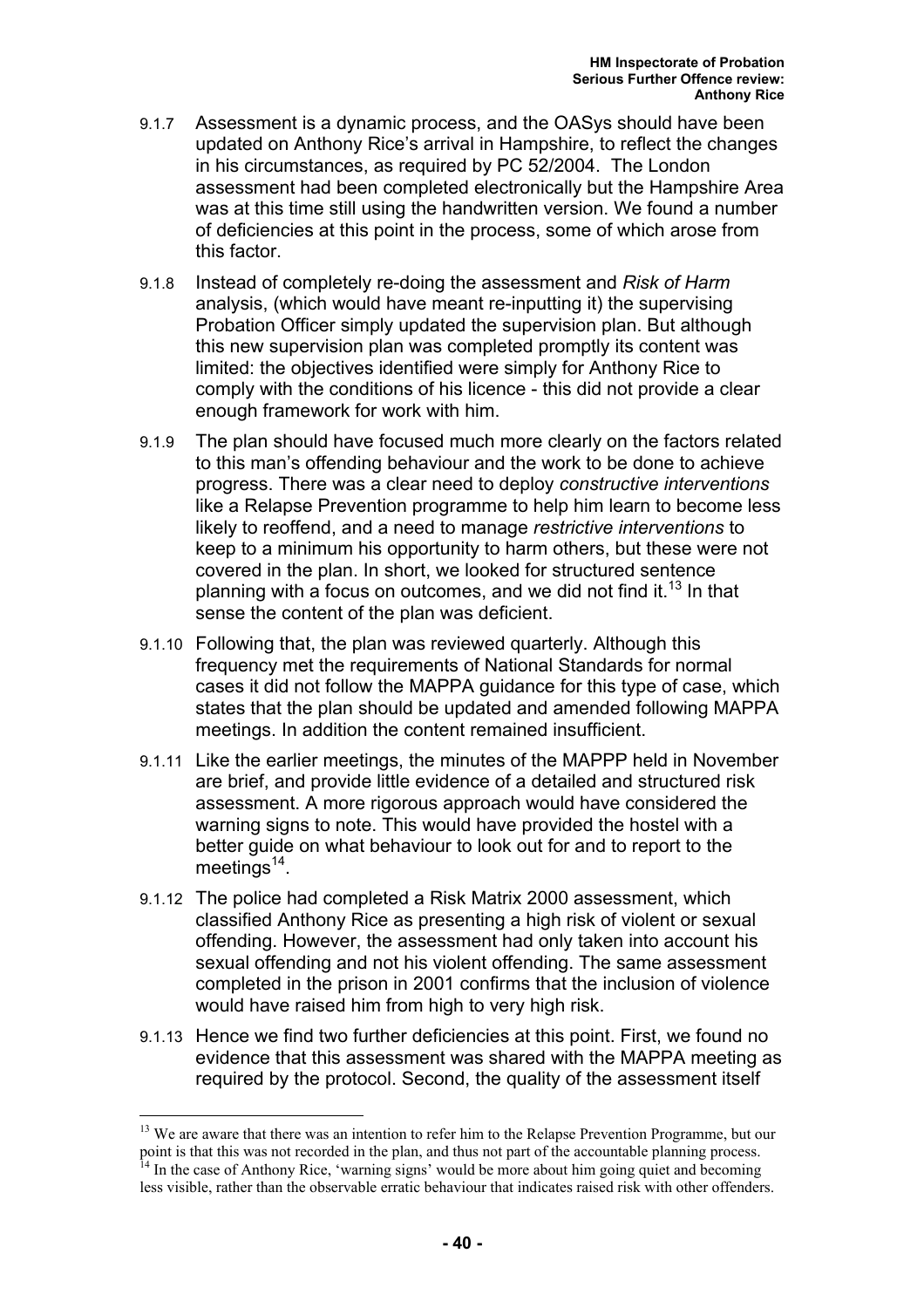was deficient, in that it did not take into account his previous violent offending. There is a link here with our finding in our 2005 joint inspection of sex offenders: *"Most (RM2000) assessments were completed by a constable. There was little evidence of management oversight, as the majority of assessments were not countersigned."<sup>15</sup>*

- 9.1.14 The licence conditions were outlined to the meeting, but there was no record of any discussion about how they would be monitored and enforced. This meeting was an opportunity to establish a protocol for the management of the supervision and to be clear with Anthony Rice that the conditions of his licence would be strictly enforced, but this opportunity was missed.
- 9.1.15 Any concerns about the conditions were not expressed and, critically, assumptions were made about how the curfew condition was going to be enforced. Probation staff and police believed that Elderfield would physically check that Anthony Rice was in the hostel during his curfew time, as would normally happen in a Probation hostel (Approved Premises). However, this hostel did not have the necessary security systems to allow them to do so. Elderfield staff, for their part, assumed that their systems were understood, as they had accommodated other high risk offenders in the past. It appears that they believed that their partners on the MAPPA understood that they could only enforce a curfew 'by exception' i.e. if the resident happened to be caught outside his place of curfew during the curfew period.
- 9.1.16 The lack of clarity about the whole package of conditions contributed to this mistake. As above, some of the conditions would clearly only be enforced if evidence of breach were to come to light. For example, there were no plans that Anthony Rice would be continually monitored for three months to ensure that he did not leave the boundary of Otterbourne; this condition too would be enforced 'by exception', or reactively. This was at least apparent to all parties. However, we have found that there were differences in expectation about how the curfew would be enforced, as we have already described. The different approaches to enforcing the conditions were never spelled out.
- 9.1.17 Furthermore, had the difficulty of monitoring a curfew at Elderfield been discussed prior to Anthony Rice's release on life licence, one possibility is that this particular hostel may not have been seen as an appropriate placement for him. An alternative option was that the police could have arranged ad hoc visits to see him at the hostel after the curfew time. As we have already said, the option of enforcement through electronic monitoring should at least have been considered, and in doing so might have clarified the extent of the problem of monitoring a curfew at Elderfield. The further possible option, satellite tracking, had been considered by the Probation Officer, but although a pilot scheme was running in Hampshire it was more suitable for monitoring exclusion (as in domestic violence cases) rather than containment, and for this and other reasons was not available for sex offenders.

<sup>15</sup> Joint inspection by HMI Probation & HMI Constabulary: *Managing Sex Offenders* (Dec 2005)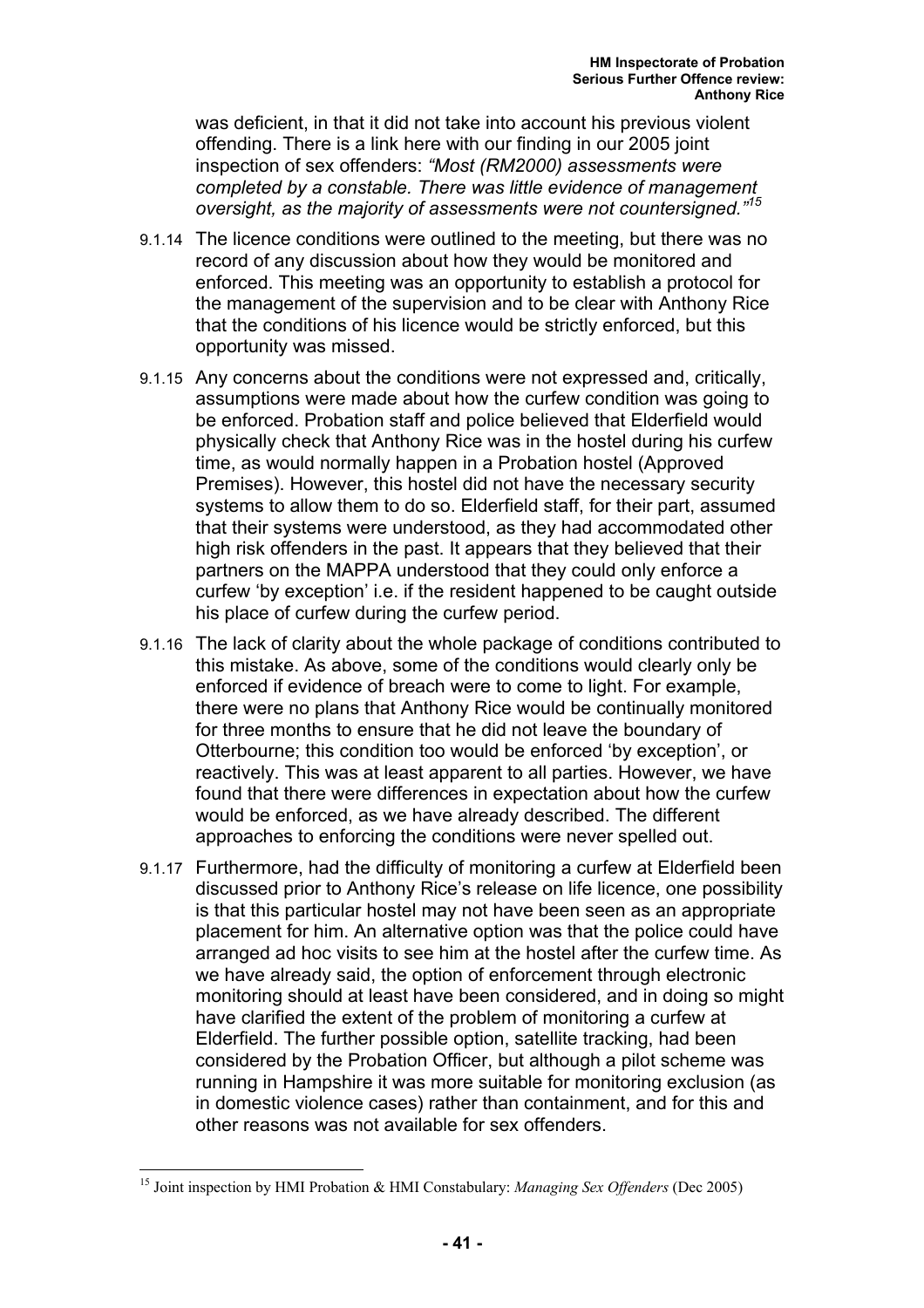- 9.1.18 In view of the fact that Anthony Rice had previously offended soon after his release from prison, surveillance by the police was considered at earlier MAPPA meetings. For this to go ahead, an application would have to be approved by police senior managers. Surveillance might have involved either a short period (unlikely to exceed a few days) of continuous monitoring, or sporadic periods of monitoring. However, in the event, the police representative on the MAPPP had changed and it would seem that he was not fully briefed about previous discussions. No application for surveillance was made and this option was not raised again.
- 9.1.19 In our joint inspection on sex offenders we noted that *"requests for surveillance….were being prioritised in the context of a focus by police forces on volume crime. Generally surveillance was difficult to obtain. …it was commented that they were rarely implemented due to a lack of resources, and, if they were implemented on high risk of harm sex offenders, it was rarely for the duration requested. Police officers working with sex offenders would have welcomed an enhanced in-house surveillance capability to enable them to be more proactive."<sup>16</sup>*
- 9.1.20 The MAPPA meeting then considered reducing the management of Anthony Rice to Level 2, but (rightly) felt it to be too soon to do so. However, the action plan agreed by the agencies was limited to monitoring and liaison – but we believe that it could and should have been better than this. At this stage, the package of both *constructive* and *restrictive interventions* should have been clearer. This would in turn have informed the continuing reviewing of the supervision planning. On his part, Anthony Rice remained unhappy about the conditions of his licence but agreed that he would abide by them.
- 9.1.21 During the next three weeks, the hostel log reports that Anthony Rice appeared to be in a positive mood. This dipped towards the end of the year, and a MAPPA meeting held on 5<sup>th</sup> January noted that he had been surly and rude to staff following a refusal to relax his licence conditions on New Year's Eve. He was described as having become "moody and detached". He had been drinking socially with other residents, but his use of alcohol was felt to be under control. However, we note that the progress report prepared by the seconded Probation Officer in June 2004 for the Parole Board panel had noted that "any suggestion that Mr Anthony Rice has started to use alcohol to excess or drugs should be viewed as an indication that his level of risk has substantially heightened. Mr Anthony Rice also needs to guard against isolation and brooding. He should be encouraged to take part in interactive activities in his leisure time."
- 9.1.22 Had the assessment by the earlier MAPPA meeting been fully informed by these observations, the significance of Anthony Rice's behaviour might have been more fully considered. However, the meeting held on 5<sup>th</sup> January 2005 in fact concluded that there were no major concerns and felt that he had "made good progress and adapted well to being on licence to date".

<sup>&</sup>lt;sup>16</sup> Joint Inspection on Managing Sex Offenders in the Community – Para 7.19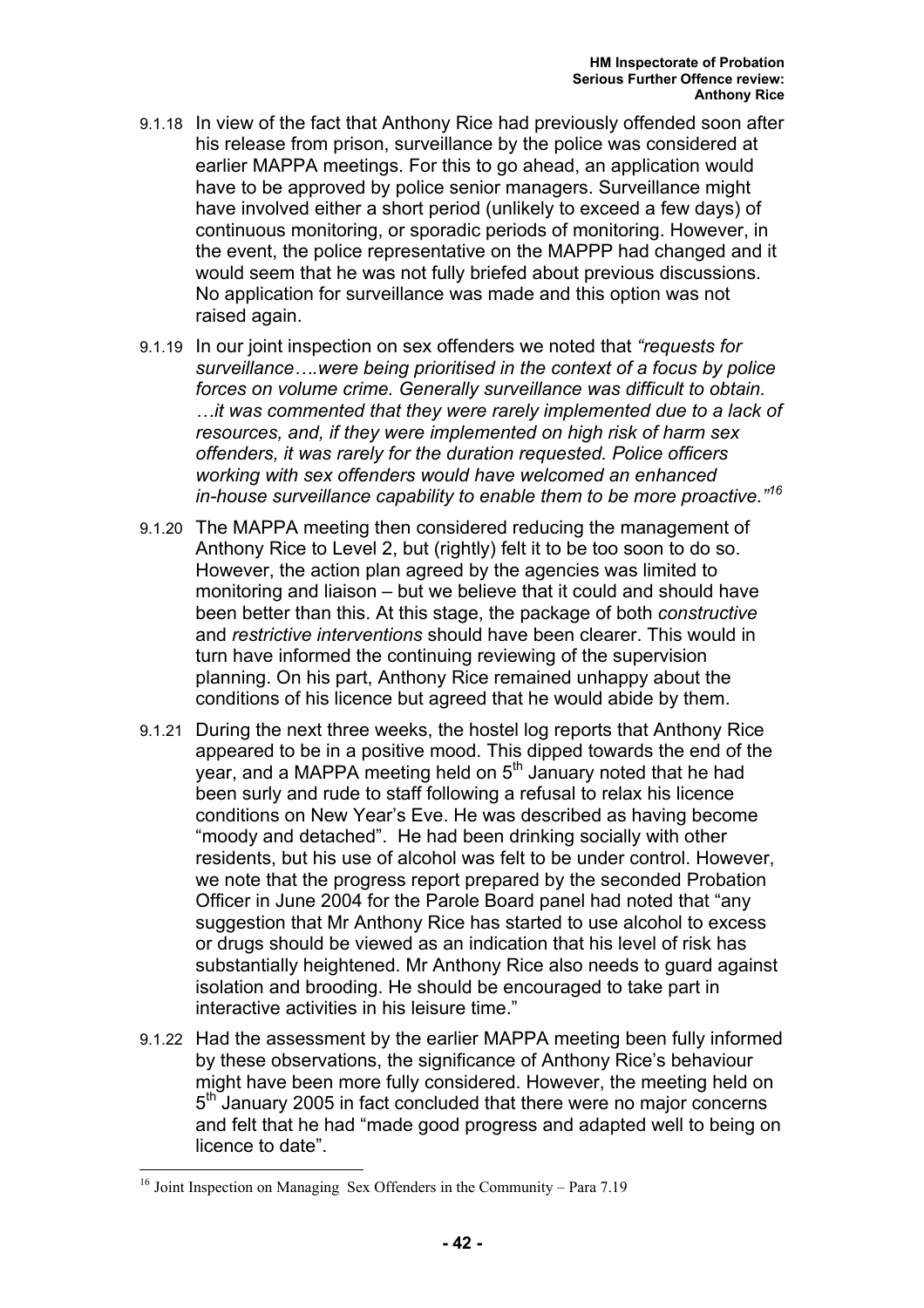- 9.1.23 The same meeting agreed to Anthony Rice's request for the boundary condition to be relaxed so that he could travel, unescorted, outside Otterbourne Parish boundary for planned activities twice a week, for a maximum of four hours on each occasion. Up to this point the evidence is that the boundary condition had been conscientiously managed, with him going outside the prescribed boundary only when escorted, such at to attend MAPPA meetings. Things changed from this point on, following the decision at this meeting.
- 9.1.24 The activities were to be planned in advance and authorised by the supervising Probation Officer, and Anthony Rice would be expected to provide evidence that the planned activity had been undertaken wherever possible. The police would circulate information about his activities; however, it was not clear how they would be informed about his plans. The record shows that from then on he started to undertake unsupervised visits as agreed with his supervising Probation Officer both to report to the Probation Office and the Job Centre. However, we have found little evidence in practice of liaison with the police or of confirmation of his activities.
- 9.1.25 There are two separate issues here: first, whether MAPPA had the authority to vary the condition in this way – which they didn't – and, secondly, whether it was wise to make this change even if they had had the authority to do so. As we discuss again further below, at certain points in the process they appear to have let their desire to encourage his resettlement to displace their priority need to focus on public protection.
- 9.1.26 Nevertheless, in contrast to this point, when Anthony Rice's curfew times were also considered by the meeting, they were maintained as stated in the licence (8pm to 8am). Throughout January he continued to ask his supervising Probation Officer to have the curfew lifted.
- 9.1.27 It was this same meeting on  $5<sup>th</sup>$  January that decided that Anthony Rice could now be managed at MAPPA Level 2. The local MAPPA protocol states, rightly, that "cases should be managed at the lowest appropriate level, determined by defensible decision-making". However, the minutes of the meetings held do not provide sufficient specific support for this decision, so we are unclear about the thinking behind it and therefore doubt its wisdom. Our point is that it is unwise to focus too much attention on the progress achieved in a case such as this, building up too strong a sense of reassurance. Instead they needed to be continually asking themselves "What is the worst that could happen now?"
- 9.1.28 The effect of reducing the MAPPA management to Level 2 was that the meetings would no longer be chaired and attended by senior staff from the police and probation area. The police were subsequently represented by a Police Constable. It is now accepted that her workload at the time was excessive, and that the line management structure did not offer her an easily identifiable source of support. We have been advised that the organisational structure has subsequently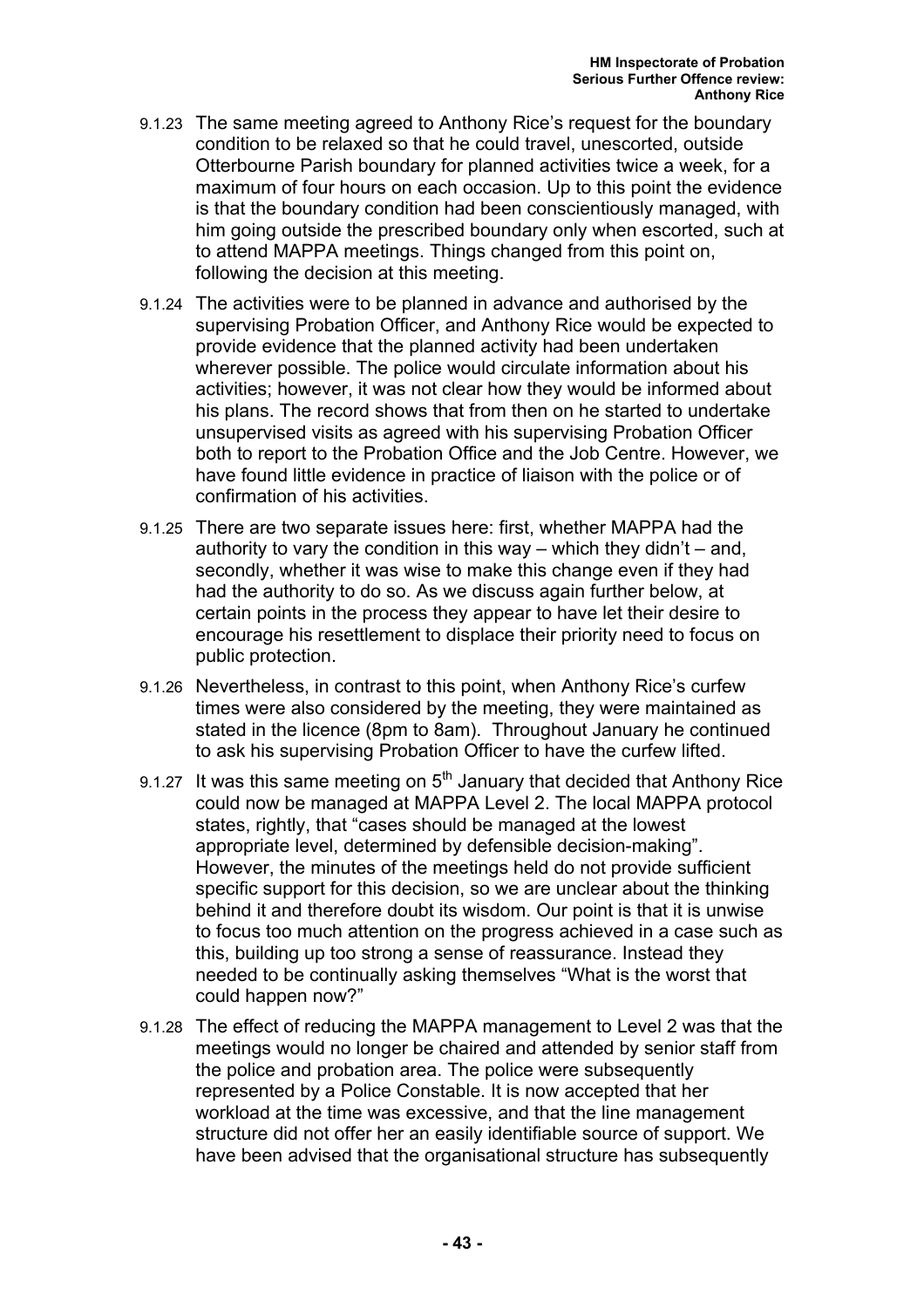been reviewed. However, at the time this constituted one small but significant reduction in the arrangements to monitor Anthony Rice.

9.1.29 In a further development, on  $16<sup>th</sup>$  January a member of the hostel staff noted that she thought she saw Anthony Rice walking along a road which was outside the boundary. He denied this, stating that he was in a local public house at the time and could prove it. We can find no evidence that this was reported to the police or the supervising Probation Officer, or to subsequent MAPPA meetings. We cannot know for sure why this was not reported onward, but we infer that an episode such as this would have reinforced in the minds of both Rice and the staff member that the MAPPA meeting did not have the full picture about this offender's progress.

## *9.2 February – April 2005*

- 9.2.1 The next MAPPA meeting was held on  $2^{nd}$  February. A letter from Anthony Rice's solicitor had been received, arguing that conditions 8 and 9 were in contravention of his human rights, and indicating that a Judicial Review might be sought. The letter was discussed but the meeting agreed not to remove the conditions. Anthony Rice reported that he felt happier at Elderfield and was enjoying his planned outings. He also stated that he was looking for work and had an interview with Jobcentre Plus. Although the meeting made, in our view, the best available decision in not seeking to change the licence conditions at this stage, it is striking to us that one of the effects of the solicitor's intervention was that again more attention was paid in the meeting to the fairness and proportionality of the restrictive interventions rather than their effectiveness in keeping *Risk of Harm* to a minimum.
- 9.2.2 In a separate aspect of this case, under Hampshire's MAPPA protocol, the Jobcentre Plus should be notified about offenders being managed at Level 3. PC 54/2004 states that, in informing the local Jobcentre Plus about an offender, the 'nature of the employment from which the offender should be restricted' may be disclosed. The supervising Probation Officer subsequently liaised with the Jobseeker's Advisor and the placement provider, but there is no evidence that the MAPPA meeting had discussed the potentially difficult issue of identifying employment that should be deemed unsuitable.
- 9.2.3 This meeting also considered an alarming report from the Elderfield manager that (whilst on ROTL) Anthony Rice had told a young female assistant in the local garage that he had been in prison for electrocuting someone. Yet the significance of this grandiose and potentially grooming behaviour was not analysed. Instead Anthony Rice became annoyed that this matter had been reported, and for the next few days he behaved in a sullen manner in the hostel.
- 9.2.4 The meeting agreed to amend his curfew from 8pm to 10pm and 11pm on Wednesdays to allow him to be able to go to the quiz at the local public house. It was also agreed to extend his hours away from the hostel from four to six hours on Saturdays. This decision seems to have been based on a perception of his progress and an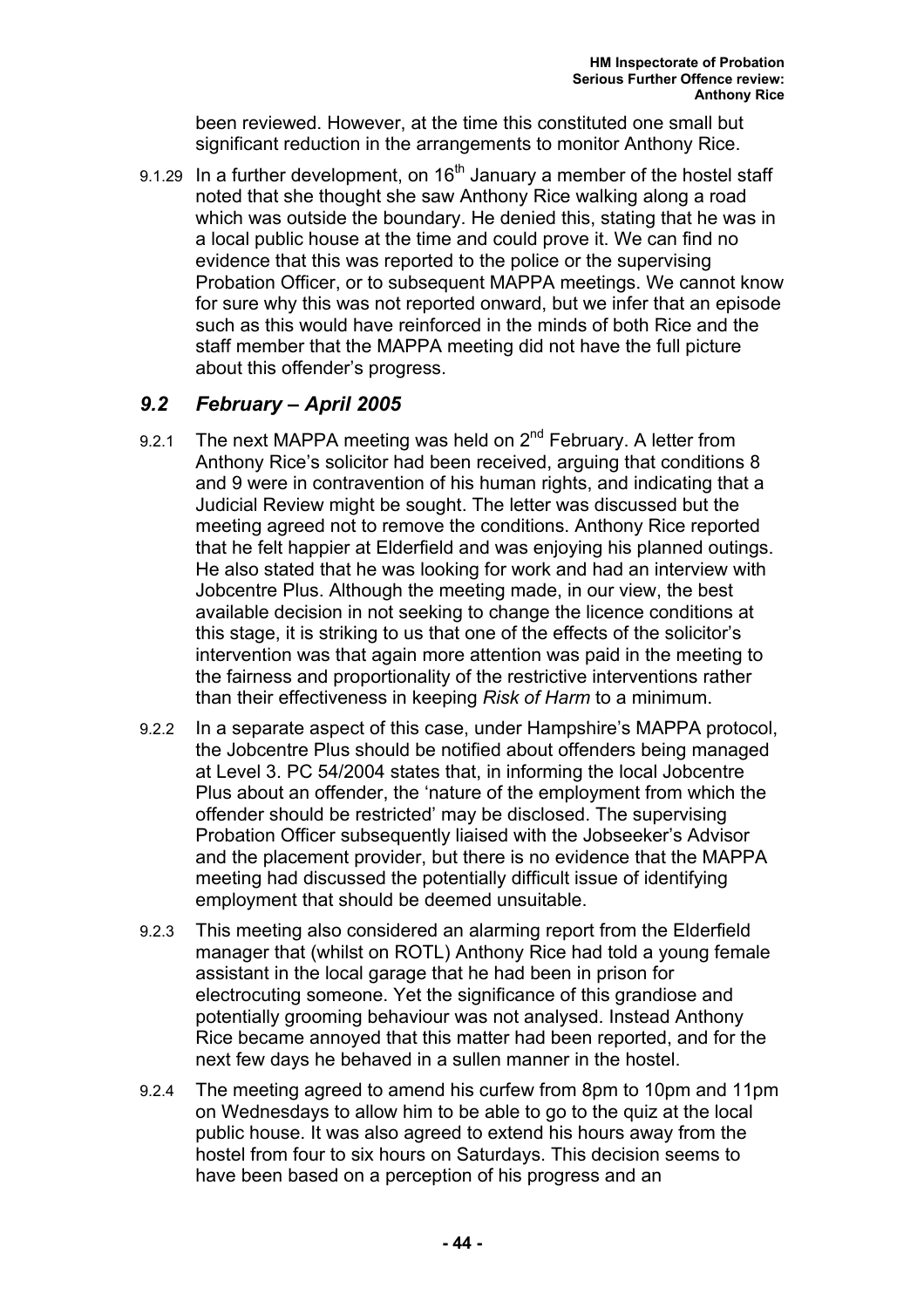understandable desire to motivate and encourage him to start to lead a more normal life. However, this was less than a month since the MAPPA meeting's decision not to alter the curfew, and appears to us to be an example of how Anthony Rice seemed to be dictating the pace.

- 9.2.5 On 7<sup>th</sup> March, Anthony Rice started his training course. It was understood that this would involve placements in different towns in the South (possibly Basingstoke, Reading and Havant). He was also placed at a supermarket in Winchester. During the period of his training, which lasted until mid-April, Anthony Rice was leaving the hostel before 8am and, having gone out in the evening, returned at or just after 10pm. There is no evidence that issues about the curfew were discussed with him or between agencies. Nor was there any reflection on how his employment conflicted with the boundary condition (as it had been redefined in the January and February MAPPA meetings). At the same time, his supervising Probation Officer was still discussing with him his requests for other outings. This was bound to leave the supervised offender with the impression that these two conditions were not being managed particularly assiduously.
- 9.2.6 Following this, there were two incidents when Anthony Rice was seen outside the prescribed boundaries. On  $8<sup>th</sup>$  March, he was seen in the Shawford area by a member of hostel staff. She was concerned because he was in an isolated spot and recognised that this matched his previous offending. This was rightly reported to the supervising Probation Officer, who in turn rightly raised the issue with Rice. His explanation was that he missed a bus, went to check on train times as a possible alternative and returned to the bus stop. Following discussion with the Senior Probation Officer it was decided that this matter should not lead to recall action, but that a warning letter would be issued. However, it was 5<sup>th</sup> April before this letter was finally sent. Although it is possible for a warning letter to be effective in these circumstances, its impact will be seriously undermined by not being done promptly. It is certainly less likely to impress on the offender a sense of being closely managed.
- 9.2.7 Indeed, by the time Anthony Rice received the warning letter for the first incident there had been a second incident. He was reported to have "walked back from Winchester" on 25<sup>th</sup> March. He claimed to have walked the bus route to a mile outside the city because buses were irregular on Good Friday. He produced a bus ticket that substantiated this and no further action was taken.
- 9.2.8 These two incidents are examples of the muddled thinking that surrounded the licence conditions and their enforcement. Because it was not clear to all concerned either what the purpose was of some of the conditions or how they were to be enforced it is not surprising that the different staff found it difficult to manage them in a coherent way, let alone make it all make sense to Anthony Rice. At this point Elderfield staff recorded their understanding that "he is to catch the bus to travel outside Otterbourne so he is not walking on the route to Winchester". This raises the question of what controls the authorities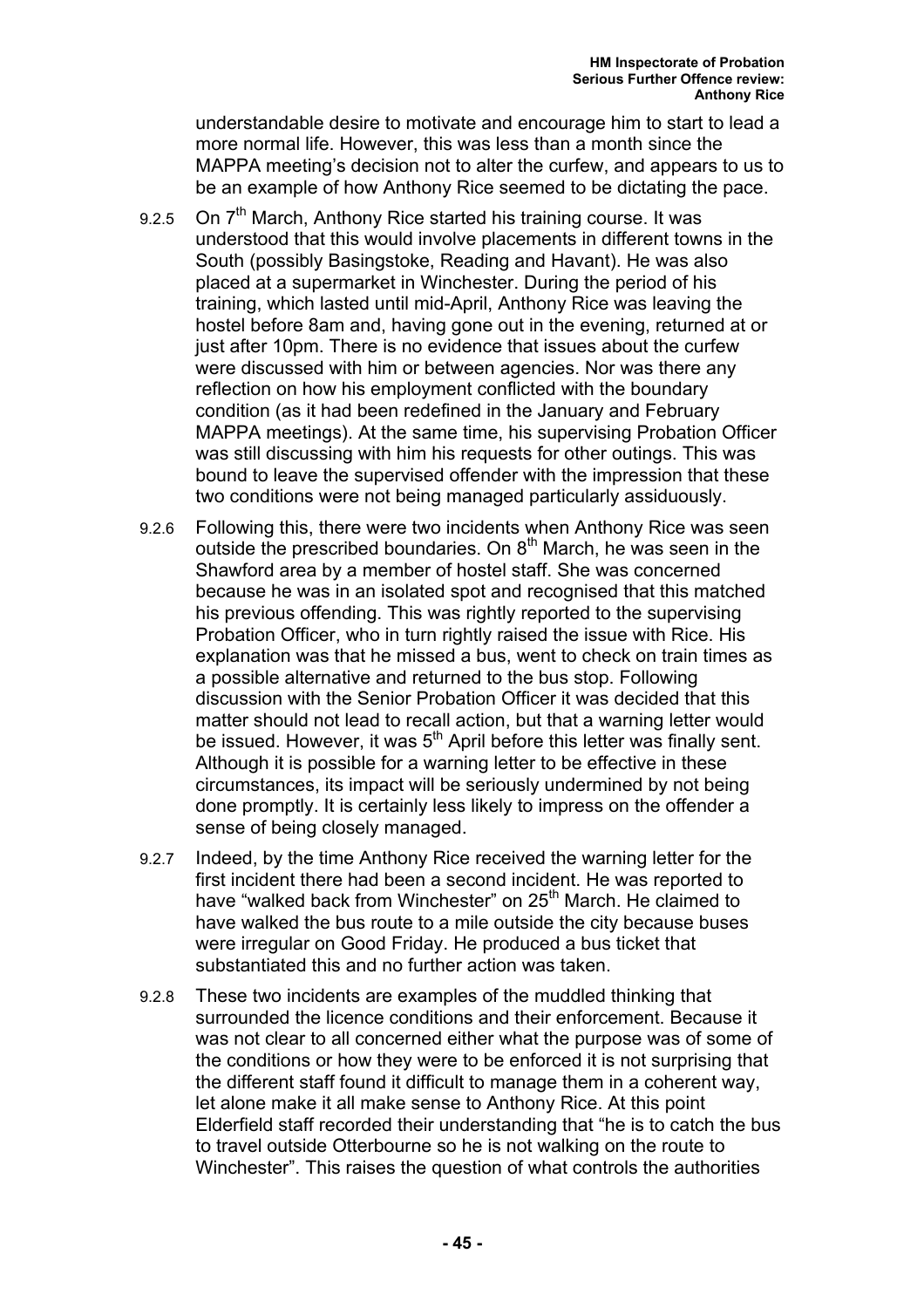were intending to exert while at the same time permitting Rice to cross his defined boundary, plus also the question of how any such controls would be enforced.

- 9.2.9 We are not able to conclude with confidence about what Anthony Rice himself thought he was doing. It is possible that he was genuinely uncertain about the significance of complying with the boundary condition, reflecting the confusing way this was being applied. Alternatively, as a police intelligence report prepared prior to his release predicted, he may have been attempting to "gain in-depth geographical knowledge to assist with this offending". Either way, however, he would have received the implicit message that people were uncertain as to how to manage his curfew and boundary conditions. Had his behaviour been reported to the MAPPA and discussed in a rigorous and mindful way, a different message could have been conveyed to him, through tighter case management and surveillance if necessary.
- 9.2.10 The extent of the muddle was then revealed on  $30<sup>th</sup>$  March when Probation staff consulted the Lifer Review and Recall Section about the conditions. They learned that amendments to the boundary condition would need to be approved by the Parole Board, and that any application to this effect would not be considered a high priority.
- 9.2.11 Accordingly the MAPPA meeting held on  $19<sup>th</sup>$  April discussed the recognition that it had acted outside its authority in approving the amendments to the curfew and boundary conditions. It was agreed that the forthcoming report to the Lifer Review and Recall Section would include the recommendation about the changes. Remarkably, however, no action was taken to withdraw the approval and there is no record that this possibility was even discussed. Indeed the meeting agreed to extend the curfew to 11pm every night. The report was submitted to the Lifer Review and Recall Section on 21<sup>st</sup> April and notes that the decision to manage Anthony Rice at MAPPA Level 2 was a reflection of the progress he was making.
- 9.2.12 We recognise the dilemma faced by the MAPPA meeting, although as we have said the problem does not appear to have been recorded. We infer that they would not have wanted to put back the progress towards reintegration achieved by Rice to date by in effect requiring him to give up his training course, which would have been the effect of re-imposing the boundary and curfew conditions in full. However, they not only continued to exceed their own authority by continuing to relax these conditions (even further) but they also continued with a reduced level of their own scrutiny of the case (Level 2). This may have sent a message to Rice of recognition and encouragement for his progress to date, but it may also have sent an implicit message that the controls to which he was subject were becoming even less important.
- 9.2.13 With many offenders, particularly the ones with either negative or mixed motivation, there is a dilemma about whether intensive intrusive interventions will either help to control the offender's behaviour or put the offender under so much stress as to precipitate the behaviour one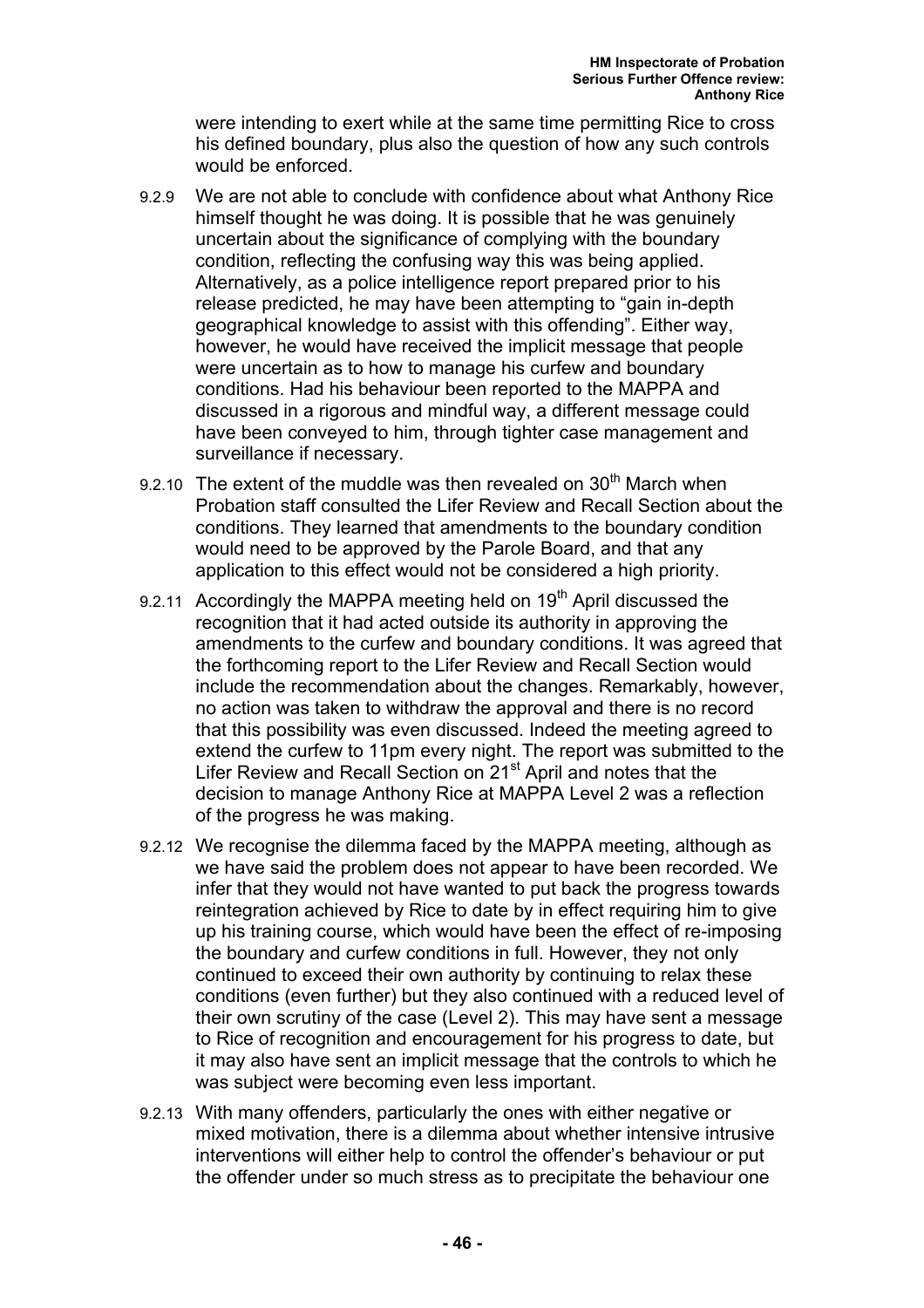is trying to prevent. Nevertheless, although we recognise this dilemma, we did not find that this had been explicitly discussed at the MAPPA meeting, and in any event even if this had been the stated reason for relaxing the controls we could not have supported that approach in a case like this. The MAPPA could have held a better balance by recognising the progress he had made with the *constructive interventions* in his sentence plan while still holding to the importance of vigilantly maintaining the prescribed *restrictive interventions*.

- 9.2.14 It was reported to the same MAPPA meeting that Anthony Rice had told the police that he was confused about his curfew and boundary conditions. As we have discussed above, this was perhaps not surprising. The local police officer who had drawn up the boundary map had expressed his concern about the "walk from Winchester" and had asked if the date of the meeting could be changed to allow him to attend. This was not possible, and there is no evidence that these concerns were communicated to the MAPPA police representative, or followed up. The meeting thus missed this opportunity to examine the confusion around the conditions and to record clearly how any proposed amendments to the conditions would be managed. Greater clarity would have ensured that minor breaches could be enforced rigorously, and would have demonstrated to Anthony Rice that the agencies were working together carefully to manage his supervision closely.
- 9.2.15 We finally note about this meeting that Elderfield staff reported their concerns that Anthony Rice's "bitterness" was developing. Yet when Anthony Rice joined the meeting he was praised for how well he was getting on. This again illustrates a recurrent theme in the MAPPA meetings: the decisions made by the meeting, and particularly the feedback to Anthony Rice, did not reflect the evidence presented. The decisions and feedback were more about encouraging the offender than about soberly assessing the current *Risk of Harm* issues and how best to manage them.
- 9.2.16 On 24<sup>th</sup> April there was an assault on a lone female in Southampton. Following his arrest in August for the murder, Anthony Rice admitted this offence. He said that he had told Elderfield staff that he was going to bed but left by the back door. He caught a bus into Southampton where he attempted to obtain the services of a prostitute, but after an altercation with her, she ran off. This angered him. He decided that he could not return to the hostel too early in the morning as he would set the lights off and arouse suspicion. He wandered around town until he found a woman alone, and followed her. He decided to hurt her, and hit her across the back of the head with a brick as hard as he could and ran off, returning to the hostel around 8.00 am. During the following week, hostel staff noted that Anthony Rice was behaving in a demanding way and using dominant body language. He also tried to make an opportunity to work alone with a female worker.
- 9.2.17 Although this offence was consistent with Anthony Rice's profile and modus operandi, the Police did not at that point connect it with him. He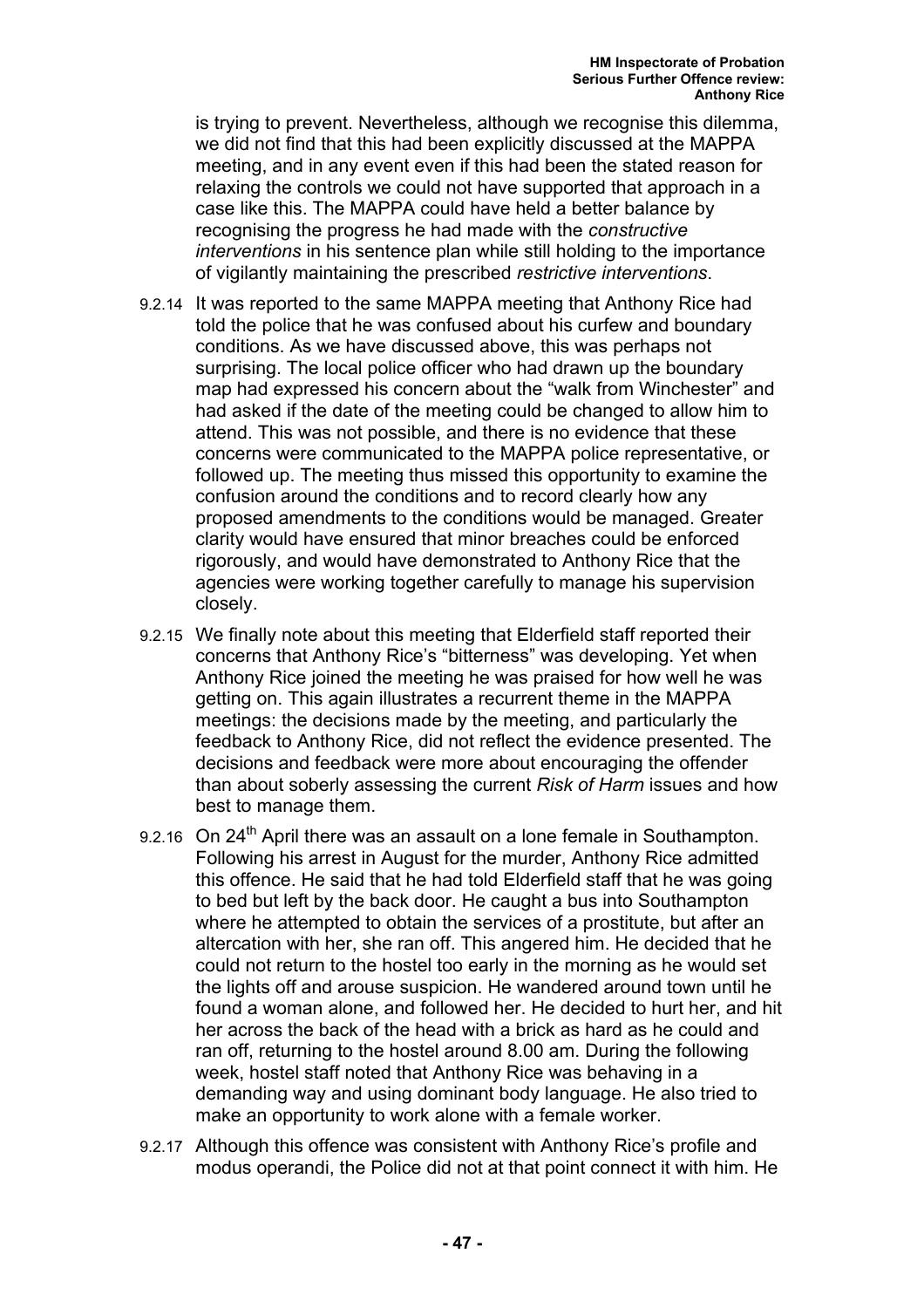later reported that he expected the police to call the following day, but when they did not, he started to feel that he could do anything and get away with it. Police records also identify another assault on a lone woman in Winchester in November. Although Anthony Rice has not admitted to this or to any other subsequent incidents, had he been interviewed about this incident it would have given him a clear message that the police were being vigilant about his presence in the area. Police intelligence also now suggests that he may have been frequenting areas where prostitutes operated. The person who made two assaults on prostitutes fitted his description, but no charges were brought.

9.2.18 The police ViSOR<sup>17</sup> system did not become available until Summer 2005, when the process of converting existing records began. This system would therefore not have helped to identify Anthony Rice.

### *9.3 May – August 2005*

- 9.3.1 The next MAPPA meeting was held on  $24<sup>th</sup>$  May. Employment options for Anthony Rice were considered. The Probation Officer agreed to pursue the possibility of work in a laundry as Anthony Rice had gained similar experience when in Leyhill. But instead of assessing any possible risks and discussing whether disclosure to an employer would be appropriate, the meeting saw Anthony Rice's willingness to reveal his offending history as a barrier to gaining work. He was reported to be enjoying his computer course, and wished to increase his attendance from two to three days a week. There is no evidence that his attendance was verified.
- 9.3.2 The notes of the meeting reflect some contradictions. It was reported that "he has had no feelings of reoffending but there are times when he feels he wants to go back to prison". The notes of his contribution to the meeting state that "he is trying to find employment but feels every door is a closed one", yet also record that "Tony has no concerns at present. [Probation Officer] feels that he is coping well. He's stayed motivated and is still doing his computer course". In attempting to motivate and encourage Anthony Rice, the meeting failed to pay sufficient attention to indications that all was not well.
- 9.3.3 Anthony Rice had expressed a wish to move to Park Farm, semiindependent accommodation on the Elderfield site. His request had been refused, but the minutes of the meeting do not record the reasons for the refusal or whether this was assessed as a future option.
- 9.3.4 On 26<sup>th</sup> May the Parole Board agreed to remove the boundary condition from the licence and to vary the curfew to run from 11pm to 6am. The following day Anthony Rice obtained work at a laundry. His hours of work were 1.00 pm to 11.00 pm Monday to Friday and 8.30 am to 4.30 pm on a Saturday. It is not clear how he would be back at the hostel by the new curfew time of 11pm during the week. In the event, throughout June, where his presence in the hostel is recorded, it

<sup>&</sup>lt;sup>17</sup> Violent and Sex Offender Register. See Glossary.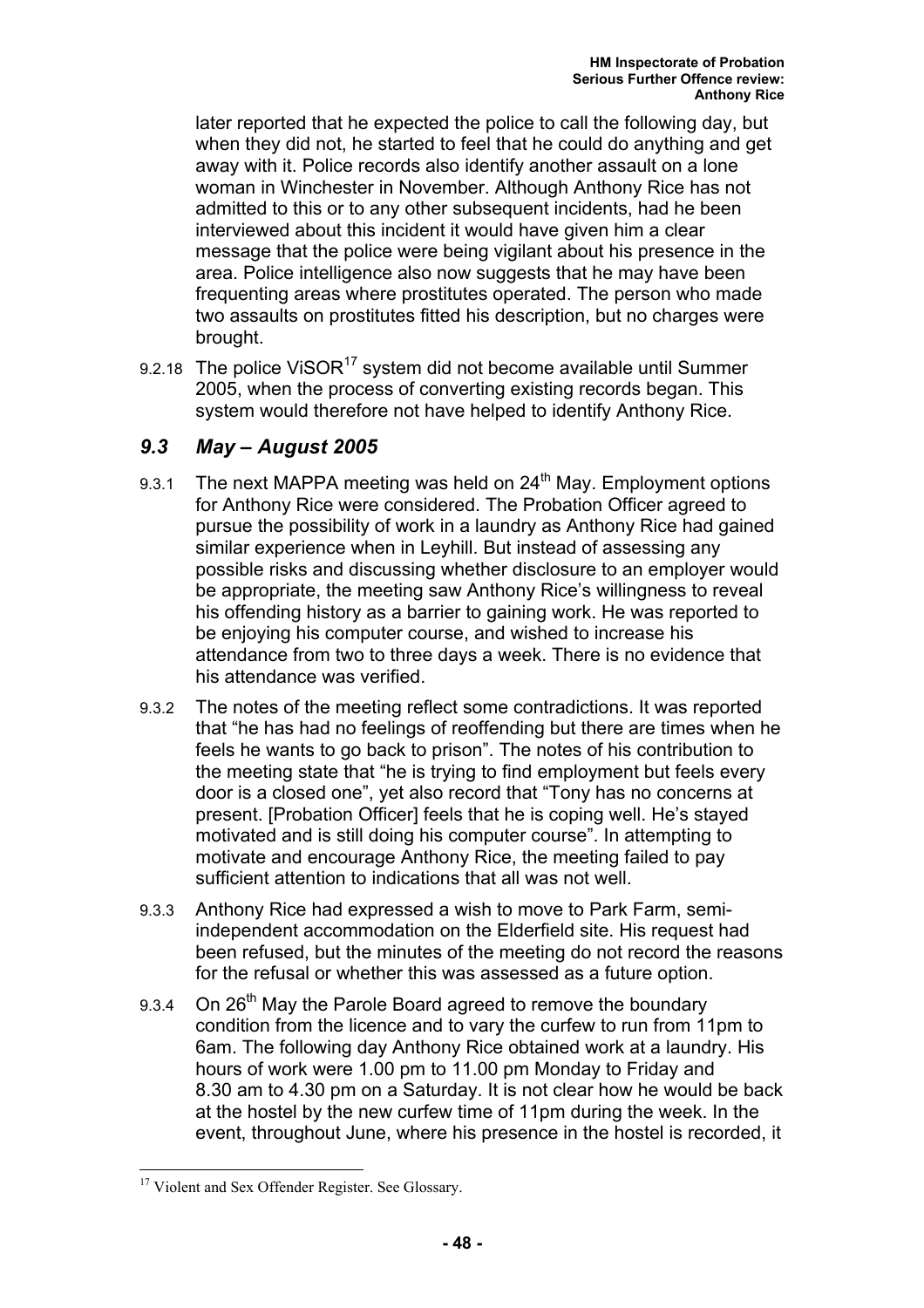appears that he was often in between 10pm and 11pm. There is no evidence that anyone checked that he was working, or that he had disclosed his offences. Encouraging though it was that he had got into employment, it was a bad misjudgement by the MAPPA not to be able to demonstrate that they had ensured that the employer had been made aware of the nature of this new employee's offending behaviour.

- 9.3.5 Anthony Rice had still not undertaken the community based Relapse Prevention Sex Offender Treatment Programme (SOTP). Although his supervising officer had referred him to the programme shortly after his release, there were no immediate places. This is not an unusual situation; many areas are unable to run sufficient SOTPs to meet the demand from all relevant offenders. In these circumstances places have to be prioritised, and there were two possible views about the timing of such a programme for Anthony Rice.
- 9.3.6 As our joint thematic inspection report *Managing Sex Offenders in the Community* has noted, there is a tension for workers between public protection and quality of life issues. On the one hand, it was important to help him to establish a settled life in the community as part of the strategy for reducing the likelihood of reoffending. A period of living in the community would provide a better basis for his return to relapse prevention work, and on this basis the prison psychologist, reporting to the Parole Board in 2004, recommended that this work should take place approximately 18 months after release. In this sense it was understandable that Rice was not rushed into such a programme immediately on release. On the other hand, however, there was a clear need to test out whether the strategies learned by Rice for avoiding deviant fantasy were robust once he was out in the community on full release, and his earlier attendance on the programme might have provided that opportunity.
- 9.3.7 Furthermore, as the time came to plan his referral to the programme, Anthony Rice's employment raised a new dilemma for the relevant staff. There was some discussion about which took precedence – his work or an appointment to undertake psychometric tests (a prerequisite for attendance on the programme). It was agreed, rightly in our view, that he would undertake the programme.
- 9.3.8 In June the supervision of Anthony Rice transferred temporarily to another officer, whilst the original Probation Officer was away on a period of planned sick leave. Although the new officer knew the case, that officer had a high workload split between two locations and two line management structures – a situation, which it is acknowledged, was unsupportable. It appears that the MAPPA had endorsed the approach that the new officer would simply 'oversee' the case in the temporary absence of his original supervising officer. In practice this meant that he would now be seen fortnightly at the probation office, and that communication between probation and hostel staff would now be less frequent, though still within the minimum prescribed by National Standards. Until that point contact had taken place weekly, usually at the hostel, and as such had exceeded the relevant national standard.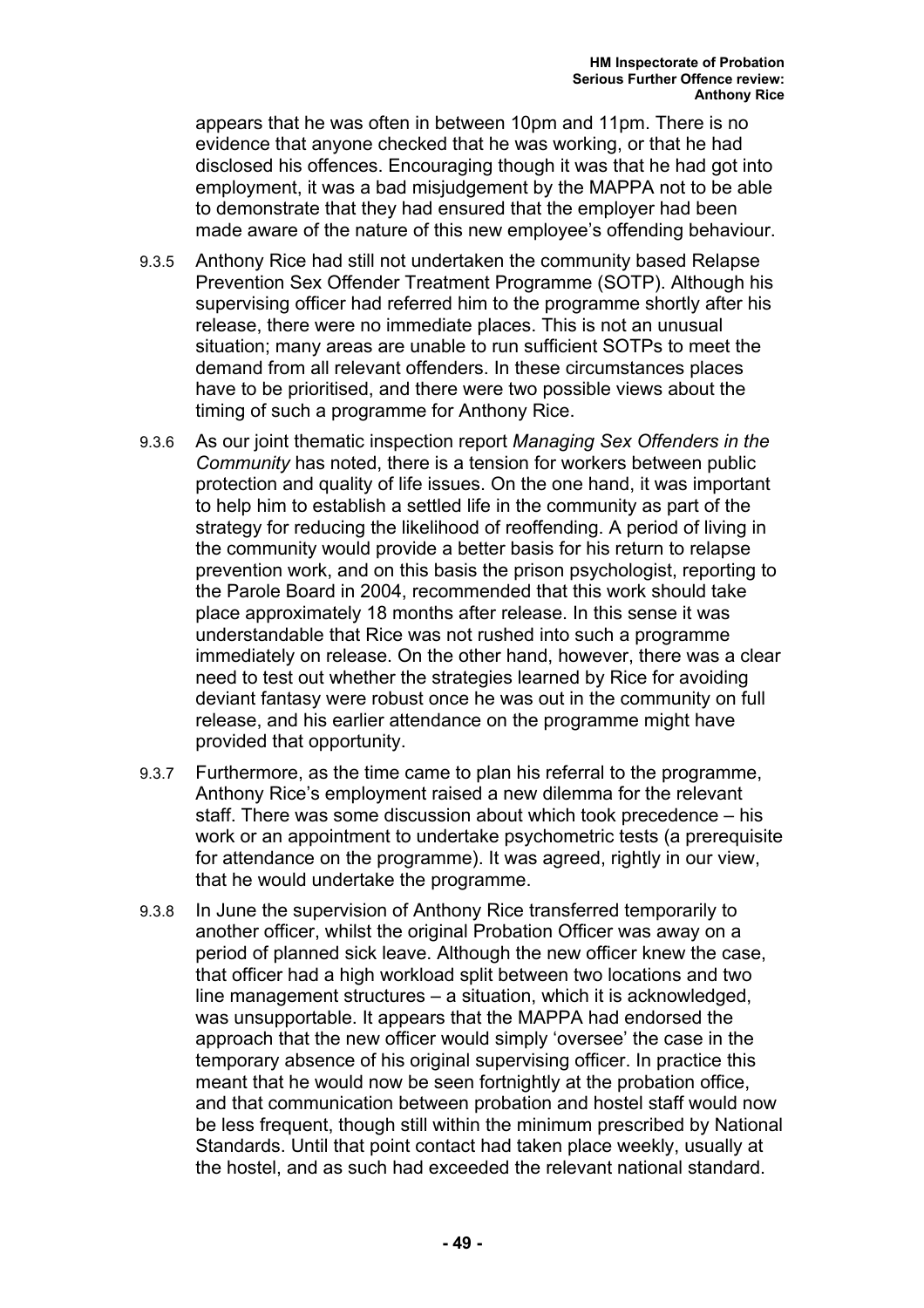- 9.3.9 Overall, the two Probation Officers who supervised this case did what was required of them both by National Standards and by the decisions of the MAPPA. But this case required an especially rigorous and unrelenting focus on the public protection dimension of the case, and in practice that requirement was not met.
- 9.3.10 Meanwhile Anthony Rice's increasingly rude and demanding behaviour was being noted in the hostel in June. His further requests to move to Park Farm were denied, but then he was told that if his behaviour and attitude improved this move would be considered. A week later, on 28<sup>th</sup> June he moved into the semi-independent accommodation. This move appears to have been made by the hostel without direct reference to the MAPPA – although it was a change significant enough to require Anthony Rice, as a registered sex offender, to notify the change of address to the police. There was liaison between the hostel and the new supervising Probation Officer beforehand, but the move was only reported to the MAPPA afterwards, at the meeting held on  $6<sup>th</sup>$  July. There was no discussion about how his curfew would now be monitored and no hostel staff were present at the meeting.
- 9.3.11 Anthony Rice told the meeting that his hours of work had changed and that he would need to leave the hostel at 5am. It was agreed that an application would be made to the Parole Board for the curfew to be amended to "comply with any reasonable curfew as imposed by your supervising officer". The application was reviewed on  $12<sup>th</sup>$  August, but the outcome had not been heard at the time of Anthony Rice's arrest and recall. In the meantime the MAPPA meeting was again exceeding its powers by in effect approving Rice's absence from his place of curfew during part of the curfew period. One can understand that there was a desire to promote his resettlement by not jeopardising his employment, but until the Parole Board approved the change the MAPPA meeting was exceeding its powers.
- 9.3.12 Meanwhile, from March to July Anthony Rice had no formal sessions with his keyworker at Elderfield, although his availability decreased from 27 May when he started work. These sessions should have been held weekly throughout his stay, but there are only five sets of notes on file. Hence a standard that Langley House Trust set for itself was not achieved in this case.
- 9.3.13 Accordingly, from the point when he moved into Park Farm onwards Anthony Rice was effectively free to come and go from the hostel as he pleased. He was reportedly undertaking a computer course three mornings a week and working at the laundry on the shifts as described, but there is no verification of this recorded. The hostel log notes that he sometimes called in around 10.00pm but on other days was not seen. There is no evidence that these occasions were *breaches* of his curfew – but equally no evidence that he was complying with it either. A curfew that previously was not being monitored in any systematic way was now subject to even less control.
- 9.3.14 During this period the MAPPA meetings made erroneous assumptions about Anthony Rice's level of compliance and the progress he was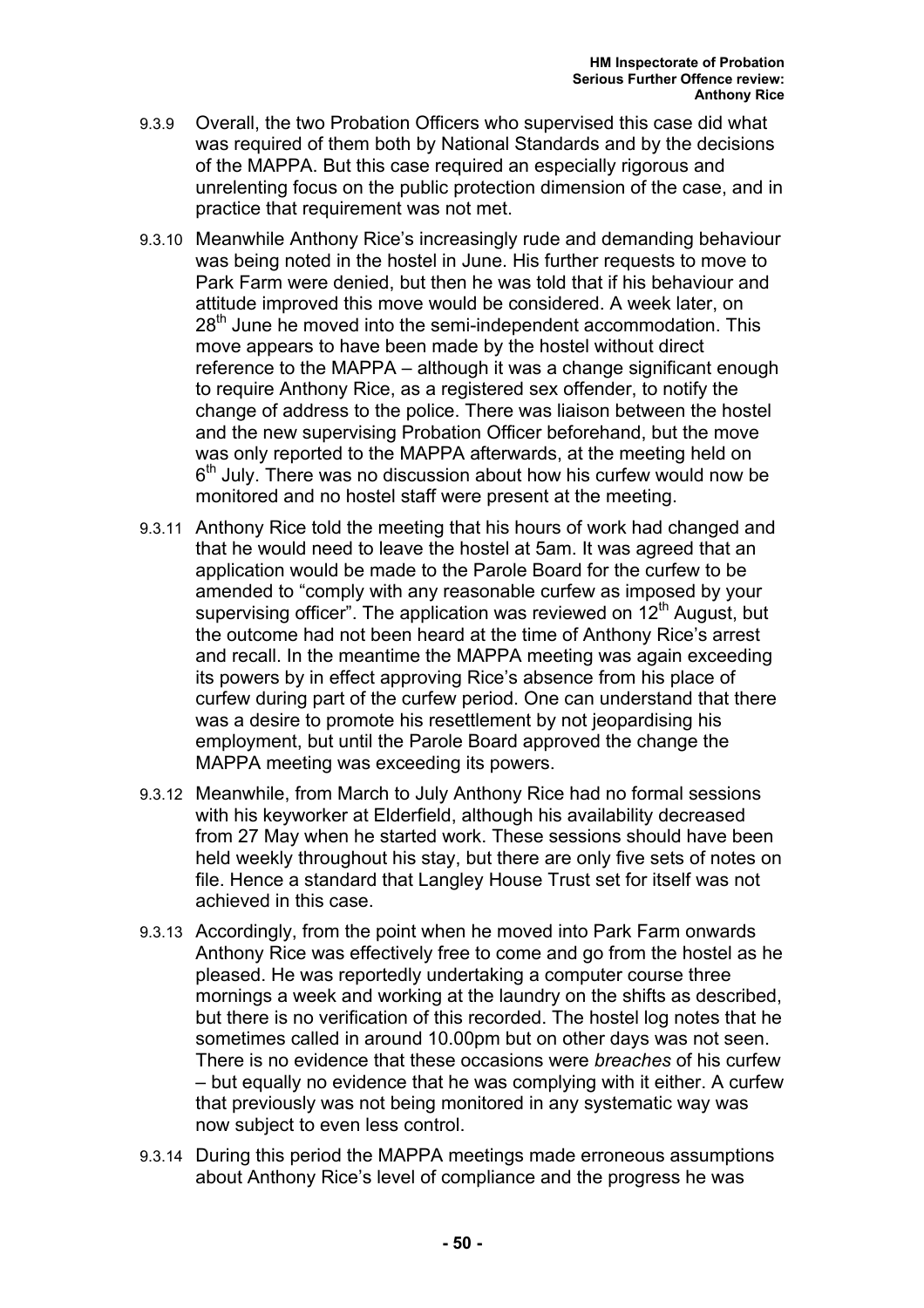believed to be making. Accordingly they sanctioned an overall level of supervision that would be suitable for many life licensees at this stage following release but not for Anthony Rice.

- 9.3.15 On Wednesday  $17<sup>th</sup>$  August the day of the murder Anthony Rice kept his appointment with his supervising Probation Officer at her office. He reported that everything was going well at Elderfield and at work, and she noted nothing unusual about his manner. On our part we again make the observation here that he was an offender who (unlike many) does not necessarily show any observable 'warning signs' of raised risk in advance of what he is about to do. He was in fact on that very day in breach of his licence condition not to contact or approach lone females, since he had just arranged to meet up again with Naomi Bryant later that day, but with this offender and in these circumstances that condition was almost impossible to enforce.
- 9.3.16 He was not seen at the hostel the following day. The officer started emergency recall action immediately on hearing that Rice was wanted by the police in connection with the murder.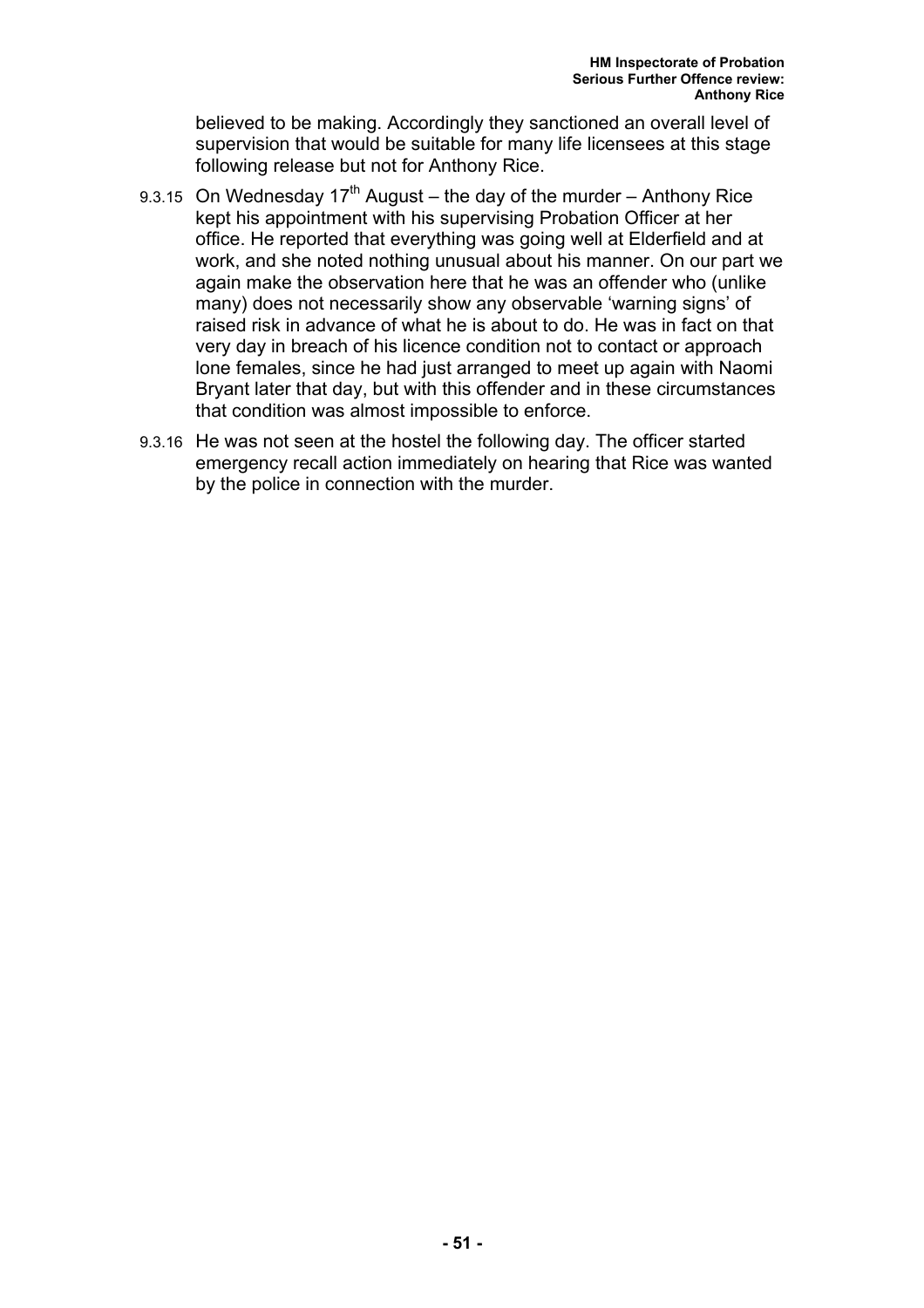# **10. Analysis and recommendations**

Our overall analysis is that a number of mistakes, misjudgements and miscommunications at all three phases of the whole process of the case had a compounding effect so that they led to a cumulative failure. In this chapter we analyse the identified issues at each phase of the process, and offer our recommendations for future practice.

## *10.1 Management of Life sentences while in custody*

- 10.1.1 Failure to identify Anthony Rice as an offender against children: First, the file from his previous sentence was not retrieved and brought forward for use during his current sentence. When the file came to light during this review we found that it was clearly labelled (correctly) but that it had not been available to anyone managing the current sentence. Second, the information about the offence details and the ages of the victims of the old offences was available from the Police National Computer, but was not accessed during this sentence. It was a major mistake to fail to bring forward the file from Anthony Rice's previous prison sentence, which would have shown that he was a former offender against girls as well as against adult women. It was a misjudgement not to investigate in order to obtain as full information as possible about all of Anthony Rice's history of offending behaviour.
- 10.1.2 This information should have then been used as part of Anthony Rice's treatment programme, and it should then have been made available to the Parole Board and to the authorities managing his supervision following release. The fact that he was an offender against children as well as adult women might well have affected Elderfield's decision to accept him. In that sense this failure contributed to the overall cumulative failure. This is the first example of what we mean when we say that at all stages an 'investigative approach' is required when assessing and managing offenders' *Risk of Harm* to others. At all stages of the process people should check that they have in front of them all available information about the case, especially all available details of past sexual or violent offending.
- 10.1.3 No one really 'in charge of' the case / Low-level involvement by the home Probation Officer: We note that it was consistent with customary practice that there was relatively little involvement by the home Probation Officer during the main custodial period, including during the last two years. Even the original Home Office Circular from 1984, and subsequent Lifer Manual, do not set out expectations of high level of contact. We recognise the logistical and organisational issues involved, but this low level of involvement from the home Probation Officer means that currently there is little expectation of a real contribution by him or her towards sentence planning. Much would have to be changed for this current role to be transformed into the high quality rigorous start-to-end offender manager role that we think that cases like this need.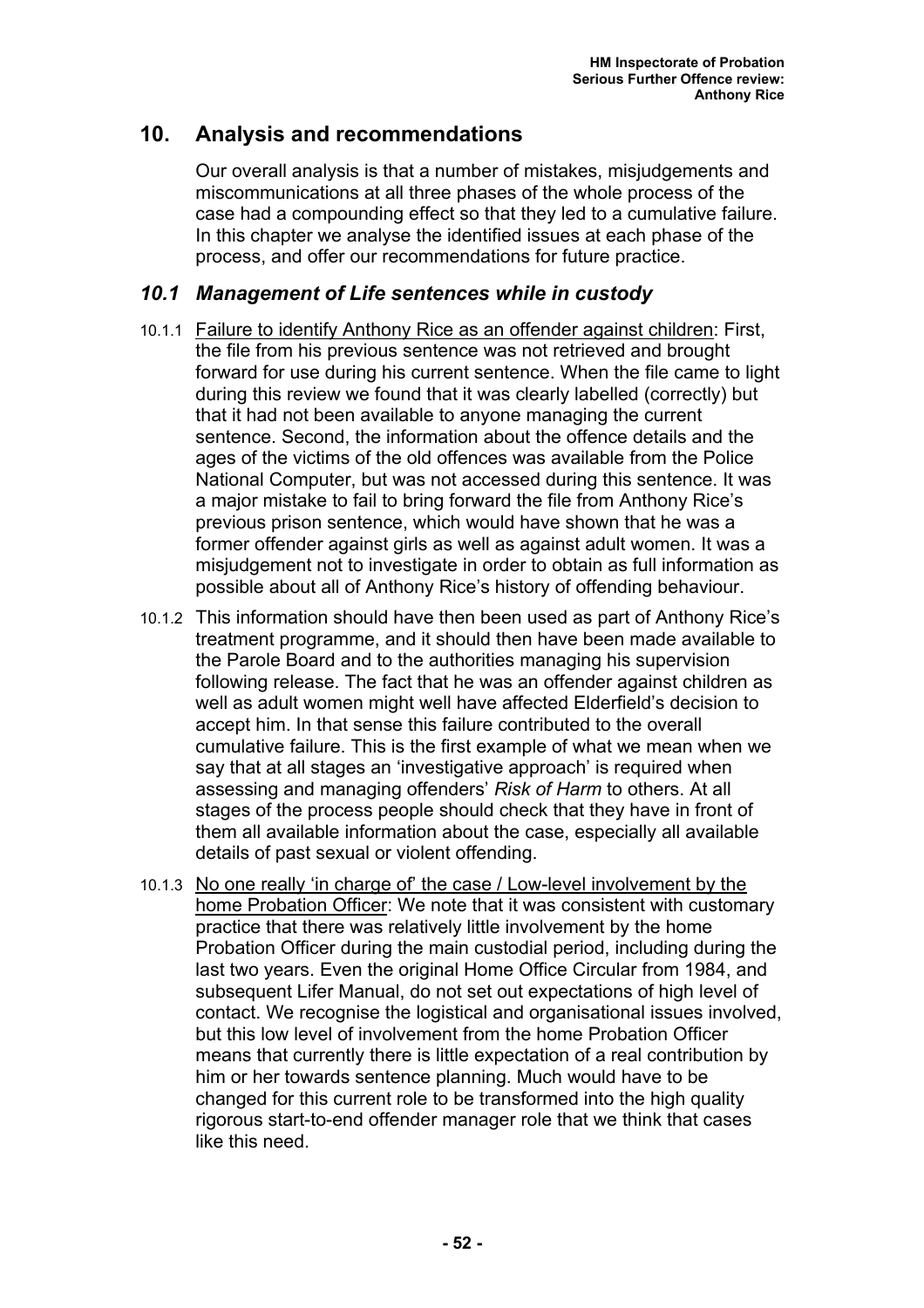- 10.1.4 Even in prison, the Governor is in charge of the institution while the psychologist might be the leading treatment provider. But the fact that by necessity there is then a complete break in the management of the offender every time he moves institution illustrates further the point that as things stand there is no one responsible for being 'in charge of' the case from start to end of the sentence. We of course recognise that this is logistically very difficult to achieve in practice, but at present the *discontinuities* in both management arrangements and record-keeping make it difficult for those eventually managing the case in the community to gain a full 'long view' understanding of the offender and all the public protection considerations of the case as a whole.
- 10.1.5 An offender who doesn't show observable warning signs of raised risk: An illustration from this case of the need for a long view is the fact that Anthony Rice is recorded as having committed his original offence the same day that he had had a session with a psychologist. Whereas in the majority of high *Risk of Harm* cases it is a reasonable expectation that one will see warning signs of worsening behaviour it appears that, unusually, Anthony Rice is a case where those warning signs may not be apparent at all even to a well-trained person. This has implications for managing such a person in the community – if one cannot readily 'read' when his behaviour is likely to become more 'risky' he will be much harder to manage effectively after release. Some of the usual approaches such as rewarding improved behaviours while monitoring for warning signs will be less reliable. That consideration should in turn inform the decision to release in the first place. This all makes the case even more compelling for having someone to take the long view when managing an offender such as this.
- 10.1.6 Need for independent assessments: There is more than one illustration of this principle. Our view, consistent with that of the Prison Service's own internal review, is that the psychologist's assessment that Anthony Rice was ready to move direct from Category B to Category D (open prison) conditions, was a misjudgement based on insufficient evidence in favour of doing so. The fact that this assessment was being made by the psychologist who was also delivering treatment may be a factor in this case. In this and in other contexts it has often been found valuable that an assessment by an independent person might weigh the evidence differently. Someone not involved in delivering treatment is sometimes better able to see the recent progress made in a clearer perspective and in proper proportion to the size of the overall problem presented by the case as a whole.
- 10.1.7 On their part, the Parole Board needs a clear basis on which to decide whether or not to accept the assessments provided in the reports they received. We are aware that there are no easy answers to this, especially as in this case the prison Governor gave clear support to the psychologist's assessment at the 2001 hearing. But in certain circumstances it may still be beneficial for the Parole Board to undertake a case assessment independently themselves.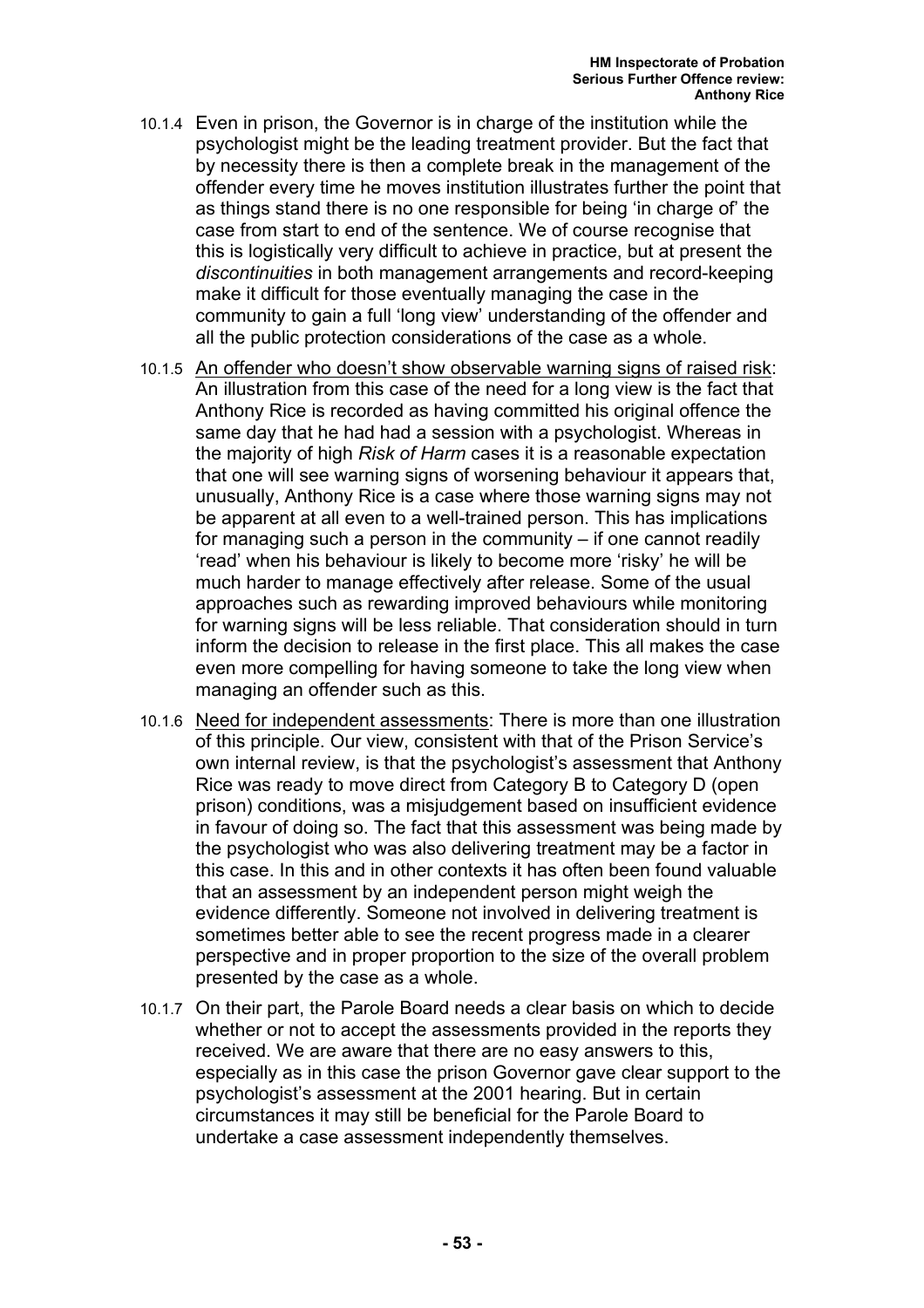10.1.8 And should the time come when an offender manager is in charge of such a case, it is likely that assessment of progress will need to be kept separate from treatment provision for similar reasons. We should emphasise here that the point is not that the independent assessment will always be the right one (they may not always be), but that the people making key decisions about the case – a future offender manager and the Parole Board – should be informed by having both types of assessment available to them. This will all contribute to the well informed long-term perspective that needs to be developed and maintained with a case such as this.

### 10.1.9 **Principal Finding [as given in Chapter 1]:**

There was an enormous investment into the assessment and treatment of this very difficult case throughout his time in prison, and any decisions made were necessarily finely balanced ones. But it was a major mistake to fail to bring forward the file from Anthony Rice's previous prison sentence, which would have shown that he was a former offender against girls as well as against adult women.

This was a turn a contributing factor in the assessment made in 2001 that Anthony Rice was ready to move straight from a Category B prison to Category D (open prison) conditions – in our opinion a misjudgement based on insufficient evidence in favour of doing so.

In this and in other key decision points in the process it is possible that an independent assessment, by someone not involved in working closely with the prisoner delivering treatment, might have weighed the available evidence differently.

### 10.1.10 **Key Recommendation:**

• *At the key decision-making points18 in a prisoner's sentence there should be a separate assessment of the prisoner that is independent of the treatment and which takes into account all available evidence.* 

### 10.1.11 *Practice recommendations:*

- *The future information system for offender management should be capable of holding full details of each offender's history of offending behaviour, which the offender manager for the case is responsible for creating and maintaining.*
- *The National Probation Directorate should establish with Probation Areas the principles and resourcing for 'home Probation Area' involvement with life-sentenced prisoners at different points in the custodial sentence, revising the Lifer Manual accordingly if necessary.*

 $18$  The key decision-making points are the decision to move to open prison conditions and the decision to release on temporary licence (ROTL), as well as the decision about final release on Licence.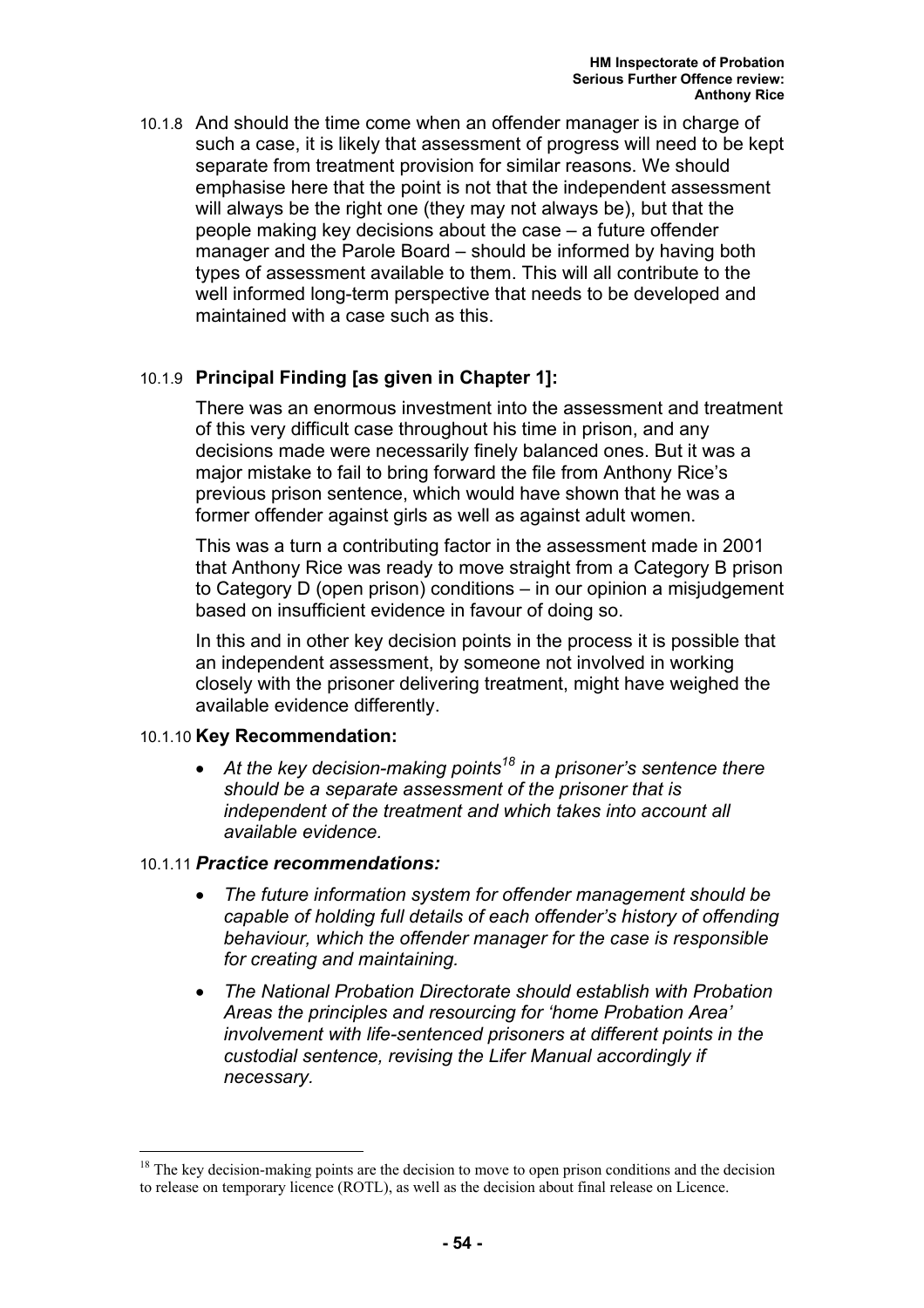- *Life-sentenced prisoners should be allocated to a named offender manager, who should maintain some contact with the prisoner throughout the custodial period. Offender managers should be aware of the importance of their contributions to the Parole Board panels, especially where a move to open conditions may be proposed.*
- *If the PPG (Penile Plethysmography) test has proved to be a reliable indicator of deviant sexual preferences and can be made available, no sex offender on an indeterminate sentence should be moved to open prison conditions without undergoing testing with a programme using either this or a polygraph.*

### *10.2 Management of release on Licence*

- 10.2.1 Expectations of release: The underlying theme of this phase is that once the decision to move to open prison conditions had been made, the expectations of release developed their own momentum. We observe that some external commentators have asked the question whether Government is putting pressure on the relevant authorities to reduce the prison population by releasing dangerous offenders into the community – but we see no evidence of that. Instead something else appears to happen that is much more subtle, and which arises for a combination of reasons.
- 10.2.2 The strength of a system of phasing a release decision is also its weakness. It makes sense to phase the release plan, testing the prisoner in open prison conditions and retaining the option of moving him back to closed conditions if the signs are not good. But it also means that an intelligent prisoner can form the expectation that all he has to do now is avoid mistakes and he can expect release. Meanwhile, on their part, when the Parole Board come to make their final decision some two or more years later it is in some senses a constrained decision, as the decision has been 'half-made' at an earlier stage when the prisoner was recommended for open prison conditions. We therefore return to this point later.
- 10.2.3 *Static* v *dynamic* factors: *Static factors* are the characteristics of one's life history that once in place cannot be changed (date of birth, history of offending behaviour etc), while *dynamic factors* can subsequently be changed (employment status, thinking skills etc). Treatment must by definition focus on the offender's *dynamic factors*, and effective treatment can often lead to improvement in these. There were two aspects to the very challenging problem of assessing a case such as Anthony Rice: the first was to assess whether the progress he seemed to be demonstrating was 'real'; the second was to weigh this against the overall picture of *'Even after this progress, just how dangerous is he still?'*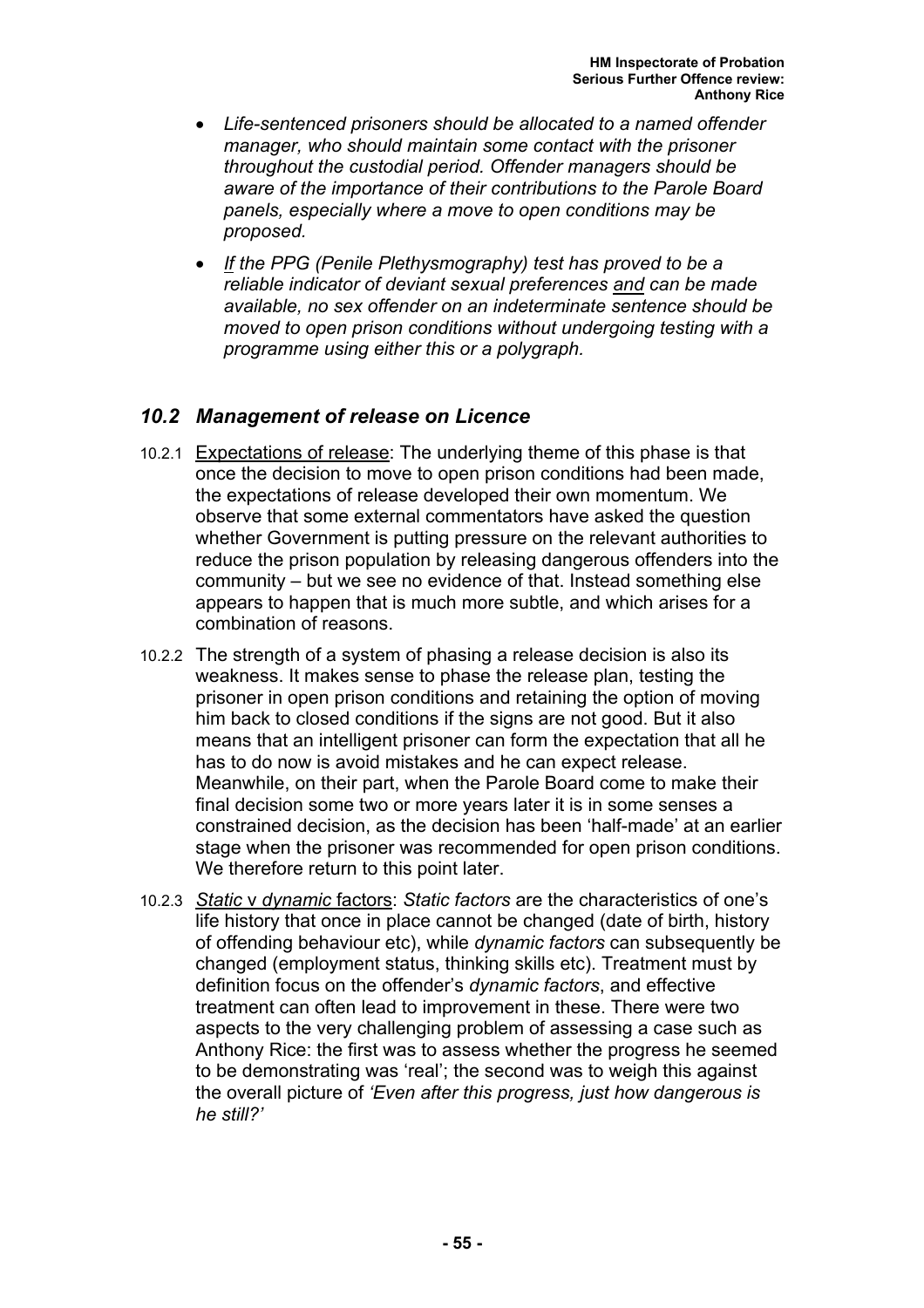- 10.2.4 The risk faced by all staff involved in a case such as this is that they can sometimes overvalue the progress made on the *dynamic factors* in relation to the *static* ones. An able offender manager should be able to retain the necessary long view, keeping the *static* and *dynamic* factors in proper proportion with each other. This in turn would assist the Parole Board in doing the same.
- 10.2.5 Flawed resettlement planning/diffused responsibility for the case: The resettlement planning process started in good time, first on arrival in Leyhill, and then restarted on his return there from HMP Bristol in July 2002. But it all took a long time, in part because the home Probation Officer in London was a Senior Probation Officer holding the case on what was expected to be an interim basis. The key problem was to find a suitable address for Anthony Rice's prospective release, and it was at this point that responsibility for managing the process of the case became most diffused and unclear.
- 10.2.6 The home (Senior) Probation Officer was taking a low-key 'holding' role only, knowing from an early stage that Anthony Rice was unlikely to return to London, or at least that area of London in particular, though it was London's responsibility to make referrals to the alternative areas. Meanwhile Probation staff in other areas received information about the case, and knew on their part that they needed to assess the case as potential supervisors of the Life Licence. The seconded Probation Officer could, and often did, chase the process, but was by definition not in a position to assess in detail the suitability of any resettlement plan option.
- 10.2.7 Alongside this, the managers of any hostels to which the case was referred had to assess the suitability of their hostel for the offender. For an offender as high *Risk of Harm* as Anthony Rice such an assessment should be supported by the local MAPPA. Such an extended 'team' can work very well when they combine successfully to produce an effective managed resettlement plan, but it can also happen that shared responsibility slips easily into a muddle of mistaken assumptions and diffused responsibility when not well managed. It was at this point in the process that the case could most have done with having someone having clear *lead responsibility*.
- 10.2.8 Chapter 8 describes how Anthony Rice was referred to a potentially suitable Langley House Trust hostel in the north of England. Staff from there visited him in Leyhill, assessed him as provisionally suitable but eventually had to reject him due to Police objections made through the local MAPPA. The referral then went on, within Langley House Trust, to another LHT project, Elderfield in Hampshire. The Elderfield manager visited Leyhill, and like his counterpart, assessed Rice as provisionally suitable, though acceptance was subject to the consent of the local MAPPA.
- 10.2.9 But Elderfield was a very different hostel from the other one a proper assessment of its suitability for Anthony Rice needed to be made, but this did not happen. Why? Our assessment is that a series of assumptions and miscommunications took place at this point, perhaps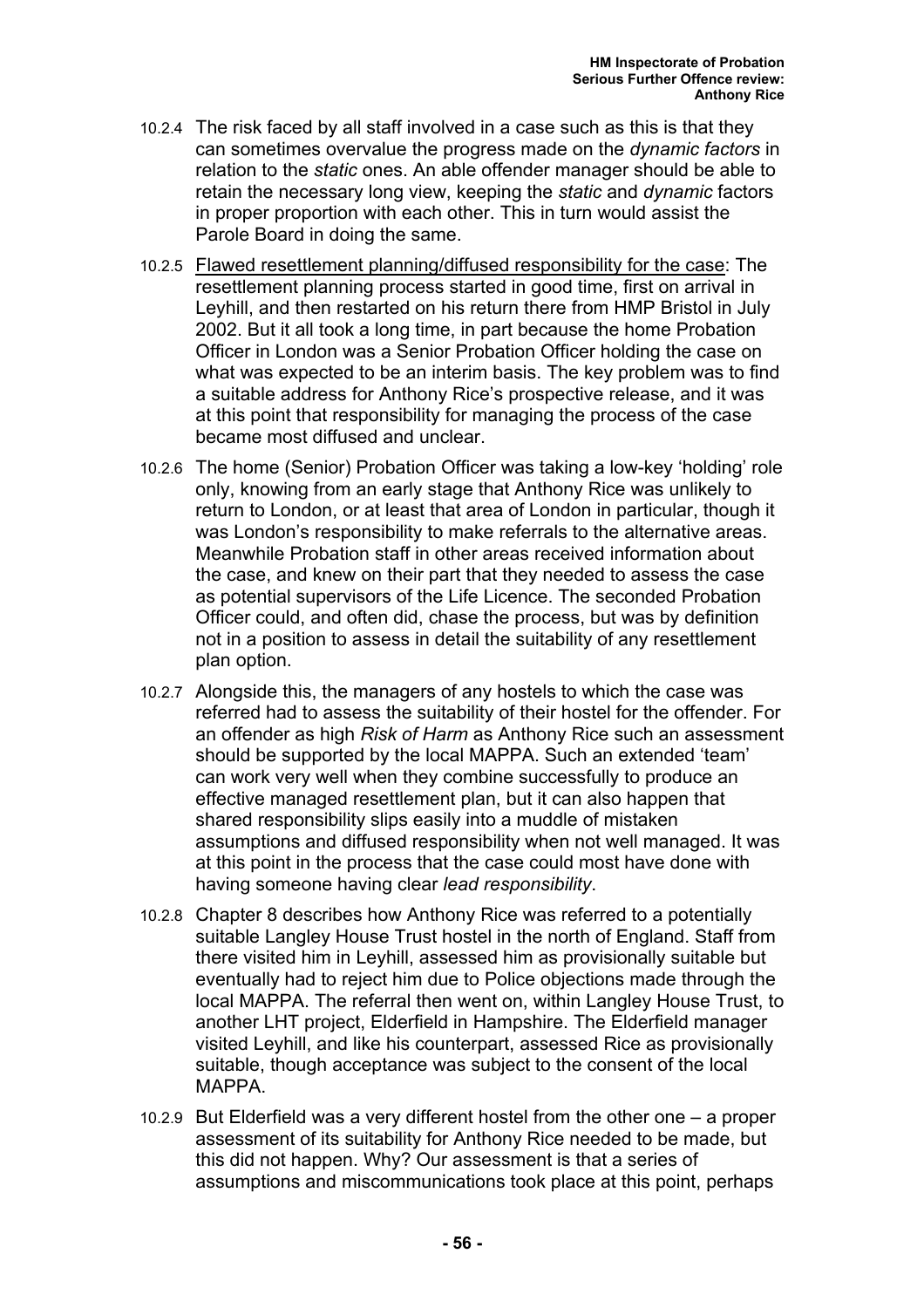driven by a laudable desire on the part of all involved to implement this prisoner's progress towards his expected release without unnecessary delay. If a prisoner is 'hard to place' there is an instinct by staff trying to place him to be grateful to a hostel that is prepared to take him rather than to start the difficult discussion about *'Are you sure you will be able to manage this man in practice? Do you realise what difficulties he will present you with? How effective are your arrangements for managing these problems?'*

- 10.2.10 And under the current arrangements, whose job was it to have this discussion with Elderfield? The London officer was notionally responsible for the referral, but was only 'holding' the case, and like the seconded officer might expect the Probation Service in Hampshire to be best placed to assess the suitability of the premises. On their part, however, Hampshire were simply on the receiving end of a referral of an offender about whom they had limited information, but understood that the Elderfield manager had made an assessment that his hostel was capable of managing this offender. (We have already noted that in any case the very material consideration that Anthony Rice was an offender against children was not known to any of the parties involved at this stage.)
- 10.2.11 Hence, in the absence of an offender manager who might have overall lead responsibility for managing the case, we find that the flawed resettlement plan arose from a series of miscommunications and assumptions. Each person involved thought that the other parties had made fully informed decisions, and that he or she could therefore safely take action accordingly:
	- Elderfield was prepared to take Rice because they assumed that Probation knew what their hostel was like and thought it suitable for this offender
	- Probation assumed that as Elderfield had visited and assessed Rice they fully understood about him and had decided that they could manage him
- 10.2.12 Public protection v human rights considerations: Underlying all the activity we have described was the growing significance of the human rights consideration in this case. Under the current arrangements, following the earlier test cases, once the tariff date has passed the authorities are increasingly in the position of having to justify keeping the prisoner in custody rather than having to justify why he should be released. Prisoners can and do make use of legal representation to argue their case and if necessary bring an action for judicial review. At an oral hearing of a panel of the Parole Board the prisoner will have, as Anthony Rice had in 2004, counsel to represent him. The staff representing the Secretary of State, and the Parole Board members, have to apply themselves to testing "whether the Lifer's level of risk to the life and limb of others is considered to be more than minimal". In this context it is a challenging task for people who are charged with managing offenders effectively to ensure that public protection considerations are not undermined by the human rights considerations.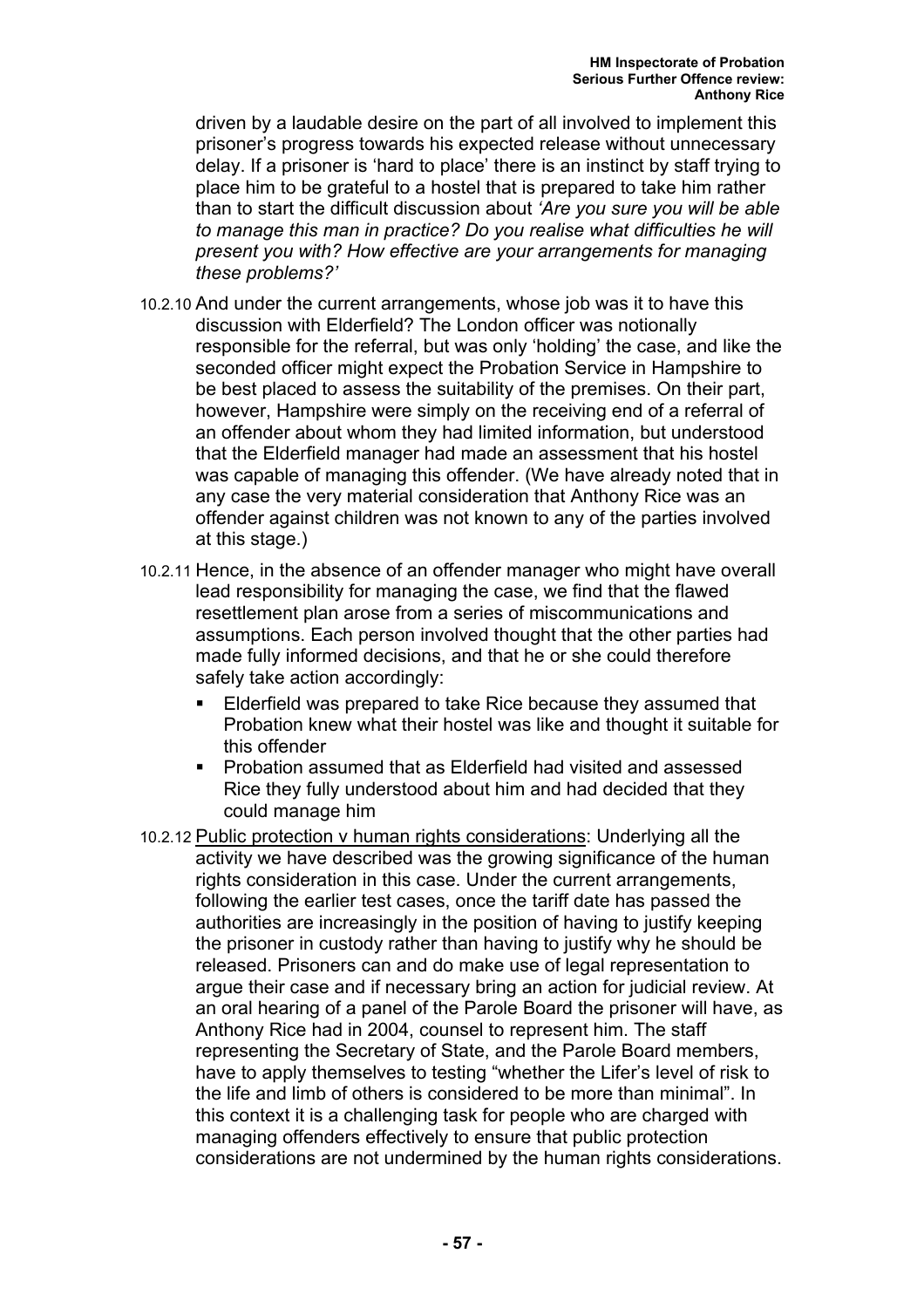- 10.2.13 The decision to release: The Parole Board has, as always in such cases, undertaken an internal review of their decision in the Anthony Rice case. Our discussion of this perhaps best illustrates what we mean by a cumulative failure. The internal review concludes by indicating, in effect, that given where the case was by August 2004, the panel made an arguably reasonable decision. We can recognise the point that once Anthony Rice was past his tariff date, and had been transferred to open prison conditions, and had behaved sufficiently well in the two years since his early setback, and had reports saying that open prison could do no more for him, and had what appeared to be a sufficient release plan, it would be hard to justify why release should not now go ahead.
- 10.2.14 But this is what we mean by the weakness of the phased decisionmaking process. For all its strengths, which we would not wish to see taken away, the phased approach breaks the release decision into (at least) two parts, meaning that the Parole Board has two separate limited decisions to make, instead of one 'whole' one. The phasing also has the effect of creating a momentum towards release between the two parts so that at the end one has to find a good reason to stop release rather than have to find a good reason to justify it.
- 10.2.15 If we take a 'long view' approach to the assessment and we accept that we have the benefit of hindsight in this case – we think that it is clear that in 2004 Anthony Rice's "level of risk to the life and limb of others" was even then still "more than minimal". In coming to this opinion we set aside our knowledge of subsequent events, but on the other hand we do include the knowledge of Rice that should have been available to the Parole Board at the time but wasn't.
- 10.2.16 We have endeavoured to explain here why at this phase of the case a succession of events compounded to lead to a decision to release that did not give enough weight to the evidence of Anthony Rice's *Risk of Harm* to others. This analysis provides further evidence of the need for an offender manager to lead on taking the 'long view' of the case. It also helps to explain why the authorities subsequently managing him on release in a new area might not fully appreciate straight away the level and nature of his *Risk of Harm* to others. All of this presages why we describe the whole case as a cumulative failure.

### 10.2.17 **Principal Finding [as given in Chapter 1]:**

Based on the reports received about the progress that he had made during his sentence and his proposed resettlement plan, the Parole Board made a final decision in 2004 that Anthony Rice, who was five years past his 'tariff date', was safe to release. We consider that in doing so they gave insufficient weight to the underlying nature of his *Risk of Harm* to others, and we think this happened for a combination of reasons:

 They did not have full knowledge of his past offending behaviour, in particular that he had been an offender against children.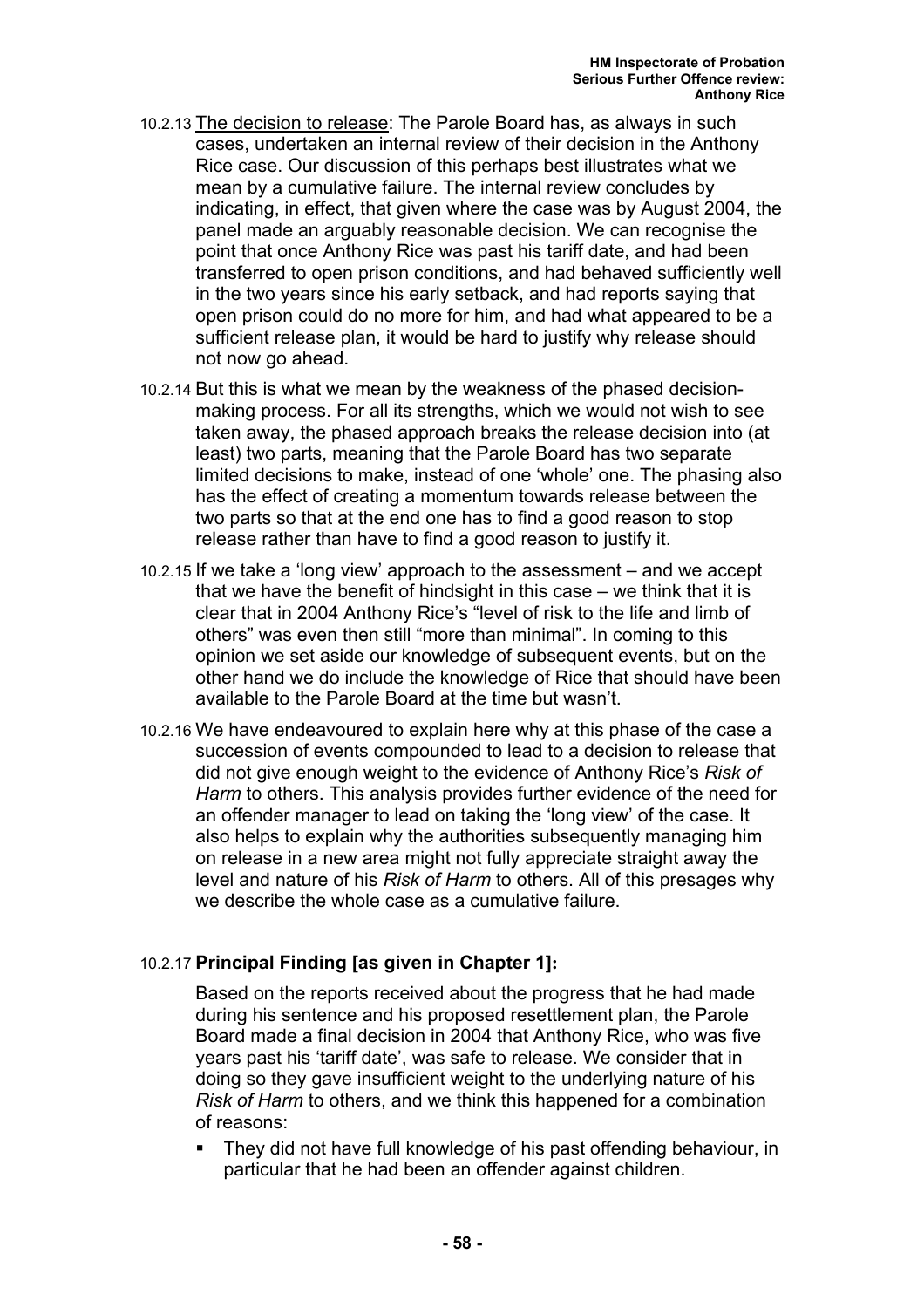- They received cautiously encouraging but ultimately over-optimistic reports of Anthony Rice's progress under treatment
- Their own earlier decision in 2001 to transfer him to open prison conditions in our view set in motion a momentum towards release. As we see it that Parole Board decision created in this case a set of expectations that release had now become a matter of 'when' not 'if'. (We believe it has a similar effect in other 'Lifer' cases.)
- It was also from 2001 that in our view the people managing this case started to allow its public protection considerations to be undermined by its human rights considerations, as these required increasing attention from all involved, especially as the prisoner was legally represented.

A crucial dimension to our finding is that the 2001 decision was in a sense the key decision that made the eventual release decision more likely, because the momentum towards release started from that point. Accordingly in this report we treat the entire period of open prison conditions as being part of the 'release decision' phase rather than the 'period in custody' phase of the case.

Hence we find a problematic ambiguity in the role of the open prison conditions phase for a life-sentenced prisoner that we believe needs to be addressed. In theory the idea is that a spell in open prison conditions provides an opportunity for the prisoner to be tested both on what he has learned from his treatment and on how he consequently behaves – leading to a final decision about his release. We understand and certainly support this principle. But we consider that in practice the expectation by the prisoner is often significantly different from this: *You are now in the last phase before release, and unless you blow it completely you will be out before long.* 

We certainly support the positive use of open prison conditions as part of a phased programme leading to release, and we also think that it is right that the decision to make this move should be a Parole Board decision. But we believe that consequent expectations about open conditions need clarifying with all involved, including confirming that there will be a clear priority focus on giving proper weight to the nature of the *Risk of Harm* to others still posed by the prisoner. We appreciate that this would be difficult to establish, raising questions for example about how best to handle prisoners whose release plans get 'stalled' while in open prison conditions.

This whole process is additionally complicated by the human rights considerations in each case which have grown in importance following a series of Court judgements. Prisoners are now legally represented at Parole Board hearings, often by counsel, who also have recourse to judicial review. It is a challenging task for people who are charged with managing offenders effectively to ensure that public protection considerations are not undermined by the human rights considerations.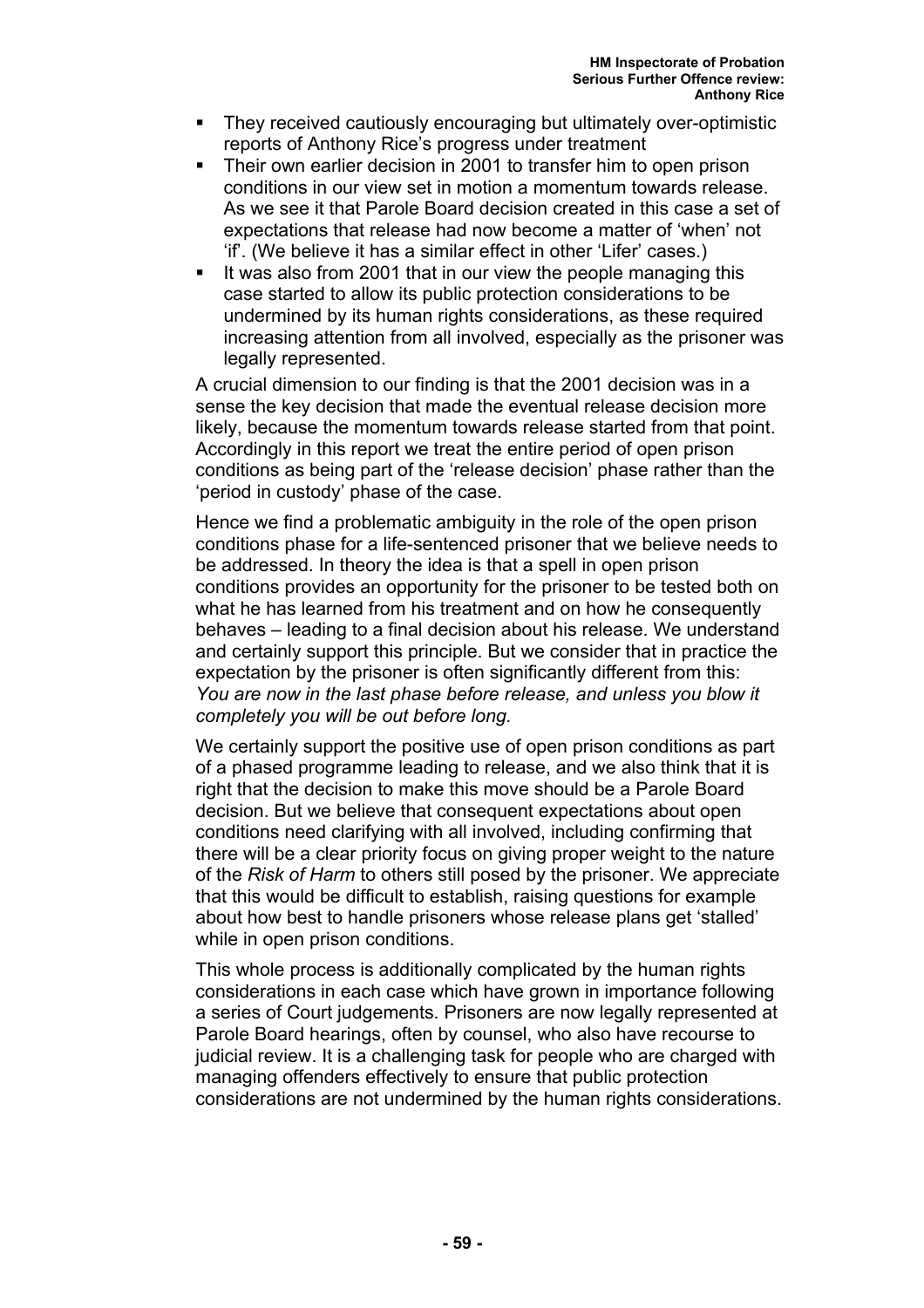### 10.2.18 **Key Recommendation:**

• *The way in which indeterminately sentenced prisoners are managed during their period in open prison conditions should be reviewed in order to ensure that expectations by all involved are clearly giving priority to public protection.* 

#### 10.2.19 *Practice recommendations*

- *As soon as the prisoner has moved to open prison conditions, resettlement plans should be actively considered. These should include an assessment of available options without creating false expectations for either the prisoner or staff.*
- *OASys should be completed on a life-sentenced prisoner during his period in custody, and certainly no later than before release on temporary licence (ROTL).*
- *That the National Probation Directorate, with the Langley House Trust, specify which LHT hostels are suitable for offenders who are assessed as presenting a high Risk of Harm. As part of that, guidance should be issued on the use of Enhanced Supervision beds by released life-sentenced prisoners*
- *Where a life-sentenced prisoner may be released to a new area, both the exporting and the receiving area should attend the Parole Board panel hearing wherever possible*

In addition, taking a higher level perspective, we offer a further more far-reaching Final Recommendation at the end of our Conclusion (Chapter 11).

### *10.3 Management of Life Licences after Release*

- 10.3.1 Implementing a Parole Board decision: It is worth following through here the final point from the previous section. Our assessment is that one of the reasons that the Hampshire MAPPA took on this case is that they understood that Anthony Rice had been assessed as suitable for release; they were not represented at the Parole Board oral hearing. Accordingly they felt they were implementing a Parole Board decision rather than participating in a decision as to whether or not this was a suitable release plan for this offender. The Parole Board made the release decision in August 2004 a conditional one, but it was a case of confirming that the release arrangements in Hampshire were in place rather than a case of assessing whether or not they were suitable. For all these reasons Anthony Rice's release on Life Licence went ahead in November 2004 with some flawed arrangements in place due to the mistaken assumptions and miscommunications already described.
- 10.3.2 Deficient assessments, supervision plans and reviews: Having taken on this case, Hampshire Probation needed to complete the most thorough assessment and sentence plan, and review it regularly. They received a good quality OASys assessment from London, but did not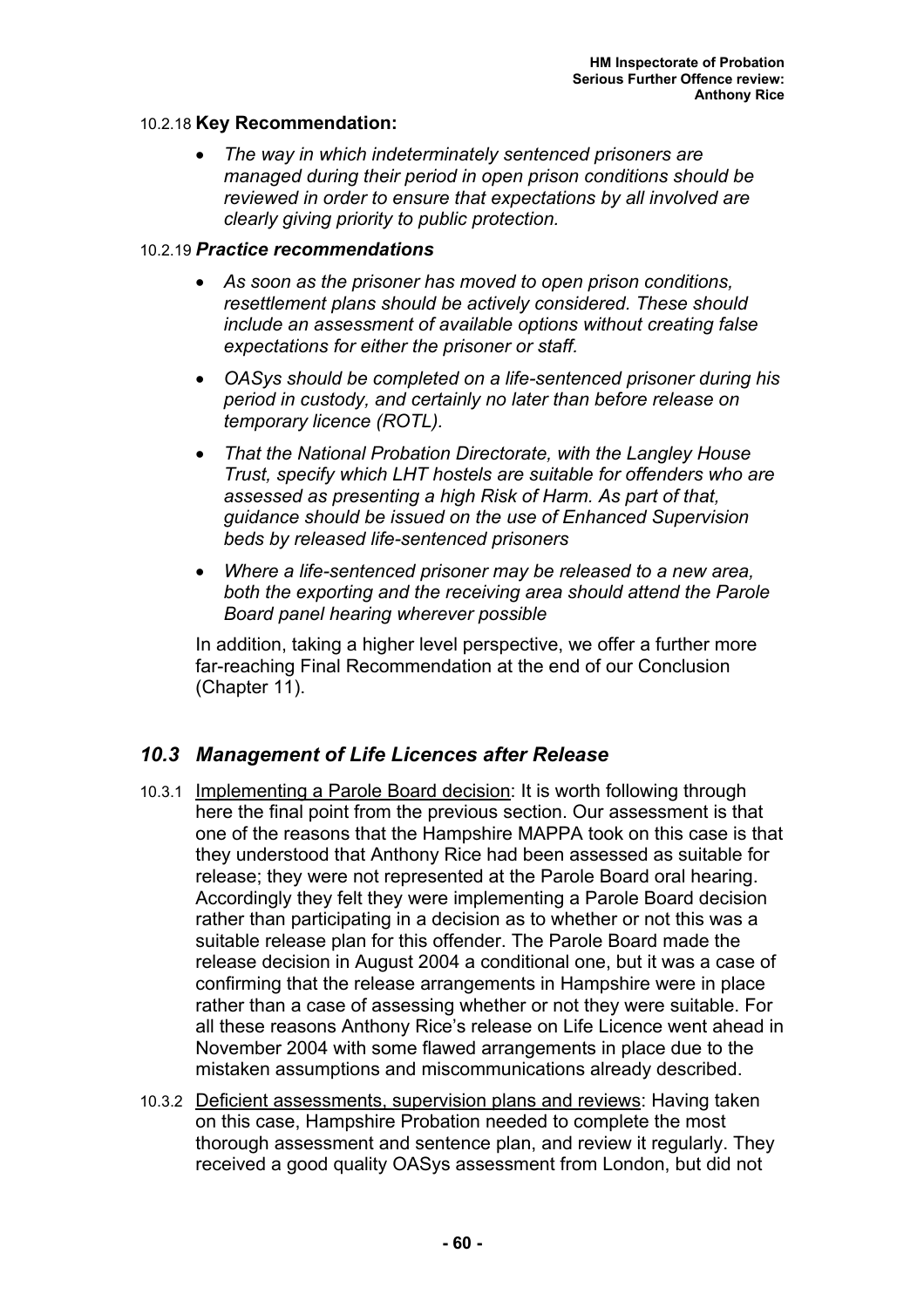share this with the MAPPA, and their own resulting sentence plan was deficient. We looked to find a structured sentence plan focused on outcomes, using *constructive interventions* where possible to help him learn, and *restrictive interventions* as needed to limit his opportunity to harm others, but we did not find this. We have also observed that the Police's completion of the Risk Matrix 2000 assessment was deficient in that it did not properly take into account his violent offending as well as his sexual offending.

- 10.3.3 We have said already that during his Licence period Anthony Rice would not have received a clear message that he was being vigilantly managed. The lack of a clear assessment and plan was a key reason for this, and furthermore left both Probation and the MAPPA exposed to criticism when things went wrong. It was a misjudgement by the MAPPA not to ensure that they had both received and accessed the fullest information, and by these means made the fullest possible assessment of Rice's *Risk of Harm*.
- 10.3.4 Assumptions about raised risk being observable: One of the things that made this a particularly difficult case to manage was that unlike many other high *RoH* cases it was already evident from the previous offence that Anthony Rice might not show observable signs when he was becoming of increased risk. But this problem did not appear to be clearly understood: the MAPPA reduced his level of risk management from Level 3 to Level 2 within two months of his release, and he was granted other reductions in the restrictive interventions deployed within six months. For a case such as this, it was a misjudgement to make these reductions so early.
- 10.3.5 The high *Risk of Harm* paradox: Linked to this point is the underlying problem of whether or not it can be justifiable for the Parole Board to release into the community someone who is assessed as high or very high *Risk of Harm* to others. It is evident that currently there is insufficient shared understanding on this issue between people who manage offenders in different parts of the system. In our view it needs to be more clearly understood that 'high *RoH'* should be taken to refer to the 'high' quantity and quality of the *restrictive interventions* needed to keep to a minimum the offender's *RoH* to others. In the case of Anthony Rice it should have been clear that a high or even very high level of *restrictive interventions* would need to be in place for a very long time before it would be justifiable to consider making any reduction.
- 10.3.6 Licence conditions: Clarity of purpose and how to enforce: We have been critical of all of the additional non-standard conditions added to Anthony Rice's licence. The specific purpose and the method for enforcing the condition were both unclear in several cases:
	- Curfew: Although the curfew was in principle a sound general restriction of liberty, the means of enforcing it were not as the MAPPA assumed them to be. Residents were neither checked in nor contained as they would be in Probation Approved Premises, and so the condition was only enforced 'by exception' i.e. if Rice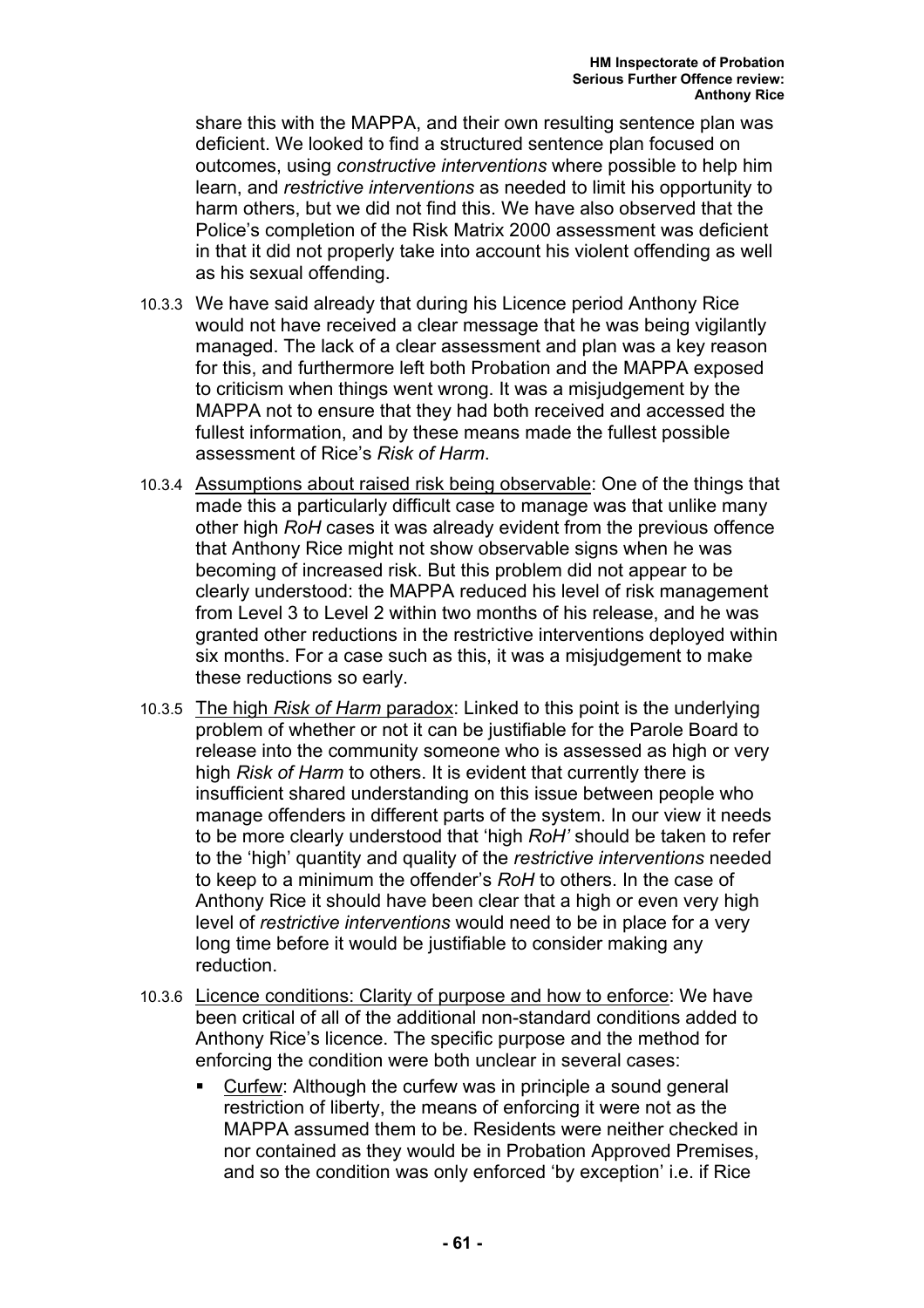happened to be caught breaking it. In practice it appears that he broke his curfew outright on several occasions, in addition to those occasions when he got tacit acceptance of him coming and going outside his formal curfew hours.

- Containment zone: We have stated that it was illogical and unclear to set a containment zone for Anthony Rice outside the grounds of Elderfield as he was as likely to pose a risk to lone women within the prescribed zone as he was to those he might encounter anywhere else. This condition too was only enforceable 'by exception' and we have seen that in practice it was not enforced. After  $5<sup>th</sup>$  January he was allowed out of the zone unescorted for so many (often good) reasons that the condition became close to meaningless. However, this created the problem that one virtually meaningless condition undermined the credibility of the other conditions in the eyes of the offender.
- No substance misuse: This undermining of the conditions started on the day of release when Anthony Rice arrived at Elderfield smelling of alcohol. He had had a clear condition in his former temporary release licences not to drink or enter licensed premises (which in any event he had been allowed to breach). But the new broader condition, designed we understand to extend to illegal drugs, was actually less clear, and allowed him to argue that to drink in moderation in a public house was not breaching his condition not to engage in substance misuse. Given that alcohol was a recorded precipitating factor in the previous offence it was a bad misjudgement for this condition to be reworded in this way.
- No contact with lone females: There was a broad logic to this condition, because of the risk he posed, but it could only be enforced 'by exception', i.e. if evidence came to light of a contact.
- 10.3.7 Licence conditions: Managing (alleged) breaches: The unsatisfactory nature of some of the conditions made it difficult to enforce them, yet more could have been done to make clear what was expected of Anthony Rice, together with clarity about how breaches would be managed. Instead it appears that he set the pace by pushing the boundaries of the 'substance misuse' condition as described above, and from the earliest stage sought to stretch the curfew condition, making it hard to be clear when a breach might actually have occurred: When did a social drink become 'substance misuse'? When was a late return a breach of curfew? And, after  $5<sup>th</sup>$  January, when was he outside his prescribed restriction zone for permissible reasons, and when for non-permissible reasons? Anthony Rice was sometimes successful in having his explanations accepted, and the one warning letter he was given for being outside his restriction zone was sent four weeks after the original incident.
- 10.3.8 The boundary condition was removed by the Parole Board on 26 May, and curfew amended to 11.00 pm to 6.00 am. Then in June 2005 Anthony Rice successfully negotiated a move from the main hostel at Elderfield to the Park Farm, where the curfew was in practice even less enforceable, agreed by both Elderfield and his supervising Probation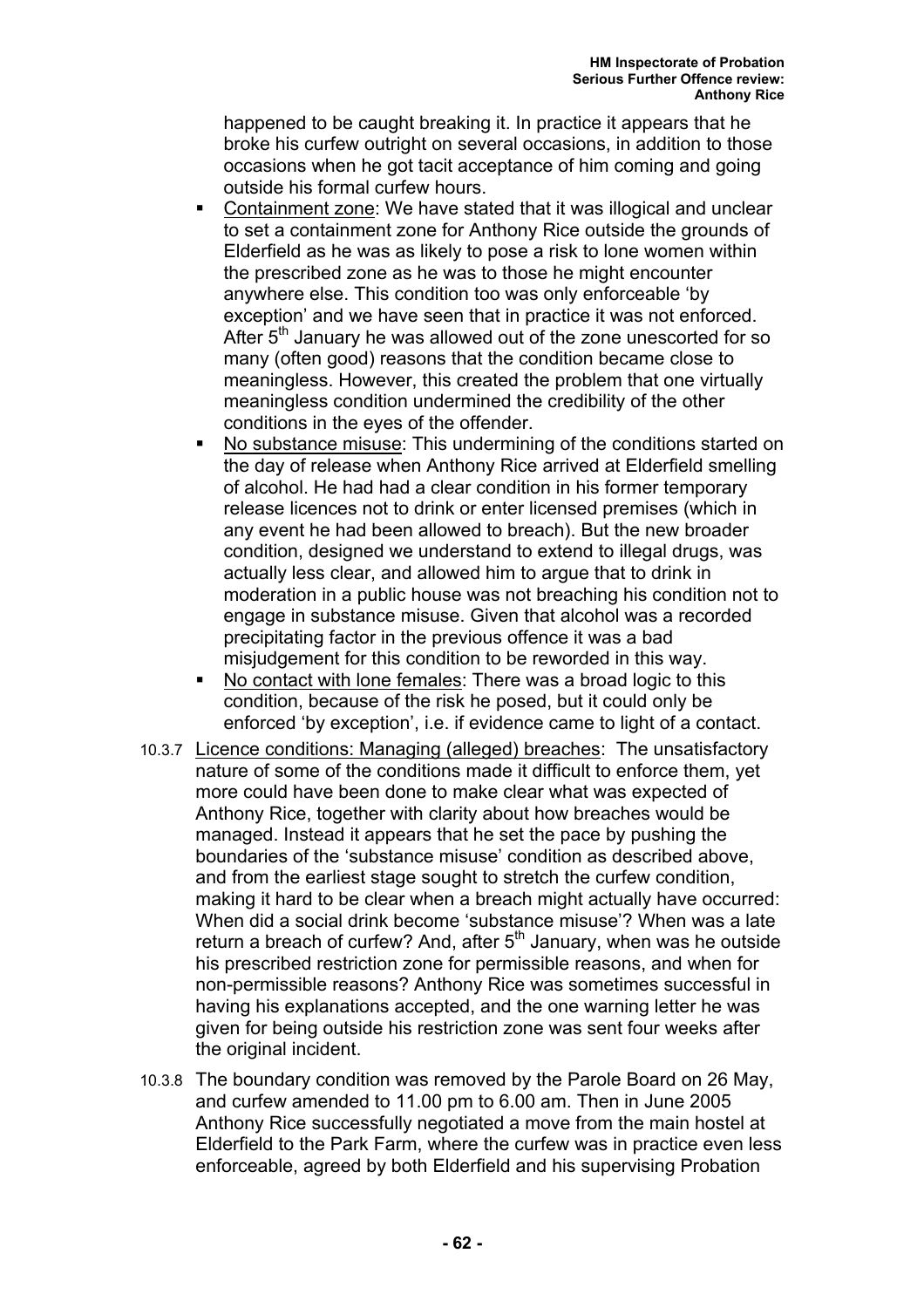Officer, just after the May MAPPA when his request for this had just been refused. In effect, there was a clear message to him that the controls were not being consistently managed and could be steadily reduced.

- 10.3.9 MAPPA focus: need to avoid exceeding authority: The effects above would have been compounded by the fact that the MAPPA exceeded its own authority by:
	- Relaxing the boundary condition at its January meeting, with specified occasions when it would be permissible for him to be outside the prescribed zone unescorted
	- Relaxing the curfew condition at its February meeting by extending the hours when he could be outside the hostel
	- Noting at its April meeting that it had discovered that it had exceeded its authority by relaxing these conditions, but quite remarkably then continuing to sanction and even extend the relaxing of these conditions while requesting formal consent to change them.
- 10.3.10 Combined with the fact that the level of scrutiny had been reduced from Level 3 to Level 2 in January 2005 this series of misjudgements would all have conveyed to Anthony Rice the impression that the controls to which he was subject were not being treated as being that important.
- 10.3.11 MAPPA focus: Duty to ensure employer informed: A much more serious misjudgement concerns the time when Anthony Rice started work. It is unclear precisely how he found this laundry job, although he did have a very good written reference from the employer of the laundry he worked at while in Leyhill. His Probation Officer was aiming to help him with finding work, and there is evidence of dialogue with the Jobcentre and another employment agency. But however he obtained the job, it was a bad misjudgement by the MAPPA not to be able to demonstrate that they had ensured that the employer had been made aware of the nature of this new employee's offending behaviour.
- 10.3.12 MAPPA focus: Human rights v public protection: The MAPPA faced comparable challenges to those faced by the Prison Service and the Parole Board – challenges from Rice and his solicitor that the restrictions that he was under contravened his human rights. The MAPPA certainly did not roll over in response to these – the February 2006 meeting held to the 'lone woman' and to the boundary (as amended) licence conditions despite the threat of judicial review. But it is clear that in their deliberations they gave more attention to justifying the proportionality of the restrictions than to planning how to manage them effectively. This is where the available guidance on maintaining the investigative approach in this work might be especially useful.
- 10.3.13 MAPPA focus: need to avoid diffusing authority of offender manager: Group responsibility can be both a strength and a weakness. MAPPA were developed nationally to enable more effective management of RoH in the community on the basis that partners can achieve more together than they can achieve apart. With a Probation-managed case, the offender manager's task can benefit hugely from having the views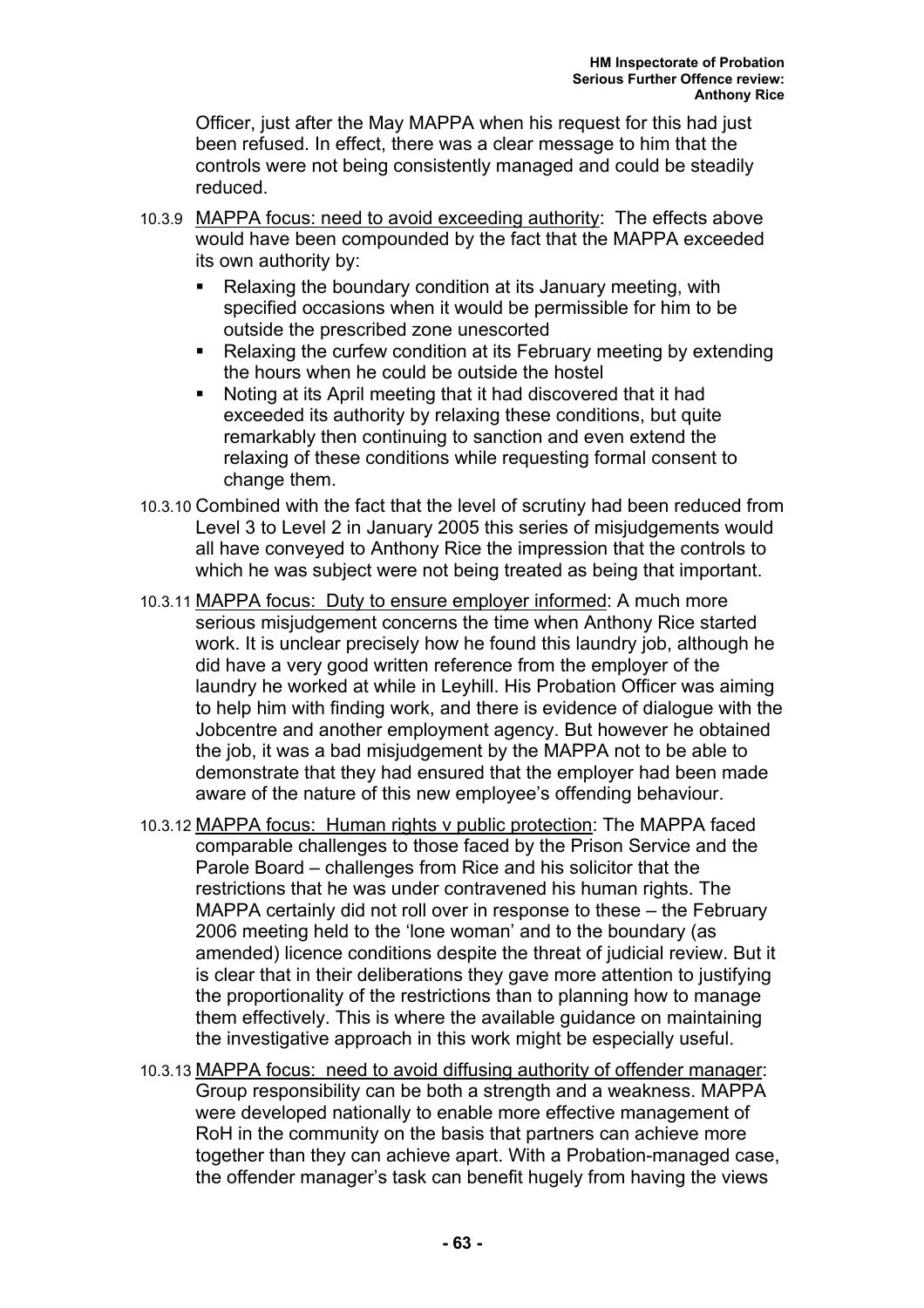and the actions of partners from other agencies supporting the work. When this works well, this is very effective, and it can enable a clear shared understanding by all parties (including by the offender too when present) of who is doing what by when to ensure close purposeful supervision of the offender. The weakness can arise when it is not clear who has lead responsibility, and when the authority of the offender manager is diffused. MAPPAs must aim to avoid this.

10.3.14 *Discontinuities* in managing the process of the case: A *discontinuity* often arises at the point of release from prison because of a change of supervising Probation Officer, and this often becomes necessary when there is a late change of area on release as there was in this case. Hence it would be hard to criticise any individual for this particular development, but it becomes a danger to the effective long-term management of the case when there is a change of supervising officer at this critical point. But where there is no change of area it should be possible to avoid a change of supervisor. Hence, as we said in the report on Hanson and White, there is a need to avoid 'designing in' avoidable *discontinuities* into the overall process.

### 10.3.15 **Principal Finding [as given in Chapter 1]:**

We found a number of mistakes, misjudgements and miscommunications that we attribute to a series of assumptions made the different agencies involved, and exacerbated by the issues around the changes of supervising Probation Officer at and after release. The MAPPA (Multi-agency Public Protection Arrangements) panel handling the case allowed its proper concerns with the human rights issues to distract it from giving sufficient attention to the public protection needs of this case.

### 10.3.16 **Key Recommendation:**

• *When managing a High Risk of Harm offender in the community, although proper attention should be given to the human rights issues, the relevant authorities involved should maintain in practice a top priority focus on the public protection requirements of the case. This means making good use of the very good guidance and training materials available for MAPPA, including in particular the advice to pursue an 'investigative' approach at all times.* 

#### 10.3.17 *Practice recommendations:*

• *Prison and Probation staff should ensure that they have obtained full details of previous convictions from the Police, who in turn should ensure that a full up-to-date record of previous convictions is available to all MAPPA meetings. Where a violent or sexual offence is recorded the record should be clear whether the victim was an adult, or a child or young person.*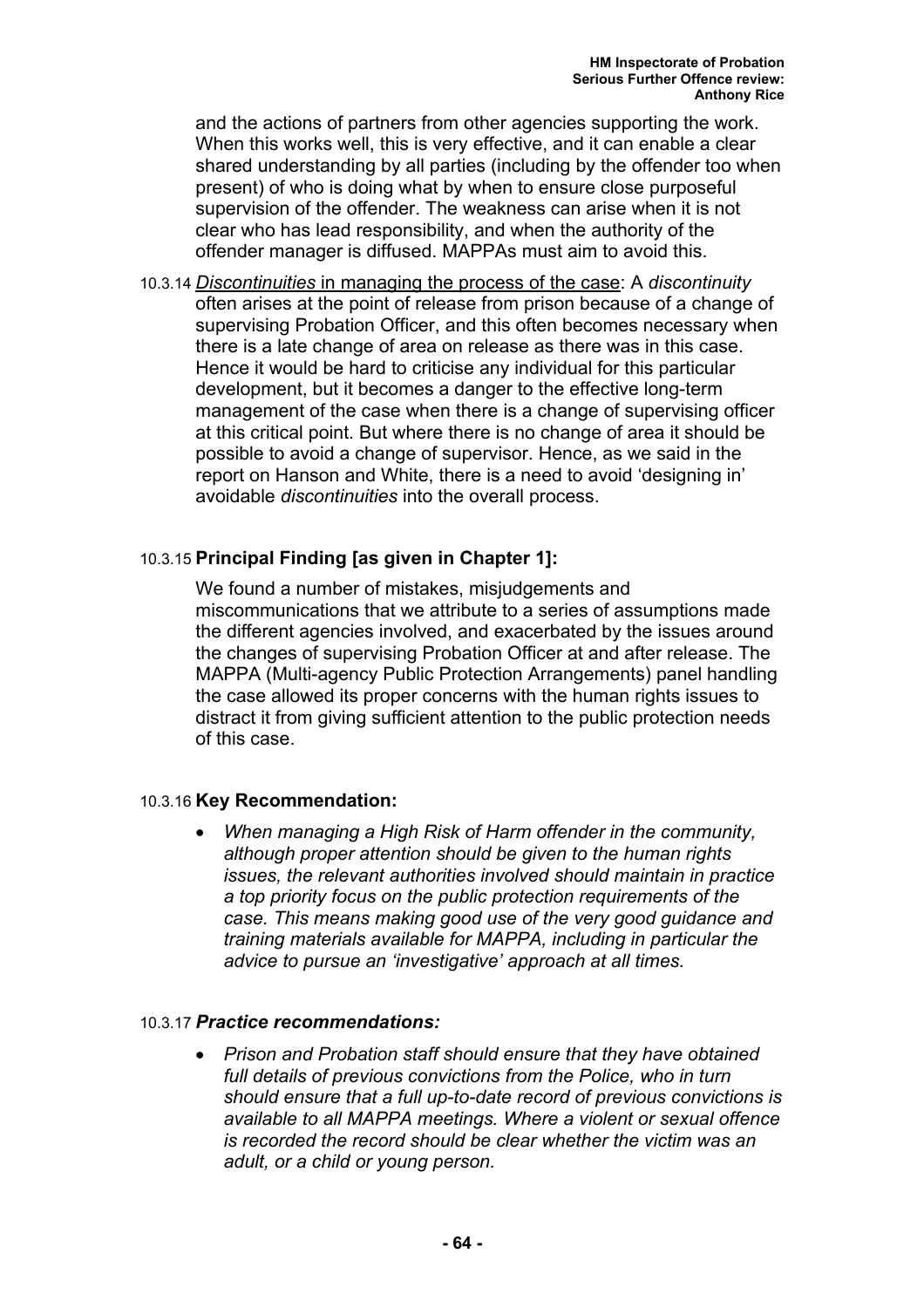- *The National Probation Directorate should establish the principles on appropriate ways to involve the offender in managing their own Risk of Harm. It is important that the core business of the MAPPA meeting, of sharing and analysing information objectively, and making decisions accordingly, is not hindered by the presence of the offender.*
- *Hampshire MAPPA should provide guidance and training to relevant staff on the conduct of MAPPA meetings, to include the content, structure and management of the meetings.*
- *To support defensible decision-making, minutes of MAPPA meetings should provide a record of the discussion and the plan to assess and manage the offender's Risk of Harm to others.*
- *The MAPPA RoH management plan should identify appropriate restrictive and constructive interventions. The actions required of each agency should be clearly recorded, and the plan reviewed at subsequent meetings.*
- *Where specific conditions are included in a licence or order, the MAPPA should record how these will be monitored and enforced.*
- *Where release on licence has been a decision of the Parole Board, any subsequent proposed amendments to the licence conditions should be referred back to the Parole Board.*
- *Invitations to MAPPA meetings should be sent to key agencies, and where attendance is not possible, a written report should be submitted. Wherever appropriate, Prison staff should be invited.*
- *Hampshire MAPPA should ensure that staff from all agencies attending meetings are fully briefed about the case, and are aware of the role and function of the meeting. They should be equipped to make effective contributions to the meeting with appropriate confidence, challenging minutes when these do not reflect the views expressed.*
- *OASys should be completed as required by national guidance. The assessment should be used to inform the work of the MAPPA, and updated when additional significant information emerges.*
- *Hampshire Probation Area should ensure that case files sent from another area or agency are actually given to the offender manager.*
- *Hampshire Police should ensure that, until ViSOR is fully operational, there are alternative good lines of communication between MAPPA representatives and Force intelligence officers.*
- *Where Risk Matrix 2000 is prepared, it should include both violent and sexual offending.*
- *A referral protocol should be developed between Hampshire Probation Area and Elderfield hostel.*
- *Langley House Trust should ensure that staff interviewing offenders referred to a hostel receive training in risk assessment.*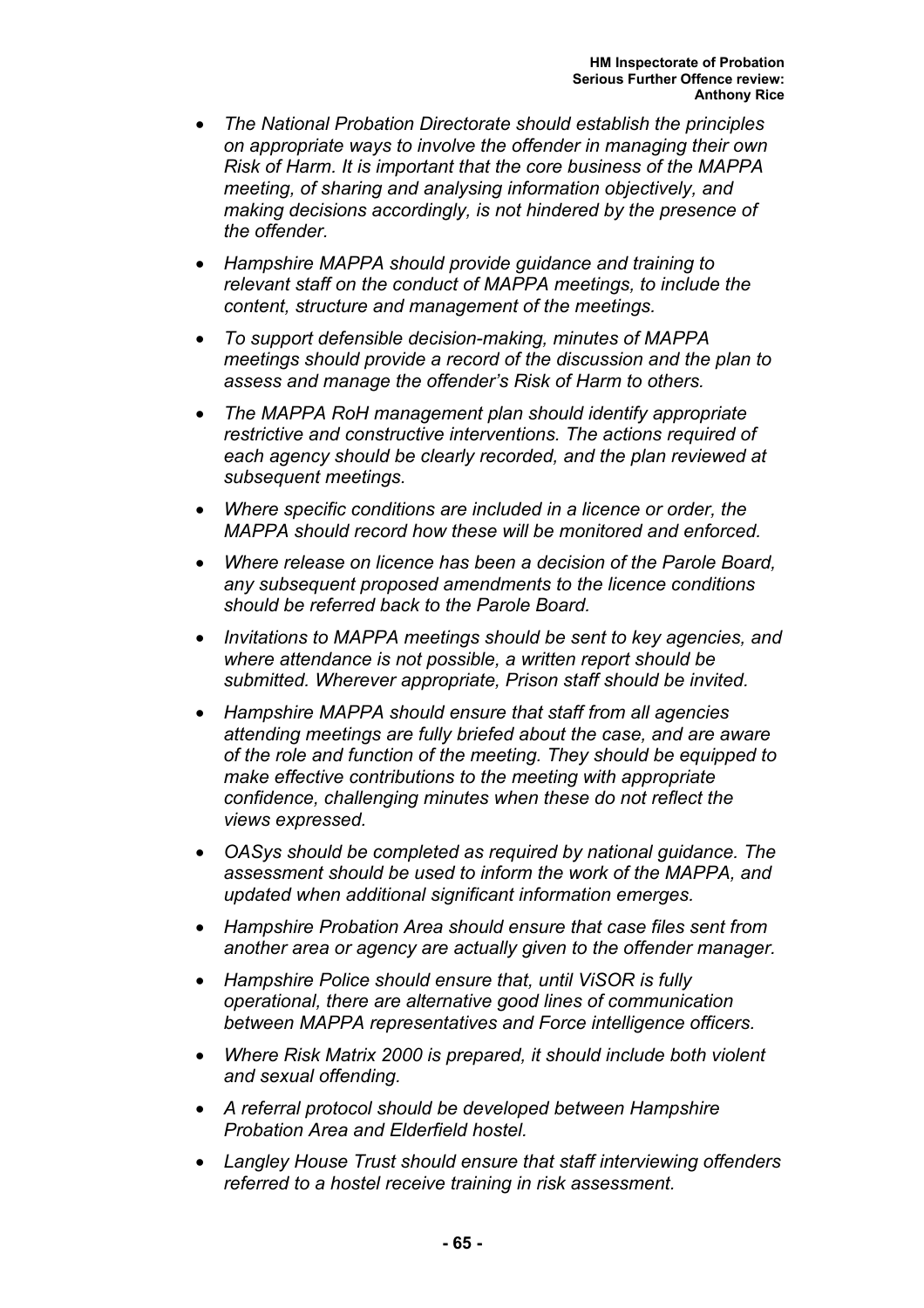- *Referrals to one LHT hostel should not be redirected to another hostel without the agreement of the offender manager.*
- *Langley House Trust should ensure that the contribution of the work of the hostel to the overall risk management plan is clarified. Keyworker sessions should take place as planned and should be focused and purposeful.*
- *Langley House Trust and the National Probation Directorate should issue guidance about which LHT projects can manage high RoH offenders. These projects should have enhanced level of security and staff trained in the assessment and management of such offenders.*
- *Langley House Trust and the National Probation Directorate should clarify the criteria for the use of Enhanced Supervision beds, including whether these can in appropriate circumstances be used for Life-sentenced prisoners.*
- *The National Probation Directorate should clarify the circumstances in which prisoners released from indeterminate sentences might be subject to restrictive interventions and conditions managed by the MAPPA at 'Level 3'.*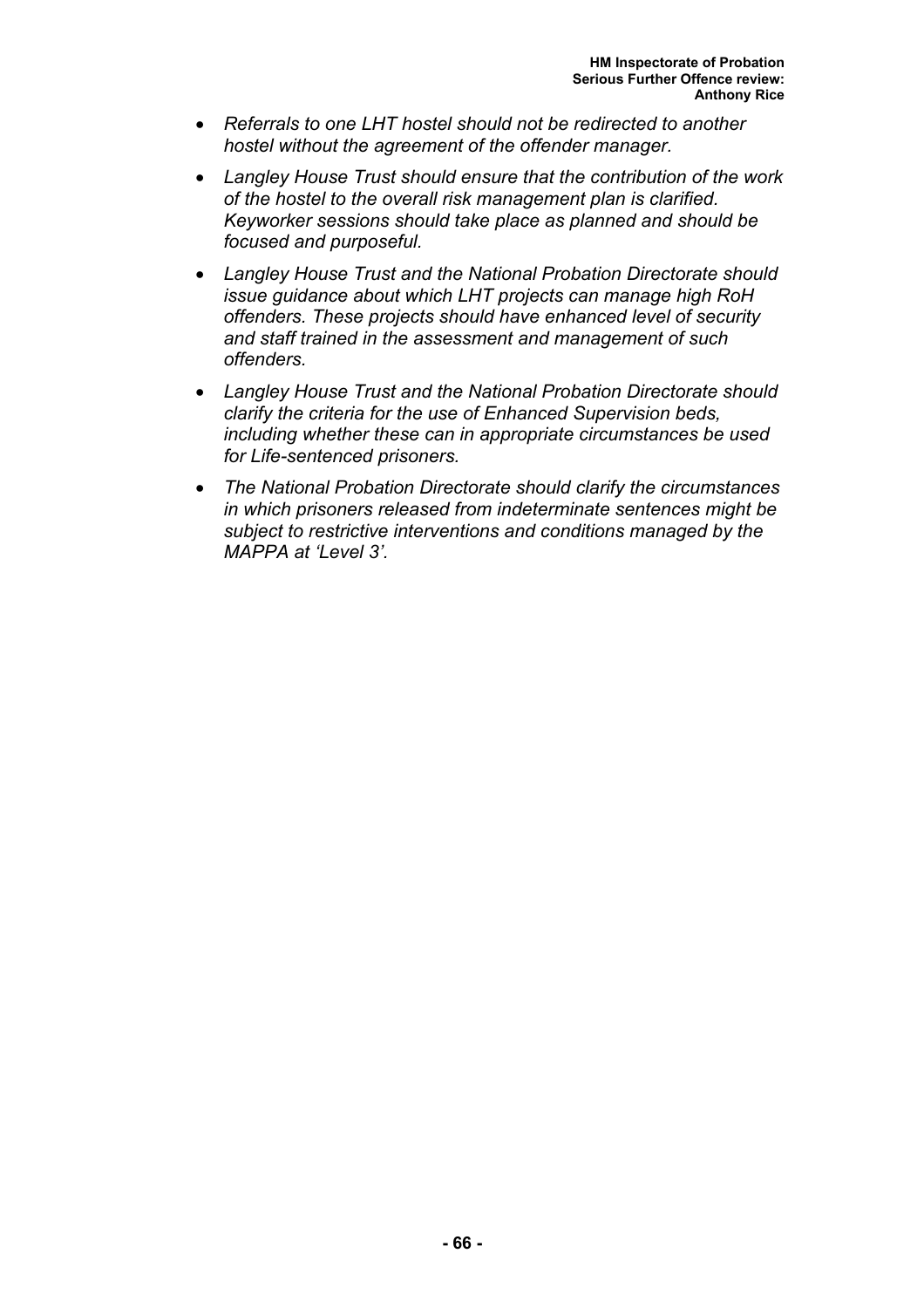# **11. Conclusion: Getting Offender Management right**

- 11.1 Our conclusion about the case of Anthony Rice is that there were deficiencies in the way he was supervised by Probation and its partners in MAPPA, but he was too dangerous to be released into the community anyway.
- 11.2 The public is entitled to an explanation about how that happened, and our account has shown that a succession of specific mistakes, misjudgements and miscommunications at all three phases of Anthony Rice's Life sentence had a compounding effect that amounted to what we have called a *cumulative failure*.
- 11.3 This all took place in a climate in which it is increasingly difficult for those charged with managing offenders through their sentences to ensure that public protection considerations are not undermined by the human rights considerations of each case.
- 11.4 This review also highlights how, when it is apparent that those involved have worked hard and conscientiously, such a case needs to be examined as a Criminal Justice System (CJS) 'whole process' because any piecemeal approach will prove incomplete and inconclusive.
- 11.5 Against this background, we start with a key question: "What actions could the authorities have reasonably taken to prevent Anthony Rice murdering Naomi Bryant?" It is certainly possible to criticise various aspects of the way Probation and MAPPA managed his Licence, as we have done in this report. But it is also hard to avoid the conclusion that highly effective management in the community would only have postponed the problem, since Anthony Rice was too dangerous to release in the first place.
- 11.6 Yet the answer to the question "Why was he let out in the first place?" does not have a simple answer either. The Parole Board decision of August 2004 was in itself arguably reasonable, as their own internal review also indicates – *given that they were where they were at that point*. Our report shows how they got to that point, where based on incomplete information and an over-optimistic earlier assessment Anthony Rice had been moved to open prison conditions, and with the aid of a lawyer could now argue that he had done all he could reasonably do to justify full release on Life Licence.
- 11.7 The case of Anthony Rice is best viewed therefore in the context of the CJS process as it operated then. It was without doubt a very difficult case to manage for all involved, and we have been able to identify a number of points where one or more people have either made the wrong call or occasionally even exceeded their powers. Thus we have used the term 'cumulative failure' to capture the point that it was the accumulated effect of these key decisions and judgements that gave Anthony Rice the opportunity to commit this appalling crime.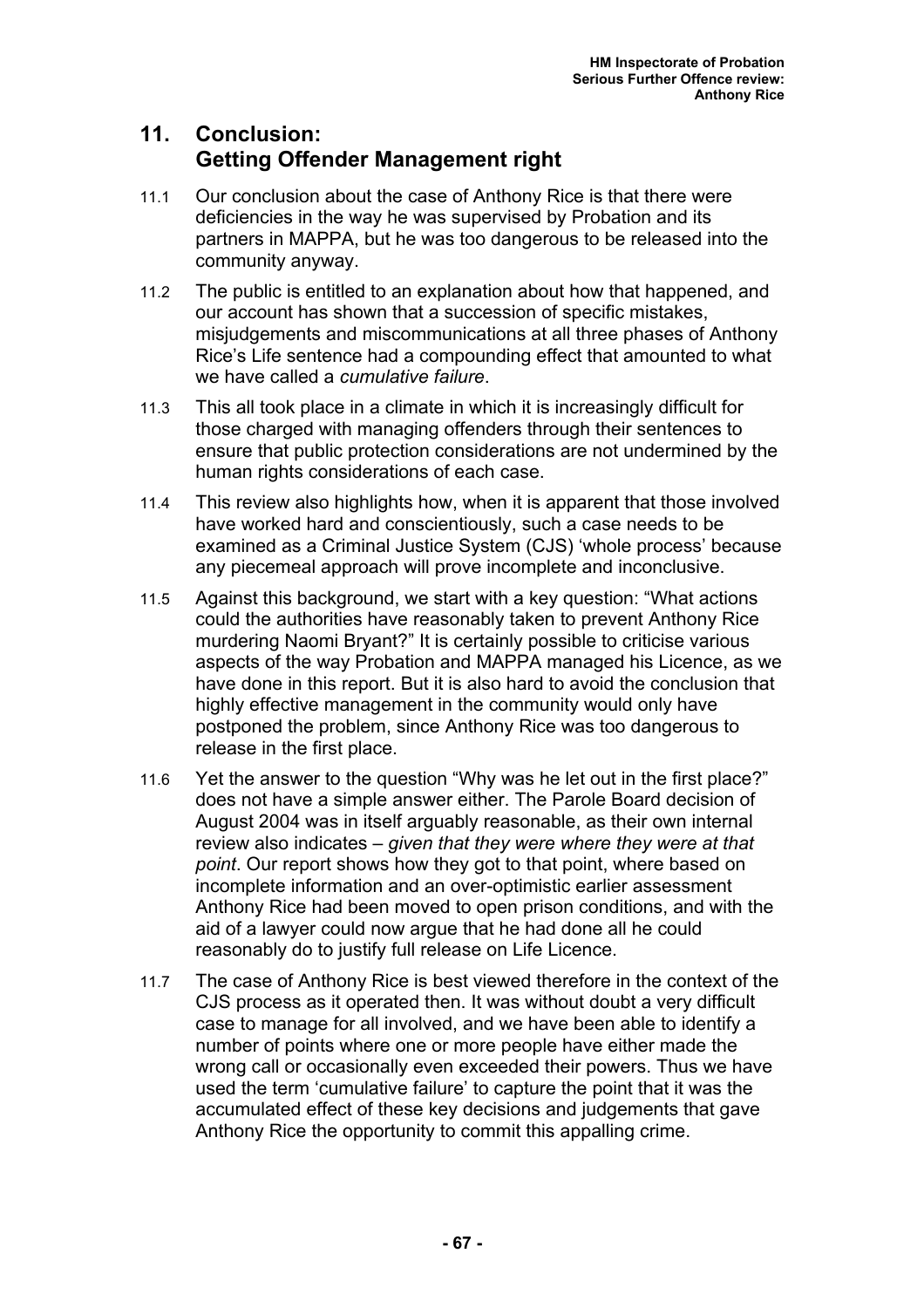- 11.8 We are currently moving towards a world in which we expect the new 'whole CJS process' of Offender Management to become established. This will include offenders being managed from the start to end of their sentences, an approach which in principle we strongly support. From this case we can identify some key lessons about how Offender Management could be done well in general, and how this should be applied in such a difficult case as Anthony Rice. But to do that properly we also need to establish what is reasonable for politicians and the public to expect the Criminal Justice System to achieve with convicted offenders and to respond appropriately to those expectations.
- 11.9 Managing offenders' *Risk of Harm* to others from the start to end of their sentences is in many ways a science, but by definition is never an exact science. There is research-based evidence about what is likely to be most effective at each point in the process of managing offenders through their sentences, but this is best seen in terms of 'percentage returns'. Just as some people with no criminal history whatsoever will commit a serious violent or sexual crime, it is also inevitable that occasionally someone under current supervision will commit a Serious Further Offence. And despite the fact that such exceptional cases are a very small percentage of the total under supervision, each one represents a major personal tragedy for individual victims and their families. In such instances people very reasonably ask: "Shouldn't this have been foreseen, and couldn't it have been prevented"?
- 11.10 Anyone sensitive to the powerful feelings that underpin these questions wants to empathise and give an affirmative response, but the truth is complicated. The uncomfortable answer is that, like insurance companies, the relevant authorities can examine groups of people with similar characteristics and can quite confidently predict with what percentage of each group a particular risky incident will occur. It is by contrast bordering on the impossible to predict which will be the specific individuals involved.<sup>19</sup> This is especially the case with Serious Further Offences, where the percentage chances are very small indeed, but the impact of each individual event can be devastating for those directly involved.
- 11.11 Approximately 210,000 offenders are under the supervision of the National Probation Service at any one time. From this population about 100 commit first-level Serious Further Offences in a year, or a total of 250 if we include all types of  $SFO.<sup>20</sup>$  This latter group represents about one tenth of one per cent of the number under supervision, or approximately one case in every thousand. Can they be identified and can they be prevented from their crimes?

 $19$  A good illustration of this is the Probation Service's Offender Group Reconviction Scale (OGRS). It is an actuarial scale, of greater value with mainstream offenders rather than an exceptional one like Anthony Rice. It is scientific in that it accurately indicates what percentage of all offenders with a given set of characteristics will be reconvicted. But the crucial judgement remains as to whether a specific individual will be part of the proportion that reoffends or part of the proportion that does not.<br><sup>20</sup> 'First level' constitutes chiefly the murders and rapes; the bigger total includes a wider range of

serious offences. The definition of where to draw the line of what 'counts' as an SFO is a complex issue in itself; the principle here is to capture the strategic issues rather than be distracted by detail.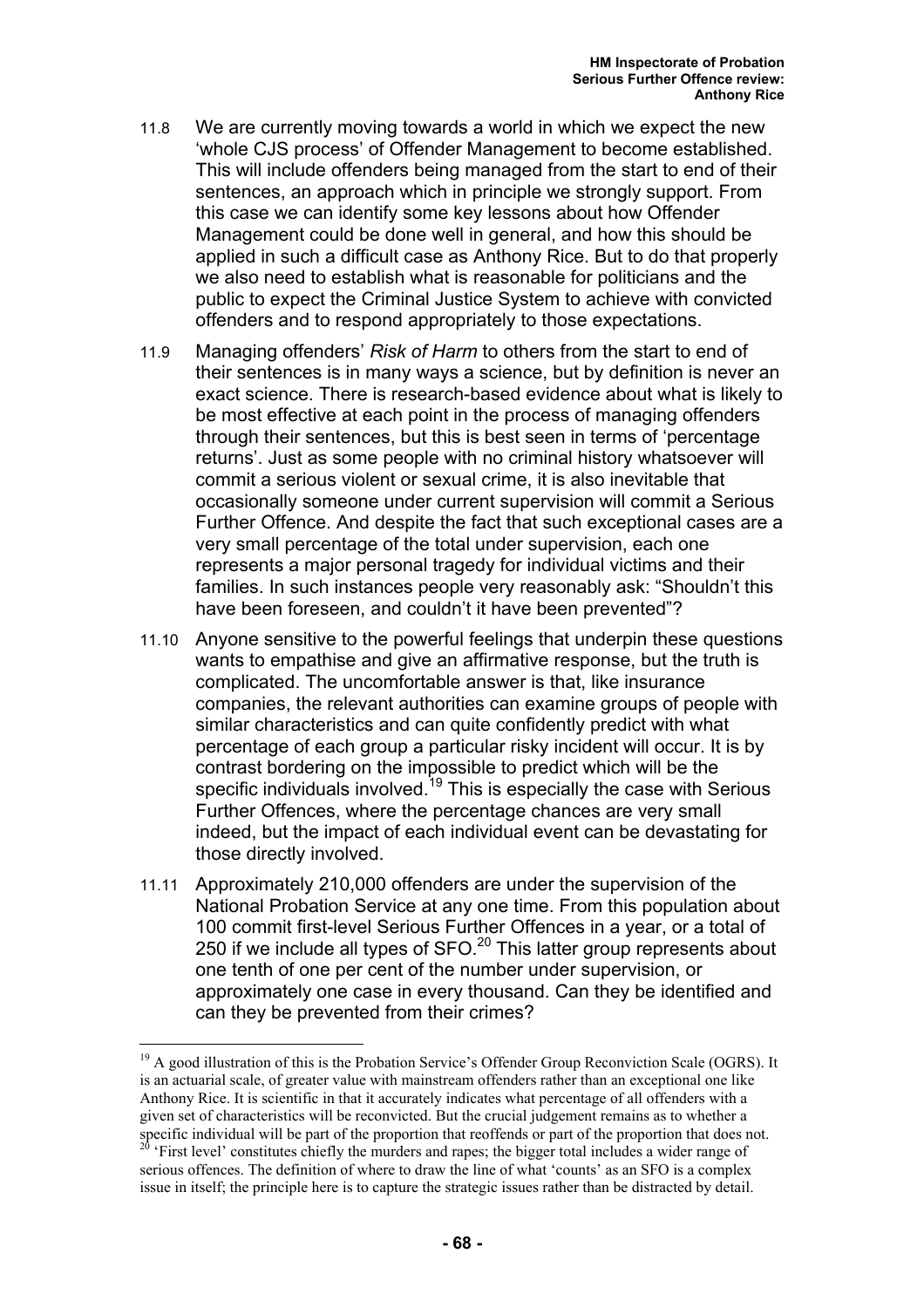- 11.12 For the general offending population, the Offender Assessment System  $(OASys)^{21}$  is probably the most advanced tool for this purpose in the world, although like all such tools its value depends largely on the skill of the people using it as well as the efficiency of the IT system it runs  $on<sup>22</sup>$ . OASys is the best available aid to identifying in a consistent and systematic way the individual High and Very High *Risk of Harm* offenders who are more likely to commit an SFO than other current offenders. The latest figures show that they are three times more likely to commit an SFO than other offenders, since 7% of this group commit about 20% of all SFOs. Accordingly Probation rightly now devotes priority resources and attention to managing these High and Very High *Risk of Harm* offenders.
- 11.13 But even with the use of the best available tools, the task of identifying individual potential serious offenders is a forbidding one. Instead of looking through the whole Probation caseload for the 100 offenders who are likely to commit the most serious further offences, the task can be narrowed to identifying the 20 offenders who fall into this category from the15,000 or so higher *RoH* cases. This still means identifying the one individual out of every 750 of such offenders who is likely to reoffend in this way. Even more challengingly, the individuals who commit the other Serious Further Offences would need to be identified from the remaining nearly 200,000 current offenders who have not hitherto been classified as High or Very High *RoH*.
- 11.14 So the answer to our first general question is that from the mainstream case numbers it is very difficult indeed to identify the individuals who will commit SFOs, even though there is some reliable information about percentages. Nevertheless it is fair to say that with the most extreme cases such as Anthony Rice much more sophisticated analyses can and do take place, with specialist assessments and treatment methods, as we have outlined in this report. But even the most sophisticated assessments can only be an aid to decision-making, not a substitute for it. They provide evidence, on which basis responsible people exercise the best judgement they can.
- 11.15 As for our second question regarding the prevention of further offending, we have to restate what we take to be the inevitable truth: that when an offender is being supervised in the community it is not possible to eliminate risk completely. But the public is entitled to expect the relevant authorities to do their job properly, taking all reasonable steps to keep to a minimum the offender's *Risk of Harm* to others.

<sup>&</sup>lt;sup>21</sup> OASys includes within it the OGRS score, but also makes use of *dynamic* as well as *static* factors.<br><sup>22</sup> In a most unfortunate complication, some Probation Areas currently report real functionality problems with the software it runs on. This undermines many people's confidence in the value of OASys as the essential assessment and review tool that it needs to be.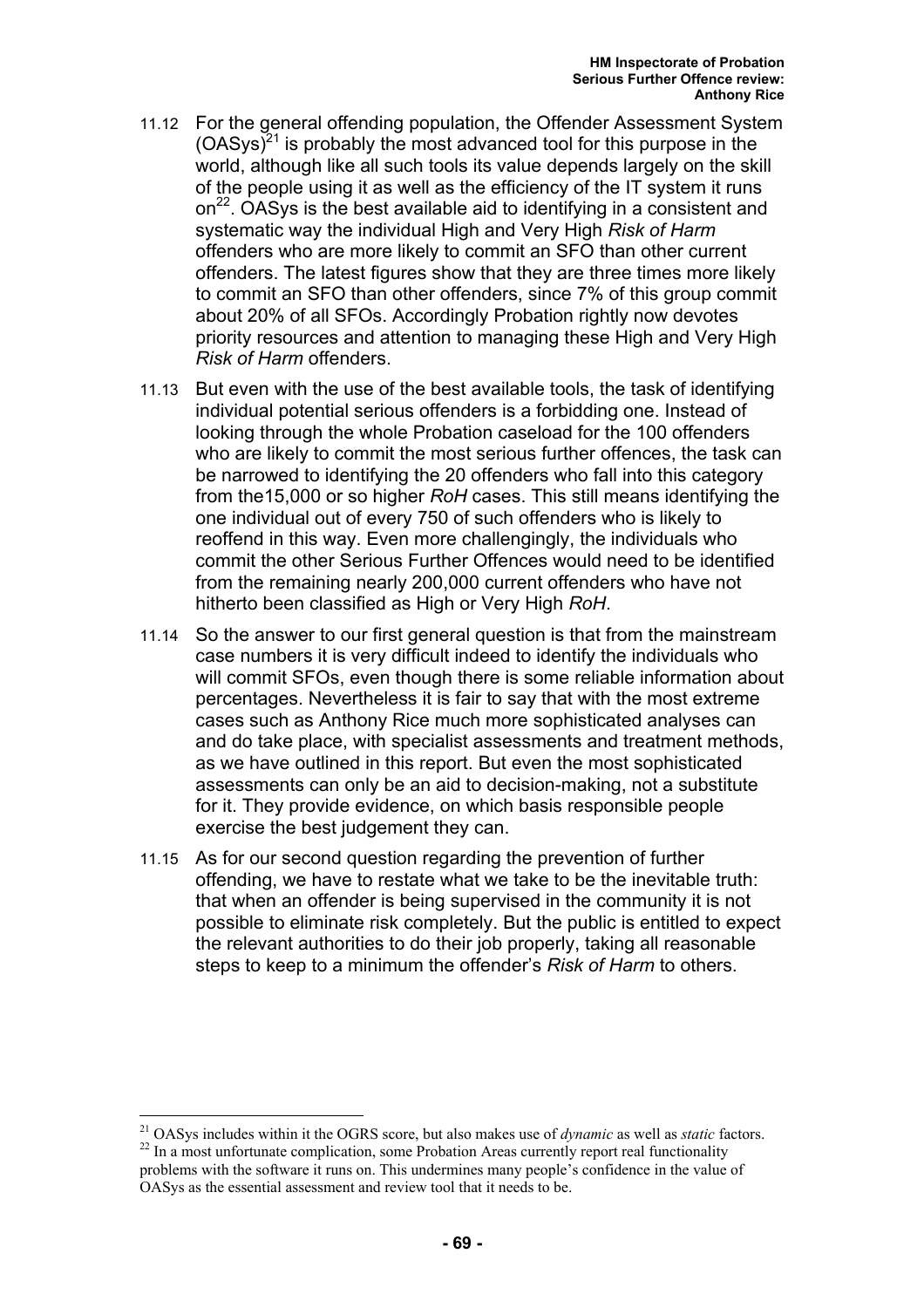- 11.16 Accordingly, future Offender Management must be designed as a 'whole CJS process' so that offenders are assessed and managed effectively in accordance with realistic expectations of what is achievable. Where offenders are lawfully at liberty it must be understood that a tiny percentage of them will commit Serious Further Offences, though the actual number is probably a higher figure than has been widely understood until now.
- 11.17 In each of these extremely distressing cases people will inevitably ask whether the relevant authorities did their job properly, but we do not recommend that in every case there should be a published independent review like this one. Such a routine response would be likely to be counterproductive. It would be both disproportionate to the problem and likely to lead to defensive rather than learning behaviour by staff and managers generally. Some cases will however continue to demand closer attention.
- 11.18 Against this background we anticipate that this Inspectorate will undertake a small number of these independent SFO reviews per year, in the cases that appear to raise the greatest concerns. On behalf of the taxpaying public, this independent Inspectorate will continue to be uncompromising in our findings where we find that people have not done their job properly.23 Accordingly we have been strongly critical in Chapters 9 and 10.3 of the deficiencies in the way in which Anthony Rice was supervised in the community on Life Licence.
- 11.19 But our broader perspective also draws on other evidence and requires that we put specific cases such as that of Anthony Rice into a wider context. Our recently completed inspection visits to all 42 Probation Areas, plus our recent joint inspection work, gives us a good understanding of current practice. In addition to this review we are also now embarking on the Offender Management Inspection (OMI) programme, which will among other things build on our experience of inspecting *Risk of Harm* work in each area of the country. Our aim is to help to ensure that doing this work effectively becomes an integral element of normal offender management practice.
- 11.20 In the light of this wider experience the remainder of this Conclusion considers first the existing partnership approach to public protection, and then how Offender Management in general may be improved. We also make one final general recommendation based on our overall perspective on the current system for managing prisoners serving indeterminate sentences.
- 11.21 In this and other Serious Further Offence cases we have drawn attention to deficiencies that have undermined effective public protection in those particular instances. Some of these failures have occurred within the Probation Service and some within or between

<sup>&</sup>lt;sup>23</sup> We acknowledge that one thing that helps us do this is that most people we talk to take an open undefensive and learning approach to reviewing the past. Our job on behalf of the public would be much more difficult if we were regularly met with the 'My representative has told me to say nothing to you' type of response. It is a credit to the Hampshire MAPPA that they *requested* this review.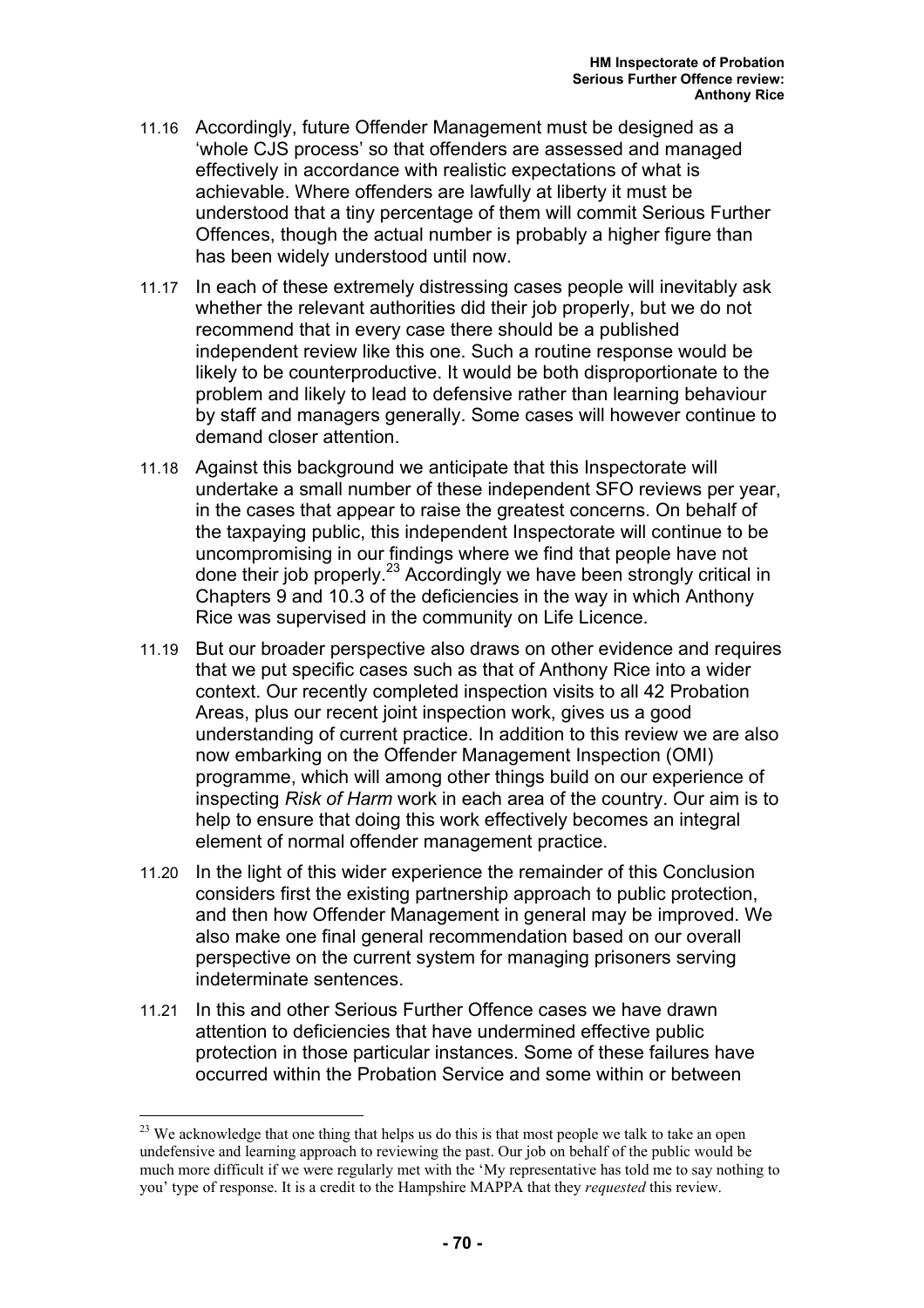other partner organisations that have key roles in public protection. This may lead some to pose the question: "Does this mean that Probation and MAPPA are generally not very good?" Our current answer as an independent inspectorate must be a mixed one.

- 11.22 It would be entirely wrong to draw sweeping conclusions about the working of MAPPA across the country based on the review of one particularly difficult case. Nevertheless it is fair to observe that this Inspectorate has highlighted over the last two years that in both our general and our specialist inspections we have not found *Risk of Harm* work done to a high enough standard often enough. We welcome the fact that the National Probation Service is committing itself to rectifying this, and we will do what we can to support this work. But we also have to point out that this work cannot deliver instant solutions, and it may be some time before our inspections will show evidence of significant improvements.
- 11.23 Meanwhile we expect that we shall continue to see many examples of excellent work across the country, which will understandably attract no publicity whatsoever because when an offender does not reoffend there is no news to report. We shall do all we can to identify and share good practice wherever we find it, and we will also continue to criticise without compromise where we find deficiencies in the work we see.
- 11.24 Returning to the present, however, it is already possible to distil some recurring themes from this review and our inspections and to offer some observations about getting Offender Management right in the future:
	- Strategy before Structure: As we said in our Annual Report last July, and in our review of Hanson & White, there needs to be a clearer picture of *what* is to be achieved with each offender before going too far into planning the innovative organisational arrangements to deliver it. Good offender management means that each sentence will be a 'whole CJS process' in itself, to which a number of different people will make contributions at different times. Defining *what* each contribution is aiming to achieve (such as that made by the Police in cases such as Rice) needs clarifying before deciding whether the role is a commissioning or a providing one.
	- Principles before Procedures: The answer to each problem is not to issue a new set of Procedures. In order to achieve results effectively the principle of *how* the role of the offender manager will work needs to be more clearly planned. The offender manager needs to hold clear lead responsibility for a case, being in charge of the case ideally from start to end. Although this is logistically very difficult in practice, especially with long-term cases such as Damien Hanson and Anthony Rice, the guiding principle should be continuity of responsibility. For this reason our first Key Recommendation is to give special consideration as to how to provide effective start-to-end offender management with each indeterminately sentenced prisoner. Our other Key Recommendation aimed at offender managers concerns keeping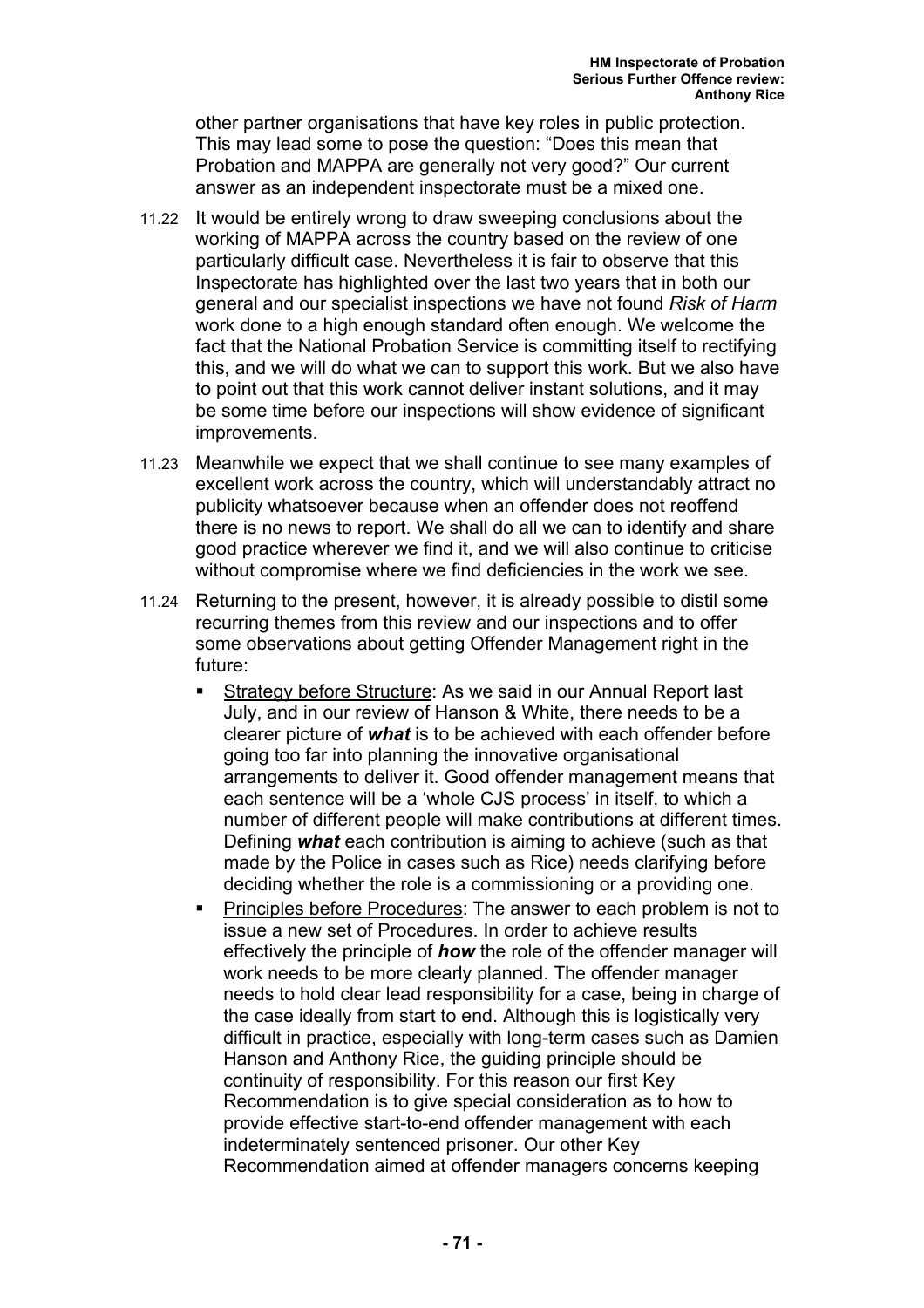focused on the public protection requirements of each case, in particular by maintaining an investigative approach at all times throughout the process of the case.

- Integrating Definition, Design, Tools and Resources: We outlined in last July's Annual Report the importance of progressing each of these four important planning tasks in an integrated way. They need to be integrated into a single coherent CJS process. To illustrate this with just one aspect from this report, we know that an essential tool for the future, the National Offender Management Information System (NOMIS) is currently being designed. Once fully implemented, it should enable all people who need it to have full access to all the relevant records such as details of previous offending history plus current assessments and records of contact. This vastly improved co-ordination of information would prevent some of the problems we have identified in this review, such as information going missing and assumptions that 'someone else somewhere else' had completed assessments. But we are a long way from that at present. During the years between now and NOMIS being fully implemented it will continue to be a major challenge for all involved to maintain a coherent record of each case, particularly as it first passes between prison institutions and then has to be shared between MAPPA partners. The danger is that public expectations will continue to race ahead of what the relevant authorities have the means to achieve before NOMIS is fully implemented.
- 11.25 We trust that through this review we have discharged our duty to the public to assess the arrangements for supervising Anthony Rice in the community and to set out issues learned accordingly. We have highlighted the importance of a clear leading offender manager role even where public protection is delivered through a partnership approach. We have identified the way in which licence conditions must be very carefully considered, specifically worded and respected by all concerned so that clear consistent messages are conveyed to the offender. We have noted the importance of ensuring that partner organisations such as Langley House have the means to deliver what is required of them, and we have stressed the danger of letting an offender's apparent progress draw attention away from the *static risk factors* and the known triggers to past offences.
- 11.26 Perhaps most striking of all however in the case of Anthony Rice was the way in which a powerful momentum towards release developed during his time in open prison conditions, alongside an increasing focus on his human rights rather than on public protection. Given the extent to which these characteristics of the system may apply to many prisoners who are serving Life and other indeterminate sentences we consider that it would be wrong to ignore the broader questions that are raised.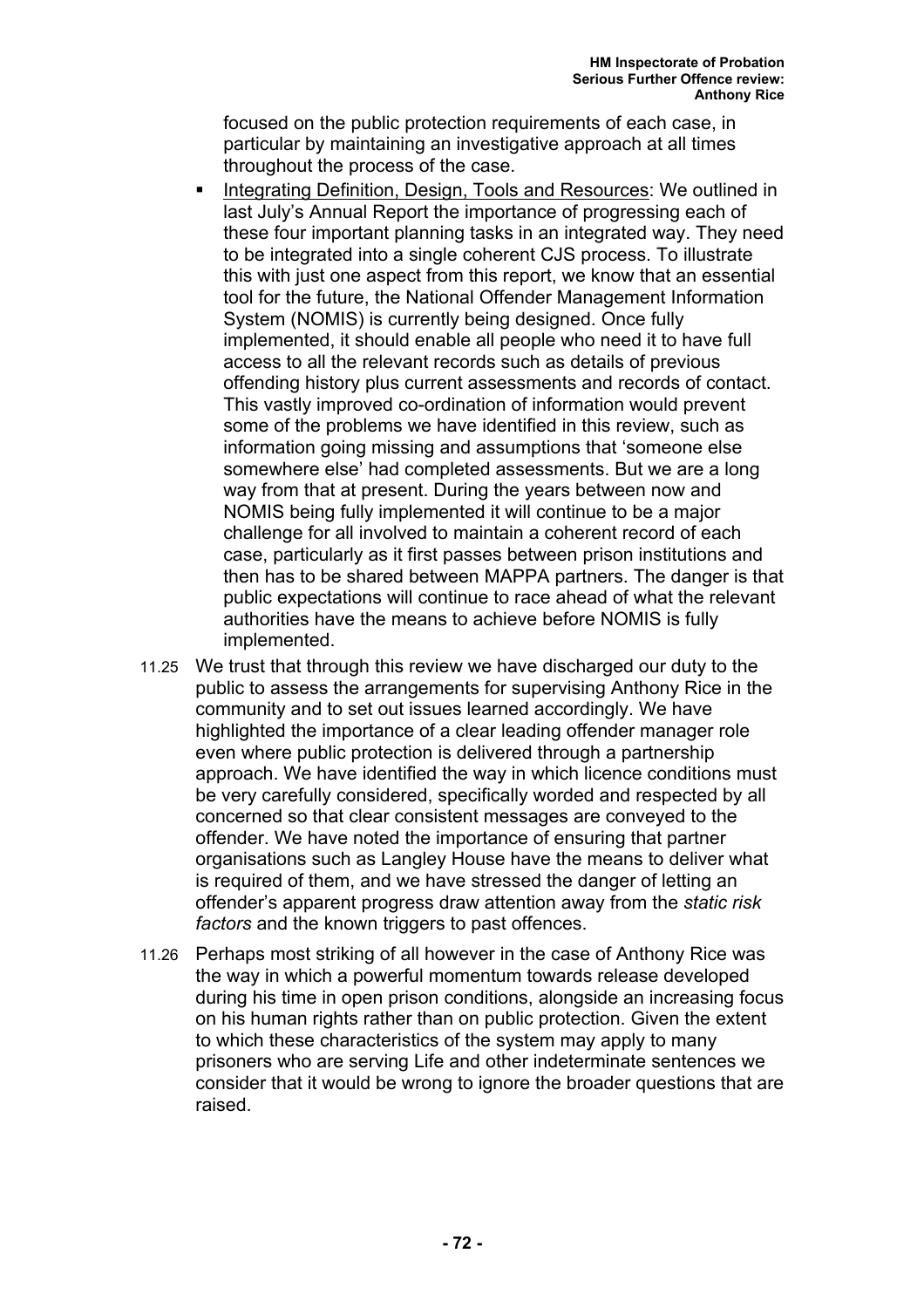- 11.27 If our analysis of how Anthony Rice came to be released is accepted, some people will ask: "Does this happen in other cases too?" The answer is possibly yes. We know that over the last 15 years there has been a series of test cases and judgements that have eroded the Home Secretary's powers to determine release decisions for lifers by executive action. We observe that life-sentenced prisoners now have the right to be heard and to be represented at Parole Board panel hearings. We note that they are regularly represented by counsel, while the interests of the public, victims, and Home Secretary are represented by a Prison Service official. In this context we are not alone in identifying the increasing challenge for all involved in managing offenders to ensure that public protection considerations are not undermined by the human rights considerations of each case.
- 11.28 We have also noted the indications of an increase both in recalls and in reconvictions as outlined in Chapter 6.1, though we are very aware that it is most unwise to jump too quickly to confident conclusions. Taken alongside the earlier points, however, we feel bound to conclude that this suggests that a closer look is required at our system for releasing Life-sentenced and other indeterminately sentenced prisoners.
- 11.29 We know that the number of indeterminately sentenced prisoners is projected to continue to increase as a consequence of recently implemented sentencing reform. The policy aim is to ensure that people who are dangerous should be kept in custody, while people who are safe to release should be released on licence. But this is where we are back to the science that is not an exact science. Although it is to be hoped that improved tools and skills will increase the percentage of successful assessments in the future, it is necessary to face the truth that there will always be some cases where the most skilful and conscientious people will still get it wrong.
- 11.30 A central issue, which is also part of the 'whole CJS process' of managing offenders through their sentences, is the policy and process for deciding who gets released back into the community from Life and other indeterminate sentences, and when. This is the crucial point at which a judgement is made about the level of *Risk of Harm* represented by a particular offender and whether that *RoH* can be effectively managed and even reduced in the community in order to protect the public.
- 11.31 In terms of public policy two questions need answering:
	- **Who should we keep locked up?**
	- What should we expect to be achieved with those released?
- 11.32 As a Probation Inspectorate we have indicated here and in other reports our own answer to the second question: *Take all reasonable action to keep to a minimum the offender's Risk of Harm to others.*
- 11.33 However, we feel that the first question requires a major appraisal. It concerns the key decision that is the focus for ongoing public debate and it is important that so far as possible the answer provides a rational, transparent process in which we can all have confidence. It is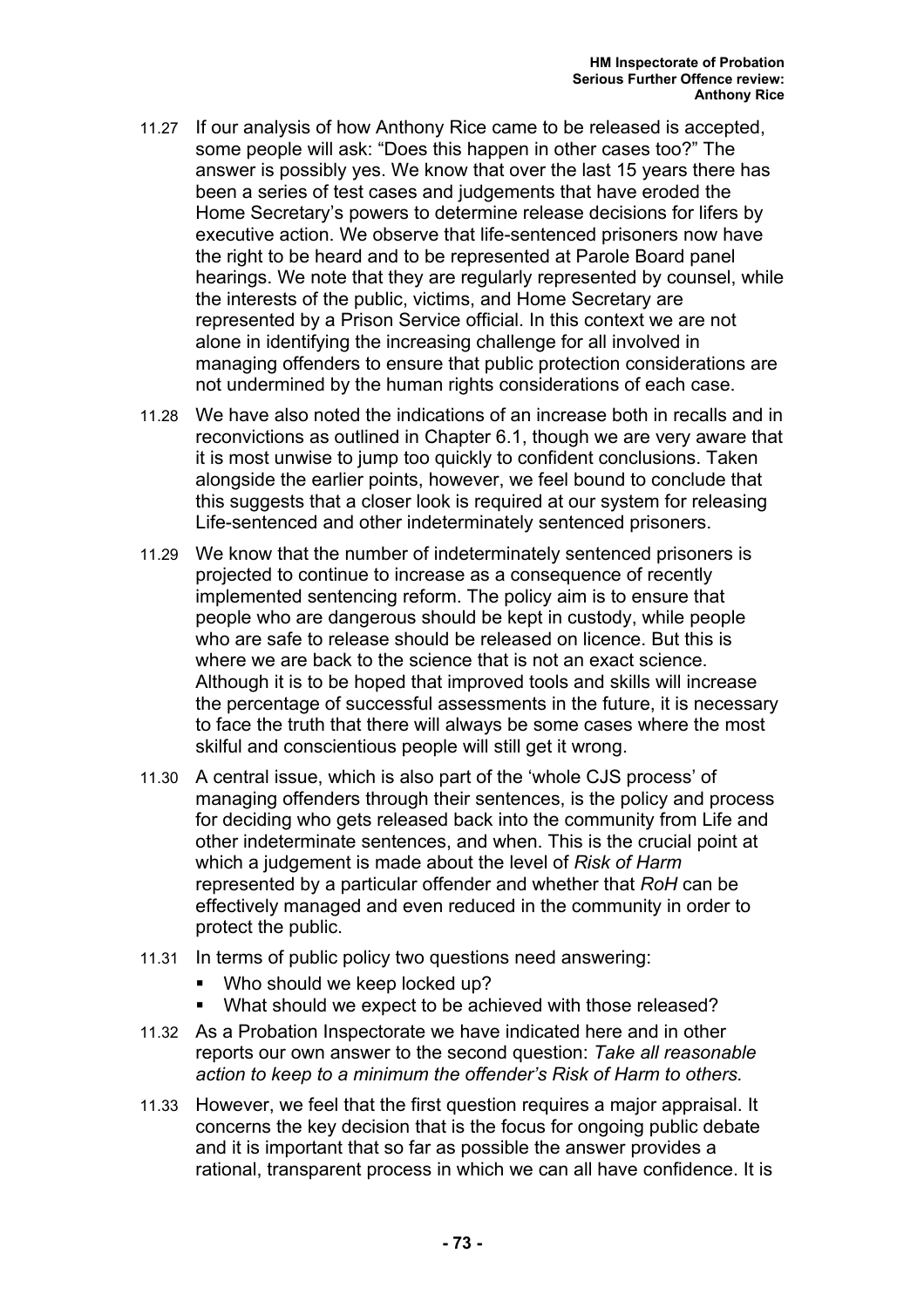not appropriate for the Probation Inspectorate to attempt such an appraisal, especially based on the review of one case. But we consider that there is a strong 'on the face of it' case for such an exercise, although we are conscious of the cost implications. We have been led to this view having examined the management of Anthony Rice in its wider context as we see it.

11.34 Accordingly we make our Final Recommendation:

#### *There should be a major appraisal of current policy and practice for releasing prisoners from indeterminate sentences.*

11.35 We end as we began by restating that everyone owes it to victims and the public generally to ensure that from the hideous murder of Naomi Bryant, and the loss to her family and friends, that these lessons are learned about how to manage offenders more effectively from the start to the end of their (sometimes very long) sentences.

Andrew Bridges HM Chief Inspector of Probation May 2006

# **Appendix: Acknowledgements, Chronology and Glossary**

### **Acknowledgements: People who contributed to this Review**

#### **The HMI Probation team:**

Andrew Bridges, HM Chief Inspector of Probation Sally Lester, HM Inspector of Probation HMI Probation Support Service

#### **The people we interviewed, from:**

Hampshire Probation Area Hampshire Constabulary HM Prison Service Langley House Trust Lifer Review & Recall Section, Home Office Parole Board for England & Wales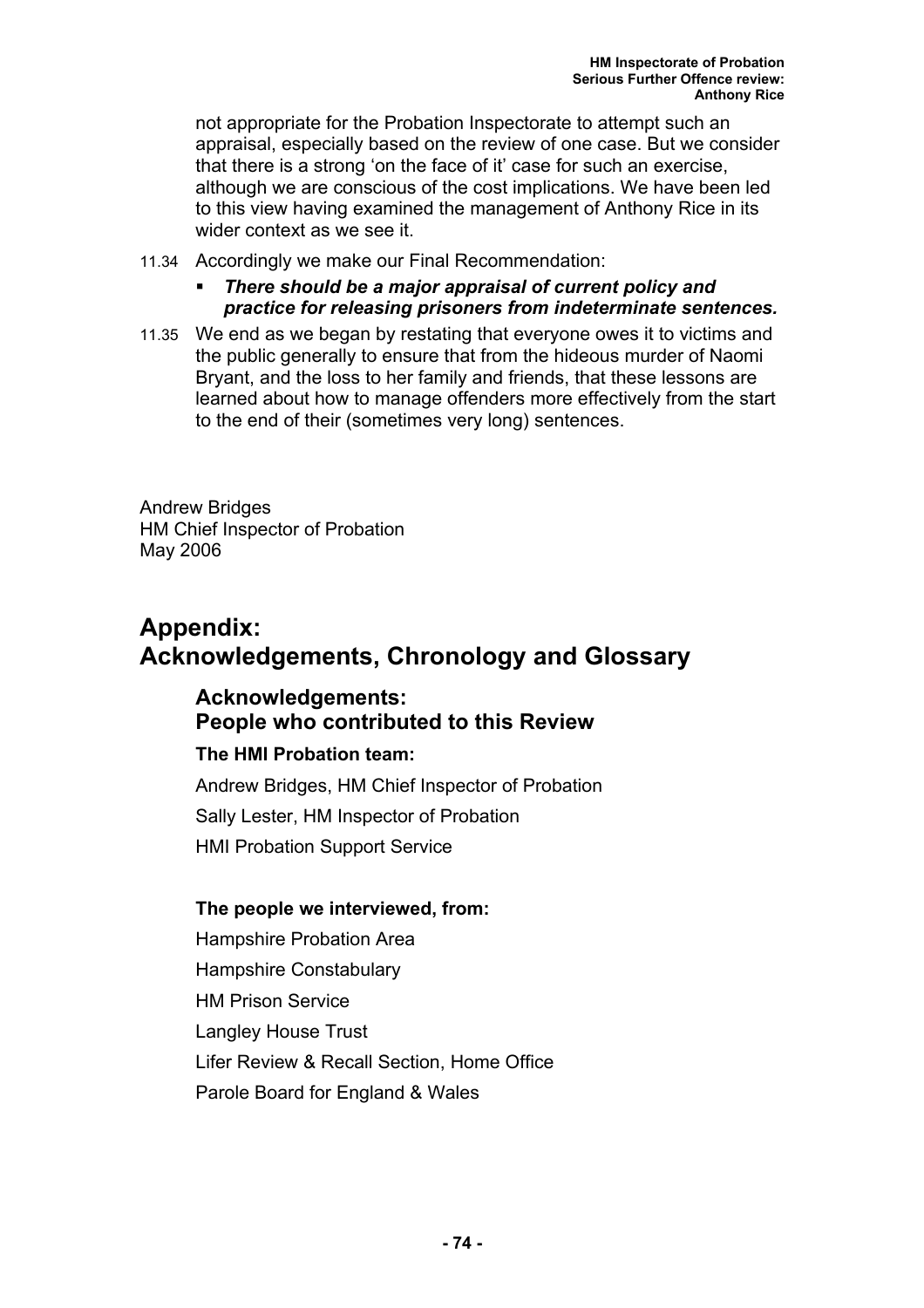Ŧ

# **Chronology**

F

| A brief chronology of key dates |                                                                                  |  |
|---------------------------------|----------------------------------------------------------------------------------|--|
| 23 Jan 1957                     | Anthony Andrew Robertson Rice born, Dundee                                       |  |
| $1972 - 76$                     | Three court appearances for some 12 assaults / indecent assaults                 |  |
| 16 Dec 1982                     | 7 yrs prison for rape, assault x 4, Edinburgh High Court                         |  |
| 26 June 1987                    | 2 yrs prison for threats to kill x 2, Guildford Crown Court                      |  |
|                                 | (offences committed on home leave from prison)                                   |  |
| 5 June 1989                     | Life sentence for rape, indecent assault, Central Criminal Court                 |  |
|                                 | (offence committed two weeks after release from previous sentence)               |  |
| $1989 - 95$                     | At HM Prison, Wakefield                                                          |  |
| Aug 1995                        | <b>Transferred to HMP Grendon</b>                                                |  |
| <b>June 1996</b>                | Parole Board NOT recommend transfer to open prison conditions                    |  |
| Dec 1998                        | Parole Board NOT recommend transfer to open prison conditions                    |  |
| Jan 2001                        | Psychologist report recommends transfer to Category C prison, to                 |  |
|                                 | undertake Extended Sex Offender Treatment Programme (ESOTP)                      |  |
| Sept 2001                       | New report, supported by Governor, concludes that additional work at             |  |
|                                 | Grendon means ESOTP not now needed.                                              |  |
|                                 | Parole Board RECOMMENDS transfer to open prison conditions                       |  |
| March 2002                      | Transferred to HMP Leyhill, after Home Sec accepts recommendation                |  |
| Jan 2003                        | 1 <sup>st</sup> referral to a Langley House Trust (LHT) project                  |  |
| Dec 2003                        | 1 <sup>st</sup> LHT referral falls                                               |  |
| <b>Jan 2004</b>                 | Assessed and provisionally accepted by Elderfield (2 <sup>nd</sup> LHT referral) |  |
| 15-19 Mar 04                    | 1 <sup>st</sup> ROTL (Release on Temp Licence). MAPPA meeting on 18 March        |  |
| 26-30 Apr 04                    | 2 <sup>nd</sup> ROTL. MAPPA meeting on 29 April                                  |  |
| Jun-Oct 2004                    | Four more periods of Release on Temporary Licence                                |  |
| 29 July 2004                    | MAPPA meeting: Case to be accepted by Hampshire Probation Area                   |  |
| 17 Aug 2004                     | Parole Board oral hearing.                                                       |  |
|                                 | DECISION TO RELEASE once conditions etc confirmed.                               |  |
| 8 Sept 2004                     | London Probation send file + OASys (Offender Assessment) to Hants                |  |
| 12 Nov 2004                     | Released from HMP Leyhill on Life Licence                                        |  |
| 23 Nov 2004                     | MAPPA meeting: Case to continue to be managed at 'Level 3'                       |  |
| 5 Jan 2005                      | MAPPA meeting: Case now to be managed at 'Level 2.'                              |  |
|                                 | Boundary condition relaxed, to attend agreed planned activities                  |  |
| 2 Feb 2005                      | MAPPA meeting: Curfew hours extended, other conditions not relaxed.              |  |
| 8 & 25 Mar 05                   | Seen outside prescribed boundary. Warning letter sent on 5 April.                |  |
| 30 Mar 2005                     | Probation hear they need Parole Board to authorise condition changes             |  |
| 19 April 2005                   | MAPPA meeting: Report for Parole Board recommending changes to                   |  |
|                                 | conditions (sent 21 April), but curfew extended further.                         |  |
| 24 April 2005                   | Assault on lone female in Southampton, as later admitted by Rice                 |  |
| 24 May 2005                     | MAPPA meeting: Discussion of employment options, but inconclusive.               |  |
| 26 May 2005                     | Parole Board agreement to remove boundary condition & vary curfew.               |  |
| 27 May 2005                     | Anthony Rice obtains employment                                                  |  |
| 20 June 2005                    | Case taken temporarily by another supervising Probation Officer.                 |  |
| 28 June 2005                    | Anthony Rice allowed to move within Elderfield to Park Farm                      |  |
| 6 July 2005                     | MAPPA meeting: Report for Parole Board recommending further                      |  |
|                                 | change to curfew condition, but variation agreed meantime.                       |  |
| 17 Aug 2005                     | <b>MURDER OF NAOMI BRYANT</b>                                                    |  |
| 19 Aug 2005                     | <b>Arrest of Anthony Rice</b>                                                    |  |
| 28 Oct 2005                     | Convicted of murder and assault, Subsequently sentenced to Life                  |  |
|                                 | imprisonment with a tariff of 25 years.                                          |  |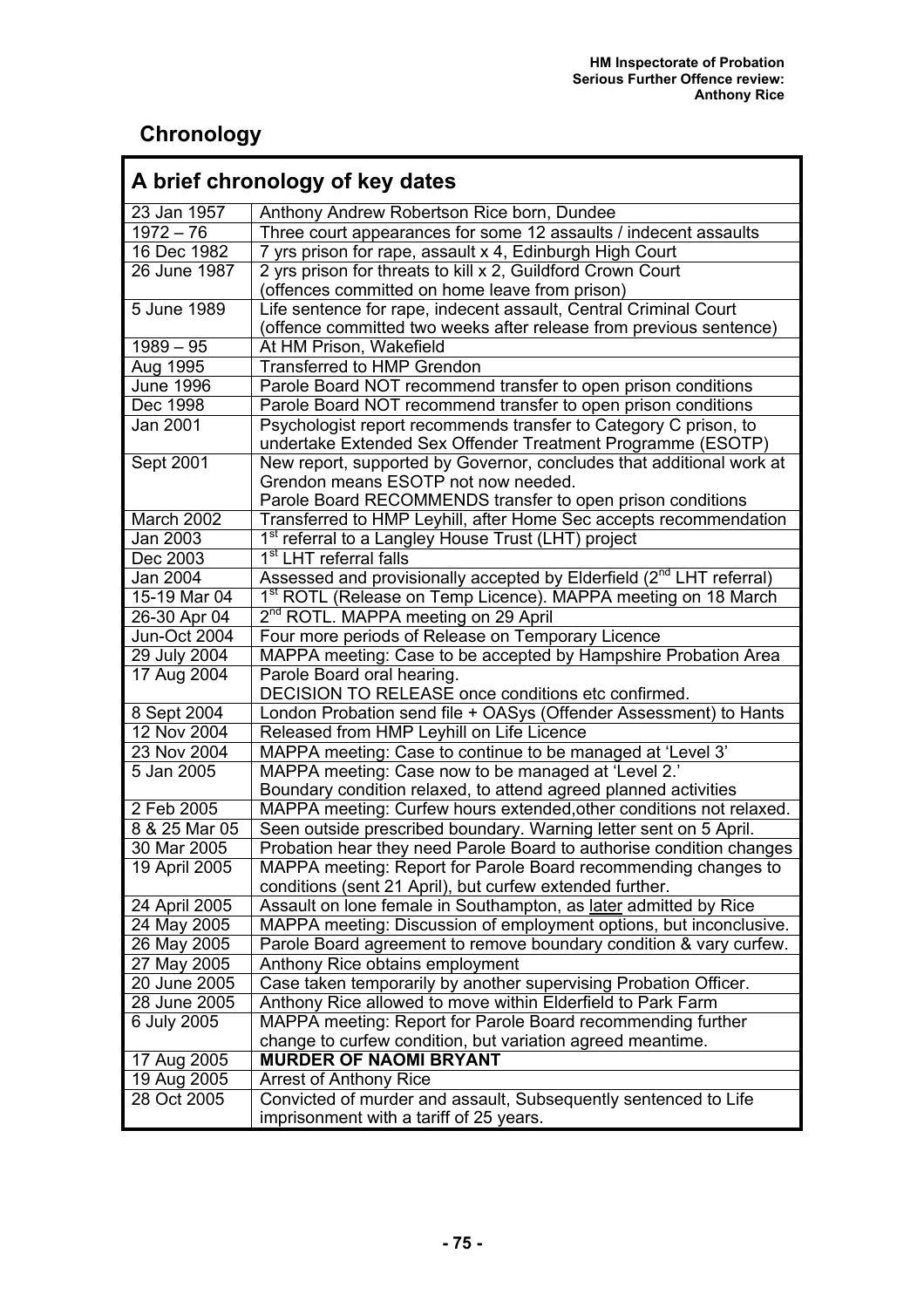## **Glossary:**

| Actuarial               | A system for measuring probabilities in a way that can be calculated, made<br>possible by attributing numerical values to the relevant factors in someone's<br>circumstances and behaviour.                                                                                                                                                                                                                                                                                         |
|-------------------------|-------------------------------------------------------------------------------------------------------------------------------------------------------------------------------------------------------------------------------------------------------------------------------------------------------------------------------------------------------------------------------------------------------------------------------------------------------------------------------------|
| CO                      | Chief Officer of a Probation Area                                                                                                                                                                                                                                                                                                                                                                                                                                                   |
| Cognitive-              | A cognitive-behavioural programme is one that seeks to change behaviour                                                                                                                                                                                                                                                                                                                                                                                                             |
| behavioural             | by improving or changing the thinking skills of participants.                                                                                                                                                                                                                                                                                                                                                                                                                       |
| Constructive            | As distinct from a restrictive intervention. A constructive intervention is where                                                                                                                                                                                                                                                                                                                                                                                                   |
| intervention            | the primary purpose is to reduce Likelihood of Reoffending. In the new<br>language of Offender Management this is work to achieve the "Help" and                                                                                                                                                                                                                                                                                                                                    |
|                         | "Change" purposes, as distinct from the "Control" purpose.                                                                                                                                                                                                                                                                                                                                                                                                                          |
| Criminogenic<br>factors | Factors in someone's life that make them more likely to commit offences.<br>Criminogenic factors can be either static or dynamic (see below).                                                                                                                                                                                                                                                                                                                                       |
| Cumulative<br>failure   | The accumulated effect of a series of deficiencies over a period of time that<br>compound together to produce major failure.                                                                                                                                                                                                                                                                                                                                                        |
| <b>Discontinuity</b>    | A break in a work process – in this report most frequently referring to the                                                                                                                                                                                                                                                                                                                                                                                                         |
|                         | point where the management of a specific offender is transferred from one<br>offender manager to another                                                                                                                                                                                                                                                                                                                                                                            |
| Dynamic                 | As distinct from static factors. Dynamic factors are the factors in someone's                                                                                                                                                                                                                                                                                                                                                                                                       |
| factors<br>ESI          | circumstances and behaviour that can change subsequent to the calculation.<br>Effective Supervision Inspection: HMI Probation's current programme of                                                                                                                                                                                                                                                                                                                                |
|                         | inspection of the 42 Probation areas over 3 years from June 2003.                                                                                                                                                                                                                                                                                                                                                                                                                   |
| ETS                     | Enhanced Thinking Skills: A cognitive-behavioural programme designed to<br>change the thinking and attitudes that lead to anti-social behaviour for many                                                                                                                                                                                                                                                                                                                            |
|                         | offenders ( $R \& R$ is a similar programme)                                                                                                                                                                                                                                                                                                                                                                                                                                        |
| HMI                     | HM Inspectorate (of) e.g. Probation, Prisons, Constabulary                                                                                                                                                                                                                                                                                                                                                                                                                          |
| home                    | The Probation Officer working in the offender's home area during the                                                                                                                                                                                                                                                                                                                                                                                                                |
| Probation               | custodial phase                                                                                                                                                                                                                                                                                                                                                                                                                                                                     |
| <b>Officer</b>          |                                                                                                                                                                                                                                                                                                                                                                                                                                                                                     |
| HPA                     | Hampshire Probation Area, one of the 42 Probation Areas of the National<br>Probation Service for England & Wales. Each Probation Area is a corporate<br>body                                                                                                                                                                                                                                                                                                                        |
| ICT/IT                  | Information (and Communications) Technology                                                                                                                                                                                                                                                                                                                                                                                                                                         |
| <b>ISP</b>              | Initial Supervision Plan: In a Probation case record, the first formal<br>assessment and plan for an individual offender's period of supervision                                                                                                                                                                                                                                                                                                                                    |
| LHT                     | Langley House Trust.                                                                                                                                                                                                                                                                                                                                                                                                                                                                |
| Lead                    | In this report our point here is that many people have to carry out their                                                                                                                                                                                                                                                                                                                                                                                                           |
| responsibility          | assigned responsibilities in helping to ensure the effective management of a<br>specific offender - but someone has to take lead responsibility for ensuring<br>that the purposes of the sentence are achieved overall. This is in the old<br>language either the supervising officer or the case manager, and in the new<br>language the offender manager. We emphasise that the person undertaking<br>this role should be expected to take the initiative in making the necessary |
|                         | decisions and acting on them in order to achieve this purpose.                                                                                                                                                                                                                                                                                                                                                                                                                      |
| <b>MAPPA</b>            | Multi-Agency Public Protection Arrangements. Where Probation, Police and                                                                                                                                                                                                                                                                                                                                                                                                            |
|                         | other agencies work together in a given area to manage some of the<br>particularly high RoH offenders                                                                                                                                                                                                                                                                                                                                                                               |
| <b>NOMS</b>             | National Offender Management Service: The evolving single Service                                                                                                                                                                                                                                                                                                                                                                                                                   |
|                         | designed to include responsibility for both the HM Prison Service and the                                                                                                                                                                                                                                                                                                                                                                                                           |
|                         | <b>National Probation Service.</b>                                                                                                                                                                                                                                                                                                                                                                                                                                                  |
| NPD                     | National Probation Directorate: Although a part of the Home Office, the NPD                                                                                                                                                                                                                                                                                                                                                                                                         |
|                         | is also the 'Head Office' of the NPS                                                                                                                                                                                                                                                                                                                                                                                                                                                |
| <b>NPS</b>              | National Probation Service: Consisting of 42 Probation Areas, each run by its<br>own Board, plus the NPD                                                                                                                                                                                                                                                                                                                                                                            |
| <b>OASys</b>            | Offender Assessment System: The nationally designed and prescribed                                                                                                                                                                                                                                                                                                                                                                                                                  |
|                         | framework for both the NPS and the Prison Service to assess offenders,                                                                                                                                                                                                                                                                                                                                                                                                              |
|                         | implemented in stages from April 2003. It makes use of both static and<br>dynamic factors.                                                                                                                                                                                                                                                                                                                                                                                          |
|                         |                                                                                                                                                                                                                                                                                                                                                                                                                                                                                     |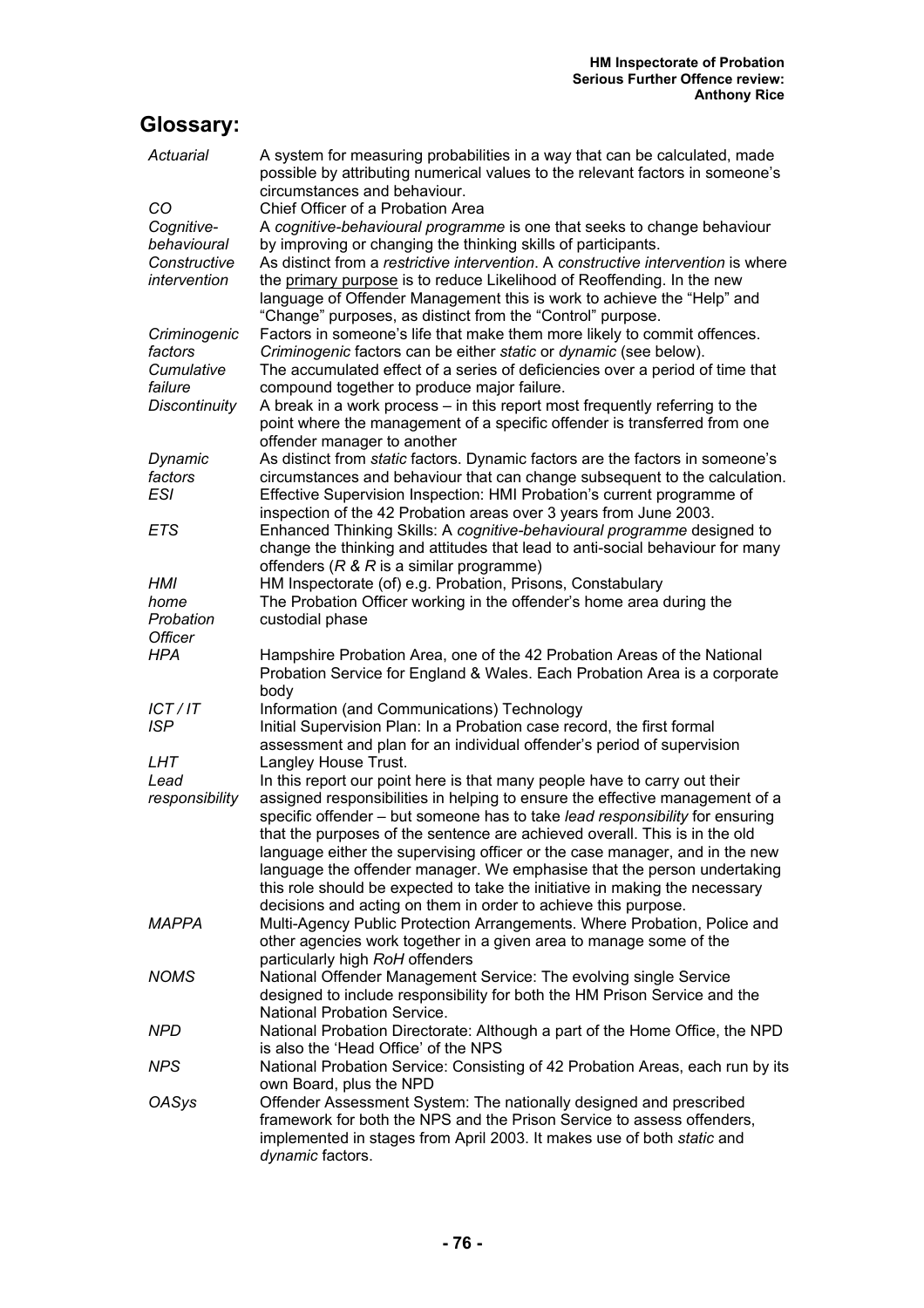| <b>Offender</b><br>Manager   | In the new language of Offender Management, this is the term for the officer<br>exercising lead responsibility for managing a specific case as this role is<br>currently expected to evolve in the future, in charge of managing the case                                                                                                                                                                                                                                                                                                                                                                                                                                                                                                                                                                                                                                                                                                                      |
|------------------------------|----------------------------------------------------------------------------------------------------------------------------------------------------------------------------------------------------------------------------------------------------------------------------------------------------------------------------------------------------------------------------------------------------------------------------------------------------------------------------------------------------------------------------------------------------------------------------------------------------------------------------------------------------------------------------------------------------------------------------------------------------------------------------------------------------------------------------------------------------------------------------------------------------------------------------------------------------------------|
| <b>OGRS</b>                  | "from end to end". See also, supervising officer<br>Offender Group Reconviction Scale, an actuarial scale employing only static<br>factors. It is derived from large sample groups and enables a predicted<br>likelihood of reconviction (expressed as a percentage) to be produced. The<br>score is based on a number of factors, such as type and frequency of<br>previous offences, age at first conviction etc. The main limitation of OGRS is<br>that the percentage score is representative of a sample group of similar<br>offenders as a whole. In effect the score indicates the proportion of that<br>particular group of offenders who are likely to be reconvicted. However, there<br>remains a crucial judgment as to whether a specific individual will be part of                                                                                                                                                                               |
| PC<br>PCL-R                  | the proportion that reoffends or part of the proportion that does not.<br>Probation Circular: Statutory instruction or briefing by the NPD to areas.<br>The Psychopathy Checklist - Revised is a 20-item scale of assessment and<br>is a tool designed to measure the presence or level of psychopathic traits.<br>The revised version was developed in 1991. The PCL-R assesses two<br>separate dimensions or factors: (1) Selfish, callous, remorseless use of<br>others; glibness and grandiosity; (2) Chronically unstable, antisocial, socially<br>deviant lifestyle, impulsivity and sensation seeking. (Campbell, T.W. 2005)                                                                                                                                                                                                                                                                                                                            |
| <b>PAR</b>                   | Parole assessment report, a report prepared by the home Probation Officer<br>for a prisoner being assessed for release on parole.                                                                                                                                                                                                                                                                                                                                                                                                                                                                                                                                                                                                                                                                                                                                                                                                                              |
| <b>PNC</b>                   | Police National Computer, which holds records of past offences                                                                                                                                                                                                                                                                                                                                                                                                                                                                                                                                                                                                                                                                                                                                                                                                                                                                                                 |
| Polygraph                    | A device often called a 'lie detector'. Polygraph testing is a method of testing<br>if a subject is lying, by tracing physiological changes during questioning. It<br>can be used successfully in certain cases as an integral element within a<br>properly managed treatment and testing programme with sex offenders.                                                                                                                                                                                                                                                                                                                                                                                                                                                                                                                                                                                                                                        |
| <b>PPG</b>                   | Penile Plethysmography is a test used to measure physical sexual arousal in<br>response to a range of images. It can be used to diagnose deviant sexual<br>preferences.                                                                                                                                                                                                                                                                                                                                                                                                                                                                                                                                                                                                                                                                                                                                                                                        |
| <b>PSR</b>                   | Pre-sentence report: A Probation Service report that advises a court at point<br>of sentence.                                                                                                                                                                                                                                                                                                                                                                                                                                                                                                                                                                                                                                                                                                                                                                                                                                                                  |
| R&R                          | Reasoning & Rehabilitation: A cognitive-behavioural programme designed to<br>change the thinking and attitudes that lead to anti-social behaviour for many<br>offenders (ETS is a similar programme)                                                                                                                                                                                                                                                                                                                                                                                                                                                                                                                                                                                                                                                                                                                                                           |
| Restrictive<br>intervention  | As distinct from a constructive intervention. A restrictive intervention is where<br>the primary purpose is to keep to a minimum the offender's Risk of Harm to<br>others. In the new language of Offender Management this is work to achieve<br>the "Control" purpose, as distinct from the "Help" and "Change" purposes.<br>Example: With a sex offender, a constructive intervention (to reduce his LoR)<br>might be to put him through an accredited sex offender programme; a<br>restrictive intervention (to minimise his RoH) might be regular meticulous<br>monitoring of his accommodation, and/or his employment and the places he<br>frequents, imposing and enforcing clear restrictions as appropriate to the<br>case. The sex offender programme will hopefully have some impact on RoH<br>in the long term, but its primary purpose is to reduce LoR. In the short term;<br>hence cases such as this require restrictive interventions as well. |
| <b>Risk of Harm</b><br>(RoH) | As distinct from Likelihood of Reoffending. If an offender has a medium or<br>higher RoH it means that there is some probability that he or she may<br>behave in a manner that causes physical or psychological harm (or real fear<br>of it) to others. The offender's RoH can be kept to a minimum by means of<br>restrictive interventions.                                                                                                                                                                                                                                                                                                                                                                                                                                                                                                                                                                                                                  |
| <b>Risk of Harm</b><br>work  | a) In the Inspectorate's existing language: planning and implementing<br>restrictive interventions<br>b) In the new language of Offender Management: work to achieve the<br>"Control" purpose (as distinct from the "Help" and "Change" purposes).<br>Hence with Risk of Harm, the officer works to "Control" the offender, using<br>restrictive interventions that keep to a minimum the offender's opportunity to<br>behave in a way that is of Risk of Harm to others.                                                                                                                                                                                                                                                                                                                                                                                                                                                                                      |